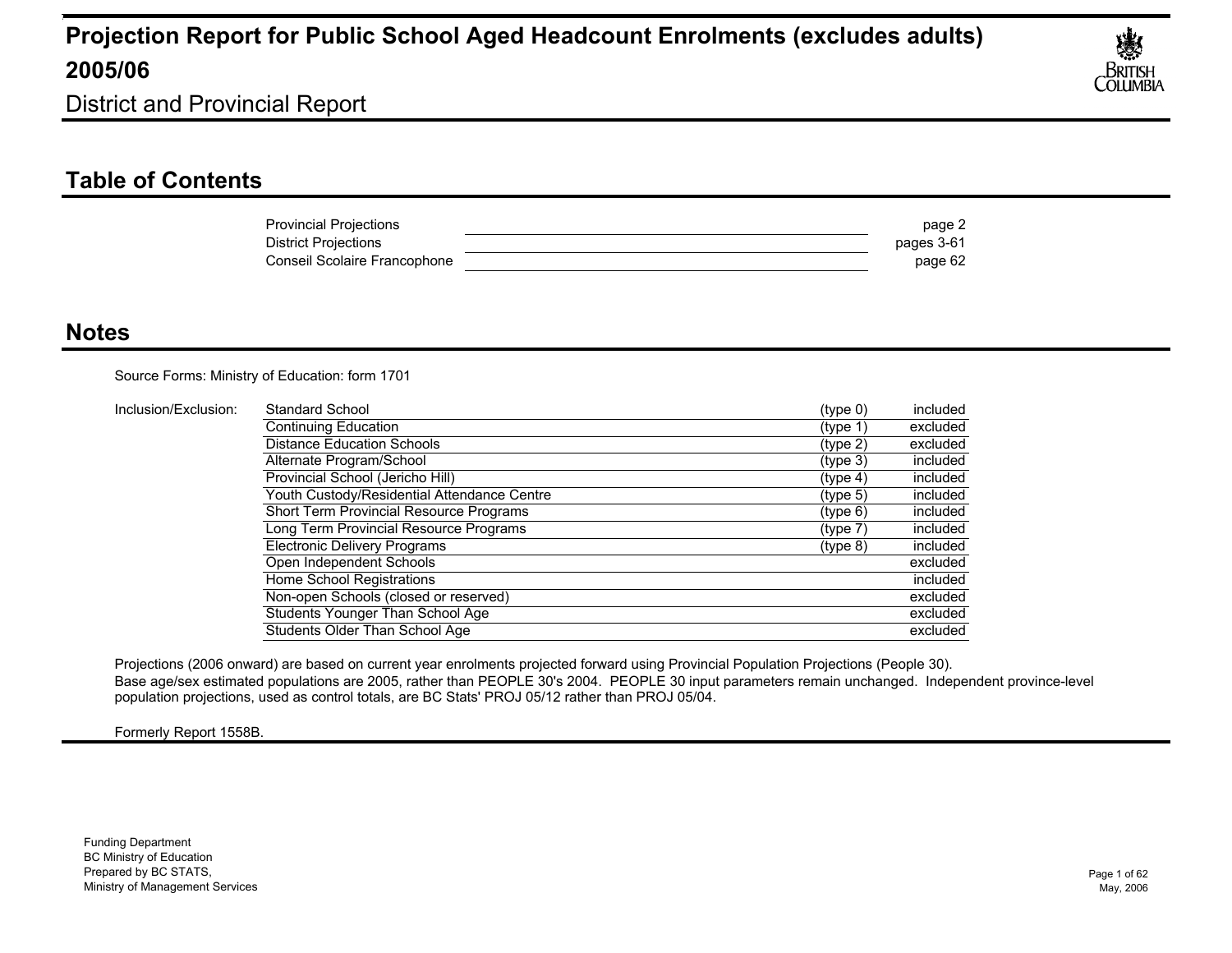

### District and Provincial Report

#### **Provincial Totals**

|      | Kinder- |        |                |        | Grade  |        |        |        | Elem. | Elem.    |        |        | Grade  |        |        | Sec.  | Sec.    | All<br>Grades     | Home   | Grand   | Yearly<br>$\%$ |
|------|---------|--------|----------------|--------|--------|--------|--------|--------|-------|----------|--------|--------|--------|--------|--------|-------|---------|-------------------|--------|---------|----------------|
| Year | garten  |        | $\overline{2}$ | 3      |        | 5      | 6      |        | Ungr. | Subtotal | 8      | 9      | 10     | 11     | 12     | Unar. |         | Subtotal Subtotal | School | Total   | Change         |
| 2000 | 40.442  | 42,254 | 42,569         | 44,211 | 44,652 | 45,867 | 45,411 | 46,203 | 480   | 352,089  | 47.172 | 46.790 | 51.746 | 54.120 | 47,368 | 3.055 | 250.251 | 602,340           | 366    | 602.706 |                |
| 2001 | 39,047  | 41.492 | 42,506         | 43,037 | 44.469 | 45,098 | 46,341 | 46,031 | 524   | 348,545  | 48,107 | 47,969 | 48,464 | 54,248 | 48,284 | 2,874 | 249.946 | 598.491           | 300    | 598.79  | $-0.65%$       |
| 2002 | 37.521  | 39,907 | 41,373         | 42,587 | 43,011 | 44.455 | 45,177 | 46.655 | 515   | 341.20   | 47.805 | 48.740 | 49,459 | 51.191 | 48.470 | 2,967 | 248.632 | 589.833           | 353    | 590.186 | $-1.44%$       |
| 2003 | 36.522  | 38.652 | 40.326         | 41.775 | 42,997 | 43.363 | 44.885 | 45.749 | 485   | 334.754  | 48.676 | 48.794 | 50,394 | 51.608 | 46.093 | 2.438 | 248.003 | 582.757           | 284    | 583.041 | $-1.21%$       |
| 2004 | 35,905  | 37,539 | 38,772         | 40,689 | 42,015 | 43,397 | 43,682 | 45,412 | 482   | 327,893  | 47,813 | 49,397 | 49,576 | 53,130 | 46,851 | 2,365 | 249.132 | 577.025           | 257    | 577,282 | $-0.99%$       |
| 2005 | 35,267  | 36,871 | 37,824         | 39,220 | 41,172 | 42,467 | 43,941 | 44,372 | 406   | 321,540  | 47,526 | 48,747 | 51,394 | 51,273 | 48,470 | 2,354 | 249.764 | 571.304           | 214    | 571,518 | $-1.00%$       |
| 2006 | 34,774  | 36,337 | 37,327         | 38,286 | 39,784 | 41,567 | 43,678 | 44,090 | 411   | 316,254  | 47,044 | 48,274 | 50,902 | 51,262 | 48,776 | 2,348 | 248,606 | 564,860           | 214    | 565,074 | $-1.13%$       |
| 2007 | 34,768  | 35,863 | 36,815         | 37,827 | 38,872 | 40,222 | 42,781 | 43,847 | 411   | 311.406  | 46,753 | 47,729 | 50,394 | 50,777 | 48,740 | 2,338 | 246,731 | 558,137           | 211    | 558,348 | $-1.19%$       |
| 2008 | 35,179  | 35,902 | 36,388         | 37,354 | 38,439 | 39,347 | 41,455 | 42,978 | 409   | 307,451  | 46,478 | 47,422 | 49,856 | 50,296 | 48,284 | 2,318 | 244.654 | 552.105           | 212    | 552,317 | $-1.08%$       |
| 2009 | 35.141  | 36,372 | 36,479         | 36.967 | 38,014 | 38,972 | 40,607 | 41.710 | 407   | 304.669  | 45,503 | 47.084 | 49,514 | 49,752 | 47,758 | 2.289 | 241.900 | 546.569           | 209    | 546.778 | $-1.00%$       |
| 2010 | 35,352  | 36,331 | 36,933         | 37,052 | 37,631 | 38,562 | 40,226 | 40,856 | 404   | 303,347  | 44,101 | 46,166 | 49,256 | 49,474 | 47,286 | 2,266 |         | 238,549 541,896   | 206    | 542,102 | $-0.86%$       |
| 2011 | 35,587  | 36,536 | 36,872         | 37,500 | 37,687 | 38,168 | 39,796 | 40,467 | 403   | 303,016  | 43,188 | 44,844 | 48,455 | 49,305 | 47,104 | 2,232 | 235,128 | 538.144           | 203    | 538,347 | $-0.69%$       |
| 2012 | 36,159  | 36,784 | 37,076         | 37,431 | 38,131 | 38,212 | 39,388 | 40,019 | 402   | 303,602  | 42,780 | 43,933 | 47,149 | 48,554 | 46,932 | 2,197 | 231,545 | 535.147           | 203    | 535,350 | $-0.56%$       |
| 2013 | 36,760  | 37,372 | 37,331         | 37,654 | 38,083 | 38,652 | 39,444 | 39,624 | 401   | 305,321  | 42,367 | 43,532 | 46,230 | 47,354 | 46,273 | 2,157 | 227.913 | 533,234           | 201    | 533,435 | $-0.36%$       |
| 2014 | 37,457  | 38,010 | 37,944         | 37,921 | 38,314 | 38,614 | 39,898 | 39,692 | 399   | 308,249  | 41,987 | 43,103 | 45,782 | 46,437 | 45,108 | 2,113 | 224.530 | 532.779           | 202    | 532,981 | $-0.09%$       |
| 2015 | 37.940  | 38,712 | 38.576         | 38.526 | 38,564 | 38,814 | 39.861 | 40,137 | 397   | 311.527  | 42,032 | 42,685 | 45,324 | 45,933 | 44,190 | 2.071 | 222.235 | 533.762           | 202    | 533,964 | 0.18%          |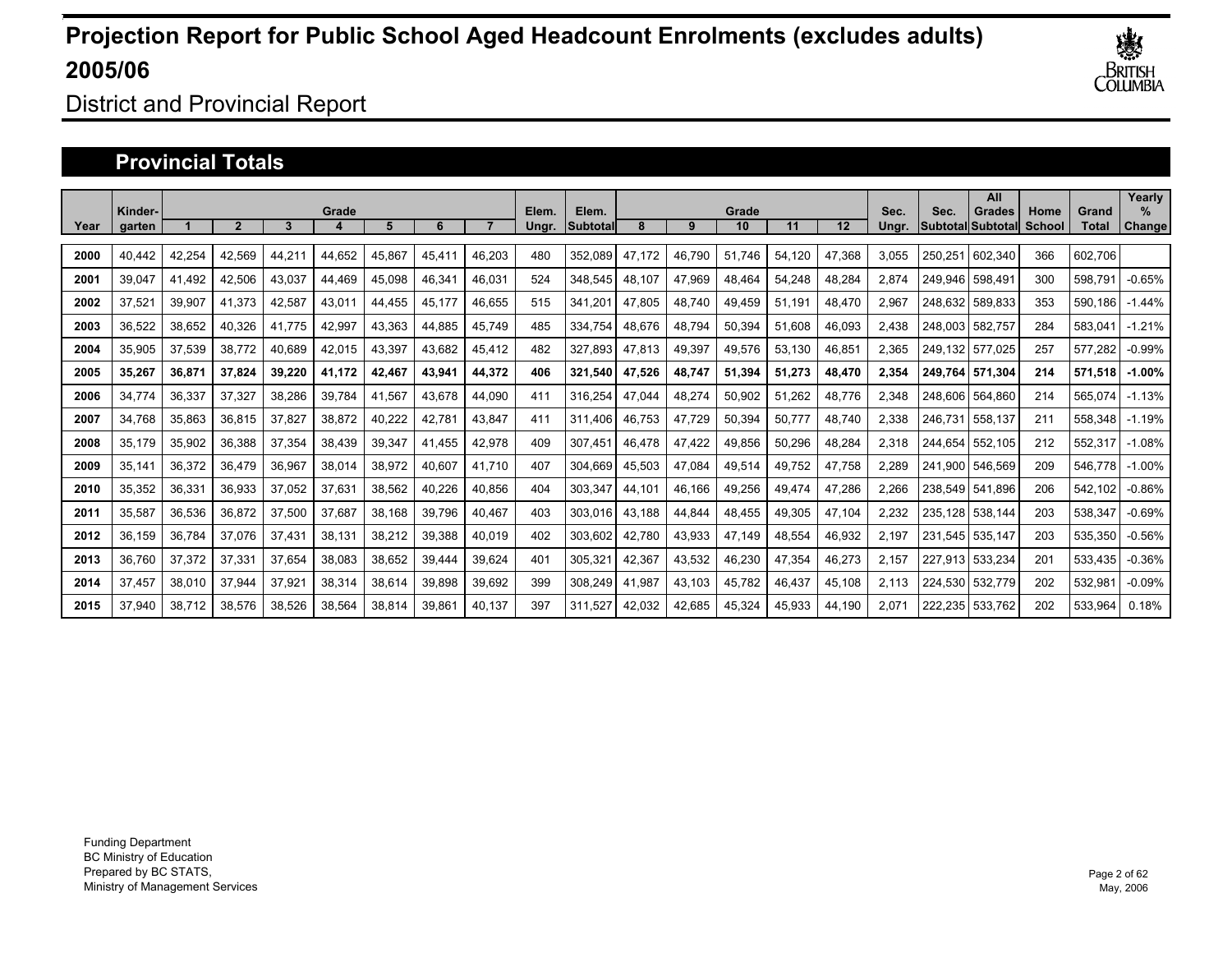

District and Provincial Report

### **5 Southeast Kootenay**

|      |                   |     |                |     |       |     |     |     |                |                          |     |     |             |     |     |               |       | All                                |                |                       | Yearly         |
|------|-------------------|-----|----------------|-----|-------|-----|-----|-----|----------------|--------------------------|-----|-----|-------------|-----|-----|---------------|-------|------------------------------------|----------------|-----------------------|----------------|
| Year | Kinder-<br>garten |     | $\overline{2}$ | 3   | Grade | 5   | 6   |     | Elem.<br>Ungr. | Elem.<br><b>Subtotal</b> | 8   | 9   | Grade<br>10 | 11  | 12  | Sec.<br>Unar. | Sec.  | Grades<br><b>Subtotal Subtotal</b> | Home<br>School | Grand<br><b>Total</b> | $\%$<br>Change |
|      |                   |     |                |     |       |     |     |     |                |                          |     |     |             |     |     |               |       |                                    |                |                       |                |
| 2000 | 394               | 451 | 441            | 485 | 508   | 478 | 519 | 504 | $\Omega$       | 3.780                    | 591 | 616 | 634         | 666 | 572 | 8             | 3,087 | 6.867                              | $\overline{7}$ | 6.874                 |                |
| 2001 | 395               | 406 | 451            | 430 | 473   | 503 | 491 | 522 | 0              | 3.671                    | 570 | 596 | 614         | 649 | 586 | 13            | 3,028 | 6.699                              | 3              | 6,702                 | $-2.50%$       |
| 2002 | 389               | 404 | 391            | 449 | 434   | 457 | 506 | 500 | 0              | 3,530                    | 569 | 575 | 602         | 611 | 600 | 17            | 2,974 | 6,504                              | 1              | 6,505                 | $-2.94%$       |
| 2003 | 368               | 389 | 391            | 394 | 433   | 420 | 471 | 498 | 0              | 3,364                    | 531 | 581 | 551         | 595 | 530 | 29            | 2,817 | 6.181                              | $\overline{ }$ | 6.182                 | $-4.97%$       |
| 2004 | 334               | 365 | 375            | 379 | 381   | 417 | 412 | 474 | 0              | 3.137                    | 548 | 530 | 526         | 547 | 537 | 46            | 2,734 | 5,871                              | 1              | 5,872                 | $-5.01%$       |
| 2005 | 332               | 354 | 374            | 387 | 386   | 388 | 429 | 454 | 0              | 3.104                    | 512 | 556 | 513         | 531 | 544 | 35            | 2,691 | 5,795                              | 0              | 5,795                 | $-1.31%$       |
| 2006 | 325               | 335 | 355            | 366 | 356   | 363 | 431 | 438 | 0              | 2,969                    | 490 | 541 | 487         | 534 | 557 | 34            | 2,643 | 5,612                              | $\Omega$       | 5,612                 | $-3.16%$       |
| 2007 | 318               | 328 | 337            | 348 | 337   | 335 | 403 | 440 | 0              | 2,846                    | 472 | 518 | 474         | 509 | 561 | 34            | 2,568 | 5,414                              | $\Omega$       | 5,414                 | $-3.53%$       |
| 2008 | 308               | 321 | 330            | 331 | 321   | 317 | 372 | 411 | 0              | 2.711                    | 474 | 499 | 454         | 495 | 534 | 33            | 2,489 | 5,200                              | 0              | 5,200                 | $-3.95%$       |
| 2009 | 309               | 311 | 323            | 324 | 306   | 302 | 353 | 381 | 0              | 2,609                    | 444 | 501 | 437         | 474 | 518 | 32            | 2,406 | 5,015                              | 0              | 5,015                 | $-3.56%$       |
| 2010 | 312               | 312 | 313            | 318 | 299   | 287 | 336 | 360 | 0              | 2,537                    | 411 | 470 | 438         | 457 | 497 | 31            | 2,304 | 4,841                              | 0              | 4,841                 | $-3.47%$       |
| 2011 | 346               | 315 | 314            | 307 | 293   | 281 | 320 | 343 | 0              | 2,519                    | 389 | 435 | 412         | 455 | 477 | 29            | 2,197 | 4,716                              | 0              | 4,716                 | $-2.58%$       |
| 2012 | 353               | 349 | 317            | 309 | 283   | 275 | 312 | 327 | 0              | 2,525                    | 370 | 411 | 382         | 429 | 476 | 28            | 2,096 | 4.621                              | 0              | 4,621                 | $-2.01%$       |
| 2013 | 361               | 356 | 350            | 312 | 285   | 266 | 306 | 319 | 0              | 2,555                    | 353 | 391 | 360         | 399 | 449 | 27            | 1,979 | 4,534                              | $\Omega$       | 4,534                 | $-1.88%$       |
| 2014 | 370               | 364 | 357            | 344 | 288   | 268 | 297 | 313 | 0              | 2.601                    | 344 | 373 | 343         | 376 | 417 | 25            | 1,878 | 4,479                              | $\Omega$       | 4,479                 | $-1.21%$       |
| 2015 | 375               | 373 | 366            | 351 | 317   | 271 | 298 | 303 | $\Omega$       | 2.654                    | 338 | 364 | 326         | 357 | 393 | 24            | 1.802 | 4.456                              | $\Omega$       | 4.456                 | $-0.51%$       |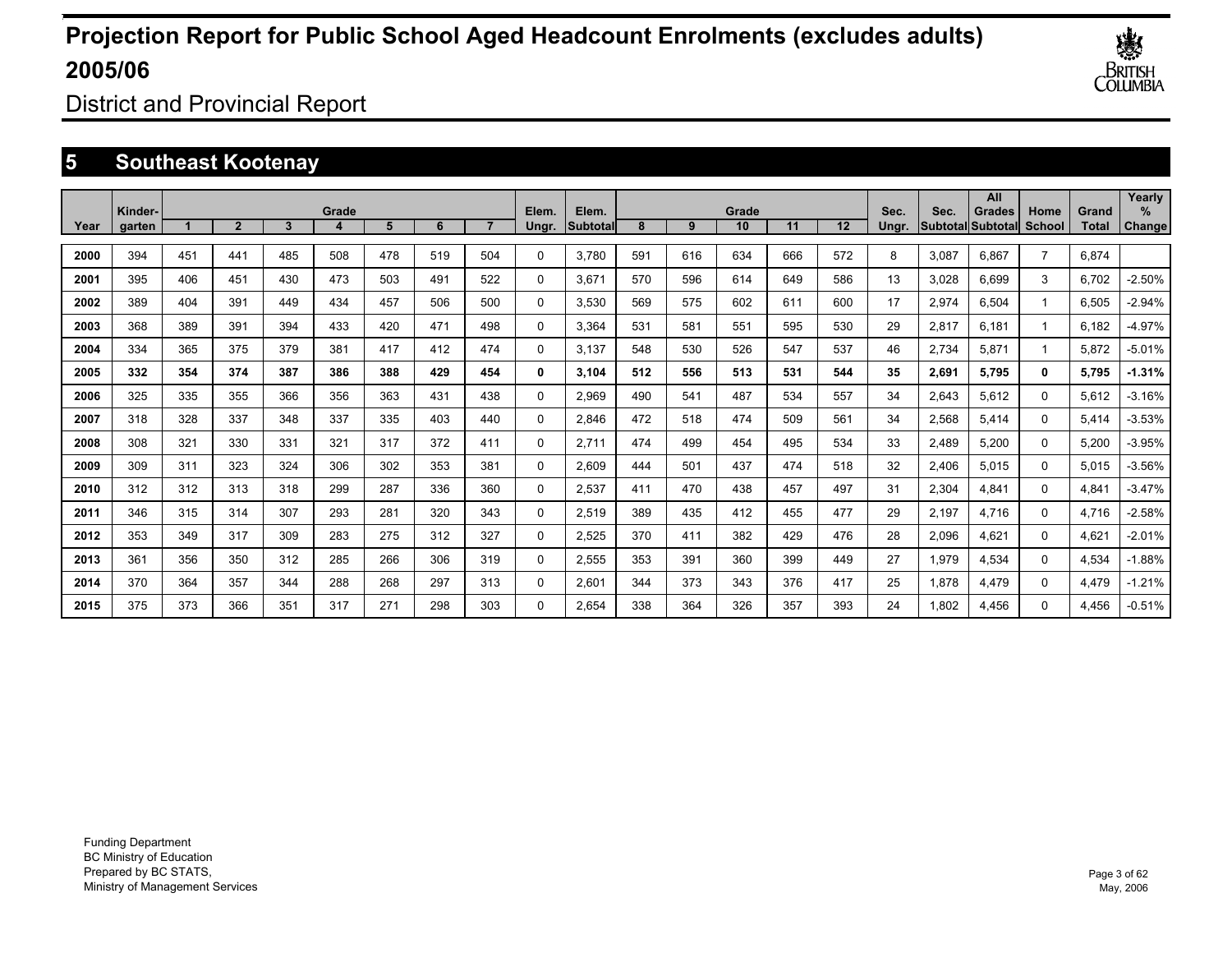

District and Provincial Report

### **6 Rocky Mountain**

|      | Kinder- |     |                |     | Grade |     |     |     | Elem.       | Elem.     |     |     | Grade |     |     | Sec.           | Sec.  | All<br><b>Grades</b> | Home     | Grand        | Yearly<br>% |
|------|---------|-----|----------------|-----|-------|-----|-----|-----|-------------|-----------|-----|-----|-------|-----|-----|----------------|-------|----------------------|----------|--------------|-------------|
| Year | garten  |     | $\overline{2}$ | 3   |       | 5   | 6   |     | Ungr.       | Subtotall | 8   | 9   | 10    | 11  | 12  | Ungr.          |       | Subtotal Subtotal    | School   | <b>Total</b> | Change      |
| 2000 | 263     | 303 | 278            | 307 | 341   | 323 | 318 | 337 | 0           | 2,470     | 327 | 357 | 371   | 433 | 382 | $\overline{7}$ | 1,877 | 4,347                | 6        | 4,353        |             |
| 2001 | 234     | 266 | 285            | 273 | 303   | 332 | 310 | 312 | 0           | 2,315     | 337 | 326 | 356   | 399 | 359 | 6              | 1.783 | 4.098                | 5        | 4,103        | $-5.74%$    |
| 2002 | 247     | 231 | 263            | 294 | 279   | 286 | 330 | 312 | 0           | 2,242     | 314 | 341 | 319   | 354 | 352 | 9              | 1,689 | 3,931                | $\Omega$ | 3,931        | $-4.19%$    |
| 2003 | 263     | 250 | 223            | 249 | 292   | 275 | 288 | 325 | 0           | 2,165     | 310 | 322 | 340   | 334 | 310 | 6              | 1,622 | 3,787                |          | 3.788        | $-3.64%$    |
| 2004 | 221     | 253 | 255            | 228 | 249   | 296 | 269 | 296 | 0           | 2,067     | 332 | 301 | 319   | 340 | 299 | $\overline{7}$ | 1,598 | 3.665                |          | 3.666        | $-3.22%$    |
| 2005 | 222     | 212 | 242            | 250 | 227   | 244 | 307 | 270 | 0           | 1,974     | 306 | 340 | 305   | 328 | 320 | 8              | 1,607 | 3,581                |          | 3,582        | $-2.29%$    |
| 2006 | 209     | 196 | 239            | 243 | 215   | 221 | 305 | 274 | 0           | 1,902     | 309 | 338 | 294   | 334 | 323 | 8              | 1,606 | 3.508                |          | 3.509        | $-2.04%$    |
| 2007 | 209     | 185 | 222            | 240 | 210   | 210 | 276 | 272 | $\mathbf 0$ | 1,824     | 314 | 341 | 292   | 323 | 328 | 8              | 1,606 | 3,430                |          | 3,431        | $-2.22%$    |
| 2008 | 202     | 185 | 209            | 223 | 208   | 205 | 263 | 247 | 0           | 1.742     | 311 | 345 | 294   | 320 | 318 | 8              | 1,596 | 3,338                |          | 3,339        | $-2.68%$    |
| 2009 | 205     | 179 | 210            | 211 | 193   | 203 | 257 | 236 | 0           | 1.694     | 283 | 343 | 297   | 322 | 314 | 8              | 1,567 | 3,261                |          | 3,262        | $-2.31%$    |
| 2010 | 212     | 182 | 202            | 211 | 182   | 189 | 255 | 231 | $\mathbf 0$ | 1,664     | 271 | 312 | 294   | 325 | 316 | 8              | 1,526 | 3,190                |          | 3,191        | $-2.18%$    |
| 2011 | 210     | 187 | 206            | 204 | 183   | 179 | 237 | 228 | $\mathbf 0$ | 1,634     | 264 | 298 | 270   | 322 | 320 | 8              | 1,482 | 3,116                |          | 3,117        | $-2.32%$    |
| 2012 | 213     | 186 | 211            | 207 | 177   | 180 | 224 | 212 | 0           | 1,610     | 260 | 290 | 257   | 296 | 317 | $\overline{7}$ | 1,427 | 3,037                |          | 3,038        | $-2.53%$    |
| 2013 | 218     | 188 | 210            | 213 | 179   | 174 | 224 | 200 | 0           | 1.606     | 243 | 285 | 250   | 282 | 292 | $\overline{7}$ | 1,359 | 2,965                |          | 2,966        | $-2.37%$    |
| 2014 | 223     | 193 | 212            | 211 | 184   | 176 | 218 | 200 | 0           | 1.617     | 230 | 268 | 246   | 274 | 277 | $\overline{7}$ | 1,302 | 2,919                |          | 2,920        | $-1.55%$    |
| 2015 | 226     | 197 | 218            | 214 | 183   | 181 | 221 | 195 | $\Omega$    | 1.635     | 229 | 252 | 231   | 269 | 269 | 6              | 1.256 | 2.891                |          | 2.892        | $-0.96%$    |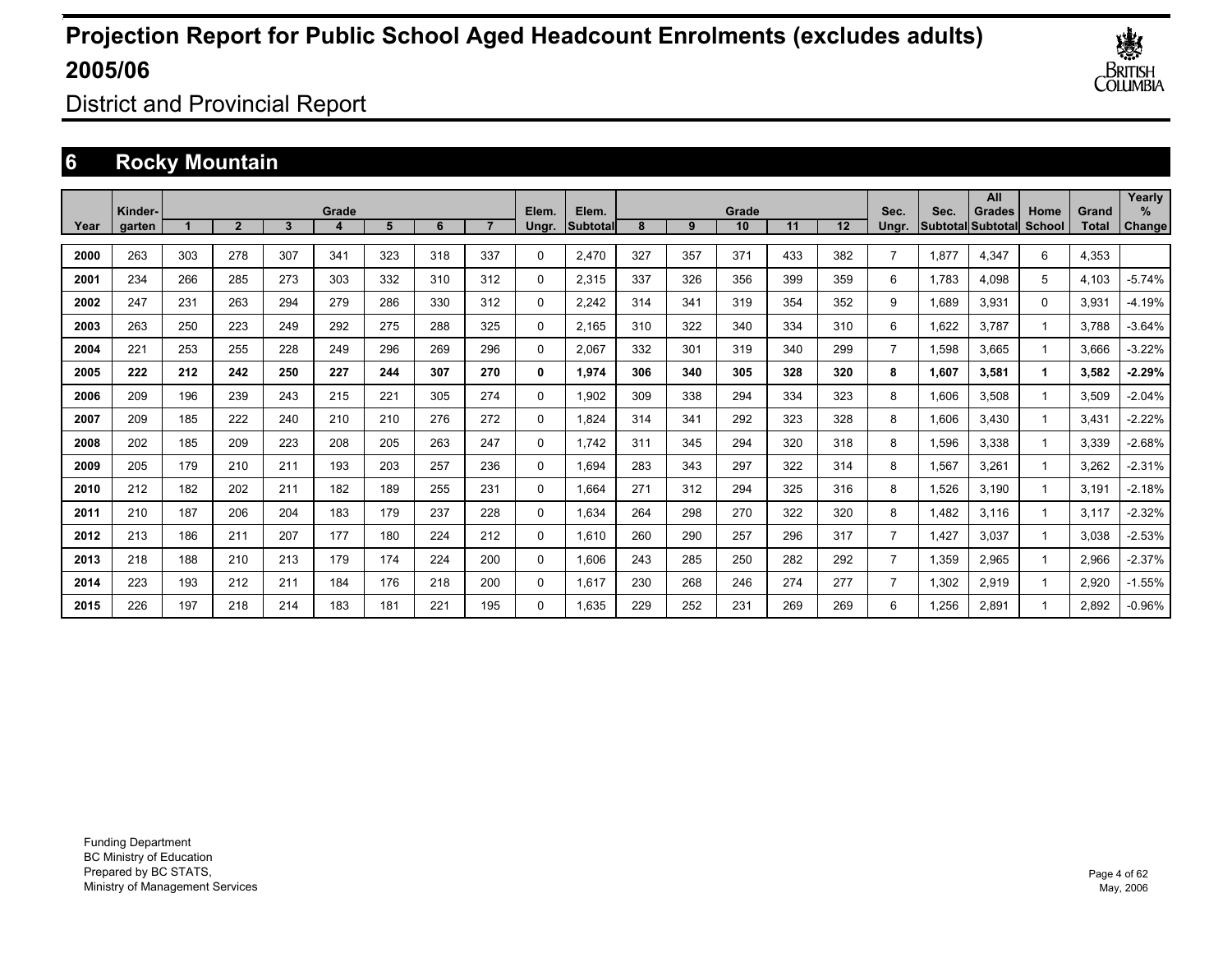

District and Provincial Report

### **8 Kootenay Lake**

|      | Kinder- |     |                |     | Grade |     |     |     | Elem.    | Elem.    |     |     | Grade |     |                   | Sec.  | Sec.  | All<br><b>Grades</b>     | Home          | Grand        | Yearly<br>$\%$ |
|------|---------|-----|----------------|-----|-------|-----|-----|-----|----------|----------|-----|-----|-------|-----|-------------------|-------|-------|--------------------------|---------------|--------------|----------------|
| Year | garten  |     | $\overline{2}$ | 3   | 4     | 5   | 6   |     | Ungr.    | Subtotal | 8   | 9   | 10    | 11  | $12 \overline{ }$ | Unar. |       | <b>Subtotal Subtotal</b> | <b>School</b> | <b>Total</b> | Change         |
| 2000 | 375     | 398 | 401            | 401 | 454   | 484 | 477 | 539 | $\Omega$ | 3,529    | 571 | 579 | 602   | 612 | 513               | 54    | 2,931 | 6.460                    |               | 6,461        |                |
| 2001 | 351     | 369 | 380            | 405 | 403   | 448 | 478 | 499 | $\Omega$ | 3,333    | 552 | 588 | 571   | 589 | 587               | 55    | 2,942 | 6,275                    | 6             | 6,281        | $-2.79%$       |
| 2002 | 335     | 369 | 369            | 393 | 412   | 426 | 460 | 512 | 0        | 3,276    | 527 | 571 | 594   | 610 | 544               | 33    | 2,879 | 6,155                    | 4             | 6,159        | $-1.94%$       |
| 2003 | 333     | 331 | 356            | 364 | 387   | 428 | 438 | 481 | 0        | 3.118    | 539 | 533 | 587   | 589 | 547               | 56    | 2,851 | 5.969                    | 3             | 5,972        | $-3.04%$       |
| 2004 | 328     | 344 | 329            | 370 | 369   | 401 | 409 | 445 | 0        | 2.995    | 526 | 548 | 548   | 577 | 532               | 59    | 2.790 | 5.785                    | 5             | 5.790        | $-3.05%$       |
| 2005 | 330     | 329 | 336            | 324 | 348   | 351 | 398 | 419 | 0        | 2,835    | 462 | 519 | 579   | 561 | 490               | 77    | 2,688 | 5,523                    | 0             | 5,523        | $-4.61%$       |
| 2006 | 319     | 346 | 335            | 312 | 338   | 341 | 379 | 407 | $\Omega$ | 2,777    | 437 | 485 | 553   | 536 | 494               | 74    | 2,579 | 5,356                    | $\Omega$      | 5,356        | $-3.02%$       |
| 2007 | 319     | 335 | 353            | 311 | 326   | 332 | 368 | 387 | $\Omega$ | 2,731    | 424 | 458 | 517   | 512 | 474               | 72    | 2,457 | 5.188                    | $\Omega$      | 5,188        | $-3.14%$       |
| 2008 | 310     | 335 | 342            | 328 | 326   | 320 | 359 | 377 | 0        | 2.697    | 404 | 445 | 488   | 479 | 451               | 68    | 2,335 | 5,032                    | 0             | 5,032        | $-3.01%$       |
| 2009 | 309     | 326 | 342            | 318 | 344   | 321 | 346 | 367 | 0        | 2,673    | 392 | 423 | 473   | 453 | 422               | 65    | 2,228 | 4,901                    | 0             | 4,901        | $-2.60%$       |
| 2010 | 314     | 324 | 332            | 318 | 333   | 338 | 346 | 354 | 0        | 2.659    | 381 | 411 | 451   | 438 | 398               | 62    | 2.141 | 4.800                    | 0             | 4,800        | $-2.06%$       |
| 2011 | 330     | 330 | 331            | 309 | 332   | 328 | 365 | 354 | 0        | 2,679    | 368 | 400 | 437   | 416 | 384               | 59    | 2,064 | 4,743                    | 0             | 4,743        | $-1.19%$       |
| 2012 | 340     | 347 | 337            | 307 | 323   | 326 | 353 | 373 | 0        | 2,706    | 368 | 386 | 425   | 403 | 366               | 57    | 2,005 | 4,711                    | $\Omega$      | 4,711        | $-0.67%$       |
| 2013 | 350     | 357 | 354            | 313 | 321   | 317 | 352 | 361 | $\Omega$ | 2,725    | 386 | 386 | 411   | 392 | 354               | 56    | 1,985 | 4,710                    | $\Omega$      | 4,710        | $-0.02%$       |
| 2014 | 356     | 366 | 364            | 328 | 327   | 315 | 341 | 359 | 0        | 2.756    | 374 | 404 | 410   | 380 | 345               | 55    | 1,968 | 4.724                    | 0             | 4,724        | 0.30%          |
| 2015 | 361     | 373 | 373            | 337 | 343   | 321 | 340 | 348 | $\Omega$ | 2.796    | 372 | 392 | 428   | 378 | 334               | 54    | 1.958 | 4.754                    | $\Omega$      | 4.754        | 0.64%          |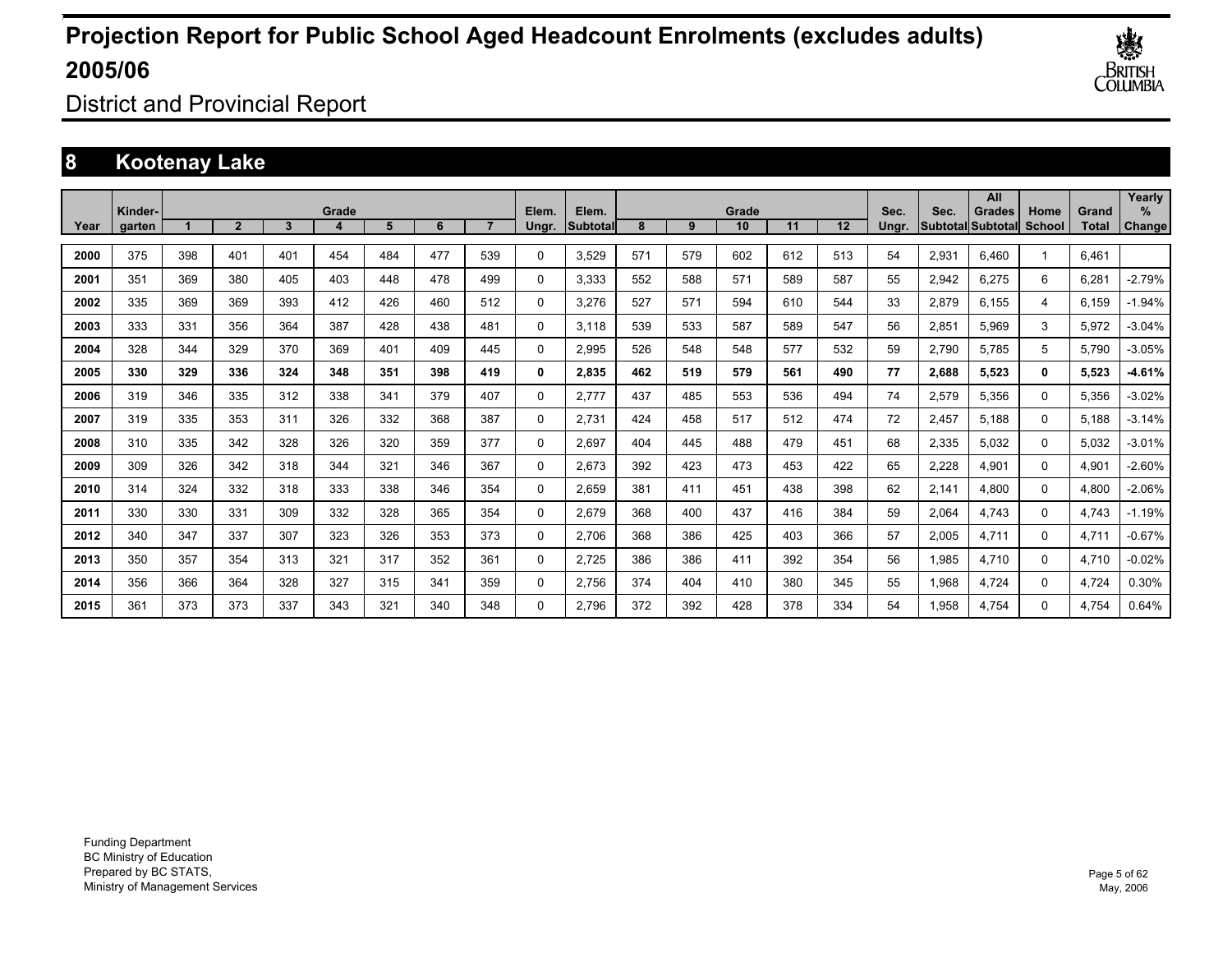

District and Provincial Report

### **10 Arrow Lakes**

|      | Kinder- |    |                |    | Grade |    |    |                | Elem.        | Elem.           |    |    | Grade |    |    | Sec.     | Sec. | All<br><b>Grades</b>     | Home           | Grand        | Yearly<br>$\%$ |
|------|---------|----|----------------|----|-------|----|----|----------------|--------------|-----------------|----|----|-------|----|----|----------|------|--------------------------|----------------|--------------|----------------|
| Year | garten  |    | $\overline{2}$ | 3  | 4     | 5  | 6  | $\overline{7}$ | Ungr.        | <b>Subtotal</b> | 8  | 9  | 10    | 11 | 12 | Ungr.    |      | <b>Subtotal Subtotal</b> | <b>School</b>  | <b>Total</b> | Change         |
| 2000 | 65      | 71 | 67             | 64 | 58    | 64 | 42 | 66             | $\mathbf 0$  | 497             | 68 | 55 | 60    | 82 | 68 | 4        | 337  | 834                      | 0              | 834          |                |
| 2001 | 49      | 59 | 68             | 62 | 63    | 55 | 61 | 42             | $\mathbf 0$  | 459             | 69 | 67 | 50    | 58 | 76 | $\Omega$ | 320  | 779                      | $\overline{4}$ | 783          | $-6.12%$       |
| 2002 | 40      | 44 | 60             | 65 | 56    | 58 | 54 | 65             | $\mathbf 0$  | 442             | 36 | 61 | 57    | 50 | 56 | 0        | 260  | 702                      | 4              | 706          | $-9.83%$       |
| 2003 | 40      | 40 | 40             | 59 | 64    | 57 | 58 | 56             | 0            | 414             | 69 | 35 | 62    | 58 | 48 | 0        | 272  | 686                      | 6              | 692          | $-1.98%$       |
| 2004 | 43      | 42 | 41             | 41 | 59    | 65 | 60 | 54             | $\mathbf 0$  | 405             | 57 | 66 | 35    | 58 | 56 | 0        | 272  | 677                      | 4              | 681          | $-1.59%$       |
| 2005 | 41      | 46 | 45             | 39 | 43    | 61 | 62 | 59             | $\mathbf{0}$ | 396             | 52 | 57 | 65    | 34 | 60 | 0        | 268  | 664                      | 3              | 667          | $-2.06%$       |
| 2006 | 39      | 38 | 48             | 42 | 33    | 54 | 60 | 71             | $\mathbf 0$  | 385             | 50 | 58 | 64    | 38 | 61 | 0        | 271  | 656                      | 3              | 659          | $-1.20%$       |
| 2007 | 37      | 35 | 39             | 45 | 36    | 42 | 54 | 70             | $\mathbf 0$  | 358             | 61 | 57 | 66    | 38 | 68 | 0        | 290  | 648                      | 3              | 651          | $-1.21%$       |
| 2008 | 35      | 34 | 37             | 37 | 39    | 46 | 43 | 63             | 0            | 334             | 60 | 69 | 64    | 39 | 68 | 0        | 300  | 634                      | 3              | 637          | $-2.15%$       |
| 2009 | 29      | 32 | 36             | 35 | 32    | 48 | 45 | 49             | 0            | 306             | 53 | 67 | 76    | 38 | 68 | 0        | 302  | 608                      | 3              | 611          | $-4.08%$       |
| 2010 | 31      | 27 | 33             | 34 | 30    | 39 | 48 | 52             | 0            | 294             | 41 | 59 | 74    | 44 | 66 | 0        | 284  | 578                      | $\overline{2}$ | 580          | $-5.07%$       |
| 2011 | 39      | 28 | 28             | 32 | 29    | 37 | 39 | 55             | $\mathbf 0$  | 287             | 44 | 46 | 65    | 42 | 75 | 0        | 272  | 559                      | $\overline{2}$ | 561          | $-3.28%$       |
| 2012 | 40      | 36 | 30             | 26 | 27    | 36 | 37 | 44             | $\mathbf 0$  | 276             | 46 | 48 | 51    | 38 | 73 | 0        | 256  | 532                      | $\overline{2}$ | 534          | $-4.81%$       |
| 2013 | 42      | 37 | 37             | 28 | 22    | 34 | 36 | 42             | $\mathbf 0$  | 278             | 38 | 51 | 53    | 30 | 65 | 0        | 237  | 515                      | $\overline{2}$ | 517          | $-3.18%$       |
| 2014 | 45      | 38 | 38             | 35 | 24    | 28 | 34 | 41             | 0            | 283             | 35 | 42 | 56    | 31 | 52 | 0        | 216  | 499                      | $\overline{2}$ | 501          | $-3.09%$       |
| 2015 | 47      | 41 | 40             | 36 | 30    | 30 | 28 | 39             | 0            | 291             | 35 | 39 | 47    | 32 | 53 | 0        | 206  | 497                      | $\overline{2}$ | 499          | $-0.40%$       |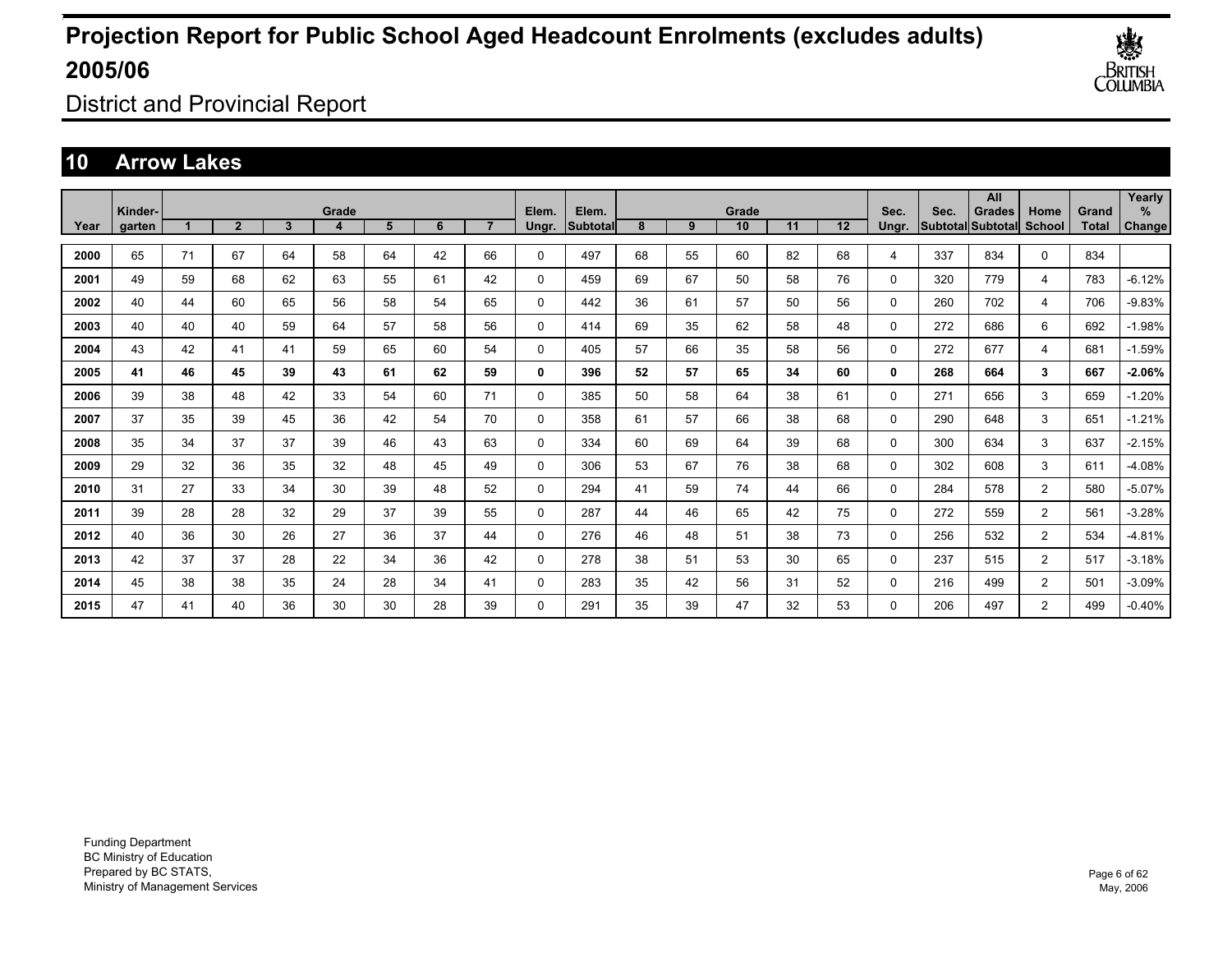

District and Provincial Report

### **19 Revelstoke**

|      | Kinder- |     |                |     | Grade |     |     |                | Elem.       | Elem.            |     |     | Grade |     |     | Sec.           | Sec. | All<br><b>Grades</b>     | Home           | Grand        | Yearly<br>$\%$ |
|------|---------|-----|----------------|-----|-------|-----|-----|----------------|-------------|------------------|-----|-----|-------|-----|-----|----------------|------|--------------------------|----------------|--------------|----------------|
| Year | aarten  |     | $\overline{2}$ | 3   | 4     | 5   | 6   | $\overline{ }$ | Ungr.       | <b>Subtotall</b> | 8   | 9   | 10    | 11  | 12  | Unar.          |      | <b>Subtotal Subtotal</b> | School         | <b>Total</b> | Change         |
| 2000 | 107     | 104 | 99             | 103 | 101   | 122 | 109 | 124            | $\mathbf 0$ | 869              | 118 | 130 | 134   | 158 | 131 | 0              | 671  | 1,540                    | 6              | 1,546        |                |
| 2001 | 103     | 108 | 105            | 96  | 97    | 109 | 114 | 112            | $\mathbf 0$ | 844              | 121 | 111 | 132   | 152 | 115 | 8              | 639  | 1,483                    | 11             | 1,494        | $-3.36%$       |
| 2002 | 91      | 94  | 106            | 105 | 95    | 104 | 104 | 117            | $\mathbf 0$ | 816              | 118 | 125 | 119   | 142 | 125 | $\overline{2}$ | 631  | 1.447                    | 9              | 1,456        | $-2.54%$       |
| 2003 | 89      | 92  | 98             | 107 | 107   | 96  | 101 | 98             | $\mathbf 0$ | 788              | 118 | 119 | 128   | 134 | 113 | 3              | 615  | 1.403                    | 4              | 1.407        | $-3.37%$       |
| 2004 | 73      | 88  | 85             | 102 | 106   | 104 | 91  | 98             | 0           | 747              | 101 | 112 | 123   | 143 | 108 | 3              | 590  | 1.337                    | 4              | 1,341        | -4.69%         |
| 2005 | 73      | 70  | 86             | 76  | 98    | 98  | 101 | 84             | 0           | 686              | 101 | 96  | 110   | 125 | 136 | 1              | 569  | 1,255                    | 4              | 1,259        | $-6.11%$       |
| 2006 | 76      | 69  | 77             | 71  | 95    | 91  | 97  | 90             | $\mathbf 0$ | 666              | 107 | 93  | 100   | 115 | 150 | 1              | 566  | 1,232                    | 4              | 1,236        | $-1.83%$       |
| 2007 | 70      | 72  | 77             | 64  | 89    | 89  | 90  | 86             | $\mathbf 0$ | 637              | 115 | 99  | 97    | 106 | 140 | 1              | 558  | 1.195                    | $\overline{4}$ | 1,199        | $-2.99%$       |
| 2008 | 73      | 68  | 80             | 64  | 81    | 83  | 87  | 80             | 0           | 616              | 111 | 106 | 102   | 102 | 127 | 1              | 549  | 1.165                    | 4              | 1,169        | $-2.50%$       |
| 2009 | 70      | 70  | 76             | 67  | 81    | 75  | 82  | 78             | 0           | 599              | 103 | 102 | 110   | 107 | 123 | 1              | 546  | 1.145                    | 4              | 1.149        | $-1.71%$       |
| 2010 | 75      | 67  | 78             | 63  | 84    | 75  | 74  | 73             | 0           | 589              | 100 | 95  | 106   | 115 | 129 | 1              | 546  | 1.135                    | $\overline{4}$ | 1,139        | $-0.87%$       |
| 2011 | 74      | 72  | 75             | 65  | 80    | 79  | 74  | 66             | 0           | 585              | 94  | 93  | 99    | 111 | 139 | 1              | 537  | 1,122                    | 3              | 1,125        | $-1.23%$       |
| 2012 | 75      | 71  | 80             | 62  | 82    | 74  | 78  | 67             | 0           | 589              | 85  | 87  | 96    | 105 | 135 | 1              | 509  | 1,098                    | 3              | 1,101        | $-2.13%$       |
| 2013 | 76      | 72  | 79             | 67  | 78    | 76  | 74  | 70             | 0           | 592              | 86  | 80  | 91    | 101 | 126 | 1              | 485  | 1,077                    | 3              | 1,080        | $-1.91%$       |
| 2014 | 80      | 73  | 80             | 66  | 84    | 73  | 75  | 66             | 0           | 597              | 89  | 80  | 83    | 95  | 122 | 1              | 470  | 1,067                    | 3              | 1,070        | $-0.93%$       |
| 2015 | 81      | 76  | 82             | 67  | 82    | 78  | 72  | 67             | 0           | 605              | 84  | 83  | 83    | 88  | 115 | 1              | 454  | 1.059                    | 3              | 1.062        | $-0.75%$       |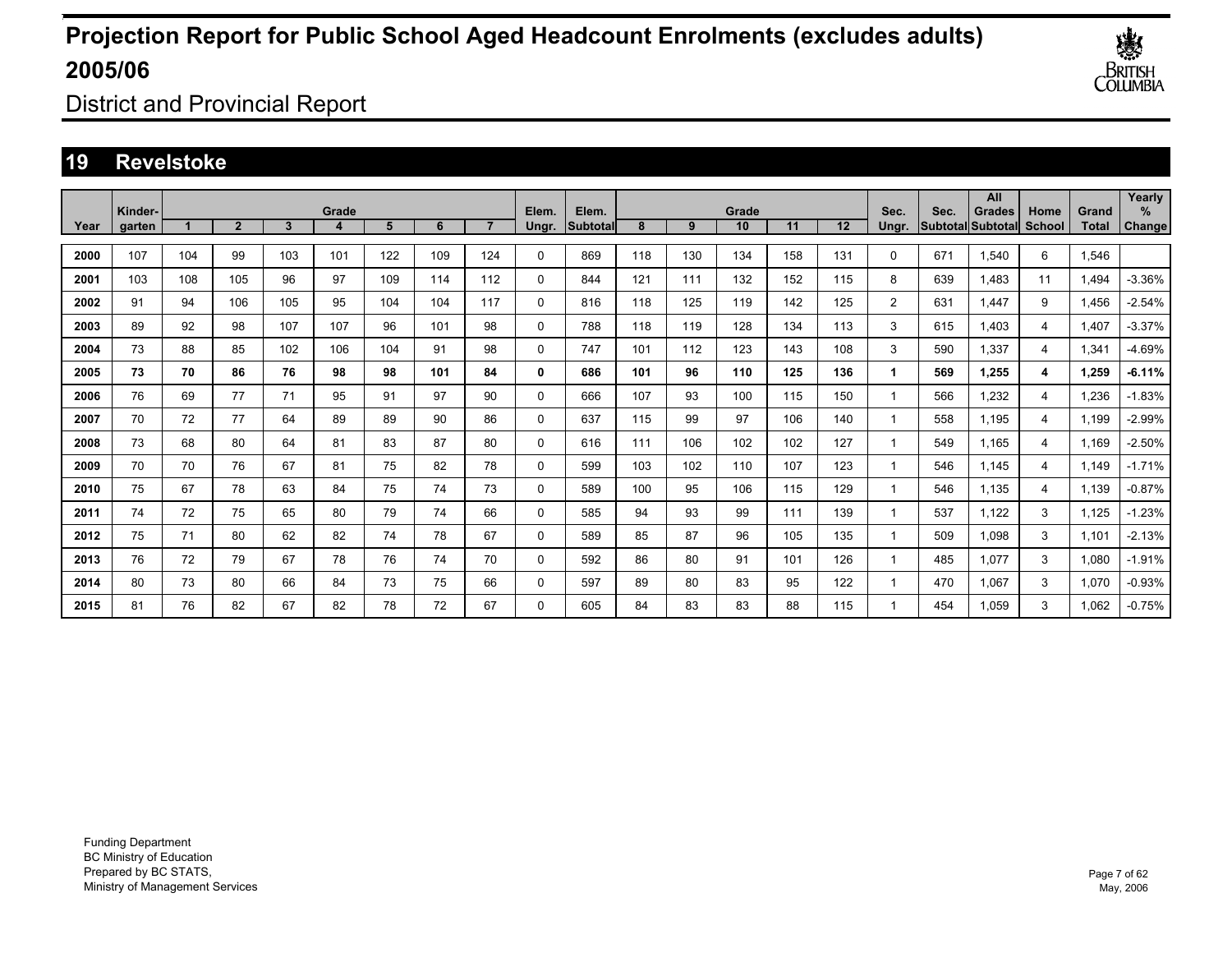

District and Provincial Report

### **20 Kootenay-Columbia**

|      | Kinder- |     |                |     | Grade |     |     |     | Elem.    | Elem.     |     |     | Grade |     |     | Sec.     | Sec.  | All<br><b>Grades</b>      | Home           | Grand | Yearly<br>$\%$ |
|------|---------|-----|----------------|-----|-------|-----|-----|-----|----------|-----------|-----|-----|-------|-----|-----|----------|-------|---------------------------|----------------|-------|----------------|
| Year | garten  |     | $\overline{2}$ | 3   |       | 5   | 6   |     | Ungr.    | lSubtotal | 8   | 9   | 10    | 11  | 12  | Unar.    |       | <b>SubtotallSubtotall</b> | School         | Total | Change         |
| 2000 | 366     | 360 | 358            | 391 | 448   | 418 | 425 | 458 | 0        | 3,224     | 442 | 459 | 541   | 539 | 509 | 6        | 2.496 | 5.720                     | $\overline{2}$ | 5,722 |                |
| 2001 | 299     | 359 | 352            | 355 | 386   | 430 | 427 | 420 | 0        | 3,028     | 463 | 451 | 463   | 516 | 496 | 5        | 2,394 | 5,422                     | $\overline{2}$ | 5,424 | $-5.21%$       |
| 2002 | 293     | 308 | 343            | 342 | 346   | 372 | 426 | 425 | 17       | 2,872     | 421 | 444 | 482   | 444 | 499 | 20       | 2,310 | 5,182                     | 0              | 5,182 | $-4.46%$       |
| 2003 | 265     | 284 | 312            | 333 | 342   | 342 | 369 | 410 | 0        | 2,657     | 441 | 437 | 460   | 453 | 453 | 0        | 2,244 | 4,901                     | 0              | 4,901 | $-5.42%$       |
| 2004 | 253     | 267 | 290            | 300 | 334   | 342 | 354 | 390 | 0        | 2,530     | 449 | 437 | 431   | 463 | 412 | 0        | 2.192 | 4.722                     | 0              | 4,722 | $-3.65%$       |
| 2005 | 254     | 263 | 275            | 291 | 304   | 353 | 352 | 352 | 0        | 2,444     | 434 | 445 | 473   | 436 | 437 | 0        | 2,225 | 4.669                     | 0              | 4,669 | $-1.12%$       |
| 2006 | 222     | 250 | 279            | 280 | 280   | 332 | 331 | 339 | 0        | 2,313     | 390 | 431 | 480   | 450 | 427 | 0        | 2.178 | 4,491                     | 0              | 4,491 | $-3.81%$       |
| 2007 | 203     | 219 | 265            | 284 | 269   | 306 | 312 | 319 | 0        | 2.177     | 375 | 388 | 466   | 456 | 441 | 0        | 2.126 | 4,303                     | 0              | 4,303 | $-4.19%$       |
| 2008 | 193     | 201 | 233            | 270 | 273   | 294 | 287 | 300 | 0        | 2,051     | 353 | 372 | 420   | 443 | 447 | 0        | 2,035 | 4.086                     | 0              | 4,086 | $-5.04%$       |
| 2009 | 192     | 192 | 214            | 237 | 259   | 298 | 277 | 277 | 0        | 1,946     | 332 | 351 | 403   | 402 | 433 | 0        | 1,921 | 3,867                     | 0              | 3,867 | $-5.36%$       |
| 2010 | 217     | 192 | 206            | 219 | 228   | 283 | 280 | 266 | 0        | 1,891     | 306 | 330 | 380   | 385 | 393 | 0        | 1.794 | 3,685                     | 0              | 3,685 | $-4.71%$       |
| 2011 | 238     | 216 | 205            | 210 | 211   | 249 | 266 | 269 | 0        | 1,864     | 295 | 304 | 357   | 363 | 376 | 0        | 1,695 | 3,559                     | 0              | 3,559 | $-3.42%$       |
| 2012 | 247     | 237 | 230            | 208 | 202   | 230 | 234 | 255 | 0        | 1.843     | 297 | 293 | 330   | 341 | 355 | 0        | 1,616 | 3,459                     | 0              | 3,459 | $-2.81%$       |
| 2013 | 255     | 245 | 252            | 234 | 200   | 220 | 216 | 225 | 0        | 1.847     | 282 | 295 | 317   | 315 | 333 | $\Omega$ | 1,542 | 3,389                     | 0              | 3,389 | $-2.02%$       |
| 2014 | 262     | 254 | 261            | 256 | 224   | 218 | 207 | 208 | 0        | 1.890     | 250 | 281 | 319   | 303 | 308 | $\Omega$ | 1.461 | 3,351                     | 0              | 3,351 | $-1.12%$       |
| 2015 | 268     | 260 | 269            | 266 | 246   | 245 | 205 | 199 | $\Omega$ | 1.958     | 230 | 249 | 304   | 303 | 294 | 0        | 1.380 | 3.338                     | $\Omega$       | 3,338 | $-0.39%$       |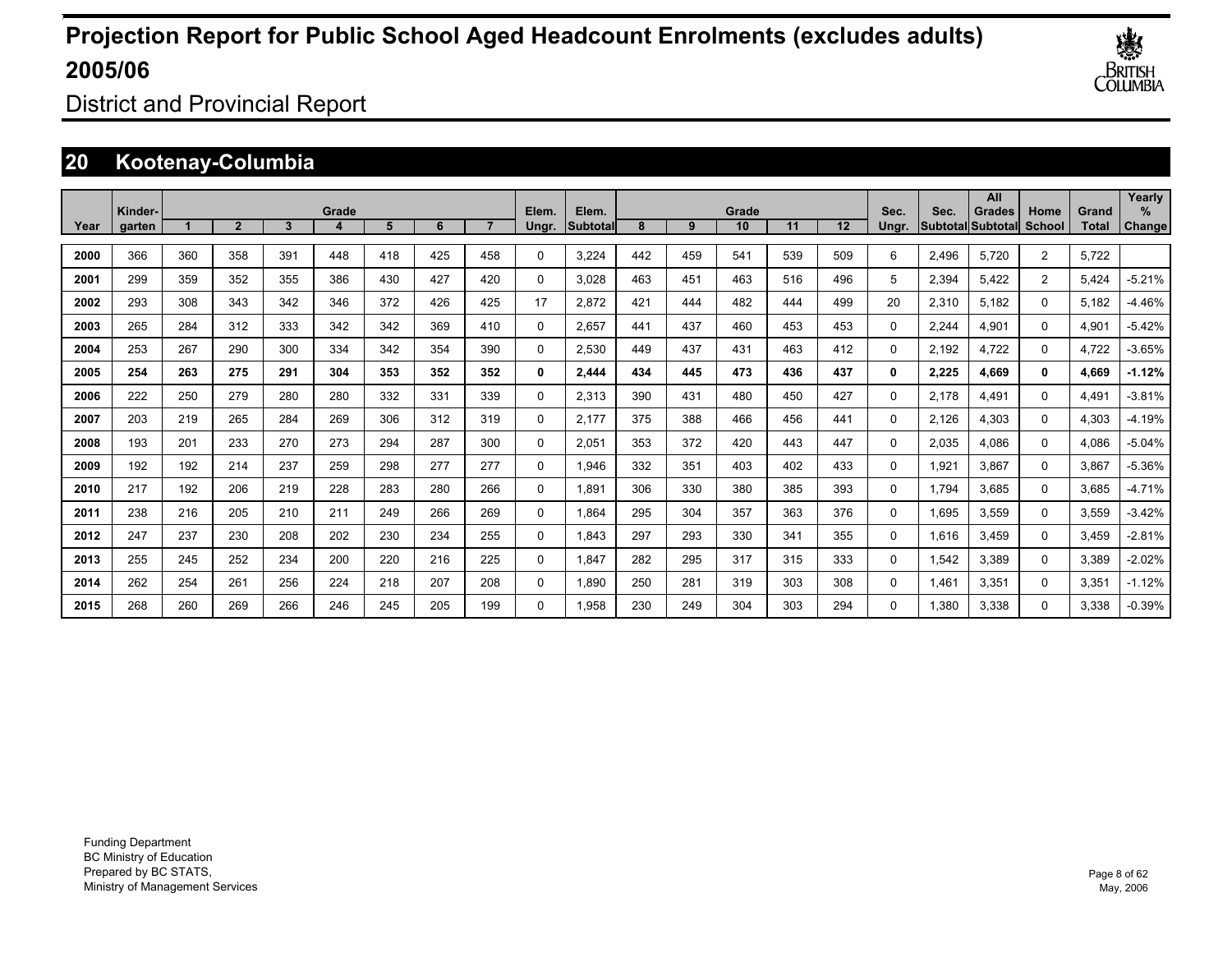

District and Provincial Report

### **22 Vernon**

|      |                   |     |                |     |       |     |     |                |                |                          |     |     |             |     |     |               |                                  | All           |                       |                       | Yearly                |
|------|-------------------|-----|----------------|-----|-------|-----|-----|----------------|----------------|--------------------------|-----|-----|-------------|-----|-----|---------------|----------------------------------|---------------|-----------------------|-----------------------|-----------------------|
| Year | Kinder-<br>garten |     | $\overline{2}$ | 3   | Grade | 5   | 6   | $\overline{ }$ | Elem.<br>Ungr. | Elem.<br><b>Subtotal</b> | 8   | 9   | Grade<br>10 | 11  | 12  | Sec.<br>Ungr. | Sec.<br><b>Subtotal</b> Subtotal | <b>Grades</b> | Home<br><b>School</b> | Grand<br><b>Total</b> | $\%$<br><b>Change</b> |
|      |                   |     |                |     |       |     |     |                |                |                          |     |     |             |     |     |               |                                  |               |                       |                       |                       |
| 2000 | 602               | 628 | 649            | 672 | 703   | 751 | 715 | 752            | $\mathbf{0}$   | 5.472                    | 812 | 810 | 872         | 928 | 860 | 0             | 4,282                            | 9.754         | 15                    | 9.769                 |                       |
| 2001 | 575               | 631 | 634            | 658 | 703   | 724 | 755 | 729            | $\mathbf{0}$   | 5.409                    | 796 | 816 | 821         | 886 | 901 | 0             | 4,220                            | 9.629         | 11                    | 9,640                 | $-1.32%$              |
| 2002 | 546               | 588 | 642            | 658 | 661   | 727 | 749 | 784            | 0              | 5,355                    | 786 | 836 | 869         | 885 | 847 | 0             | 4,223                            | 9,578         | $\overline{7}$        | 9,585                 | $-0.57%$              |
| 2003 | 568               | 563 | 593            | 661 | 656   | 673 | 745 | 757            | 0              | 5.216                    | 805 | 822 | 877         | 910 | 836 | 0             | 4,250                            | 9.466         | 5                     | 9,471                 | $-1.19%$              |
| 2004 | 573               | 610 | 577            | 596 | 697   | 682 | 688 | 752            | 0              | 5.175                    | 787 | 812 | 834         | 960 | 841 | 1             | 4.235                            | 9.410         | 13                    | 9,423                 | $-0.51%$              |
| 2005 | 497               | 588 | 604            | 588 | 627   | 695 | 702 | 709            | 0              | 5.010                    | 784 | 823 | 886         | 859 | 862 | 1.            | 4,215                            | 9.225         | 5                     | 9,230                 | $-2.05%$              |
| 2006 | 503               | 574 | 605            | 572 | 609   | 686 | 665 | 681            | 0              | 4.895                    | 764 | 794 | 875         | 844 | 851 | 1             | 4.129                            | 9.024         | 5                     | 9.029                 | $-2.18%$              |
| 2007 | 509               | 582 | 592            | 573 | 592   | 667 | 657 | 646            | 0              | 4.818                    | 735 | 774 | 845         | 833 | 836 | 1.            | 4.024                            | 8.842         | 5                     | 8.847                 | $-2.02%$              |
| 2008 | 492               | 591 | 601            | 562 | 595   | 652 | 641 | 640            | 0              | 4.774                    | 700 | 746 | 825         | 806 | 825 | 1.            | 3.903                            | 8.677         | 5                     | 8.682                 | $-1.87%$              |
| 2009 | 494               | 573 | 611            | 572 | 586   | 656 | 628 | 626            | $\mathbf{0}$   | 4.746                    | 694 | 712 | 796         | 787 | 798 | 1.            | 3.788                            | 8,534         | 5                     | 8,539                 | $-1.65%$              |
| 2010 | 515               | 574 | 594            | 582 | 596   | 646 | 632 | 613            | $\mathbf{0}$   | 4,752                    | 678 | 705 | 761         | 761 | 780 | 1             | 3,686                            | 8.438         | 5                     | 8,443                 | $-1.12%$              |
| 2011 | 535               | 599 | 595            | 566 | 606   | 657 | 623 | 617            | $\mathbf{0}$   | 4.798                    | 665 | 689 | 752         | 728 | 753 | 1             | 3,588                            | 8.386         | 5                     | 8,391                 | $-0.62%$              |
| 2012 | 550               | 623 | 620            | 567 | 590   | 668 | 633 | 608            | $\mathbf{0}$   | 4.859                    | 668 | 676 | 736         | 718 | 721 | 1             | 3.520                            | 8.379         | 5                     | 8,384                 | $-0.08%$              |
| 2013 | 563               | 638 | 644            | 590 | 591   | 650 | 644 | 618            | $\mathbf{0}$   | 4.938                    | 659 | 679 | 721         | 702 | 711 | 1             | 3.473                            | 8.411         | 5                     | 8,416                 | 0.38%                 |
| 2014 | 581               | 654 | 660            | 612 | 614   | 651 | 627 | 627            | 0              | 5.026                    | 669 | 669 | 724         | 689 | 697 | 1             | 3.449                            | 8.475         | 5                     | 8.480                 | 0.76%                 |
| 2015 | 594               | 674 | 676            | 627 | 637   | 677 | 628 | 612            | 0              | 5.125                    | 679 | 679 | 714         | 690 | 682 |               | 3.445                            | 8.570         | 5                     | 8.575                 | 1.12%                 |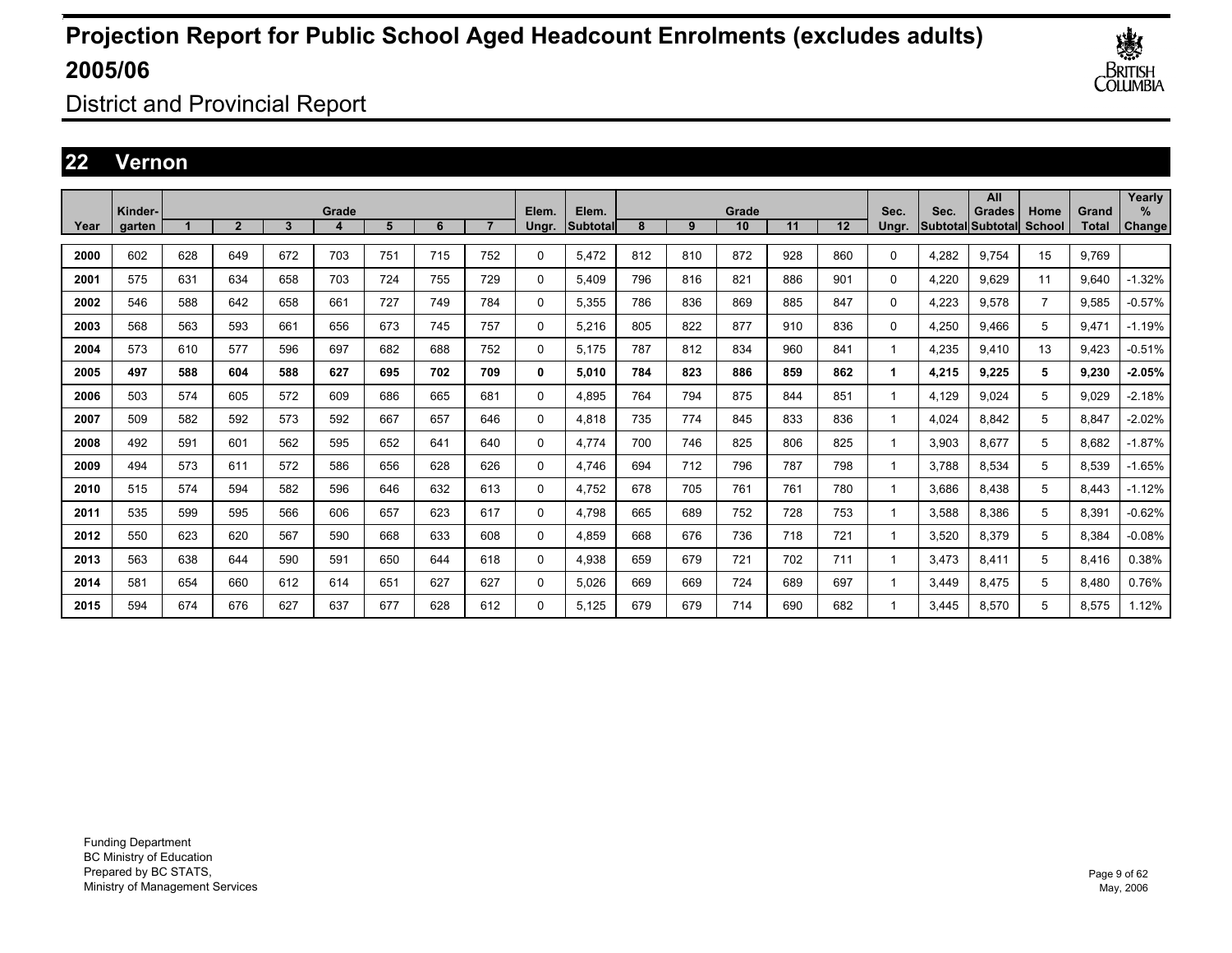

District and Provincial Report

### **23 Central Okanagan**

|      | Kinder- |       |       |             | Grade |       |       |       | Elem.    | Elem.    |      |       | Grade |       |       | Sec.           | Sec.  | All<br>Grades     | Home           | Grand  | Yearly<br>% |
|------|---------|-------|-------|-------------|-------|-------|-------|-------|----------|----------|------|-------|-------|-------|-------|----------------|-------|-------------------|----------------|--------|-------------|
| Year | garten  |       | 2     | 3           |       | 5     | 6     |       | Ungr.    | Subtotal | 8    | 9     | 10    | 11    | 12    | Ungr.          |       | Subtotal Subtotal | School         | Total  | Change      |
| 2000 | 1448    | 1,545 | 1,512 | .629        | 1,649 | 1.752 | 1.847 | 1.805 | 1        | 13.188   | .838 | 1,764 | 2,070 | 2,069 | 1.850 | 0              | 9,591 | 22,779            | 3              | 22,782 |             |
| 2001 | 1394    | 1,475 | 1.553 | 1,552       | 1,635 | 1.679 | 1.778 | 1.890 | 0        | 12.956   | .849 | 1,828 | 1,834 | 2,270 | 1.925 | $\Omega$       | 9.706 | 22.662            | 1              | 22.663 | $-0.52%$    |
| 2002 | 1375    | 1.406 | 1.498 | 1,570       | 1.603 | 1.632 | 1.710 | 1.806 | 0        | 12.600   | .908 | 1,885 | 1.867 | 2,046 | 2,051 | $\Omega$       | 9.757 | 22.357            | $\overline{2}$ | 22,359 | $-1.34%$    |
| 2003 | 1247    | 1,431 | 1,452 | .546        | 1.623 | 1,630 | 1.692 | 1.773 | 0        | 12.394   | .855 | 1,933 | 2,009 | 2,052 | 1.917 | $\overline{2}$ | 9.768 | 22.162            | 4              | 22.166 | $-0.86%$    |
| 2004 | 1353    | 1,308 | 1.458 | 1,503       | 1,591 | 1,642 | 1.662 | 1.740 | 0        | 12,257   | .784 | 1,890 | 2,015 | 2,141 | 1.898 |                | 9.729 | 21.986            | $\Omega$       | 21,986 | $-0.81%$    |
| 2005 | 1.333   | 1,401 | 1.338 | 1,517       | 1,544 | 1.625 | 1.711 | 1.725 | 0        | 12.194   | .837 | 1,823 | 1,965 | 2,082 | 2,008 |                | 9.716 | 21.910            | 4              | 21,914 | $-0.33%$    |
| 2006 | 1.292   | 1.427 | 1.343 | .484        | 1.461 | 1.576 | 1.710 | 1.724 | $\Omega$ | 12.017   | .802 | 1.793 | 1,931 | 2.100 | 2.032 |                | 9.659 | 21.676            | 4              | 21.680 | $-1.07%$    |
| 2007 | 1,280   | 1,387 | 1,370 | <b>492.</b> | 1,432 | 1,494 | 1,661 | 1.724 | $\Omega$ | 11,840   | .802 | 1,761 | 1,902 | 2,069 | 2,052 |                | 9,587 | 21,427            | 4              | 21,431 | $-1.15%$    |
| 2008 | 1,306   | 1,375 | 1,334 | 1,522       | 1,440 | 1,465 | 1,577 | 1.676 | $\Omega$ | 11,695   | .802 | 1,760 | 1,869 | 2,038 | 2,022 |                | 9,492 | 21.187            | 4              | 21,191 | $-1.12%$    |
| 2009 | 1,315   | 1,403 | 1,324 | 1,484       | 1.469 | 1,474 | 1,547 | 1.594 | $\Omega$ | 11.610   | ,755 | 1,761 | 1,867 | 2,004 | 1,990 |                | 9,378 | 20,988            | 4              | 20,992 | $-0.94%$    |
| 2010 | 1,335   | 1,415 | 1,352 | 1,474       | 1,435 | 1,505 | 1,557 | 1,565 | $\Omega$ | 11,638   | .672 | 1,718 | 1,868 | 2,002 | 1,958 |                | 9,219 | 20,857            | 4              | 20,861 | $-0.62%$    |
| 2011 | 1,376   | 1,436 | 1,363 | 1,505       | 1,426 | 1,471 | 1,589 | 1,576 | 0        | 11.742   | ,642 | 1,640 | 1,826 | 2,002 | 1,955 |                | 9,066 | 20,808            | 4              | 20,812 | $-0.23%$    |
| 2012 | 1.416   | 1.480 | 1,383 | 1,519       | 1.456 | 1,463 | 1,555 | 1,607 | 0        | 11.879   | .652 | 1,609 | 1,746 | 1,959 | 1,957 |                | 8,924 | 20,803            | 4              | 20,807 | $-0.02%$    |
| 2013 | 1,463   | 1,521 | 1.424 | ,540        | 1.469 | 1,493 | 1,546 | 1,573 | 0        | 12,029   | .683 | 1,617 | 1,712 | 1.878 | 1,915 |                | 8,806 | 20,835            | 4              | 20,839 | 0.15%       |
| 2014 | 1.499   | 1,570 | 1.463 | 1,585       | 1.489 | 1,506 | 1,578 | 1.564 | 0        | 12,254   | .650 | 1,647 | 1.718 | 1.842 | 1.838 |                | 8,696 | 20,950            | 4              | 20,954 | 0.55%       |
| 2015 | 1.527   | 1.608 | 1.509 | 1.627       | 1.531 | 1.526 | 1.592 | 1.596 | $\Omega$ | 12.516   | .640 | 1.615 | 1.746 | .845  | 1.799 |                | 8.646 | 21.162            | 4              | 21.166 | 1.01%       |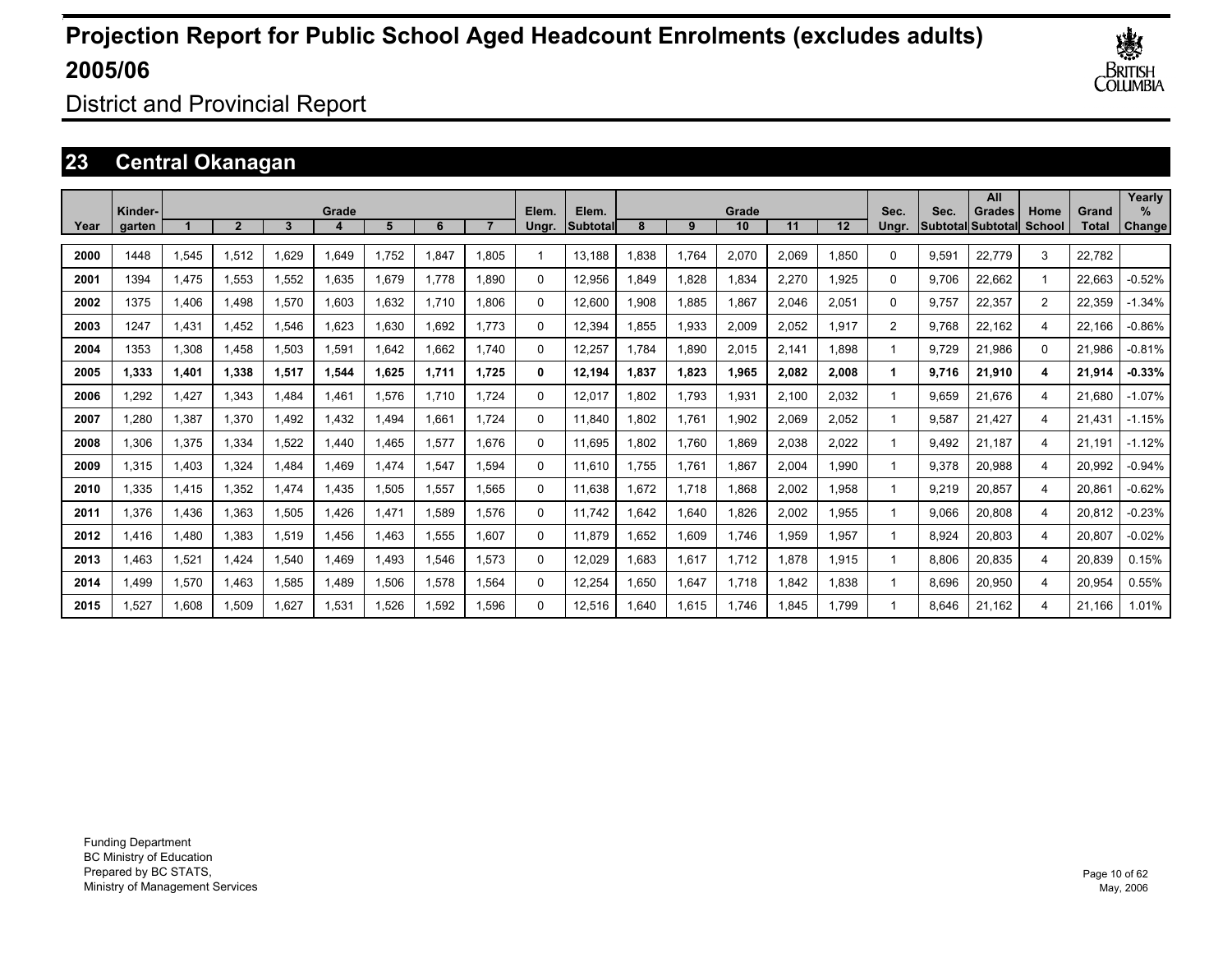

District and Provincial Report

### **27 Cariboo - Chilcotin**

|      |                   |     |                |     |       |     |     |     |                |                    |     |     |             |     |     |               |       | All                                |                |                | Yearly      |
|------|-------------------|-----|----------------|-----|-------|-----|-----|-----|----------------|--------------------|-----|-----|-------------|-----|-----|---------------|-------|------------------------------------|----------------|----------------|-------------|
| Year | Kinder-<br>garten |     | $\overline{2}$ | 3   | Grade | 5   | 6   |     | Elem.<br>Ungr. | Elem.<br>Subtotall | 8   | 9   | Grade<br>10 | 11  | 12  | Sec.<br>Ungr. | Sec.  | Grades<br><b>Subtotal Subtotal</b> | Home<br>School | Grand<br>Total | %<br>Change |
|      |                   |     |                |     |       |     |     |     |                |                    |     |     |             |     |     |               |       |                                    |                |                |             |
| 2000 | 444               | 492 | 485            | 512 | 544   | 541 | 583 | 614 | $\overline{7}$ | 4,222              | 671 | 646 | 675         | 757 | 662 | 59            | 3,470 | 7.692                              | 11             | 7.703          |             |
| 2001 | 414               | 434 | 478            | 476 | 501   | 541 | 543 | 579 | 4              | 3,970              | 652 | 648 | 624         | 766 | 666 | 55            | 3,411 | 7,381                              | 3              | 7,384          | $-4.14%$    |
| 2002 | 403               | 406 | 418            | 456 | 442   | 484 | 517 | 520 | 3              | 3,649              | 619 | 635 | 630         | 682 | 624 | 63            | 3,253 | 6,902                              | 5              | 6,907          | $-6.46%$    |
| 2003 | 391               | 421 | 410            | 434 | 466   | 446 | 488 | 515 | 0              | 3,571              | 572 | 619 | 678         | 685 | 604 | 6             | 3,164 | 6.735                              | 3              | 6,738          | $-2.45%$    |
| 2004 | 354               | 410 | 402            | 407 | 428   | 448 | 441 | 486 | 0              | 3,376              | 562 | 573 | 648         | 708 | 602 | 39            | 3,132 | 6,508                              | 3              | 6,511          | $-3.37%$    |
| 2005 | 353               | 371 | 406            | 408 | 434   | 424 | 467 | 441 | 0              | 3,304              | 517 | 573 | 600         | 643 | 609 | 42            | 2,984 | 6,288                              | 3              | 6,291          | $-3.38%$    |
| 2006 | 308               | 346 | 388            | 390 | 436   | 442 | 480 | 443 | 0              | 3,233              | 499 | 549 | 568         | 632 | 614 | 41            | 2,903 | 6.136                              | 3              | 6.139          | $-2.42%$    |
| 2007 | 296               | 302 | 362            | 373 | 417   | 444 | 500 | 455 | 0              | 3.149              | 501 | 530 | 545         | 599 | 603 | 40            | 2,818 | 5.967                              | 3              | 5,970          | $-2.75%$    |
| 2008 | 299               | 292 | 317            | 348 | 399   | 426 | 503 | 474 | 0              | 3,058              | 514 | 530 | 525         | 574 | 571 | 39            | 2,753 | 5,811                              | 3              | 5,814          | $-2.61%$    |
| 2009 | 297               | 293 | 305            | 305 | 372   | 406 | 481 | 476 | 0              | 2,935              | 533 | 542 | 524         | 552 | 545 | 38            | 2,734 | 5,669                              | 3              | 5,672          | $-2.44%$    |
| 2010 | 293               | 291 | 306            | 293 | 326   | 378 | 457 | 455 | 0              | 2,799              | 536 | 562 | 534         | 550 | 525 | 37            | 2,744 | 5,543                              | 3              | 5,546          | $-2.22%$    |
| 2011 | 337               | 288 | 303            | 293 | 312   | 331 | 427 | 433 | 0              | 2,724              | 513 | 565 | 553         | 559 | 523 | 37            | 2,750 | 5,474                              | 3              | 5,477          | $-1.24%$    |
| 2012 | 344               | 331 | 300            | 291 | 313   | 317 | 374 | 404 | 0              | 2,674              | 488 | 542 | 557         | 578 | 532 | 38            | 2,735 | 5.409                              | 3              | 5,412          | $-1.19%$    |
| 2013 | 352               | 337 | 345            | 288 | 311   | 319 | 359 | 354 | 0              | 2,665              | 456 | 516 | 534         | 583 | 551 | 37            | 2,677 | 5,342                              | $\overline{2}$ | 5,344          | $-1.26%$    |
| 2014 | 358               | 345 | 352            | 331 | 308   | 317 | 360 | 339 | 0              | 2,710              | 400 | 482 | 510         | 561 | 555 | 37            | 2,545 | 5,255                              | $\overline{2}$ | 5,257          | $-1.63%$    |
| 2015 | 360               | 351 | 360            | 338 | 353   | 314 | 358 | 341 | $\Omega$       | 2.775              | 383 | 424 | 477         | 535 | 534 | 35            | 2,388 | 5.163                              | $\overline{2}$ | 5.165          | $-1.75%$    |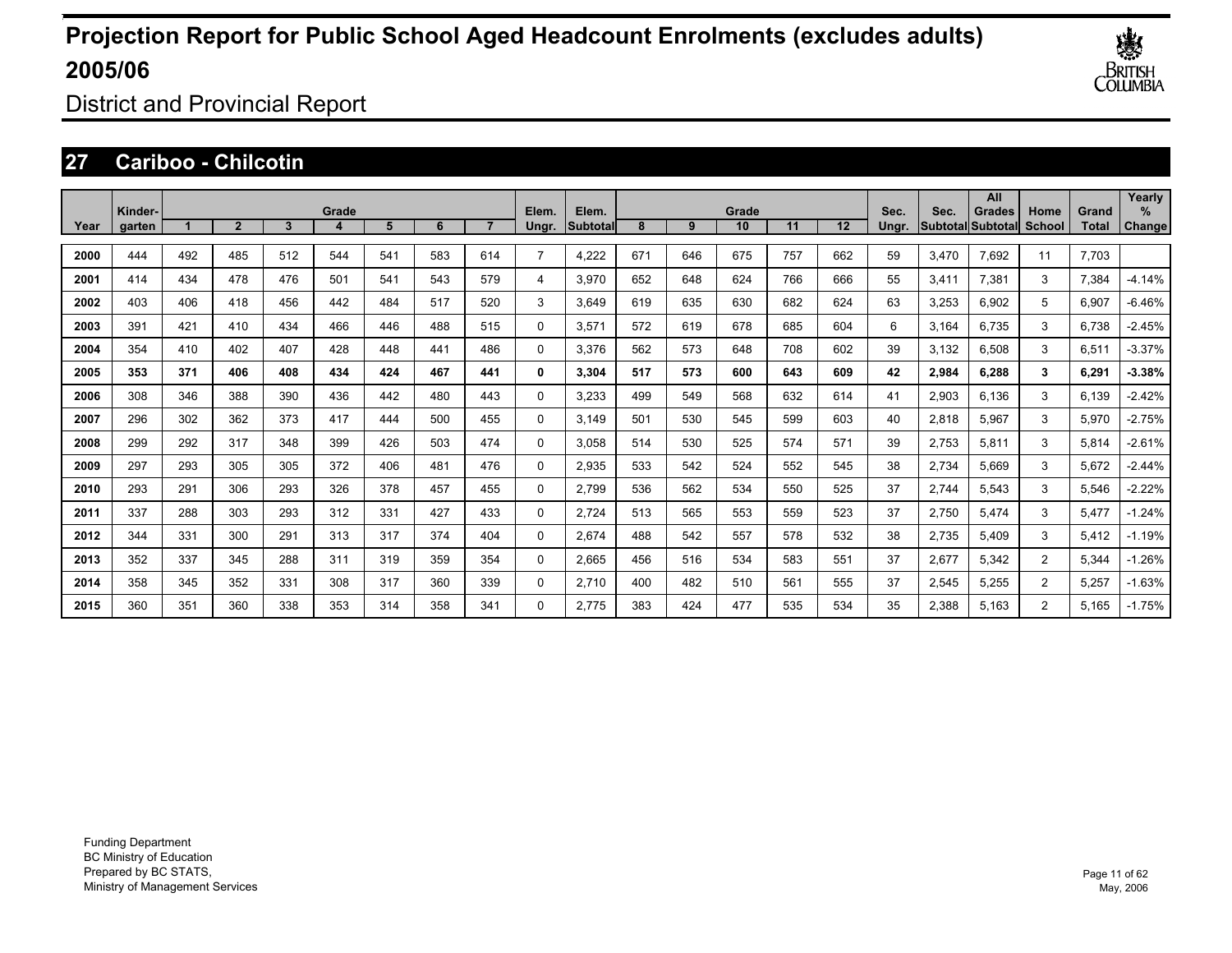

District and Provincial Report

### **28 Quesnel**

|      | Kinder- |     |                |     | Grade |     |     |     | Elem.    | Elem.    |     |     | Grade |     |         | Sec.     | Sec.  | All<br><b>Grades</b>     | Home          | Grand        | Yearly<br>$\%$ |
|------|---------|-----|----------------|-----|-------|-----|-----|-----|----------|----------|-----|-----|-------|-----|---------|----------|-------|--------------------------|---------------|--------------|----------------|
| Year | garten  |     | $\overline{2}$ | 3   | 4     | 5   | 6   |     | Ungr.    | Subtotal | 8   | 9   | 10    | 11  | $12 \,$ | Unar.    |       | <b>Subtotal Subtotal</b> | <b>School</b> | <b>Total</b> | Change         |
| 2000 | 312     | 335 | 325            | 332 | 310   | 377 | 357 | 352 | 0        | 2,700    | 438 | 402 | 508   | 450 | 396     | 0        | 2,194 | 4,894                    | 4             | 4,898        |                |
| 2001 | 305     | 305 | 323            | 329 | 319   | 298 | 365 | 344 | 0        | 2,588    | 375 | 419 | 433   | 436 | 401     | $\Omega$ | 2,064 | 4,652                    | 6             | 4,658        | -4.90%         |
| 2002 | 271     | 316 | 300            | 317 | 330   | 319 | 288 | 354 | 0        | 2,495    | 385 | 365 | 430   | 427 | 372     | 13       | 1,992 | 4.487                    | 0             | 4,487        | $-3.67%$       |
| 2003 | 249     | 282 | 308            | 301 | 306   | 319 | 321 | 298 | 0        | 2,384    | 399 | 374 | 402   | 408 | 387     | 0        | 1,970 | 4.354                    |               | 4,355        | $-2.94%$       |
| 2004 | 269     | 248 | 266            | 300 | 291   | 297 | 310 | 315 | 0        | 2.296    | 336 | 394 | 404   | 364 | 343     | 35       | 1.876 | 4.172                    |               | 4.173        | $-4.18%$       |
| 2005 | 198     | 282 | 248            | 278 | 308   | 295 | 313 | 324 | 0        | 2,246    | 346 | 323 | 411   | 367 | 331     | 15       | 1,793 | 4,039                    | 0             | 4,039        | $-3.21%$       |
| 2006 | 183     | 254 | 245            | 247 | 298   | 312 | 303 | 328 | $\Omega$ | 2,170    | 363 | 305 | 380   | 376 | 324     | 15       | 1.763 | 3,933                    | $\Omega$      | 3,933        | $-2.62%$       |
| 2007 | 172     | 234 | 221            | 244 | 265   | 302 | 320 | 318 | $\Omega$ | 2,076    | 368 | 320 | 358   | 349 | 332     | 14       | 1.741 | 3,817                    | $\Omega$      | 3,817        | $-2.95%$       |
| 2008 | 176     | 221 | 204            | 220 | 262   | 268 | 309 | 335 | 0        | 1,995    | 357 | 324 | 373   | 330 | 309     | 14       | 1.707 | 3.702                    | 0             | 3,702        | $-3.01%$       |
| 2009 | 179     | 225 | 193            | 203 | 235   | 264 | 274 | 323 | 0        | 1.896    | 376 | 314 | 378   | 343 | 292     | 14       | 1.717 | 3,613                    | 0             | 3,613        | $-2.40%$       |
| 2010 | 177     | 229 | 196            | 191 | 217   | 237 | 270 | 286 | 0        | 1.803    | 362 | 330 | 367   | 347 | 302     | 14       | 1,722 | 3,525                    | 0             | 3,525        | $-2.44%$       |
| 2011 | 187     | 226 | 198            | 193 | 203   | 218 | 242 | 282 | 0        | 1,749    | 322 | 318 | 385   | 338 | 307     | 14       | 1,684 | 3,433                    | 0             | 3,433        | $-2.61%$       |
| 2012 | 189     | 239 | 196            | 196 | 206   | 205 | 223 | 253 | 0        | 1,707    | 316 | 283 | 372   | 352 | 299     | 14       | 1,636 | 3,343                    | $\Omega$      | 3,343        | $-2.62%$       |
| 2013 | 194     | 242 | 207            | 194 | 209   | 208 | 210 | 232 | $\Omega$ | 1,696    | 284 | 278 | 332   | 341 | 311     | 13       | 1,559 | 3,255                    | $\Omega$      | 3,255        | $-2.63%$       |
| 2014 | 199     | 248 | 210            | 205 | 206   | 211 | 213 | 219 | 0        | 1.711    | 261 | 250 | 325   | 307 | 302     | 13       | 1.458 | 3,169                    | 0             | 3,169        | $-2.64%$       |
| 2015 | 200     | 254 | 215            | 207 | 218   | 208 | 216 | 222 | $\Omega$ | 1.740    | 246 | 229 | 293   | 299 | 271     | 12       | 1.350 | 3.090                    | $\Omega$      | 3.090        | $-2.49%$       |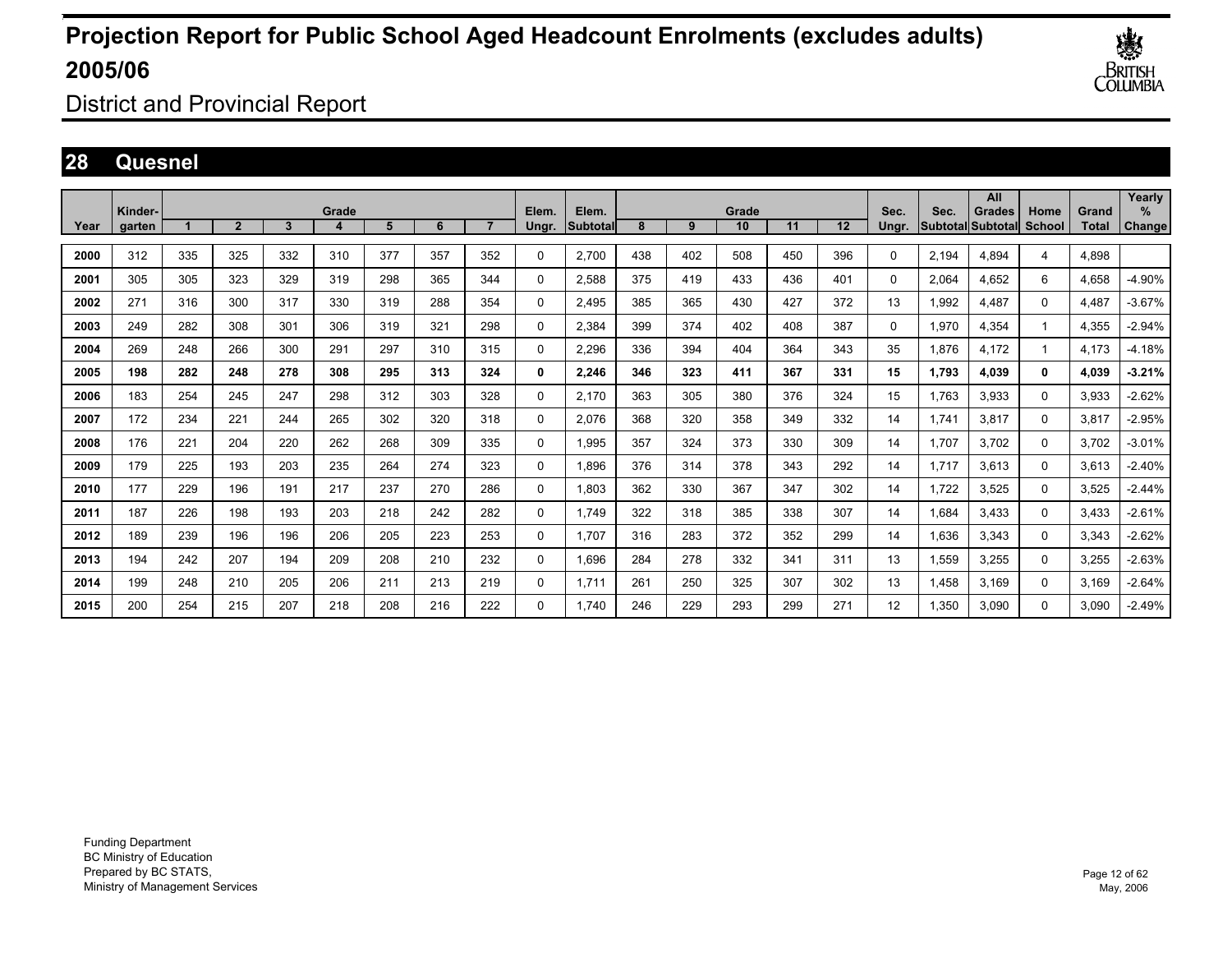

District and Provincial Report

#### **33 Chilliwack**

|      | Kinder- |     |                |     | Grade |     |     |                | Elem.       | Elem.     |       |       | Grade |       |     | Sec.  | Sec.  | All<br>Grades     | Home           | Grand        | Yearly<br>% |
|------|---------|-----|----------------|-----|-------|-----|-----|----------------|-------------|-----------|-------|-------|-------|-------|-----|-------|-------|-------------------|----------------|--------------|-------------|
| Year | garten  |     | $\overline{2}$ | 3   | 4     | 5   | 6   | $\overline{ }$ | Ungr.       | Subtotall | 8     | 9     | 10    | 11    | 12  | Ungr. |       | Subtotal Subtotal | School         | <b>Total</b> | Change      |
| 2000 | 801     | 845 | 884            | 918 | 937   | 916 | 908 | 890            |             | 7,100     | 918   | 896   | 975   | 1,054 | 791 | 141   | 4,775 | 11,875            | 0              | 11,875       |             |
| 2001 | 825     | 839 | 881            | 920 | 920   | 964 | 921 | 928            | 0           | 7.198     | 915   | 903   | 978   | 1,092 | 789 | 130   | 4,807 | 12,005            |                | 12.006       | 1.10%       |
| 2002 | 805     | 882 | 865            | 903 | 944   | 947 | 998 | 976            | 0           | 7,320     | 1.002 | 926   | 1.041 | .241  | 810 | 125   | 5,145 | 12,465            | $\overline{2}$ | 12.467       | 3.84%       |
| 2003 | 743     | 835 | 892            | 895 | 914   | 960 | 978 | 1.036          | 0           | 7,253     | 1,011 | 988   | 1,009 | .237  | 762 | 117   | 5,124 | 12,377            | 1              | 12,378       | $-0.71%$    |
| 2004 | 768     | 758 | 848            | 919 | 923   | 954 | 984 | 1.041          | $\mathbf 0$ | 7.195     | 1.050 | 945   | 996   | ,283  | 847 | 105   | 5,226 | 12,421            | $\Omega$       | 12,421       | 0.35%       |
| 2005 | 758     | 806 | 787            | 855 | 953   | 915 | 992 | 1.025          | 0           | 7,091     | 1.076 | 993   | 1.023 | 1,298 | 795 | 127   | 5,312 | 12,403            | 0              | 12.403       | $-0.14%$    |
| 2006 | 749     | 799 | 775            | 828 | 921   | 852 | 989 | 1.012          | $\Omega$    | 6.925     | 1.055 | 1,017 | 1.014 | 1,304 | 819 | 128   | 5,337 | 12,262            | $\Omega$       | 12.262       | $-1.14%$    |
| 2007 | 784     | 792 | 770            | 816 | 893   | 824 | 923 | 1,009          | 0           | 6,811     | 1,042 | 998   | 1,036 | ,294  | 823 | 129   | 5,322 | 12,133            | $\Omega$       | 12,133       | $-1.05%$    |
| 2008 | 816     | 828 | 762            | 811 | 881   | 799 | 892 | 942            | $\mathbf 0$ | 6,731     | 1,039 | 986   | 1,018 | 1,320 | 816 | 129   | 5,308 | 12,039            | 0              | 12,039       | $-0.77%$    |
| 2009 | 835     | 861 | 797            | 804 | 875   | 788 | 866 | 911            | 0           | 6.737     | 971   | 983   | 1,006 | ,299  | 832 | 128   | 5,219 | 11,956            | 0              | 11,956       | $-0.69%$    |
| 2010 | 833     | 883 | 830            | 840 | 868   | 784 | 854 | 885            | 0           | 6,777     | 939   | 921   | 1,003 | ,286  | 820 | 127   | 5,096 | 11,873            | $\Omega$       | 11,873       | $-0.69%$    |
| 2011 | 840     | 881 | 851            | 875 | 907   | 779 | 851 | 874            | $\Omega$    | 6,858     | 912   | 890   | 943   | 1,279 | 810 | 124   | 4,958 | 11,816            | $\Omega$       | 11,816       | $-0.48%$    |
| 2012 | 861     | 889 | 850            | 897 | 945   | 813 | 845 | 871            | 0           | 6,971     | 902   | 865   | 912   | 1,208 | 806 | 121   | 4,814 | 11.785            | 0              | 11,785       | $-0.26%$    |
| 2013 | 885     | 911 | 858            | 897 | 969   | 847 | 882 | 866            | 0           | 7.115     | 898   | 855   | 886   | 1,168 | 762 | 118   | 4,687 | 11.802            | $\Omega$       | 11,802       | 0.14%       |
| 2014 | 908     | 937 | 880            | 906 | 970   | 869 | 919 | 903            | 0           | 7,292     | 894   | 852   | 876   | 1,136 | 736 | 114   | 4,608 | 11,900            | $\Omega$       | 11,900       | 0.83%       |
| 2015 | 925     | 961 | 904            | 928 | 979   | 870 | 943 | 940            | $\Omega$    | 7,450     | 930   | 847   | 871   | 1,120 | 717 | 112   | 4,597 | 12,047            | $\Omega$       | 12,047       | 1.24%       |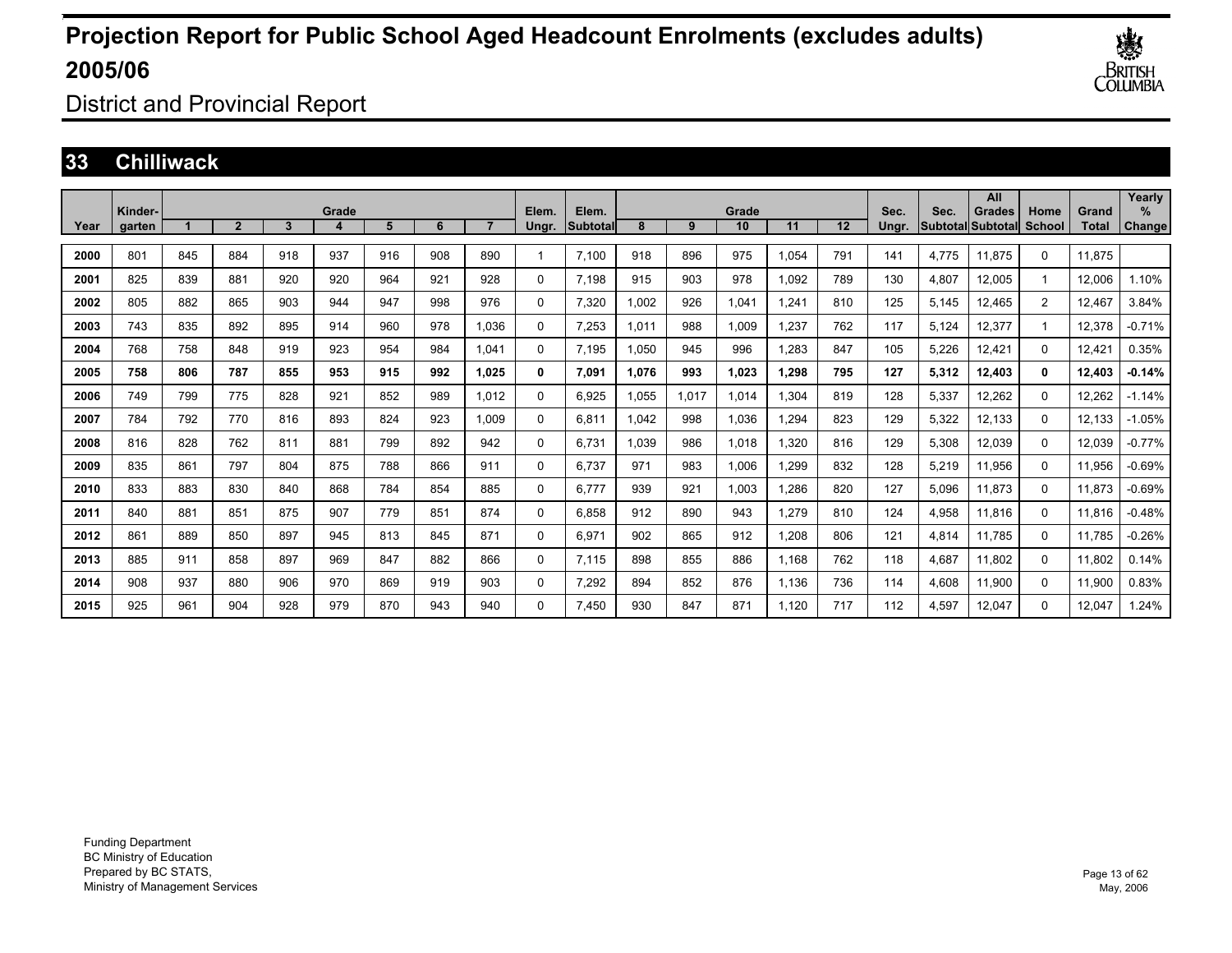

District and Provincial Report

### **34 Abbotsford**

|      | Kinder- |       |                |       | Grade |      |       |       | Elem. | Elem.    |             |       | Grade |       |       | Sec.  | Sec.  | All<br><b>Grades</b>     | Home          | Grand  | Yearly<br>% |
|------|---------|-------|----------------|-------|-------|------|-------|-------|-------|----------|-------------|-------|-------|-------|-------|-------|-------|--------------------------|---------------|--------|-------------|
| Year | garten  |       | $\overline{2}$ | 3     | 4     | 5    | 6     |       | Unar. | Subtotal | 8           | 9     | 10    | 11    | 12    | Unar. |       | <b>Subtotal Subtotal</b> | <b>School</b> | Total  | Change      |
| 2000 | 1411    | .449  | .487           | 1,501 | 1,465 | .478 | 1,390 | 1.445 | 0     | 11,626   | 1.412       | 1,359 | 1,514 | .555  | 1,474 | 61    | 7,375 | 19,001                   | 8             | 19.009 |             |
| 2001 | 1404    | 1,443 | 1,451          | 1.480 | 1,499 | ,486 | 1,505 | 1,389 | 0     | 11,657   | <b>.496</b> | 1,501 | 1,451 | ,622  | 1,496 | 7     | 7,573 | 19,230                   | 11            | 19,241 | .22%        |
| 2002 | 1392    | 1,419 | 1.412          | l.457 | 1,481 | .471 | 1.486 | 1.490 | 0     | 11,608   | <b>.409</b> | 1,547 | 1,523 | .576  | 1,584 | 38    | 7,677 | 19,285                   | 8             | 19,293 | 0.27%       |
| 2003 | 1439    | 1.426 | .426           | 1.415 | 1,471 | .482 | 1.495 | 1.501 | 0     | 11.655   | .502        | 1,440 | 1.565 | 1.671 | 1,539 | 32    | 7.749 | 19.404                   | 8             | 19,412 | 0.62%       |
| 2004 | 1360    | 1.442 | .390           | 1.447 | 1.420 | .480 | 1.489 | 1.528 | 0     | 11.556   | .533        | 1,574 | 1.466 | 816.  | 1.493 | 31    | 7,913 | 19.469                   | 6             | 19.475 | 0.32%       |
| 2005 | 1,307   | 1,368 | 1,413          | 1,401 | 1,450 | ,447 | 1,471 | 1,504 | 0     | 11,361   | 1,571       | 1,563 | 1,628 | 1,657 | 1,605 | 27    | 8,051 | 19,412                   | 15            | 19,427 | $-0.25%$    |
| 2006 | 1,293   | 1,392 | 1,375          | 1,389 | 1,425 | .463 | 1.491 | 1,508 | 0     | 11,336   | 1,576       | 1,586 | 1,655 | .660  | 1,635 | 27    | 8.139 | 19.475                   | 15            | 19,490 | 0.32%       |
| 2007 | 1.338   | 1,380 | 1.400          | 1,354 | 1,415 | .440 | 1,509 | 1.529 | 0     | 11,365   | .582        | 1,593 | 1,681 | .688  | 1,639 | 28    | 8,211 | 19,576                   | 15            | 19,591 | 0.52%       |
| 2008 | 1.377   | 1.427 | 1.388          | 1,378 | 1,379 | ,429 | 1.483 | 1,545 | 0     | 11.406   | 1,602       | 1,598 | 1.687 | 1.711 | 1,663 | 28    | 8,289 | 19,695                   | 15            | 19.710 | 0.61%       |
| 2009 | 1.386   | 1.468 | 1.436          | 1,367 | 1.403 | ,393 | 1.472 | 1,520 | 0     | 11.445   | 1.619       | 1,618 | 1.693 | 1.719 | 1,687 | 28    | 8,364 | 19.809                   | 15            | 19,824 | 0.58%       |
| 2010 | 1.390   | 1.478 | 1.477          | 1.414 | 1,393 | .418 | 1.437 | 1.508 | 0     | 11,515   | .594        | 1,635 | 1.713 | .726  | 1.696 | 28    | 8,392 | 19.907                   | 15            | 19,922 | 0.49%       |
| 2011 | 1,423   | 1,482 | 1,487          | 1,454 | 1,439 | ,408 | 1,463 | 1,474 | 0     | 11,630   | .582        | 1,611 | 1,731 | 1.745 | 1,702 | 29    | 8,400 | 20,030                   | 15            | 20,045 | 0.62%       |
| 2012 | 1,458   | 1,517 | 1.492          | 1.464 | 1,481 | ,454 | 1,453 | 1,500 | 0     | 11,819   | ,547        | 1,599 | 1,708 | 1,763 | 1,721 | 29    | 8,367 | 20,186                   | 15            | 20,201 | 0.78%       |
| 2013 | 1.498   | 1,555 | 1,527          | 1.470 | 1,492 | ,496 | 1,500 | 1.491 | 0     | 12,029   | 1,573       | 1,566 | 1.696 | 1.743 | 1.739 | 29    | 8,346 | 20,375                   | 16            | 20,391 | 0.94%       |
| 2014 | 1.544   | 1,598 | 1,566          | 1,505 | 1.498 | .508 | 1,544 | 1.539 | 0     | 12,302   | .565        | 1,592 | 1.664 | 1.733 | 1.722 | 29    | 8,305 | 20.607                   | 16            | 20,623 | 1.14%       |
| 2015 | 1.576   | 1.646 | 1.608          | 1.542 | 1.533 | .515 | 1.556 | 1.583 | 0     | 12.559   | 1.613       | 1.583 | 1.688 | 1.701 | 1.707 | 28    | 8.320 | 20.879                   | 16            | 20.895 | .32%        |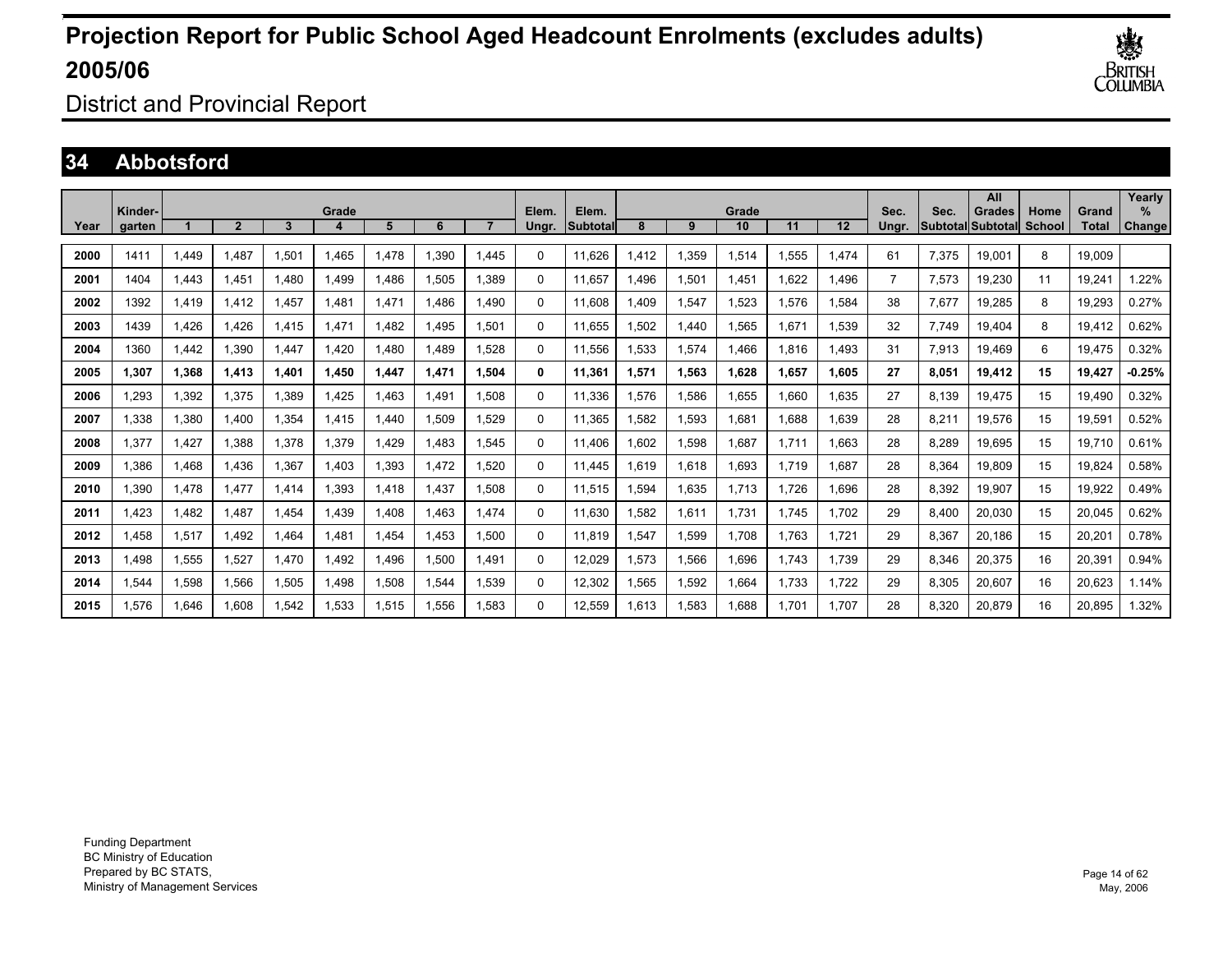

District and Provincial Report

### **35 Langley**

|      |                   |              |                |       |       |       |       |       |                |                          |       |       |             |       |       |                |       | All                                 |                |                       | Yearly         |
|------|-------------------|--------------|----------------|-------|-------|-------|-------|-------|----------------|--------------------------|-------|-------|-------------|-------|-------|----------------|-------|-------------------------------------|----------------|-----------------------|----------------|
| Year | Kinder-<br>garten |              | $\overline{2}$ | 3     | Grade | 5     | 6     |       | Elem.<br>Ungr. | Elem.<br><b>Subtotal</b> | 8     | 9     | Grade<br>10 | 11    | 12    | Sec.<br>Unar.  | Sec.  | <b>Grades</b><br> Subtotal Subtotal | Home<br>School | Grand<br><b>Total</b> | $\%$<br>Change |
| 2000 | 1359              | <b>1.469</b> | 1.488          | 1.538 | 1,571 | .564  | 1.558 | 1.553 | 0              | 12.100                   | .549  | 1.620 | 1.767       | 1.762 | 1.451 | 34             | 8.183 | 20.283                              | 12             | 20.295                |                |
| 2001 | 1280              | 1,378        | 1.468          | 1.486 | 1,534 | .581  | 1,556 | 1.563 | 0              | 11.846                   | .665  | 1,560 | 1,656       | .688  | 1,561 | 16             | 8.146 | 19,992                              | 13             | 20,005                | $-1.43%$       |
| 2002 | 1171              | 1,320        | 1.410          | 1.472 | 1,479 | .565  | 1,597 | 1.567 | 0              | 11,581                   | .664  | 1.703 | 1,598       | .615  | 1,515 | 8              | 8.103 | 19.684                              | 18             | 19.702                | $-1.51%$       |
| 2003 | 1176              | 1,232        | .358           | 1.453 | 1.510 | ,520  | 1.610 | 1.638 | 0              | 11.497                   | .682  | 1,679 | .688        | .522  | 1.457 | 11             | 8.039 | 19.536                              | 11             | 19.547                | $-0.79%$       |
| 2004 | 1239              | 1.208        | .233           | 1.342 | 1.418 | .502  | 1.524 | 1.602 | 0              | 11.068                   | .694  | 1.721 | .665        | .616  | 1.446 | 0              | 8.142 | 19.210                              | 12             | 19,222                | $-1.66%$       |
| 2005 | 1,142             | 1,291        | 1,208          | 1,282 | 1,388 | ,442  | 1,534 | 1,521 | 0              | 10,808                   | 1.703 | 1,752 | 1,776       | 1,582 | 1,561 | 8              | 8,382 | 19,190                              | 5              | 19,195                | $-0.14%$       |
| 2006 | 1.155             | 1.267        | 1.240          | 1.274 | 1.276 | ,348  | 1.494 | 1.503 | 0              | 10,557                   | 1.590 | 1,747 | 1.777       | .605  | 1,560 | 8              | 8.287 | 18,844                              | 5              | 18.849                | $-1.80%$       |
| 2007 | 1.135             | 1.283        | 1.219          | 1,309 | 1.268 | .241  | 1.398 | 1.464 | 0              | 10.317                   | .570  | 1,635 | 1.774       | 1.607 | 1.583 | 8              | 8.177 | 18.494                              | 5              | 18,499                | $-1.86%$       |
| 2008 | 1.149             | 1.262        | .235           | 1.287 | 1.303 | ,234  | 1.289 | 1.371 | 0              | 10.130                   | 1.531 | 1.614 | 1.666       | .603  | 1.587 | 8              | 8.009 | 18.139                              | 5              | 18.144                | $-1.92%$       |
| 2009 | 1,163             | 1,281        | 1,218          | 1,307 | 1,286 | ,270  | 1,284 | 1,270 | 0              | 10,079                   | 1,440 | 1,577 | 1,645       | 1,515 | 1,583 | 8              | 7.768 | 17,847                              | 5              | 17,852                | $-1.61%$       |
| 2010 | 1,211             | 1,298        | 1,239          | 1,292 | 1,308 | ,256  | 1,322 | 1,265 | 0              | 10,191                   | 1,337 | 1,487 | 1,610       | .495  | 1,499 | 8              | 7,436 | 17,627                              | 5              | 17,632                | $-1.23%$       |
| 2011 | 1,211             | 1,352        | 1,257          | 1,316 | 1,295 | ,279  | 1,309 | 1,303 | 0              | 10,322                   | 1,330 | 1,383 | 1,523       | .463  | 1.477 | 7              | 7.183 | 17,505                              | 5              | 17,510                | $-0.69%$       |
| 2012 | 1.235             | 1,356        | 1.311          | 1.337 | 1,321 | ,269  | 1,335 | 1,293 | 0              | 10.457                   | 1.371 | 1,378 | 1.422       | .390  | 1.449 | 7              | 7,017 | 17.474                              | 5              | 17.479                | $-0.18%$       |
| 2013 | 1,259             | 1,383        | 1,316          | 1,395 | 1,343 | ,295  | 1,327 | 1,319 | 0              | 10,637                   | 1,362 | 1,418 | 1,412       | 1,302 | 1,378 | 7              | 6,879 | 17,516                              | 5              | 17,521                | 0.24%          |
| 2014 | 1,307             | 1,411        | 1,343          | 1.401 | 1,401 | .318  | 1,355 | 1,312 | 0              | 10,848                   | 1,389 | 1,410 | 1,451       | ,292  | 1,293 | $\overline{7}$ | 6.842 | 17,690                              | 5              | 17,695                | 0.99%          |
| 2015 | 1.348             | 1.463        | 1.369          | 1.430 | 1.407 | 1.373 | 1.378 | 1.339 | 0              | 11.107                   | 1.382 | 1.436 | 1,443       | 1.321 | 1.281 | 7              | 6.870 | 17.977                              | 5              | 17.982                | 1.62%          |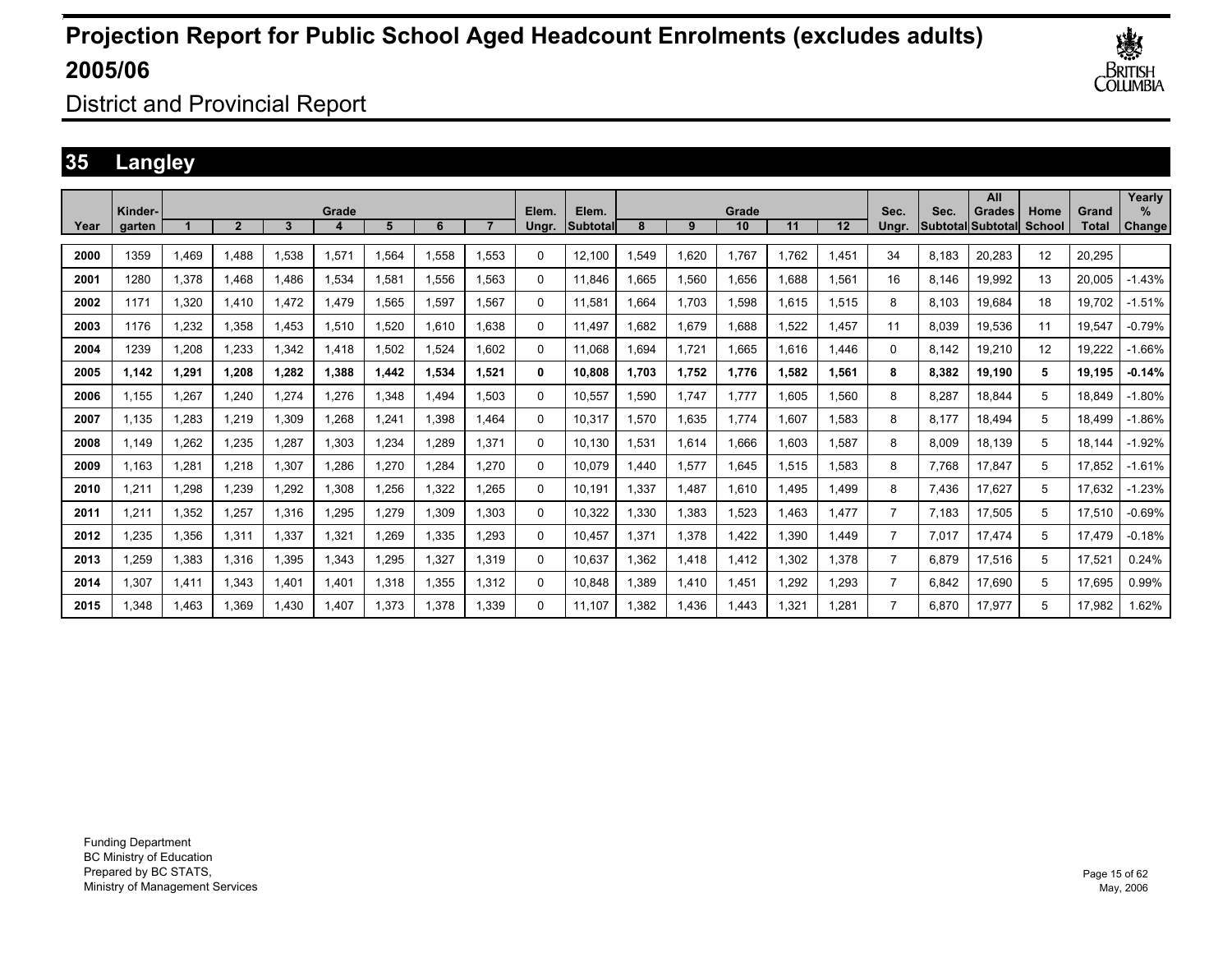

District and Provincial Report

### **36 Surrey**

|      |                   |       |                |       |       |       |       |       |                |                    |       |              |             |       |       |               |                                  | All           |                       |                       | Yearly                |
|------|-------------------|-------|----------------|-------|-------|-------|-------|-------|----------------|--------------------|-------|--------------|-------------|-------|-------|---------------|----------------------------------|---------------|-----------------------|-----------------------|-----------------------|
| Year | Kinder-<br>aarten |       | $\overline{2}$ | 3     | Grade | 5     | 6     |       | Elem.<br>Ungr. | Elem.<br>lSubtotal | 8     | $\mathbf{Q}$ | Grade<br>10 | 11    | 12    | Sec.<br>Unar. | Sec.<br><b>SubtotallSubtotal</b> | <b>Grades</b> | Home<br><b>School</b> | Grand<br><b>Total</b> | $\%$<br><b>Change</b> |
| 2000 | 4629              | 4,631 | 4.550          | 4.697 | 4.494 | 4.585 | 4.455 | 4.439 | 14             | 36.494             | 4.424 | 4,375        | 4.756       | 4.918 | 4,217 | 56            | 22.746                           | 59.240        | 19                    | 59.259                |                       |
| 2001 | 4425              | 4,759 | 4.727          | 4.681 | 4,766 | 4,579 | 4,699 | 4.548 | 5              | 37,189             | 4,641 | 4,511        | 4,795       | 4,996 | 4,416 | 31            | 23,390                           | 60,579        | 19                    | 60,598                | 2.26%                 |
| 2002 | 4318              | 4,563 | 4.844          | 4.759 | 4,702 | 4,813 | 4,610 | 4.787 | 6              | 37.402             | 4.766 | 4,733        | 4,914       | 4.899 | 4,473 | 33            | 23.818                           | 61.220        | 18                    | 61.238                | .06%                  |
| 2003 | 4401              | 4,484 | 4.607          | 4.908 | 4.789 | 4.769 | 4.870 | 4.681 | 6              | 37,515             | 4.985 | 4,785        | 5,132       | 5.068 | 4,361 | 33            | 24.364                           | 61.879        | $\overline{7}$        | 61.886                | .06%                  |
| 2004 | 4231              | 4,514 | 4.619          | 4.671 | 4,972 | 4,939 | 4.848 | 4.946 | $\overline{7}$ | 37,747             | 4.833 | 5,016        | 5.184       | 5,252 | 4.473 | 37            | 24.795                           | 62,542        | 9                     | 62.551                | 1.07%                 |
| 2005 | 4,181             | 4,345 | 4,660          | 4,656 | 4,776 | 5,068 | 4,998 | 4,952 | 6              | 37,642             | 5,108 | 4,931        | 5,501       | 5,353 | 4,641 | 42            | 25,576                           | 63,218        | 9                     | 63,227                | 1.08%                 |
| 2006 | 4.230             | 4,320 | 4.575          | 4.633 | 4,700 | 5,049 | 5,010 | 5.000 | 6              | 37,523             | 5,209 | 5,053        | 5,584       | 5,501 | 4.758 | 43            | 26,148                           | 63.671        | 9                     | 63.680                | 0.72%                 |
| 2007 | 4.303             | 4,390 | 4.570          | 4,572 | 4.698 | 4,989 | 5,011 | 5.032 | 6              | 37,571             | 5.279 | 5,160        | 5.725       | 5,597 | 4,898 | 44            | 26.703                           | 64.274        | 9                     | 64.283                | 0.95%                 |
| 2008 | 4.372             | 4,467 | 4.645          | 4.570 | 4.640 | 4,987 | 4.954 | 5.034 | 6              | 37,675             | 5.309 | 5,233        | 5.847       | 5.740 | 4,991 | 44            | 27.164                           | 64.839        | 9                     | 64.848                | 0.88%                 |
| 2009 | 4,381             | 4,525 | 4.713          | 4,633 | 4,627 | 4,914 | 4,941 | 4,971 | 6              | 37,711             | 5,308 | 5,267        | 5,933       | 5,864 | 5,121 | 45            | 27,538                           | 65,249        | 9                     | 65,258                | 0.63%                 |
| 2010 | 4,391             | 4,540 | 4.778          | 4.705 | 4,694 | 4,904 | 4,873 | 4,955 | 6              | 37,846             | 5,249 | 5,271        | 5,976       | 5,956 | 5,236 | 46            | 27,734                           | 65,580        | 9                     | 65,589                | 0.51%                 |
| 2011 | 4,255             | 4,547 | 4.791          | 4.768 | 4,764 | 4,972 | 4,862 | 4.893 | 6              | 37,858             | 5,241 | 5,213        | 5,978       | 5,999 | 5,314 | 46            | 27.791                           | 65,649        | 9                     | 65.658                | 0.11%                 |
| 2012 | 4.334             | 4,400 | 4.789          | 4.772 | 4,818 | 5.034 | 4,918 | 4.870 | 6              | 37,941             | 5.182 | 5,207        | 5,915       | 6.004 | 5.355 | 46            | 27.709                           | 65.650        | 9                     | 65.659                | 0.00%                 |
| 2013 | 4,407             | 4,480 | 4,638          | 4.773 | 4,823 | 5,093 | 4,979 | 4,925 | 6              | 38,124             | 5,197 | 5,170        | 5,926       | 5,969 | 5,382 | 46            | 27,690                           | 65,814        | 9                     | 65,823                | 0.25%                 |
| 2014 | 4,491             | 4,555 | 4,722          | 4,624 | 4,825 | 5.099 | 5,037 | 4,987 | 6              | 38,346             | 5,272 | 5,166        | 5.865       | 5,960 | 5,339 | 45            | 27.647                           | 65,993        | 9                     | 66.002                | 0.27%                 |
| 2015 | 4.558             | 4.639 | 4.798          | 4.704 | 4.677 | 5.101 | 5.043 | 5.042 | 6              | 38.568             | 5,333 | 5.214        | 5.830       | 5.878 | 5.305 | 45            | 27.605                           | 66,173        | 9                     | 66.182                | 0.27%                 |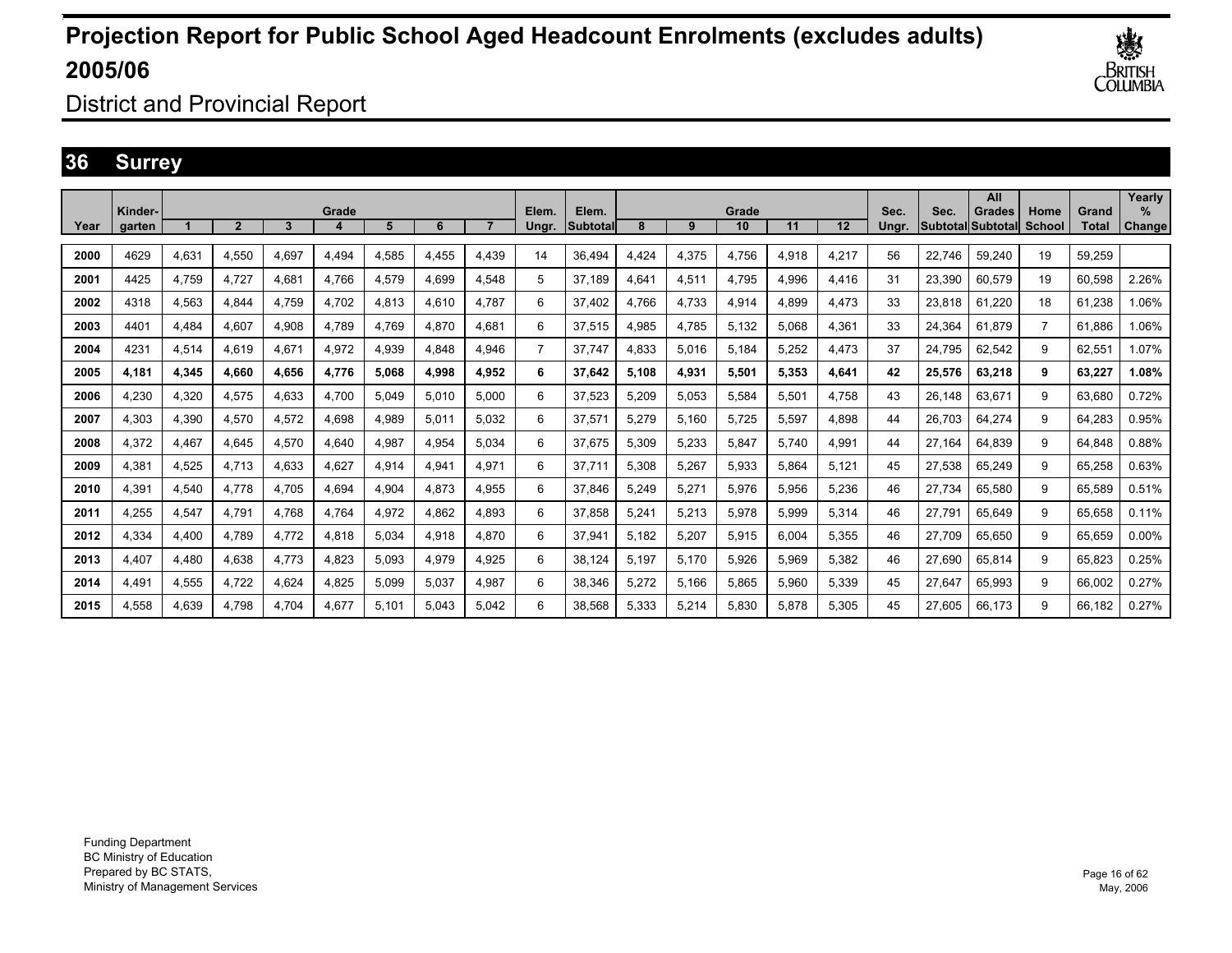

District and Provincial Report

### **37 Delta**

|      |                   |       |                |       |       |       |       |       |                |                   |       |       |             |       |       |               |       | All                          |                       |                | Yearly             |
|------|-------------------|-------|----------------|-------|-------|-------|-------|-------|----------------|-------------------|-------|-------|-------------|-------|-------|---------------|-------|------------------------------|-----------------------|----------------|--------------------|
| Year | Kinder-<br>aarten |       | $\overline{2}$ | 3     | Grade | 5     | 6     |       | Elem.<br>Unar. | Elem.<br>Subtotal | 8     | 9     | Grade<br>10 | 11    | 12    | Sec.<br>Unar. | Sec.  | Grades<br> Subtotal Subtotal | Home<br><b>School</b> | Grand<br>Total | %<br><b>Change</b> |
| 2000 | 1228              | 1,232 | 1,311          | 327   | ,295  | 1,380 | 1,302 | 1.407 | $\Omega$       | 10.482            | .403  | 1,418 | 1,507       | .508  | 1,491 | $\Omega$      | 7,327 | 17,809                       | 4                     | 17,813         |                    |
| 2001 | 1132              | 1,232 | 1.238          | 1.296 | 1,336 | 1,295 | 1.389 | 1.320 | 0              | 10,238            | 1,415 | 1,431 | 1.436       | .572  | 1.441 | $\Omega$      | 7,295 | 17,533                       | 4                     | 17.537         | -1.55%             |
| 2002 | 1098              | 1.145 | 1.223          | .246  | ,262  | 1,343 | 1.300 | 1.378 | 0              | 9.995             | 1.356 | 1.453 | 1.454       | .485  | 1.479 | $\Omega$      | 7.227 | 17.222                       | 1                     | 17.223         | $-1.79%$           |
| 2003 | 1172              | 1,138 | 1.171          | 1,273 | ,267  | 1,292 | 1,346 | 1,332 | 0              | 9,991             | 1.420 | 1,370 | 1,489       | .480  | 1.453 | $\Omega$      | 7,212 | 17,203                       | 1                     | 17,204         | $-0.11%$           |
| 2004 | 1031              | 1,173 | 1,126          | 1,185 | ,293  | 1,27' | 1,305 | 1,370 | 0              | 9.754             | 1.428 | 1,420 | 1,392       | .485  | 1.486 | $\Omega$      | 7,211 | 16,965                       | $\overline{2}$        | 16.967         | $-1.38%$           |
| 2005 | 1.024             | 1,037 | 1.168          | 1,147 | 1,194 | 1,314 | 1,292 | 1.329 | 0              | 9,505             | 1.454 | 1,440 | 1.466       | 1,342 | 1,531 | 0             | 7,233 | 16,738                       | 4                     | 16.742         | $-1.33%$           |
| 2006 | 1.040             | 1,009 | 1.108          | 1.140 | 1.163 | 1,239 | 1.284 | 1.348 | 0              | 9.331             | 1.397 | 1,367 | 1.448       | .344  | 1.535 | $\Omega$      | 7.091 | 16.422                       | 4                     | 16.426         | $-1.89%$           |
| 2007 | 1,059             | 1,018 | 1,071          | 1,076 | 1.149 | 1,199 | 1,206 | 1,336 | $\Omega$       | 9,114             | 1,397 | 1,312 | 1,376       | ,327  | 1,537 | $\Omega$      | 6,949 | 16,063                       | 4                     | 16.067         | $-2.19%$           |
| 2008 | 1.090             | 1,045 | 1,087          | 1,048 | 1,092 | 1,191 | 1.175 | 1,260 | $\Omega$       | 8.988             | 1.368 | 1,310 | 1,320       | .264  | 1,517 | $\Omega$      | 6.779 | 15.767                       | 4                     | 15.771         | $-1.84%$           |
| 2009 | 1.023             | 1,069 | 1.108          | 1,058 | 1.059 | 1,127 | 1.161 | 1.217 | 0              | 8.822             | 1.272 | 1.283 | 1,315       | .212  | 1,442 | $\Omega$      | 6.524 | 15,346                       | 4                     | 15,350         | $-2.67%$           |
| 2010 | 989               | 1.005 | 1.132          | 1,078 | 1.067 | 1.091 | 1.099 | 1.204 | 0              | 8.665             | 1.216 | 1.194 | 1.289       | .205  | 1.381 | $\Omega$      | 6.285 | 14.950                       | 3                     | 14.953         | $-2.59%$           |
| 2011 | 1,025             | 961   | 1,053          | 1,090 | 1,076 | 1,088 | 1,053 | 1,128 | $\Omega$       | 8,474             | 1.185 | 1,141 | 1,202       | 1.179 | 1,372 | $\Omega$      | 6,079 | 14,553                       | 3                     | 14,556         | $-2.65%$           |
| 2012 | 1,034             | 995   | 1,007          | 1,015 | 1,088 | 1,097 | 1,050 | 1,081 | $\Omega$       | 8,367             | 1.106 | 1,112 | 1,147       | .104  | 1,345 | $\Omega$      | 5,814 | 14,181                       | 3                     | 14,184         | $-2.56%$           |
| 2013 | 1.037             | 1,003 | 1.042          | 971   | 1.014 | 1,109 | 1,058 | 1.077 | 0              | 8,311             | 1,055 | 1,037 | 1,116       | .052  | 1,257 | $\Omega$      | 5,517 | 13,828                       | 3                     | 13,831         | $-2.49%$           |
| 2014 | 1.052             | 1,007 | 1.050          | 1,004 | 969   | 1,034 | 1,070 | 1.085 | 0              | 8.271             | 1.050 | 989   | 1.043       | 1.021 | 1.197 | $\Omega$      | 5.300 | 13,571                       | 3                     | 13,574         | $-1.86%$           |
| 2015 | .071              | 1,021 | 1,054          | 1,012 | 1,001 | 988   | 997   | 1.097 | 0              | 8.241             | 1,059 | 983   | 994         | 956   | 1.161 | 0             | 5.153 | 13,394                       | 3                     | 13,397         | $-1.30%$           |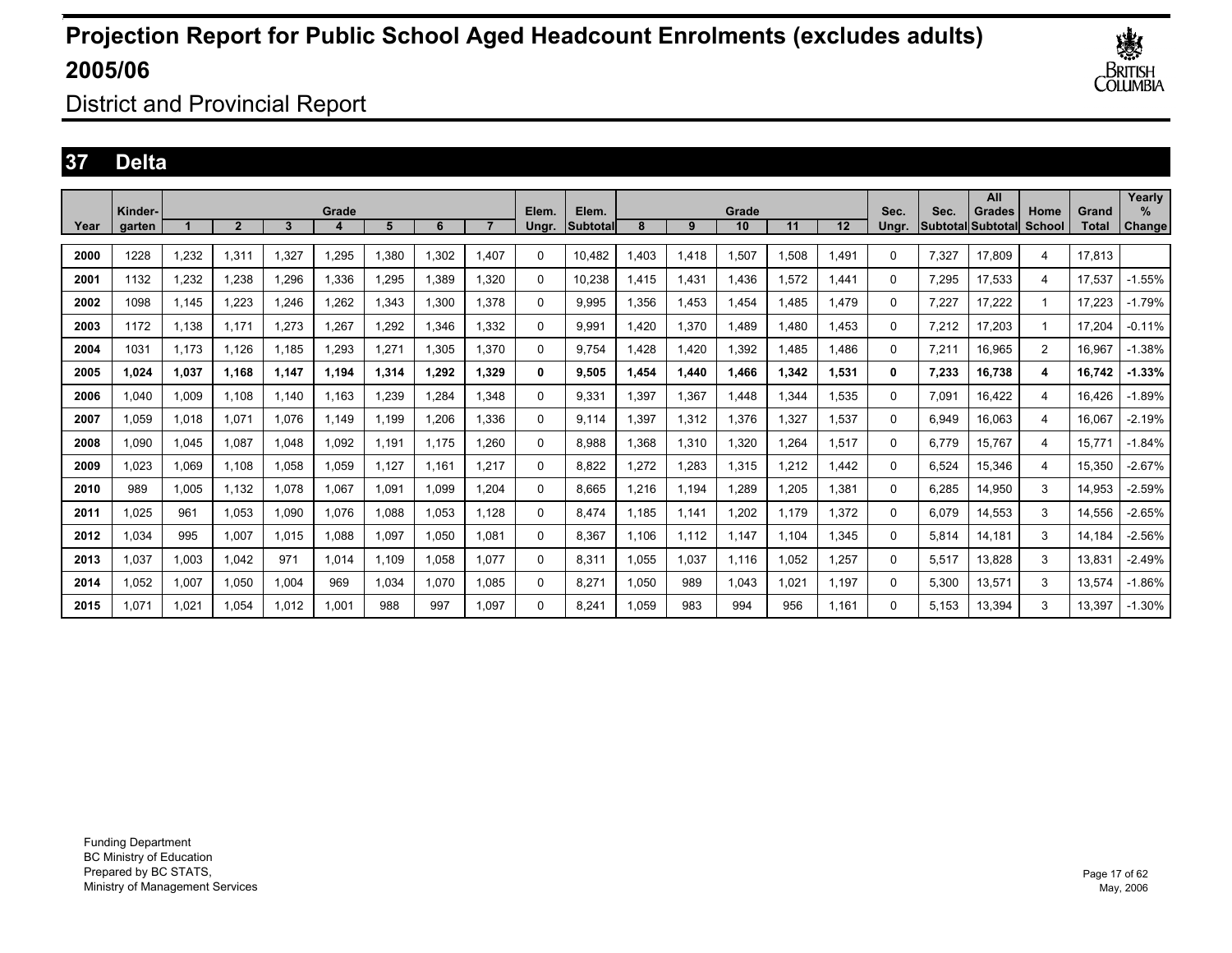

District and Provincial Report

#### **38 Richmond**

|      | Kinder- |       |                |       | Grade |       |       |       | Elem.    | Elem.    |       |       | Grade |       |       | Sec.  | Sec.   | All<br><b>Grades</b> | Home           | Grand  | Yearly<br>$\%$ |
|------|---------|-------|----------------|-------|-------|-------|-------|-------|----------|----------|-------|-------|-------|-------|-------|-------|--------|----------------------|----------------|--------|----------------|
| Year | garten  |       | $\overline{2}$ | 3     | 4     | 5     | 6     |       | Ungr.    | Subtotal | 8     | 9     | 10    | 11    | 12    | Unar. |        | Subtotal Subtotal    | School         | Total  | Change         |
| 2000 | 1469    | 1,542 | 1,587          | 1.652 | 1,629 | ,704  | 1.775 | 1,840 | $\Omega$ | 13,198   | .885  | 1,877 | 2,143 | 2,363 | 2,369 | 52    | 10.689 | 23,887               | 6              | 23,893 |                |
| 2001 | 1431    | 1,539 | .586           | 1.641 | 1.690 | .682  | 1.759 | 1.817 | 0        | 13.145   | .924  | 1,989 | 1,940 | 2.404 | 2,299 | 46    | 10.602 | 23,747               | 3              | 23.750 | $-0.60%$       |
| 2002 | 1377    | 1.487 | .548           | 1.639 | 1.653 | .703  | 1.732 | 1.784 | 0        | 12,923   | 1.901 | 1.983 | 2.009 | 2.167 | 2,331 | 45    | 10.436 | 23,359               | 5              | 23.364 | $-1.63%$       |
| 2003 | 1413    | 1,444 | .546           | 1,596 | 1,663 | .678  | 1.755 | 1.765 | 0        | 12,860   | 1,935 | 1,962 | 1,995 | 2,216 | 2,128 | 54    | 10,290 | 23,150               | $\overline{7}$ | 23,157 | $-0.89%$       |
| 2004 | 1311    | 1.465 | 1.475          | 1,575 | 1,651 | 1.681 | 1.707 | 1.820 | 0        | 12,685   | 1.879 | 1,979 | 1,976 | 2,210 | 2,145 | 52    | 10,241 | 22,926               | 5              | 22,931 | $-0.98%$       |
| 2005 | 1.366   | 1,340 | 1.482          | 1.504 | 1.611 | I.665 | 1.740 | 1.765 | 0        | 12,473   | 1.927 | 1,939 | 2.066 | 2.146 | 2,205 | 63    | 10,346 | 22,819               | $\overline{7}$ | 22.826 | $-0.46%$       |
| 2006 | 1.399   | 1,349 | 1.434          | 1.486 | 1,560 | .664  | 1.708 | 1.736 | 0        | 12,336   | 1.901 | 1,901 | 2.000 | 2.123 | 2,192 | 62    | 10.179 | 22,515               | $\overline{7}$ | 22.522 | $-1.33%$       |
| 2007 | 1,364   | 1,383 | 1.444          | 1,439 | 1,543 | .613  | 1,708 | 1.706 | 0        | 12,200   | 1,872 | 1,878 | 1,964 | 2,064 | 2,175 | 61    | 10,014 | 22,214               | $\overline{7}$ | 22.22' | $-1.34%$       |
| 2008 | 1,307   | 1,349 | 1,482          | 1,450 | 1,495 | .595  | 1,656 | 1.706 | 0        | 12,040   | 839.  | 1,850 | 1,941 | 2,028 | 2,118 | 60    | 9,836  | 21,876               | $\overline{7}$ | 21.883 | $-1.52%$       |
| 2009 | 1.348   | 1,294 | 1.445          | 1.488 | 1,506 | .546  | 1.638 | 1.654 | 0        | 11,919   | 839.  | 1,820 | 1,914 | 2,005 | 2,083 | 59    | 9.720  | 21,639               | $\overline{7}$ | 21.646 | $-1.08%$       |
| 2010 | 1,387   | 1,335 | 1,388          | 1,453 | 1,547 | .558  | 1,588 | 1,637 | $\Omega$ | 11,893   | 1.788 | 1,822 | 1,887 | 1,983 | 2,067 | 59    | 9,606  | 21,499               | $\overline{7}$ | 21,506 | $-0.65%$       |
| 2011 | 1,337   | 1,373 | 1.433          | 1,395 | 1,511 | .600  | 1,601 | 1.589 | $\Omega$ | 11,839   | 1.769 | 1.772 | 1,888 | 1,958 | 2,045 | 58    | 9.490  | 21,329               | $\overline{7}$ | 21,336 | $-0.79%$       |
| 2012 | 1.353   | 1,325 | 1.474          | l.440 | 1,452 | .564  | 1.643 | 1.602 | 0        | 11,853   | 1.718 | 1.754 | 1.840 | 1,958 | 2,020 | 57    | 9,347  | 21.200               | $\overline{7}$ | 21,207 | $-0.60%$       |
| 2013 | 1.376   | 1,341 | 1.423          | 1.483 | 1.498 | .503  | 1.607 | 1.644 | $\Omega$ | 11,875   | 1.731 | 1.705 | 1.822 | 1.914 | 2,023 | 57    | 9.252  | 21.127               | $\overline{7}$ | 21.134 | $-0.34%$       |
| 2014 | 1,402   | 1,364 | 1.440          | 1,432 | 1,543 | .552  | 1,546 | 1,607 | $\Omega$ | 11,886   | 1.775 | 1,717 | 1,774 | .895  | 1,982 | 56    | 9,199  | 21,085               | $\overline{7}$ | 21,092 | $-0.20%$       |
| 2015 | 1.420   | 1,389 | 1.465          | .448  | 1.490 | .598  | 1,596 | 1,547 | 0        | 11,953   | 1.738 | 1.759 | 1,783 | .846  | 1,958 | 55    | 9.139  | 21.092               | $\overline{7}$ | 21.099 | 0.03%          |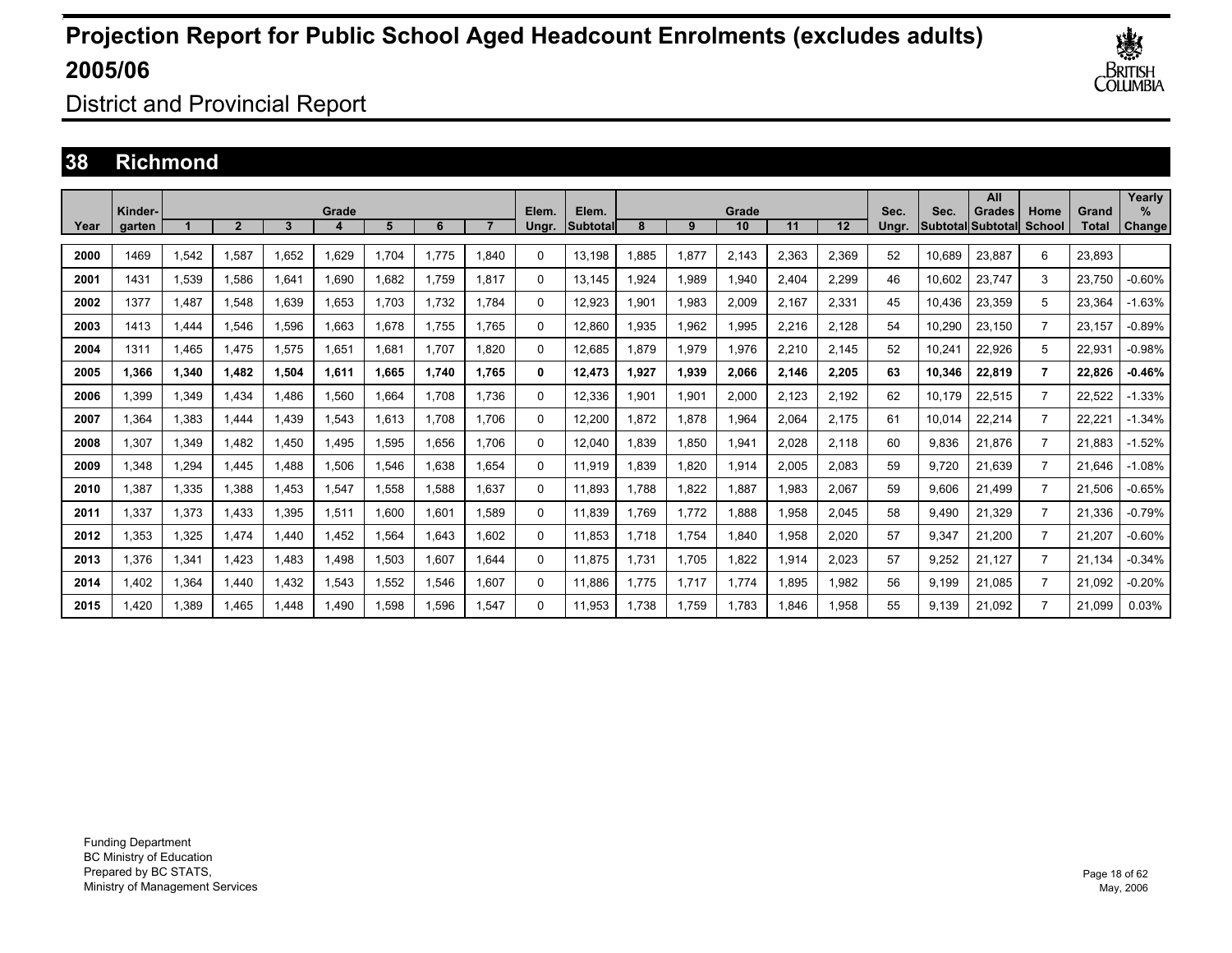

District and Provincial Report

#### **39 Vancouver**

|      | Kinder- |       |                |       | Grade |       |       |       | Elem. | Elem.    |       |       | Grade |       |       | Sec.  | Sec.   | All<br>Grades     | Home   | Grand        | Yearly<br>$\%$ |
|------|---------|-------|----------------|-------|-------|-------|-------|-------|-------|----------|-------|-------|-------|-------|-------|-------|--------|-------------------|--------|--------------|----------------|
| Year | garten  |       | $\overline{2}$ | 3     | 4     | 5     | 6     |       | Ungr. | Subtotal | 8     | 9     | 10    | 11    | 12    | Unar. |        | Subtotal Subtotal | School | <b>Total</b> | Change         |
| 2000 | 4163    | 4,117 | 3,998          | 4.037 | 3.826 | 4,022 | 4,058 | 4,353 | 234   | 32,808   | 4,221 | 4,171 | 4,634 | 5.038 | 4,446 | 069   | 23,579 | 56,387            | 23     | 56.410       |                |
| 2001 | 4008    | 4,228 | 4.145          | 3.966 | 4,017 | 3,823 | 4,054 | 4.129 | 299   | 32,669   | 4.491 | 4,352 | 4,356 | 5,116 | 4,482 | 879   | 23,676 | 56,345            | 21     | 56,366       | $-0.08%$       |
| 2002 | 3857    | 4,077 | 4.139          | 4.120 | 3.955 | 4.026 | 3.879 | 4.081 | 268   | 32.402   | 4.355 | 4.633 | 4.527 | 4.804 | 4.646 | 684   | 23.649 | 56.051            | 16     | 56.067       | $-0.53%$       |
| 2003 | 3687    | 3,974 | 4.048          | 4.097 | 4.128 | 3,978 | 4,016 | 3,912 | 290   | 32,130   | 4,292 | 4,501 | 4.818 | 4.888 | 4,370 | 644   | 23,513 | 55,643            | 14     | 55,657       | $-0.73%$       |
| 2004 | 3802    | 3,753 | 3.895          | 4.020 | 4,066 | 4.129 | 3,980 | 4,080 | 306   | 32,031   | 4.109 | 4,466 | 4.639 | 5.226 | 4,541 | 459   | 23,440 | 55,471            | 16     | 55.487       | $-0.31%$       |
| 2005 | 3.843   | 3,894 | 3.691          | 3.891 | 4.006 | 4.082 | 4,144 | 4.002 | 325   | 31,878   | 4,342 | 4,288 | 4.683 | 4,985 | 4,871 | 432   | 23,601 | 55.479            | 19     | 55,498       | 0.02%          |
| 2006 | 3.818   | 3,913 | 3.653          | 3.721 | 4.039 | 4.121 | 4,252 | 4.105 | 331   | 31.953   | 4.512 | 4,296 | 4.658 | 4.799 | 4,808 | 428   | 23,501 | 55.454            | 19     | 55.473       | $-0.05%$       |
| 2007 | 3.761   | 3,889 | 3,672          | 3,684 | 3,870 | 4,168 | 4,302 | 4,214 | 334   | 31,894   | 4,618 | 4,439 | 4,650 | 4,755 | 4,622 | 428   | 23,512 | 55,406            | 19     | 55,425       | $-0.09%$       |
| 2008 | 3.796   | 3,849 | 3,667          | 3.724 | 3,853 | 4,020 | 4,378 | 4,291 | 335   | 31,913   | 4,686 | 4,498 | 4,751 | 4.698 | 4,528 | 430   | 23,591 | 55,504            | 20     | 55,524       | 0.18%          |
| 2009 | 3.813   | 3,885 | 3,630          | 3.722 | 3,897 | 4.010 | 4,236 | 4,373 | 334   | 31,900   | 4.720 | 4,587 | 4.846 | 4.820 | 4,507 | 439   | 23,919 | 55,819            | 20     | 55,839       | 0.57%          |
| 2010 | 3,731   | 3,909 | 3,670          | 3,691 | 3,906 | 4,069 | 4,244 | 4,260 | 333   | 31,813   | 4.758 | 4,623 | 4,943 | 4,910 | 4,612 | 449   | 24,295 | 56,108            | 20     | 56,128       | 0.52%          |
| 2011 | 3.630   | 3,817 | 3,685          | 3.720 | 3,860 | 4,060 | 4,286 | 4,253 | 333   | 31.644   | 4,617 | 4,714 | 5,040 | 5.059 | 4,753 | 460   | 24,643 | 56,287            | 20     | 56,307       | 0.32%          |
| 2012 | 3.605   | 3.706 | 3,587          | 3.724 | 3,879 | 4,006 | 4,274 | 4,292 | 332   | 31,405   | 4.607 | 4,580 | 5,132 | 5.148 | 4,880 | 467   | 24.814 | 56,219            | 20     | 56,239       | $-0.12%$       |
| 2013 | 3.596   | 3.688 | 3.489          | 3.631 | 3.885 | 4.024 | 4.217 | 4.281 | 330   | 31.141   | 4.657 | 4,578 | 5,011 | 5.248 | 4,977 | 473   | 24.944 | 56.085            | 19     | 56.104       | $-0.24%$       |
| 2014 | 3,581   | 3,673 | 3,463          | 3,522 | 3,780 | 4,025 | 4,234 | 4,228 | 327   | 30,833   | 4,650 | 4,629 | 5,007 | 5,139 | 5,060 | 474   | 24,959 | 55,792            | 19     | 55,811       | $-0.52%$       |
| 2015 | 3,565   | 3,665 | 3,457          | 3.502 | 3.670 | 3,915 | 4,229 | 4,241 | 324   | 30,568   | 4,590 | 4,626 | 5,062 | 5.139 | 4,965 | 475   | 24.857 | 55,425            | 19     | 55.444       | $-0.66%$       |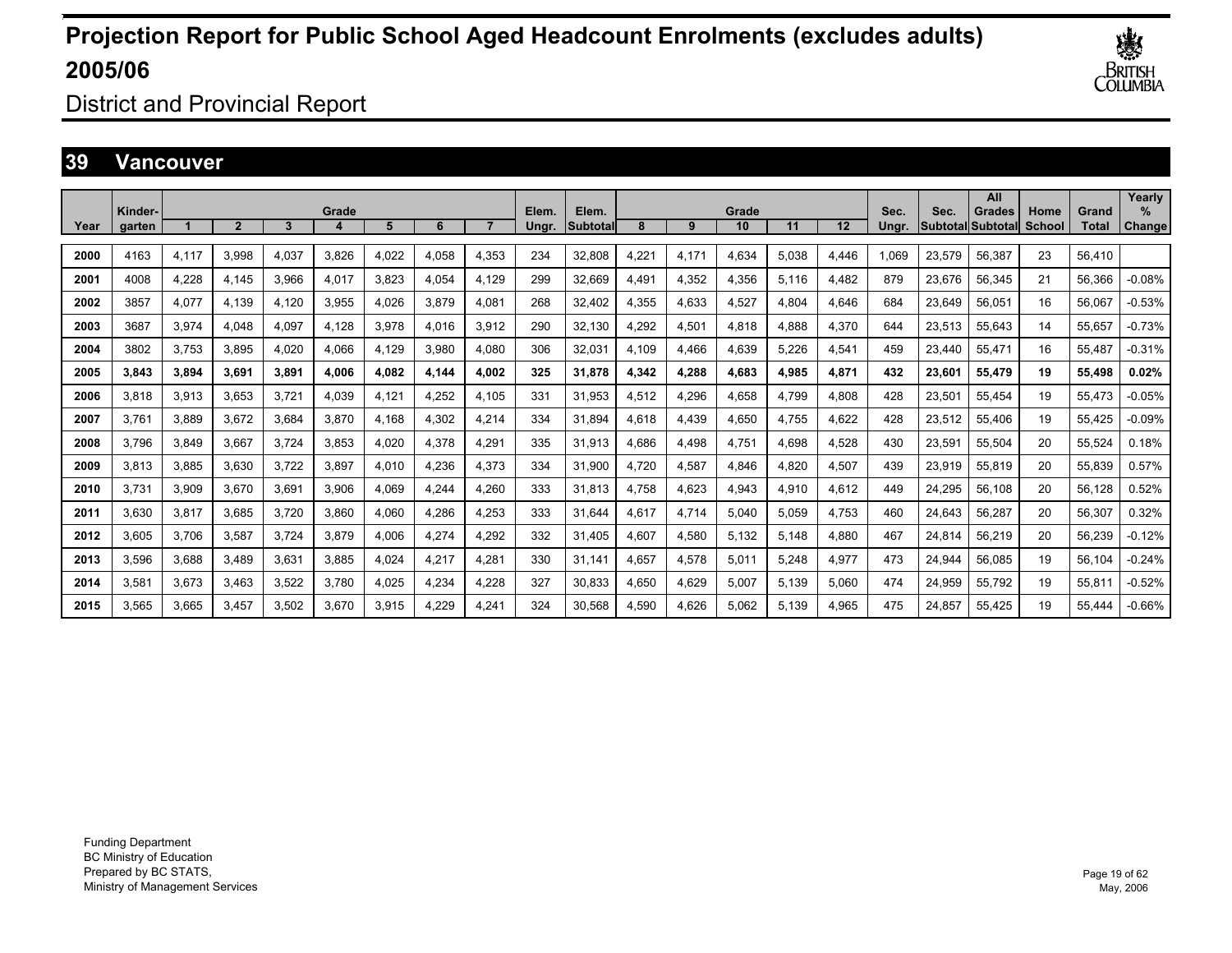

District and Provincial Report

### **40 New Westminster**

|      |                   |     |                |     |       |     |     |     |                |                    |     |     |             |     |     |                |       | All                          |                |                | Yearly                |
|------|-------------------|-----|----------------|-----|-------|-----|-----|-----|----------------|--------------------|-----|-----|-------------|-----|-----|----------------|-------|------------------------------|----------------|----------------|-----------------------|
| Year | Kinder-<br>garten |     | $\overline{2}$ | 3   | Grade | 5   | 6   |     | Elem.<br>Ungr. | Elem.<br>Subtotall | 8   | 9   | Grade<br>10 | 11  | 12  | Sec.<br>Ungr.  | Sec.  | Grades<br> Subtotal Subtotal | Home<br>School | Grand<br>Total | $\%$<br><b>Change</b> |
|      |                   |     |                |     |       |     |     |     |                |                    |     |     |             |     |     |                |       |                              |                |                |                       |
| 2000 | 449               | 434 | 447            | 456 | 411   | 389 | 383 | 389 | $\Omega$       | 3,358              | 399 | 382 | 424         | 667 | 366 | $\overline{2}$ | 2,240 | 5,598                        | 3              | 5,601          |                       |
| 2001 | 438               | 476 | 435            | 442 | 456   | 412 | 406 | 389 | 0              | 3,454              | 447 | 383 | 496         | 622 | 389 | 9              | 2,346 | 5,800                        | $\overline{2}$ | 5,802          | 3.59%                 |
| 2002 | 398               | 448 | 461            | 437 | 447   | 448 | 411 | 417 | 0              | 3,467              | 437 | 438 | 409         | 533 | 372 | 0              | 2,189 | 5,656                        | 1              | 5,657          | $-2.50%$              |
| 2003 | 459               | 437 | 477            | 477 | 466   | 460 | 480 | 415 | 0              | 3.671              | 478 | 430 | 485         | 525 | 417 |                | 2,336 | 6,007                        | 5              | 6,012          | 6.28%                 |
| 2004 | 412               | 450 | 432            | 468 | 488   | 468 | 457 | 478 | 0              | 3.653              | 473 | 504 | 455         | 571 | 431 | 0              | 2,434 | 6.087                        | 0              | 6.087          | 1.25%                 |
| 2005 | 463               | 407 | 453            | 443 | 472   | 476 | 475 | 459 | 0              | 3,648              | 474 | 455 | 518         | 535 | 464 | 0              | 2,446 | 6.094                        | 8              | 6,102          | 0.25%                 |
| 2006 | 464               | 388 | 460            | 447 | 456   | 486 | 522 | 464 | 0              | 3.687              | 479 | 491 | 499         | 532 | 476 | 0              | 2,477 | 6.164                        | 8              | 6.172          | 1.15%                 |
| 2007 | 465               | 386 | 437            | 453 | 459   | 468 | 533 | 515 | 0              | 3.716              | 483 | 497 | 536         | 516 | 474 | 0              | 2,506 | 6,222                        | 8              | 6,230          | 0.94%                 |
| 2008 | 454               | 393 | 443            | 437 | 473   | 479 | 521 | 533 | 0              | 3.733              | 518 | 493 | 536         | 542 | 450 | 0              | 2,539 | 6,272                        | 9              | 6,281          | 0.82%                 |
| 2009 | 462               | 383 | 450            | 441 | 455   | 493 | 533 | 522 | 0              | 3.739              | 517 | 530 | 536         | 545 | 472 | 0              | 2,600 | 6,339                        | 9              | 6,348          | 1.07%                 |
| 2010 | 425               | 390 | 439            | 449 | 460   | 475 | 549 | 533 | 0              | 3.720              | 497 | 542 | 586         | 558 | 486 | 0              | 2,669 | 6,389                        | 9              | 6,398          | 0.79%                 |
| 2011 | 400               | 357 | 447            | 437 | 468   | 480 | 528 | 549 | 0              | 3,666              | 509 | 532 | 611         | 616 | 505 | 0              | 2,773 | 6.439                        | 9              | 6,448          | 0.78%                 |
| 2012 | 394               | 336 | 409            | 445 | 456   | 488 | 534 | 529 | 0              | 3,591              | 525 | 544 | 604         | 643 | 556 | 0              | 2,872 | 6.463                        | 9              | 6,472          | 0.37%                 |
| 2013 | 391               | 334 | 388            | 411 | 467   | 479 | 546 | 538 | 0              | 3,554              | 508 | 563 | 619         | 640 | 581 | 0              | 2,911 | 6.465                        | 9              | 6,474          | 0.03%                 |
| 2014 | 403               | 341 | 397            | 401 | 442   | 498 | 543 | 554 | 0              | 3,579              | 519 | 546 | 635         | 649 | 571 | $\Omega$       | 2,920 | 6.499                        | 9              | 6,508          | 0.53%                 |
| 2015 | 406               | 344 | 397            | 402 | 424   | 467 | 561 | 549 | $\Omega$       | 3.550              | 536 | 560 | 624         | 672 | 587 | 0              | 2,979 | 6.529                        | 9              | 6.538          | 0.46%                 |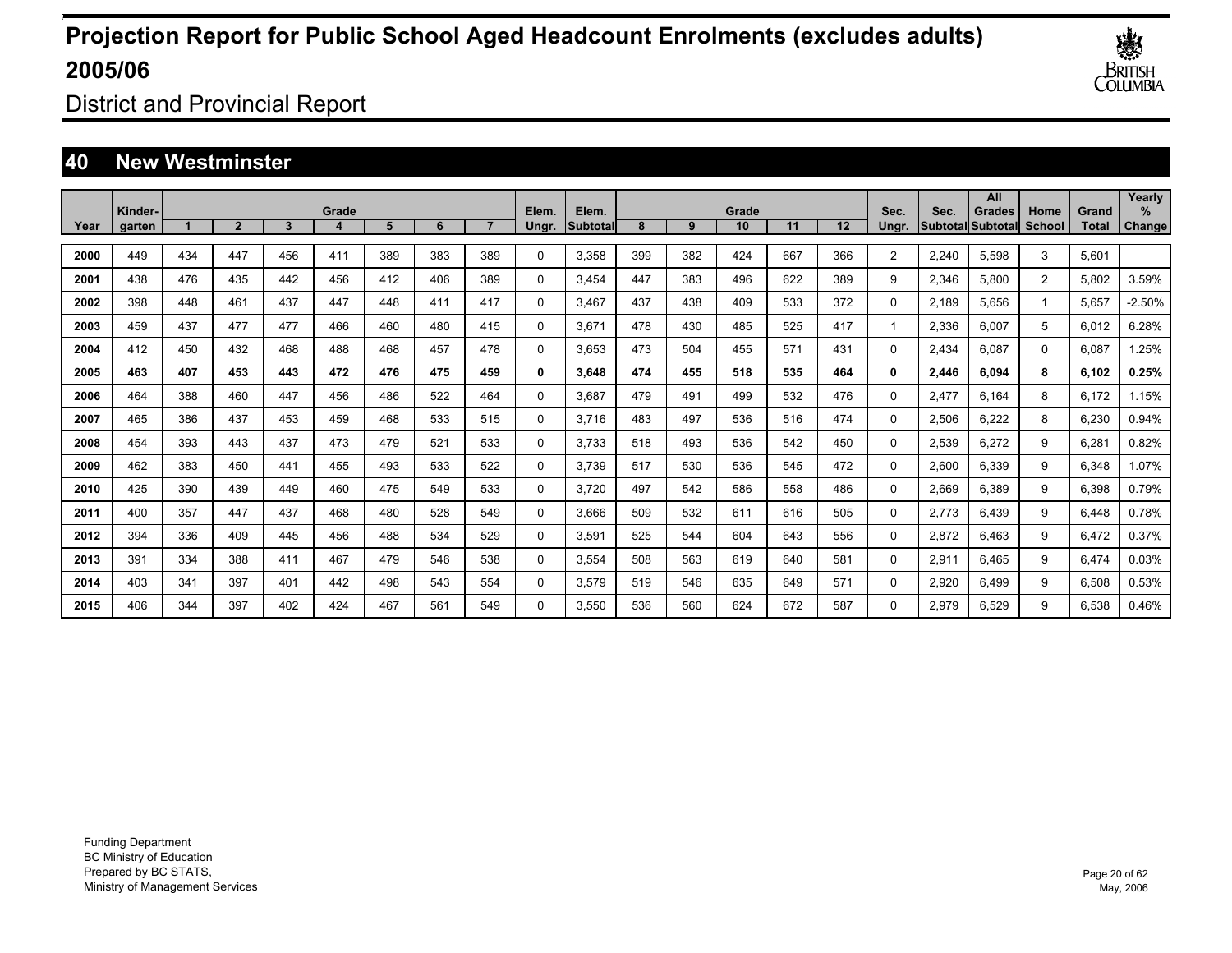

District and Provincial Report

### **41 Burnaby**

|      | Kinder- |       |                |       | Grade |       |       |       | Elem.    | Elem.    |       |       | Grade |       |       | Sec.  | Sec.   | All<br><b>Grades</b>     | Home           | Grand  | Yearly<br>% |
|------|---------|-------|----------------|-------|-------|-------|-------|-------|----------|----------|-------|-------|-------|-------|-------|-------|--------|--------------------------|----------------|--------|-------------|
| Year | garten  |       | $\overline{2}$ | 3     | 4     | 5     | 6     |       | Unar.    | Subtotal | 8     | 9     | 10    | 11    | 12    | Unar. |        | <b>Subtotal Subtotal</b> | <b>School</b>  | Total  | Change      |
| 2000 | 1633    | 1,718 | 1,680          | 1,694 | 1,738 | ,875  | 1.795 | 1,879 | $\Omega$ | 14,012   | 1.921 | 1,846 | 2,263 | 2,324 | 2,127 | 0     | 10.481 | 24.493                   | 4              | 24.497 |             |
| 2001 | 1561    | 1,715 | 1.754          | 1.751 | 1.739 | ,784  | 1,948 | 1,860 | 0        | 14,112   | 986.  | 2,008 | 1,971 | 2,451 | 2,148 |       | 10,565 | 24,677                   |                | 24,678 | 0.74%       |
| 2002 | 1548    | 1,597 | 1,732          | 1.754 | 1.762 | .773  | 1.831 | 1.972 | 0        | 13,969   | 929.  | 2,008 | 2,166 | 2,204 | 2.188 | 0     | 10.495 | 24,464                   | 3              | 24.467 | $-0.86%$    |
| 2003 | 1558    | 1,548 | .597           | 1.784 | 1.838 | .757  | 1.825 | 1.878 | 0        | 13.785   | 2.033 | 2,068 | 2.110 | 2,312 | 2,060 | 0     | 10.583 | 24,368                   | $\overline{2}$ | 24,370 | $-0.40%$    |
| 2004 | 1487    | 1,575 | .588           | 1.596 | 1.760 | .850  | 1.820 | 1.831 | 0        | 13.507   | 1.945 | 2,070 | 2,135 | 2.299 | 2.199 | 0     | 10.648 | 24.155                   | $\overline{2}$ | 24.157 | $-0.87%$    |
| 2005 | 1,535   | 1,549 | 1,573          | 1,599 | 1,636 | 1,778 | 1,909 | 1,827 | 0        | 13,406   | 2,008 | 2,073 | 2,227 | 2,334 | 2,240 | 0     | 10,882 | 24,288                   | $\overline{2}$ | 24,290 | 0.55%       |
| 2006 | 1,513   | 1,543 | 1,595          | 1,574 | 1,563 | 1.777 | 1,977 | 1.838 | 0        | 13,380   | 2,038 | 2,044 | 2,247 | 2,310 | 2,235 | 0     | 10.874 | 24,254                   | $\overline{2}$ | 24,256 | $-0.14%$    |
| 2007 | 1,518   | 1,523 | 1,592          | 1,599 | 1,541 | .703  | 1,983 | 1,908 | 0        | 13,367   | 2.063 | 2,041 | 2,188 | 2,299 | 2,186 | 0     | 10.777 | 24.144                   | $\overline{2}$ | 24.146 | $-0.45%$    |
| 2008 | 1.488   | 1,517 | 1.560          | 1.585 | 1,554 | .670  | 1.894 | 1,908 | 0        | 13.176   | 2.171 | 2,092 | 2,213 | 2,272 | 2,204 | 0     | 10,952 | 24.128                   | $\overline{2}$ | 24.130 | $-0.07%$    |
| 2009 | 1.464   | 1,549 | 1.619          | 1.617 | 1,604 | .752  | 1.927 | 1.887 | 0        | 13,419   | 2.154 | 2,143 | 2,210 | 2,242 | 2,129 | 0     | 10.878 | 24.297                   | $\overline{2}$ | 24,299 | 0.70%       |
| 2010 | 1.421   | 1,501 | 1.628          | 1.652 | 1.612 | .782  | 1.993 | 1.897 | 0        | 13.486   | 2.090 | 2,171 | 2,311 | 2,285 | 2,142 | 0     | 10,999 | 24.485                   | $\overline{2}$ | 24.487 | 0.77%       |
| 2011 | 1,354   | 1,457 | 1,578          | 1,662 | 1,647 | .791  | 2,027 | 1,961 | 0        | 13,477   | 2,101 | 2,131 | 2,366 | 2,404 | 2,204 | 0     | 11,206 | 24,683                   | $\overline{2}$ | 24,685 | 0.81%       |
| 2012 | 1,326   | 1,389 | 1,533          | 1,613 | 1,658 | .831  | 2,038 | 1,995 | 0        | 13,383   | 2,171 | 2,143 | 2,332 | 2,464 | 2,318 | 0     | 11.428 | 24,811                   | $\overline{2}$ | 24,813 | 0.52%       |
| 2013 | 286.    | 1,361 | 1.462          | 1,568 | 1,611 | .844  | 2,085 | 2,009 | 0        | 13,226   | 2,211 | 2,214 | 2,347 | 2,441 | 2,381 | 0     | 11,594 | 24,820                   | $\overline{2}$ | 24,822 | 0.04%       |
| 2014 | 1,260   | 1,321 | 1.433          | 1.497 | 1,567 | .794  | 2,101 | 2,056 | 0        | 13,029   | 2,229 | 2,257 | 2,422 | 2,462 | 2,364 | 0     | 11.734 | 24.763                   | $\overline{2}$ | 24.765 | $-0.23%$    |
| 2015 | 1.251   | 1.293 | 1.391          | 1.467 | 1.496 | .745  | 2.045 | 2,070 | 0        | 12.758   | 2.278 | 2,273 | 2.465 | 2.529 | 2.375 | 0     | 11.920 | 24.678                   | $\overline{2}$ | 24.680 | $-0.34%$    |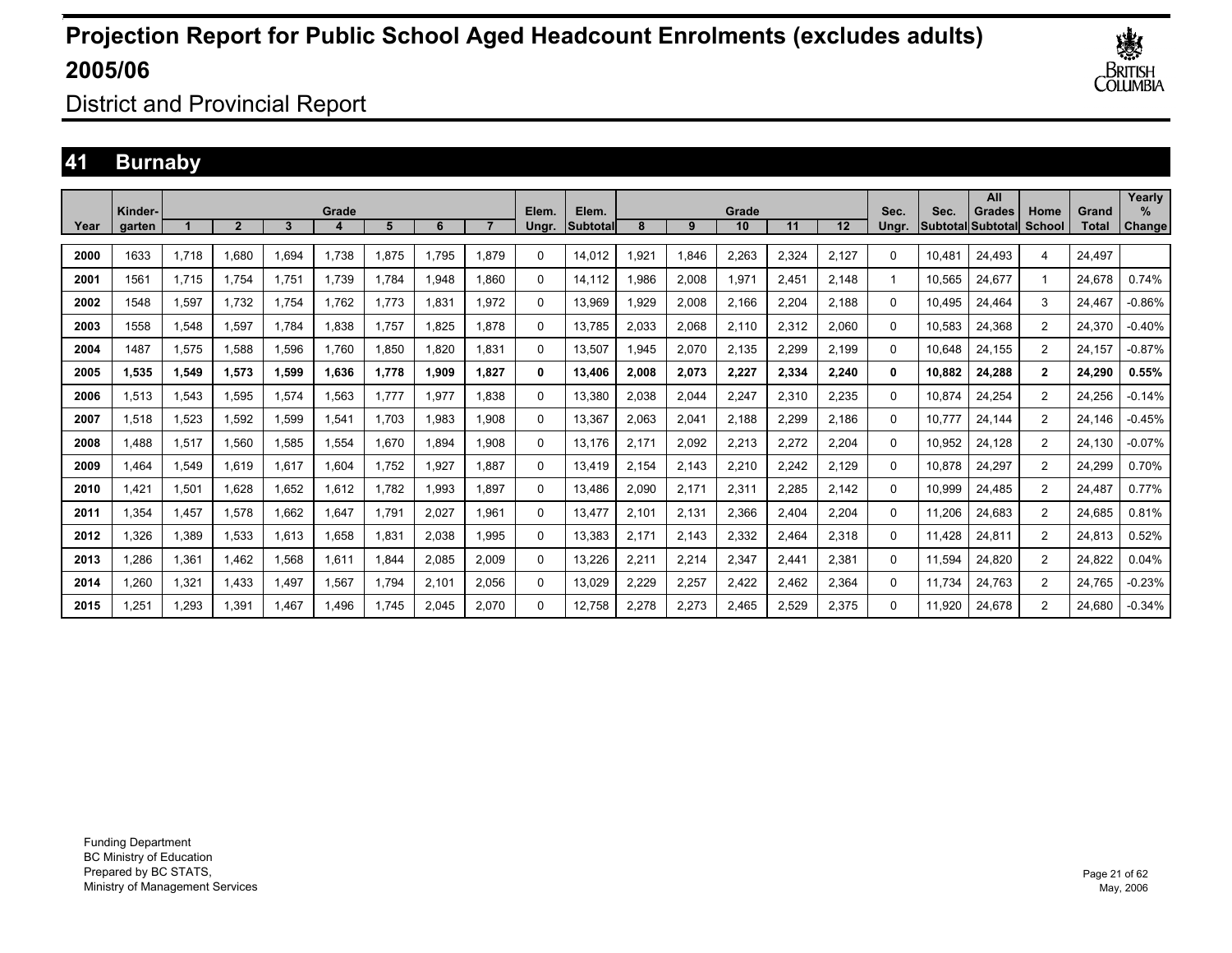

District and Provincial Report

### **42 Maple Ridge-Pitt Meadows**

|      | Kinder- |       |                |       | Grade |       |       |       | Elem.    | Elem.     |       |       | Grade |       |       | Sec.  | Sec.  | All<br>Grades            | Home   | Grand        | Yearly<br>$\%$ |
|------|---------|-------|----------------|-------|-------|-------|-------|-------|----------|-----------|-------|-------|-------|-------|-------|-------|-------|--------------------------|--------|--------------|----------------|
| Year | garten  |       | $\overline{2}$ | 3     |       | 5     | 6     |       | Unar.    | Subtotall | 8     | 9     | 10    | 11    | 12    | Ungr. |       | <b>Subtotal Subtotal</b> | School | <b>Total</b> | <b>Change!</b> |
| 2000 | 1033    | 1,115 | 1.110          | 1,153 | 1,211 | 1,227 | 1.148 | 1,088 | 3        | 9,088     | 1.171 | 1,154 | 1,208 | 1,341 | 1,072 | 44    | 5,990 | 15,078                   | 8      | 15,086       |                |
| 2001 | 1055    | 1,058 | 1.142          | 1,135 | 1,175 | 1,245 | 1,255 | 1.157 | 3        | 9,225     | 1.145 | 1,191 | 1,263 | 1,253 | 1,112 | 51    | 6,015 | 15,240                   | 12     | 15,252       | 1.10%          |
| 2002 | 990     | 1,074 | 1.089          | 1.144 | 1.164 | .202  | 1,270 | 1,239 |          | 9.173     | 1,204 | 1,137 | 1,213 | ,228  | 1,119 | 49    | 5,950 | 15,123                   | 4      | 15,127       | $-0.82%$       |
| 2003 | 983     | 1,007 | 1,108          | 1.098 | 1.170 | 1,189 | 1,219 | 1,292 | $\Omega$ | 9,066     | 1,308 | 1,235 | 1,181 | .268  | 1.079 | 45    | 6,116 | 15,182                   | 4      | 15,186       | 0.39%          |
| 2004 | 934     | 1,005 | 1.019          | 1.111 | 1.130 | 1,183 | 1.213 | 1.224 | 0        | 8,819     | 1,337 | 1,319 | 1.248 | 1.167 | 1.189 | 45    | 6,305 | 15,124                   | 5      | 15,129       | $-0.38%$       |
| 2005 | 915     | 936   | 1.013          | 1.017 | 1,115 | 1.116 | 1.189 | 1.223 | 0        | 8,524     | 1,290 | 1,333 | 1,343 | 1.224 | 1.149 | 83    | 6,422 | 14,946                   | 3      | 14,949       | $-1.19%$       |
| 2006 | 873     | 932   | 1.020          | 984   | 1.074 | 1.062 | 1.168 | 1.173 | $\Omega$ | 8.286     | 1.301 | 1,301 | 1,355 | .278  | 1.166 | 84    | 6,485 | 14.771                   | 3      | 14,774       | $-1.17%$       |
| 2007 | 882     | 892   | 1.017          | 992   | 1,041 | 1.024 | 1.111 | 1.152 | $\Omega$ | 8,111     | 1.250 | 1,311 | 1,324 | 1,291 | 1.218 | 85    | 6,479 | 14,590                   | 3      | 14,593       | $-1.23%$       |
| 2008 | 923     | 902   | 975            | 990   | 1.049 | 993   | 1,072 | 1.097 | $\Omega$ | 8,001     | 1.227 | 1,261 | 1,333 | .265  | 1.230 | 85    | 6,401 | 14.402                   | 3      | 14,405       | $-1.29%$       |
| 2009 | 920     | 944   | 987            | 950   | 1.049 | 1.001 | 1.040 | 1.059 | $\Omega$ | 7.950     | 1.170 | 1,238 | 1,285 | 1.271 | 1.204 | 84    | 6,252 | 14,202                   | 3      | 14,205       | $-1.39%$       |
| 2010 | 921     | 942   | 1.034          | 963   | 1.009 | 1.001 | 1.050 | 1.028 | $\Omega$ | 7.948     | 1.129 | 1.182 | 1.262 | .227  | 1.208 | 82    | 6,090 | 14.038                   | 3      | 14.041       | $-1.15%$       |
| 2011 | 952     | 943   | 1,031          | 1,008 | 1,021 | 963   | 1,049 | 1,037 | $\Omega$ | 8,004     | 1,096 | 1,140 | 1,205 | 1,204 | 1,168 | 80    | 5,893 | 13,897                   | 3      | 13,900       | $-1.00%$       |
| 2012 | 974     | 975   | 1,034          | 1,006 | 1,068 | 976   | 1,011 | 1.037 | $\Omega$ | 8,081     | 1.105 | 1,107 | 1,162 | 1,152 | 1.144 | 78    | 5,748 | 13,829                   | 3      | 13,832       | $-0.49%$       |
| 2013 | 1,005   | 999   | 1.069          | 1,010 | 1,069 | 1,022 | 1,025 | 1,001 | $\Omega$ | 8,200     | 1.105 | 1,116 | 1,129 | 1.112 | 1,096 | 76    | 5,634 | 13,834                   | 3      | 13,837       | 0.04%          |
| 2014 | 046. ا  | 1,031 | 1,097          | 1,045 | 1,074 | 1,022 | 1,073 | 1.015 | $\Omega$ | 8,403     | 1,069 | 1,116 | 1,136 | 1,081 | 1,058 | 74    | 5,534 | 13,937                   | 3      | 13,940       | 0.74%          |
| 2015 | 1,066   | 1,071 | 1.130          | 1,071 | 1,110 | 1.027 | 1.073 | 1.061 | $\Omega$ | 8.609     | 1.082 | 1,080 | 1,136 | 1.084 | 1.027 | 73    | 5.482 | 14,091                   | 3      | 14,094       | 1.10%          |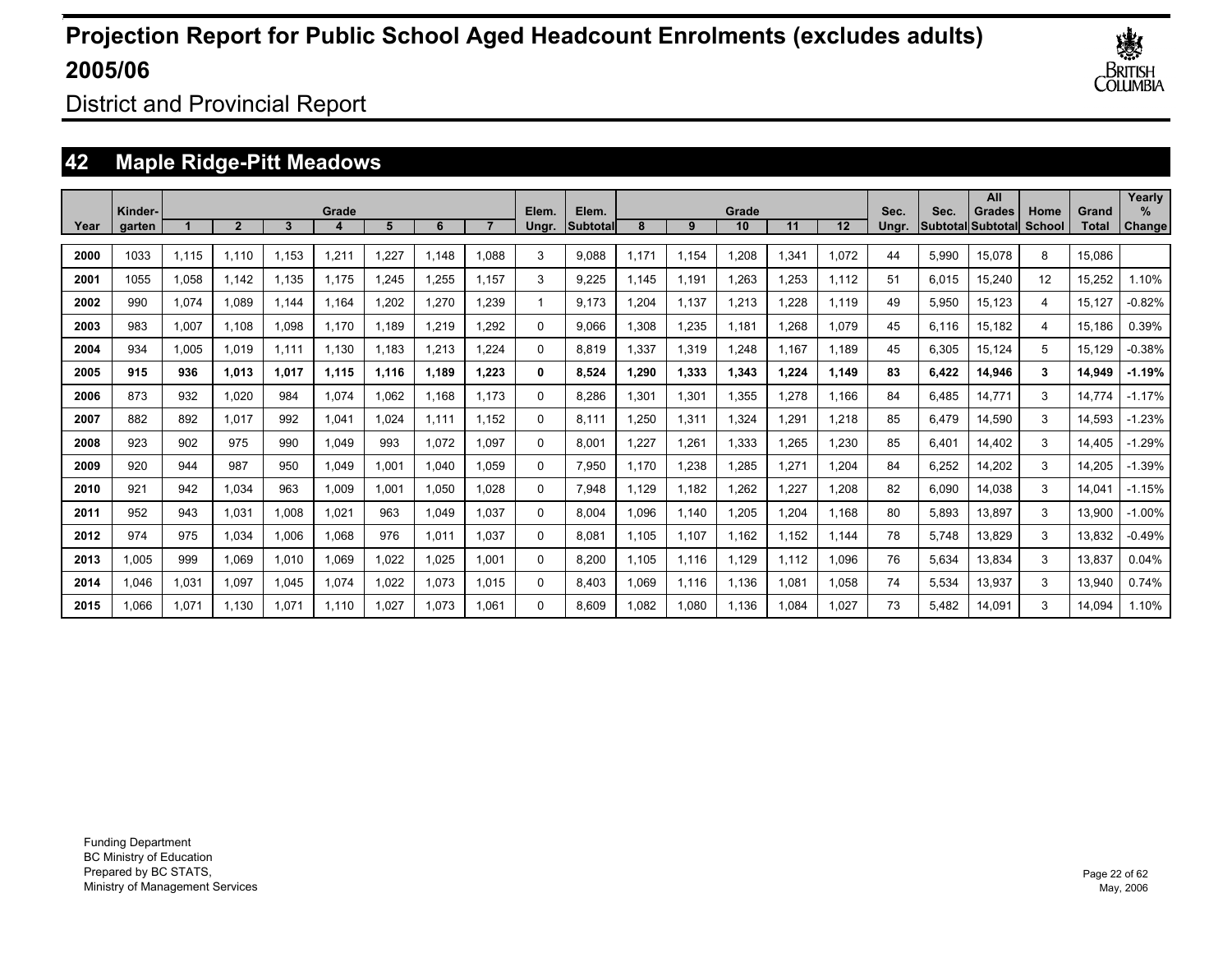

District and Provincial Report

### **43 Coquitlam**

|      | Kinder- |       |                |       | Grade |       |       |       | Elem.    | Elem.    |       |       | Grade |       |       | Sec.     | Sec.   | All<br><b>Grades</b>      | Home           | Grand  | Yearly<br>$\%$ |
|------|---------|-------|----------------|-------|-------|-------|-------|-------|----------|----------|-------|-------|-------|-------|-------|----------|--------|---------------------------|----------------|--------|----------------|
| Year | garten  |       | $\overline{2}$ | 3     |       | 5     | 6     |       | Ungr.    | Subtotal | 8     | 9     | 10    | 11    | 12    | Unar.    |        | <b>SubtotallSubtotall</b> | School         | Total  | Change         |
| 2000 | 2195    | 2,261 | 2,332          | 2,387 | 2,537 | 2,451 | 2,513 | 2,529 | 0        | 19,205   | 2,514 | 2,472 | 2,871 | 2,998 | 2,754 | 45       | 13,654 | 32,859                    | 17             | 32,876 |                |
| 2001 | 2122    | 2,248 | 2,299          | 2,365 | 2,415 | 2,593 | 2,532 | 2,564 | $\Omega$ | 19,138   | 2.625 | 2,569 | 2,693 | 3.062 | 2,835 | 64       | 13,848 | 32,986                    | 10             | 32,996 | 0.37%          |
| 2002 | 2002    | 2,183 | 2.259          | 2,346 | 2,376 | 2.450 | 2,582 | 2.546 | $\Omega$ | 18.744   | 2.604 | 2,726 | 2,684 | 2.926 | 2.707 | 16       | 13.663 | 32,407                    | 6              | 32.413 | $-1.77%$       |
| 2003 | 1981    | 2,065 | 2,201          | 2,304 | 2,348 | 2,439 | 2,480 | 2,607 | $\Omega$ | 18.425   | 2,567 | 2,667 | 2,837 | 2.757 | 2,667 | 8        | 13,503 | 31.928                    | 3              | 31,931 | $-1.49%$       |
| 2004 | 1920    | 1,987 | 2,054          | 2.229 | 2,281 | 2,329 | 2,409 | 2.493 | $\Omega$ | 17.702   | 2,644 | 2,655 | 2,704 | 2,987 | 2,686 | 0        | 13.676 | 31.378                    | $\overline{2}$ | 31.380 | $-1.73%$       |
| 2005 | 1.913   | 1,986 | 1.994          | 2.086 | 2,258 | 2,341 | 2,385 | 2,464 | 0        | 17.427   | 2,511 | 2,722 | 2,748 | 2.806 | 2,952 | 0        | 13,739 | 31.166                    | $\mathbf{2}$   | 31.168 | $-0.68%$       |
| 2006 | 841.ا   | 2,010 | 1.965          | 2.027 | 2,138 | 2,298 | 2,332 | 2.443 | $\Omega$ | 17.054   | 2.485 | 2,736 | 2,715 | 2.798 | 3.001 | 0        | 13.735 | 30.789                    | $\overline{2}$ | 30.791 | $-1.21%$       |
| 2007 | 1.808   | 1,938 | 1,990          | 1,999 | 2,079 | 2,178 | 2,290 | 2,391 | $\Omega$ | 16,673   | 2,465 | 2,710 | 2,728 | 2,769 | 2,994 | 0        | 13,666 | 30,339                    | $\overline{2}$ | 30,341 | $-1.46%$       |
| 2008 | 827.    | 1,906 | 1,922          | 2,028 | 2,054 | 2,122 | 2,174 | 2,350 | 0        | 16,383   | 2,416 | 2,692 | 2,707 | 2,783 | 2,964 | 0        | 13,562 | 29,945                    | $\overline{2}$ | 29,947 | $-1.30%$       |
| 2009 | 1.821   | 1,927 | 1,892          | 1,960 | 2,083 | 2,096 | 2,119 | 2,233 | 0        | 16,131   | 2,377 | 2,640 | 2,690 | 2,764 | 2,979 | 0        | 13.450 | 29,581                    | $\overline{2}$ | 29,583 | $-1.22%$       |
| 2010 | 1,817   | 1,922 | 1,915          | 1,932 | 2,017 | 2,127 | 2,095 | 2,178 | $\Omega$ | 16,003   | 2,263 | 2,600 | 2,642 | 2,748 | 2,963 | $\Omega$ | 13,216 | 29,219                    | $\overline{2}$ | 29.22' | $-1.22%$       |
| 2011 | 1.801   | 1,918 | 1,910          | 1,954 | 1,989 | 2,061 | 2,126 | 2,155 | $\Omega$ | 15,914   | 2,207 | 2,478 | 2,603 | 2,702 | 2,944 | 0        | 12,934 | 28,848                    | $\overline{2}$ | 28,850 | $-1.27%$       |
| 2012 | 1.833   | 1,902 | 1.907          | 1,950 | 2,012 | 2,033 | 2,061 | 2.185 | $\Omega$ | 15,883   | 2.182 | 2,417 | 2,487 | 2.662 | 2,896 | 0        | 12,644 | 28,527                    | $\overline{2}$ | 28,529 | $-1.11%$       |
| 2013 | 1.887   | 1,937 | 1.893          | 1.949 | 2,010 | 2,059 | 2,036 | 2.122 | $\Omega$ | 15,893   | 2,213 | 2,391 | 2,427 | 2,553 | 2,855 | $\Omega$ | 12.439 | 28,332                    | $\overline{2}$ | 28,334 | $-0.68%$       |
| 2014 | 927.    | 1,996 | 1,929          | 1,937 | 2,012 | 2,059 | 2,064 | 2,099 | $\Omega$ | 16,023   | 2,155 | 2,427 | 2,403 | 2,495 | 2,746 | $\Omega$ | 12,226 | 28,249                    | $\overline{2}$ | 28,251 | $-0.29%$       |
| 2015 | .941    | 2,036 | 1.986          | 1,972 | 1,999 | 2,061 | 2,064 | 2,127 | $\Omega$ | 16,186   | 2,130 | 2,364 | 2,433 | 2.465 | 2,677 | 0        | 12.069 | 28,255                    | $\overline{2}$ | 28,257 | 0.02%          |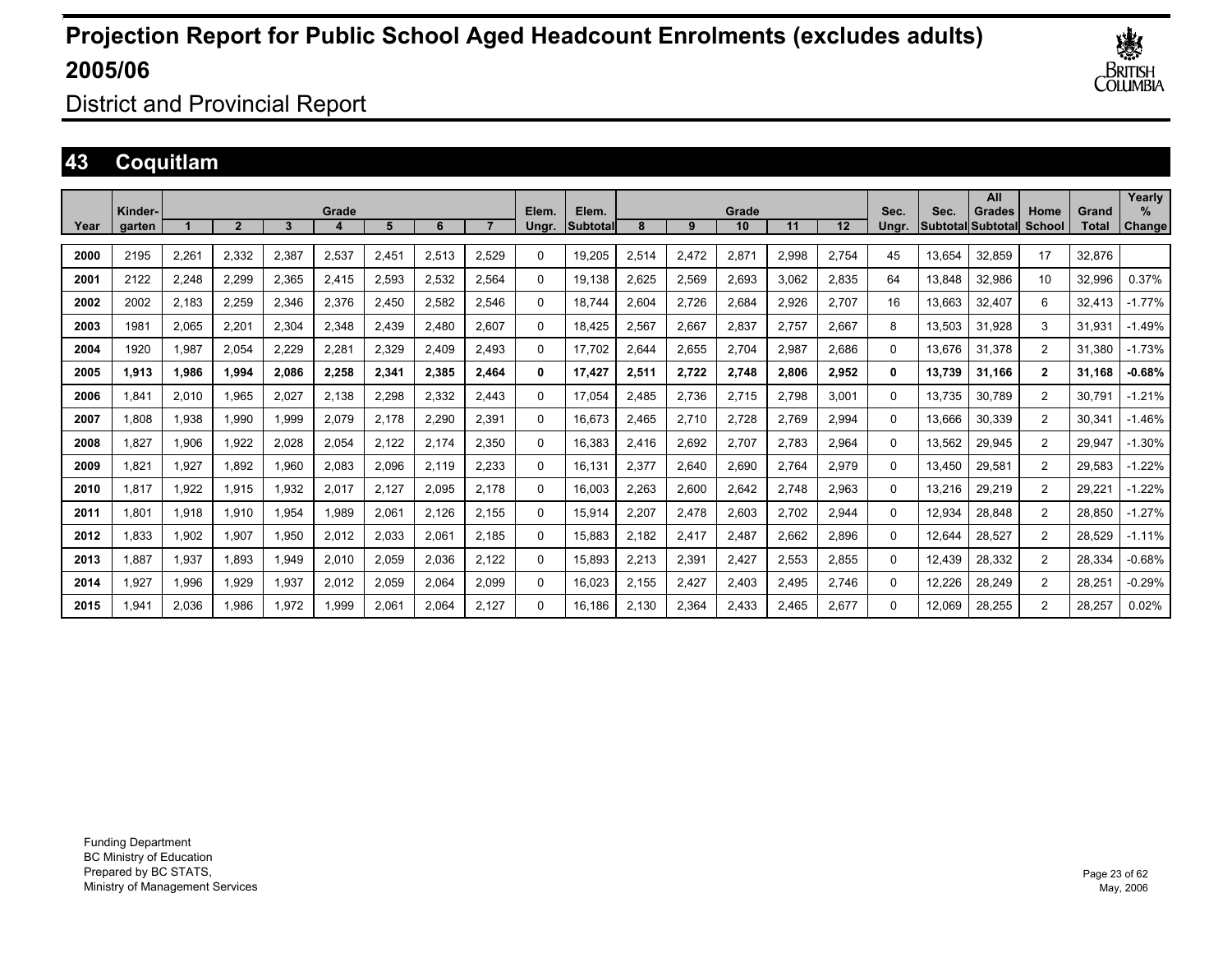

District and Provincial Report

### **44 North Vancouver**

|      | Kinder- |       |             |       | Grade |       |       |       | Elem. | Elem.    |       |       | Grade |       |                   | Sec.     | Sec.  | All<br>Grades     | Home   | Grand  | Yearly<br>$\%$ |
|------|---------|-------|-------------|-------|-------|-------|-------|-------|-------|----------|-------|-------|-------|-------|-------------------|----------|-------|-------------------|--------|--------|----------------|
| Year | garten  |       | $\mathbf 2$ | 3     |       | 5     | 6     |       | Ungr. | Subtotal | 8     | 9     | 10    | 11    | $12 \overline{ }$ | Unar.    |       | Subtotal Subtotal | School | Total  | Change         |
| 2000 | 1303    | 1.230 | 1.278       | 1.419 | 1,375 | .414  | 1.387 | 1,419 | 103   | 10,928   | 1.435 | 1.466 | 1.570 | .437  | 1.455             | 48       | 7.411 | 18.339            | 14     | 18.353 |                |
| 2001 | 1259    | 1.309 | 1.253       | 1.321 | 1.438 | .397  | 1.431 | 1.411 | 107   | 10.926   | 1.459 | 1.447 | 1.425 | .542  | 1.432             | 55       | 7,360 | 18.286            | 6      | 18.292 | $-0.33%$       |
| 2002 | 1167    | 1,255 | 1,305       | 1,276 | 1,317 | .446  | 1.414 | 1,471 | 118   | 10,769   | 1,432 | 1,467 | 1,462 | .465  | 1,503             | 60       | 7,389 | 18,158            | 9      | 18,167 | $-0.68%$       |
| 2003 | 1078    | 1.163 | 1,273       | 1,340 | 1,268 | .363  | 1.445 | 1.415 | 112   | 10,457   | .487  | 1,470 | 1,432 | .447  | 1,428             | 57       | 7,321 | 17.778            | 13     | 17,791 | $-2.07%$       |
| 2004 | 1130    | 1,087 | 1,169       | 1.268 | 1,346 | ,250  | 1,376 | 1.470 | 87    | 10.183   | .452  | 1,502 | 1,433 | .422  | 1,409             | 53       | 7,271 | 17.454            | 11     | 17.465 | $-1.83%$       |
| 2005 | 1.073   | 1,150 | 1.105       | 1.197 | 1,266 | 1.365 | 1,273 | 1.389 | 0     | 9,818    | 1.473 | 1,486 | 1,493 | 1.385 | 1,412             | 0        | 7,249 | 17,067            | 12     | 17,079 | $-2.21%$       |
| 2006 | 1.027   | 1,094 | 1.140       | 1.148 | 1,209 | .333  | 1,261 | 1.343 | 0     | 9,555    | 1.429 | 1,538 | 1.478 | .380  | 1.424             | 0        | 7,249 | 16,804            | 12     | 16,816 | $-1.54%$       |
| 2007 | 1.044   | 1,049 | 1.086       | 1.185 | 1.160 | ,273  | 1,232 | 1,330 | 0     | 9.359    | 1.382 | 1.494 | 1.526 | 1.367 | 1.418             | 0        | 7.187 | 16,546            | 12     | 16,558 | $-1.53%$       |
| 2008 | 1,103   | 1,065 | 1,041       | 1,129 | 1,197 | ,222  | 1.177 | 1,299 | 0     | 9,233    | 1,368 | 1,446 | 1,487 | .407  | 1,405             | 0        | 7,113 | 16,346            | 11     | 16,357 | $-1.21%$       |
| 2009 | 1.064   | 1,125 | 1,057       | 1.082 | 1.141 | .260  | 1.130 | 1,241 | 0     | 9.100    | 1,336 | 1,431 | 1.440 | 1,374 | 1,444             | 0        | 7,025 | 16,125            | 11     | 16,136 | $-1.35%$       |
| 2010 | 995     | 1.086 | 1.116       | 1.099 | 1.094 | ,202  | 1.165 | 1.193 | 0     | 8,950    | 1.279 | 1,398 | 1,424 | 1,334 | 1,414             | 0        | 6.849 | 15.799            | 11     | 15,810 | $-2.02%$       |
| 2011 | 957     | 1.016 | 1.078       | 1.161 | 1.111 | 1.152 | 1.112 | 1.229 | 0     | 8.816    | .228  | 1,340 | 1,393 | 1.318 | 1,371             | $\Omega$ | 6.650 | 15.466            | 11     | 15,477 | $-2.11%$       |
| 2012 | 948     | 978   | 1.010       | 1.122 | 1.173 | 1,170 | 1.067 | 1.174 | 0     | 8.642    | .264  | 1.288 | 1.338 | .290  | 1.354             | $\Omega$ | 6,534 | 15.176            | 11     | 15.187 | $-1.87%$       |
| 2013 | 936     | 967   | 971         | 1.051 | 1.134 | .236  | 1.083 | 1.127 | 0     | 8.505    | 1.210 | 1.324 | 1.286 | .241  | 1.328             | $\Omega$ | 6.389 | 14.894            | 10     | 14.904 | $-1.86%$       |
| 2014 | 939     | 956   | 961         | 1,011 | 1,064 | 1,196 | 1.143 | 1.145 | 0     | 8,415    | 1.163 | 1,270 | 1,319 | 1,197 | 1,278             | 0        | 6,227 | 14,642            | 10     | 14,652 | $-1.69%$       |
| 2015 | 940     | 959   | 950         | 1.000 | 1.024 | 1,123 | 1.107 | 1.207 | 0     | 8.310    | 1.179 | 1,220 | 1,268 | .220  | 1,232             | 0        | 6.119 | 14.429            | 10     | 14.439 | $-1.45%$       |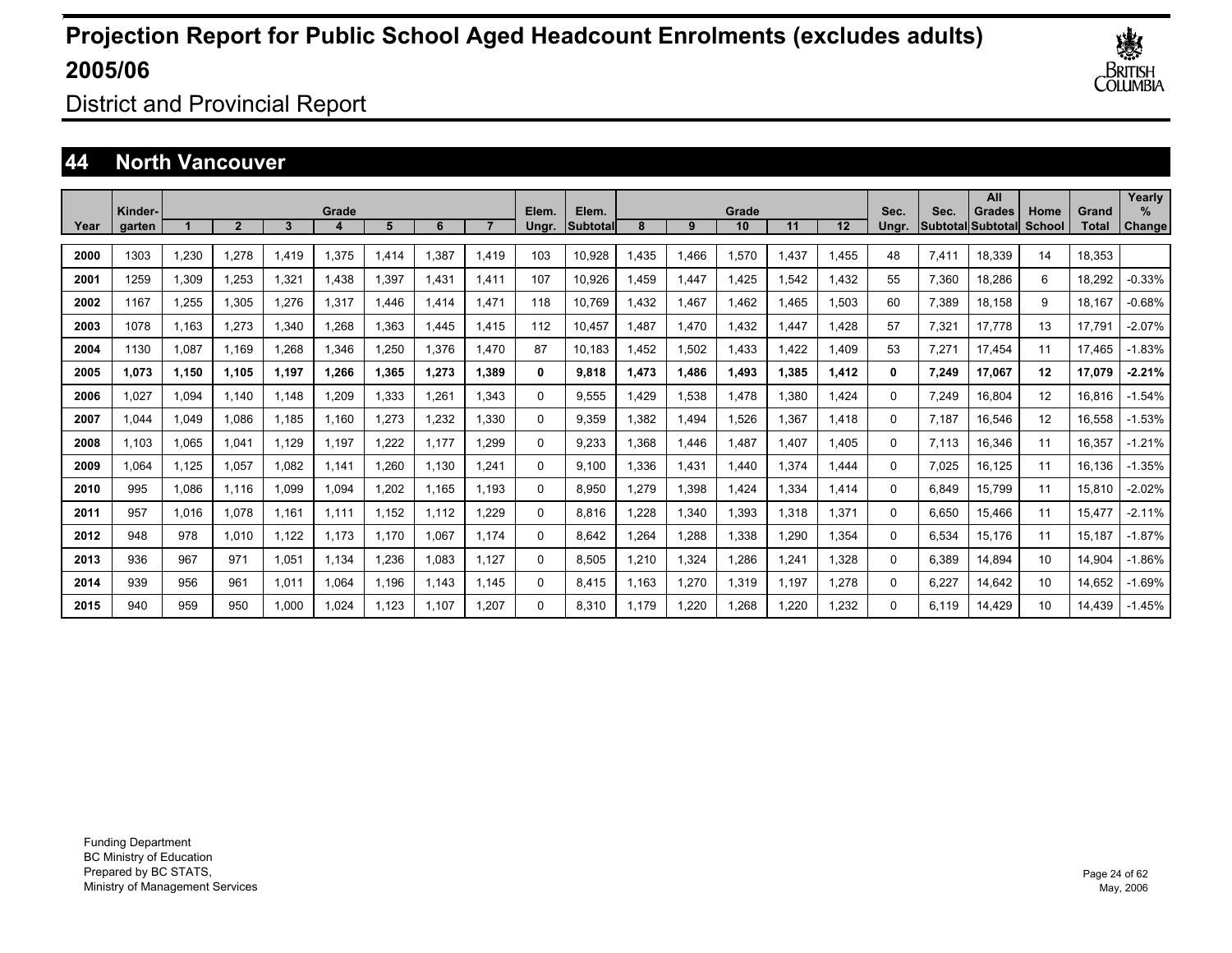

District and Provincial Report

### **45 West Vancouver**

|      |                   |     |                |     |       |     |     |     |                |                    |     |     |             |     |     |               |       | All                                |                |                | Yearly         |
|------|-------------------|-----|----------------|-----|-------|-----|-----|-----|----------------|--------------------|-----|-----|-------------|-----|-----|---------------|-------|------------------------------------|----------------|----------------|----------------|
| Year | Kinder-<br>garten |     | $\overline{2}$ | 3   | Grade | 5   | 6   |     | Elem.<br>Ungr. | Elem.<br>Subtotall | 8   | 9   | Grade<br>10 | 11  | 12  | Sec.<br>Ungr. | Sec.  | Grades<br><b>Subtotal Subtotal</b> | Home<br>School | Grand<br>Total | $\%$<br>Change |
|      |                   |     |                |     |       |     |     |     |                |                    |     |     |             |     |     |               |       |                                    |                |                |                |
| 2000 | 315               | 366 | 409            | 431 | 436   | 513 | 480 | 483 | $\Omega$       | 3,433              | 526 | 505 | 604         | 666 | 626 | 0             | 2,927 | 6.360                              | 5              | 6,365          |                |
| 2001 | 313               | 358 | 384            | 414 | 434   | 448 | 501 | 493 | 0              | 3,345              | 519 | 559 | 543         | 662 | 636 | 0             | 2,919 | 6,264                              | 9              | 6,273          | $-1.45%$       |
| 2002 | 304               | 347 | 373            | 399 | 407   | 451 | 429 | 512 | 0              | 3,222              | 542 | 543 | 603         | 670 | 605 | 0             | 2,963 | 6.185                              | 6              | 6,191          | $-1.31%$       |
| 2003 | 314               | 358 | 370            | 395 | 410   | 429 | 462 | 468 | 0              | 3,206              | 561 | 573 | 589         | 659 | 598 | 0             | 2,980 | 6.186                              | 6              | 6,192          | 0.02%          |
| 2004 | 296               | 339 | 364            | 382 | 405   | 420 | 439 | 477 | 0              | 3,122              | 525 | 597 | 621         | 648 | 615 | 0             | 3,006 | 6.128                              | 5              | 6,133          | $-0.95%$       |
| 2005 | 323               | 340 | 356            | 366 | 409   | 425 | 455 | 471 | 0              | 3,145              | 541 | 568 | 649         | 669 | 607 | 4             | 3,038 | 6.183                              | $\mathbf{2}$   | 6,185          | 0.85%          |
| 2006 | 327               | 353 | 384            | 370 | 405   | 417 | 445 | 475 | 0              | 3.176              | 552 | 548 | 630         | 671 | 619 | 4             | 3,024 | 6,200                              | $\overline{2}$ | 6,202          | 0.27%          |
| 2007 | 332               | 350 | 390            | 391 | 402   | 407 | 431 | 460 | 0              | 3,163              | 557 | 550 | 598         | 643 | 613 | 4             | 2,965 | 6.128                              | $\overline{2}$ | 6.130          | $-1.16%$       |
| 2008 | 345               | 349 | 381            | 391 | 418   | 398 | 415 | 440 | 0              | 3,137              | 563 | 575 | 618         | 633 | 610 | 4             | 3,003 | 6.140                              | $\overline{2}$ | 6,142          | 0.20%          |
| 2009 | 327               | 362 | 381            | 383 | 418   | 414 | 406 | 424 | 0              | 3,115              | 551 | 562 | 622         | 631 | 584 | 3             | 2,953 | 6.068                              | $\overline{2}$ | 6,070          | $-1.17%$       |
| 2010 | 344               | 345 | 395            | 383 | 410   | 414 | 423 | 416 | 0              | 3,130              | 544 | 552 | 610         | 635 | 583 | 3             | 2,927 | 6,057                              | $\overline{2}$ | 6,059          | $-0.18%$       |
| 2011 | 331               | 362 | 377            | 397 | 411   | 406 | 423 | 433 | 0              | 3.140              | 534 | 536 | 589         | 614 | 578 | 3             | 2,854 | 5,994                              | $\overline{2}$ | 5,996          | $-1.04%$       |
| 2012 | 340               | 351 | 396            | 380 | 426   | 409 | 417 | 435 | 0              | 3.154              | 554 | 528 | 573         | 595 | 561 | 3             | 2,814 | 5.968                              | $\overline{2}$ | 5,970          | $-0.43%$       |
| 2013 | 354               | 361 | 385            | 400 | 410   | 425 | 421 | 431 | 0              | 3.187              | 558 | 547 | 566         | 581 | 545 | 3             | 2,800 | 5.987                              | $\overline{2}$ | 5,989          | 0.32%          |
| 2014 | 370               | 376 | 397            | 391 | 431   | 410 | 437 | 435 | 0              | 3,247              | 554 | 552 | 585         | 573 | 533 | 3             | 2,800 | 6.047                              | $\overline{2}$ | 6.049          | 1.00%          |
| 2015 | 383               | 392 | 411            | 401 | 421   | 430 | 422 | 449 | $\Omega$       | 3.309              | 558 | 548 | 590         | 591 | 526 | 3             | 2.816 | 6.125                              | $\overline{2}$ | 6.127          | 1.29%          |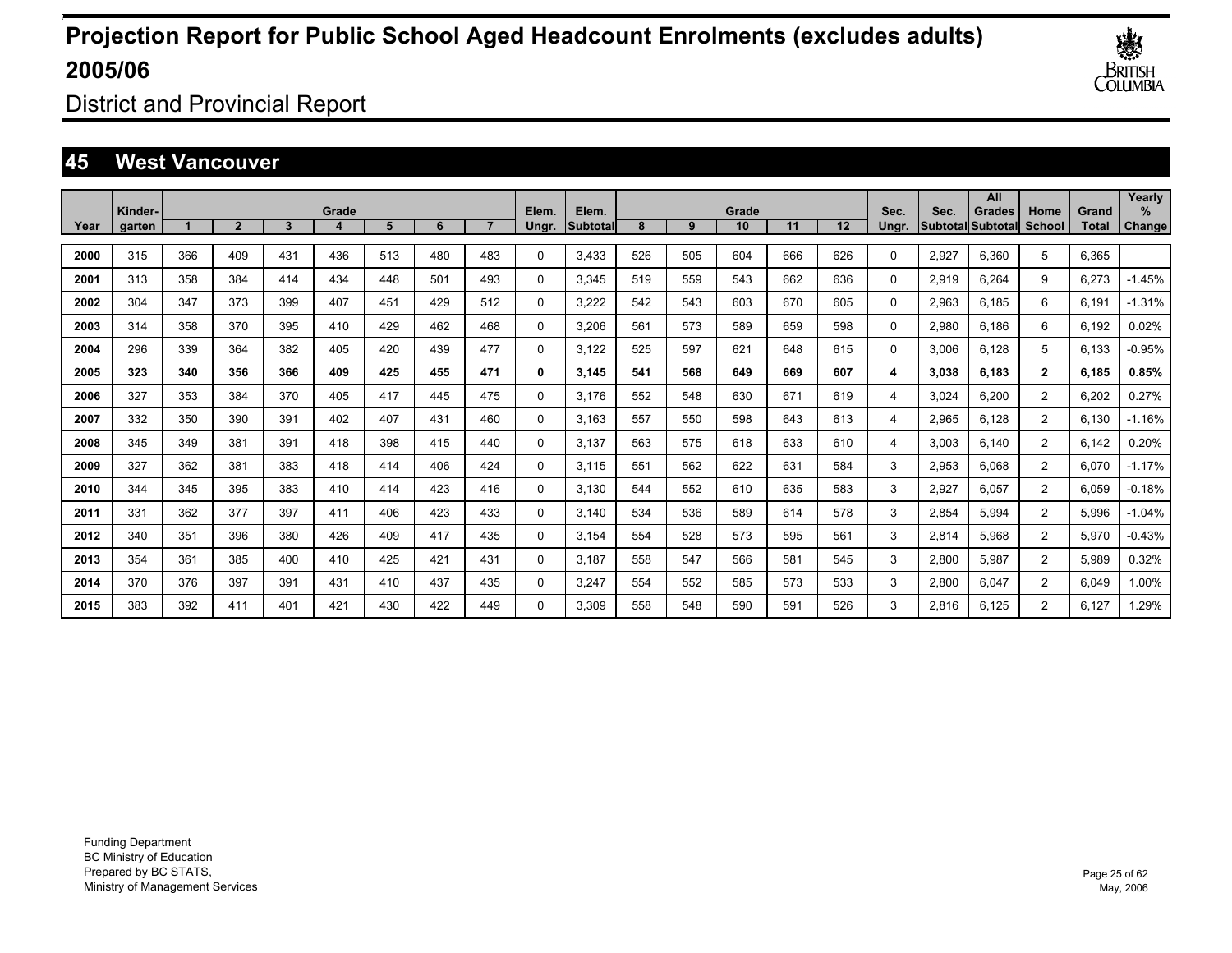

District and Provincial Report

### **46 Sunshine Coast**

|      | Kinder- |     |                |     | Grade |     |     |     | Elem.    | Elem.     |     |     | Grade |     |     | Sec.  | Sec.  | All                                        |                |                       | Yearly<br>$\%$ |
|------|---------|-----|----------------|-----|-------|-----|-----|-----|----------|-----------|-----|-----|-------|-----|-----|-------|-------|--------------------------------------------|----------------|-----------------------|----------------|
| Year | garten  |     | $\overline{2}$ | 3   |       | 5   | 6   |     | Ungr.    | Subtotall | 8   | 9   | 10    | 11  | 12  | Ungr. |       | <b>Grades</b><br><b>Subtotal Subtotall</b> | Home<br>School | Grand<br><b>Total</b> | Change         |
| 2000 | 264     | 274 | 309            | 304 | 327   | 355 | 350 | 331 | 6        | 2,520     | 345 | 337 | 392   | 435 | 289 | 13    | 1,811 | 4,331                                      | $\Omega$       | 4,331                 |                |
| 2001 | 285     | 264 | 272            | 313 | 321   | 326 | 365 | 350 | 0        | 2,496     | 339 | 368 | 359   | 420 | 300 | 12    | 1,798 | 4,294                                      | $\overline{2}$ | 4,296                 | $-0.81%$       |
| 2002 | 236     | 289 | 267            | 286 | 304   | 343 | 334 | 377 | 0        | 2,436     | 354 | 357 | 380   | 381 | 335 | 36    | 1,843 | 4,279                                      | 8              | 4,287                 | $-0.21%$       |
| 2003 | 215     | 242 | 297            | 272 | 278   | 311 | 331 | 345 | 0        | 2,291     | 390 | 358 | 380   | 380 | 298 | 29    | 1,835 | 4.126                                      | 6              | 4,132                 | $-3.62%$       |
| 2004 | 191     | 234 | 246            | 292 | 265   | 271 | 308 | 333 | 0        | 2,140     | 352 | 390 | 382   | 381 | 323 | 26    | 1,854 | 3,994                                      | $\overline{2}$ | 3,996                 | $-3.29%$       |
| 2005 | 209     | 194 | 236            | 239 | 292   | 269 | 278 | 307 | 0        | 2,024     | 348 | 365 | 430   | 379 | 301 | 24    | 1,847 | 3,871                                      | 11             | 3,882                 | $-2.85%$       |
| 2006 | 188     | 191 | 227            | 226 | 270   | 265 | 283 | 275 | 0        | 1.925     | 326 | 372 | 422   | 378 | 300 | 24    | 1,822 | 3.747                                      | 11             | 3,758                 | $-3.19%$       |
| 2007 | 193     | 173 | 225            | 218 | 256   | 246 | 279 | 279 | 0        | 1.869     | 293 | 349 | 429   | 372 | 299 | 24    | 1.766 | 3,635                                      | 10             | 3,645                 | $-3.01%$       |
| 2008 | 190     | 177 | 204            | 217 | 247   | 233 | 259 | 275 | 0        | 1.802     | 297 | 315 | 405   | 377 | 295 | 23    | 1.712 | 3,514                                      | 10             | 3,524                 | $-3.32%$       |
| 2009 | 188     | 175 | 209            | 197 | 246   | 226 | 246 | 256 | 0        | 1.743     | 293 | 318 | 367   | 358 | 298 | 23    | 1,657 | 3,400                                      | 10             | 3,410                 | $-3.23%$       |
| 2010 | 207     | 173 | 206            | 202 | 224   | 225 | 239 | 244 | 0        | 1,720     | 273 | 315 | 369   | 326 | 284 | 22    | 1,589 | 3,309                                      | 9              | 3,318                 | $-2.70%$       |
| 2011 | 223     | 189 | 204            | 198 | 229   | 205 | 237 | 236 | 0        | 1,721     | 259 | 293 | 364   | 326 | 258 | 21    | 1,521 | 3,242                                      | 9              | 3,251                 | $-2.02%$       |
| 2012 | 235     | 204 | 223            | 196 | 225   | 209 | 217 | 235 | 0        | 1.744     | 251 | 279 | 341   | 321 | 257 | 20    | 1,469 | 3,213                                      | 9              | 3,222                 | $-0.89%$       |
| 2013 | 254     | 215 | 240            | 214 | 223   | 205 | 220 | 214 | 0        | 1.785     | 249 | 270 | 324   | 301 | 254 | 19    | 1,417 | 3,202                                      | 9              | 3,211                 | $-0.34%$       |
| 2014 | 266     | 231 | 252            | 230 | 242   | 203 | 216 | 217 | 0        | 1.857     | 228 | 267 | 313   | 287 | 239 | 19    | 1,353 | 3,210                                      | 9              | 3,219                 | 0.25%          |
| 2015 | 277     | 242 | 270            | 241 | 260   | 220 | 214 | 214 | $\Omega$ | 1.938     | 231 | 246 | 309   | 276 | 226 | 18    | 1.306 | 3.244                                      | 9              | 3.253                 | 1.06%          |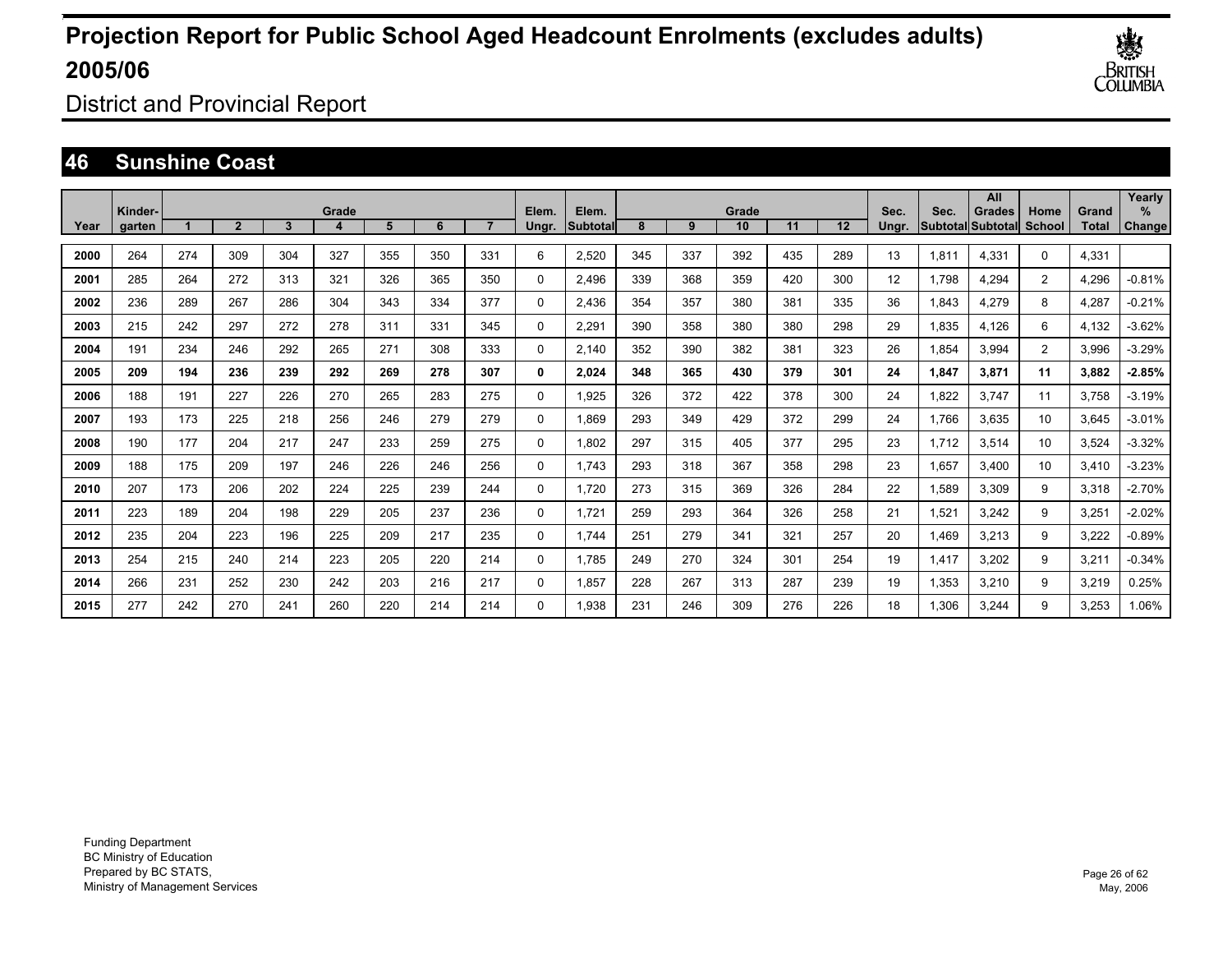

District and Provincial Report

### **47 Powell River**

|      | Kinder- |     |              |     | Grade |     |     |     | Elem.        | Elem.    |     |     | Grade |     |                   | Sec.  | Sec.  | All<br><b>Grades</b>     | Home        | Grand | Yearly<br>$\%$ |
|------|---------|-----|--------------|-----|-------|-----|-----|-----|--------------|----------|-----|-----|-------|-----|-------------------|-------|-------|--------------------------|-------------|-------|----------------|
| Year | garten  |     | $\mathbf{2}$ | 3   |       | 5   | 6   |     | Ungr.        | Subtotal | 8   | 9   | 10    | 11  | $12 \overline{ }$ | Unar. |       | <b>SubtotallSubtotal</b> | School      | Total | Change         |
| 2000 | 175     | 197 | 203          | 195 | 205   | 251 | 213 | 244 | 0            | 1.683    | 244 | 319 | 311   | 314 | 260               | 0     | 1.448 | 3,131                    |             | 3,132 |                |
| 2001 | 159     | 171 | 206          | 200 | 194   | 205 | 243 | 221 | 0            | 1,599    | 240 | 308 | 298   | 279 | 289               | 0     | 1,414 | 3,013                    | 0           | 3,013 | $-3.80%$       |
| 2002 | 150     | 156 | 183          | 216 | 201   | 198 | 209 | 252 | 0            | 1,565    | 215 | 283 | 286   | 273 | 263               | 0     | 1,320 | 2.885                    |             | 2,886 | $-4.22%$       |
| 2003 | 150     | 155 | 158          | 187 | 223   | 190 | 217 | 208 | 0            | 1.488    | 258 | 254 | 255   | 268 | 250               | 0     | 1,285 | 2,773                    | 0           | 2,773 | $-3.92%$       |
| 2004 | 127     | 148 | 163          | 160 | 185   | 223 | 194 | 201 | 0            | 1.401    | 209 | 251 | 245   | 255 | 262               | 0     | 1.222 | 2,623                    | 0           | 2,623 | $-5.41%$       |
| 2005 | 136     | 133 | 147          | 170 | 160   | 201 | 222 | 199 | 0            | 1.368    | 199 | 220 | 285   | 258 | 236               | 0     | 1.198 | 2,566                    | 0           | 2,566 | $-2.17%$       |
| 2006 | 142     | 127 | 140          | 161 | 150   | 180 | 224 | 213 | 0            | 1.337    | 190 | 213 | 290   | 250 | 239               | 0     | 1.182 | 2,519                    | 0           | 2,519 | $-1.83%$       |
| 2007 | 132     | 133 | 134          | 153 | 143   | 169 | 201 | 215 | 0            | 1,280    | 202 | 203 | 282   | 255 | 232               | 0     | 1,174 | 2,454                    | $\mathbf 0$ | 2,454 | $-2.58%$       |
| 2008 | 125     | 125 | 140          | 147 | 136   | 161 | 189 | 193 | 0            | 1,216    | 204 | 216 | 268   | 247 | 235               | 0     | 1,170 | 2,386                    | $\mathbf 0$ | 2,386 | $-2.77%$       |
| 2009 | 123     | 118 | 132          | 154 | 130   | 153 | 179 | 181 | 0            | 1.170    | 184 | 219 | 284   | 235 | 228               | 0     | 1,150 | 2,320                    | $\mathbf 0$ | 2,320 | $-2.77%$       |
| 2010 | 122     | 117 | 125          | 145 | 136   | 147 | 170 | 171 | 0            | 1,133    | 173 | 197 | 287   | 247 | 216               | 0     | 1,120 | 2,253                    | $\mathbf 0$ | 2,253 | $-2.89%$       |
| 2011 | 128     | 115 | 124          | 138 | 128   | 154 | 164 | 163 | 0            | 1.114    | 163 | 185 | 260   | 250 | 227               | 0     | 1,085 | 2,199                    | $\mathbf 0$ | 2,199 | $-2.40%$       |
| 2012 | 131     | 121 | 122          | 136 | 122   | 145 | 171 | 157 | 0            | 1,105    | 155 | 175 | 244   | 228 | 230               | 0     | 1,032 | 2,137                    | 0           | 2,137 | $-2.82%$       |
| 2013 | 136     | 124 | 128          | 134 | 121   | 138 | 161 | 163 | 0            | 1.105    | 149 | 166 | 230   | 214 | 210               | 0     | 969   | 2,074                    | 0           | 2,074 | $-2.95%$       |
| 2014 | 137     | 128 | 130          | 140 | 119   | 136 | 153 | 154 | 0            | 1.097    | 155 | 159 | 219   | 202 | 196               | 0     | 931   | 2,028                    | 0           | 2,028 | $-2.22%$       |
| 2015 | 135     | 128 | 134          | 143 | 124   | 133 | 151 | 146 | $\mathbf{0}$ | 1.094    | 146 | 165 | 210   | 192 | 186               | 0     | 899   | 1.993                    | 0           | 1.993 | $-1.73%$       |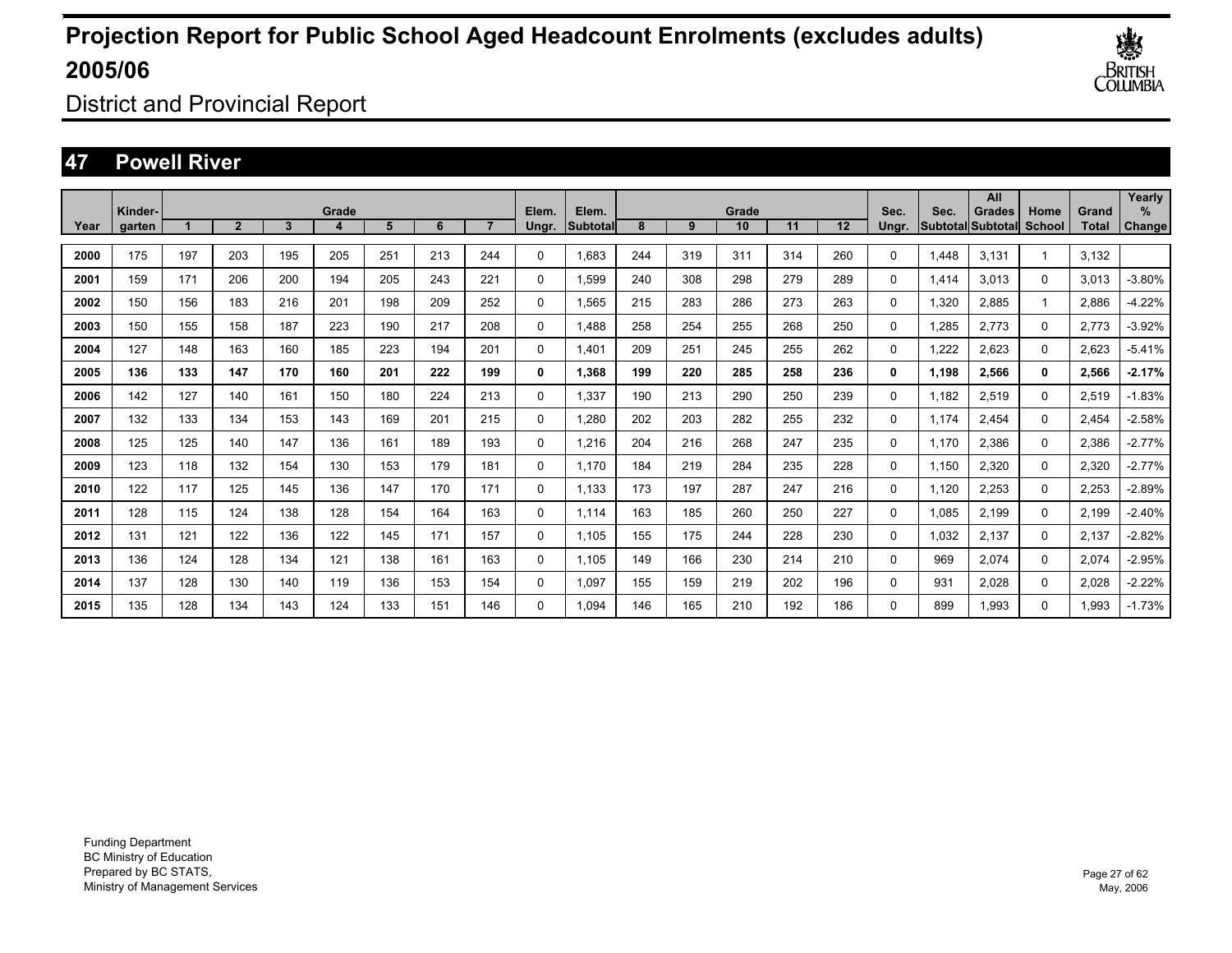

District and Provincial Report

### **48 Howe Sound**

|      | Kinder- |     |              |     | Grade |     |     |     | Elem.          | Elem.    |     |     | Grade |     |                   | Sec.  | Sec.  | All<br>Grades            | Home          | Grand        | Yearly<br>$\%$ |
|------|---------|-----|--------------|-----|-------|-----|-----|-----|----------------|----------|-----|-----|-------|-----|-------------------|-------|-------|--------------------------|---------------|--------------|----------------|
| Year | garten  |     | $\mathbf{2}$ | 3   |       | 5   | 6   |     | Ungr.          | Subtotal | 8   | 9   | 10    | 11  | $12 \overline{ }$ | Unar. |       | <b>Subtotal Subtotal</b> | <b>School</b> | <b>Total</b> | Change         |
| 2000 | 316     | 390 | 354          | 413 | 373   | 380 | 371 | 354 | 0              | 2,951    | 348 | 336 | 346   | 320 | 320               | 68    | 1.738 | 4.689                    | 4             | 4,693        |                |
| 2001 | 326     | 314 | 382          | 350 | 420   | 363 | 375 | 372 | 0              | 2,902    | 340 | 334 | 321   | 340 | 301               | 76    | 1.712 | 4.614                    |               | 4.615        | $-1.66%$       |
| 2002 | 287     | 329 | 327          | 373 | 358   | 415 | 374 | 382 | 0              | 2.845    | 373 | 334 | 340   | 319 | 315               | 58    | 1.739 | 4.584                    |               | 4,585        | $-0.65%$       |
| 2003 | 299     | 307 | 325          | 313 | 357   | 357 | 395 | 365 | 0              | 2.718    | 356 | 365 | 308   | 326 | 308               | 44    | 1.707 | 4.425                    |               | 4,426        | $-3.47%$       |
| 2004 | 305     | 304 | 291          | 339 | 313   | 360 | 351 | 379 | $\overline{7}$ | 2.649    | 360 | 349 | 355   | 314 | 294               | 64    | 1.736 | 4.385                    | 6             | 4,391        | $-0.79%$       |
| 2005 | 284     | 294 | 299          | 302 | 310   | 304 | 345 | 355 | 0              | 2,493    | 388 | 342 | 345   | 364 | 307               | 41    | 1.787 | 4.280                    | 1             | 4,281        | $-2.51%$       |
| 2006 | 286     | 273 | 316          | 326 | 304   | 279 | 349 | 373 | 0              | 2.506    | 372 | 327 | 356   | 389 | 326               | 43    | 1.813 | 4,319                    |               | 4,320        | 0.91%          |
| 2007 | 277     | 275 | 293          | 344 | 327   | 273 | 319 | 376 | 0              | 2,484    | 390 | 314 | 343   | 402 | 347               | 44    | 1,840 | 4,324                    |               | 4,325        | 0.12%          |
| 2008 | 271     | 266 | 295          | 320 | 346   | 294 | 312 | 344 | $\Omega$       | 2,448    | 394 | 329 | 330   | 389 | 358               | 44    | 1,844 | 4,292                    |               | 4,293        | $-0.74%$       |
| 2009 | 287     | 260 | 285          | 322 | 321   | 310 | 336 | 337 | 0              | 2,458    | 362 | 332 | 344   | 378 | 349               | 44    | 1,809 | 4,267                    |               | 4,268        | $-0.58%$       |
| 2010 | 278     | 276 | 279          | 311 | 323   | 288 | 355 | 362 | 0              | 2,472    | 353 | 306 | 348   | 392 | 340               | 44    | 1,783 | 4,255                    |               | 4,256        | $-0.28%$       |
| 2011 | 276     | 267 | 296          | 304 | 312   | 289 | 328 | 382 | 0              | 2,454    | 379 | 299 | 323   | 397 | 353               | 44    | 1,795 | 4,249                    |               | 4,250        | $-0.14%$       |
| 2012 | 279     | 265 | 287          | 323 | 305   | 279 | 329 | 352 | 0              | 2,419    | 400 | 320 | 316   | 372 | 358               | 44    | 1,810 | 4,229                    |               | 4,230        | $-0.47%$       |
| 2013 | 287     | 268 | 285          | 312 | 324   | 272 | 318 | 354 | 0              | 2,420    | 369 | 336 | 336   | 364 | 337               | 44    | 1,786 | 4,206                    |               | 4,207        | $-0.54%$       |
| 2014 | 295     | 276 | 288          | 310 | 313   | 289 | 310 | 341 | 0              | 2,422    | 370 | 312 | 352   | 385 | 330               | 44    | 1.793 | 4,215                    |               | 4,216        | 0.21%          |
| 2015 | 301     | 283 | 296          | 314 | 311   | 280 | 330 | 333 | $\Omega$       | 2.448    | 358 | 312 | 330   | 401 | 347               | 44    | 1.792 | 4.240                    |               | 4.241        | 0.59%          |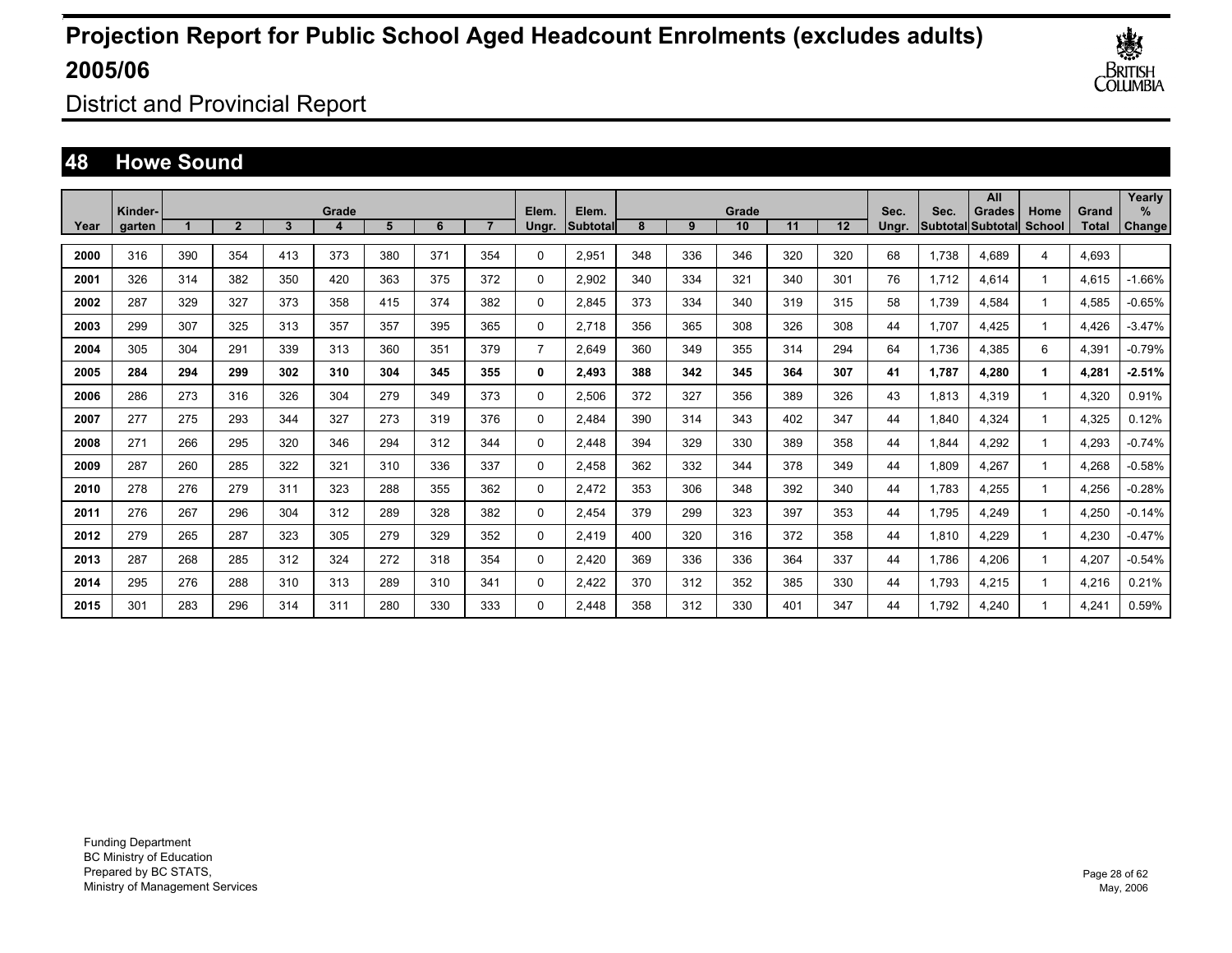

District and Provincial Report

### **49 Central Coast**

|      | Kinder- |    |                |    | Grade             |    |    |                | Elem.       | Elem.    |    |    | Grade |    |    | Sec.  | Sec. | All<br><b>Grades</b> | Home        | Grand        | Yearly<br>$\%$ |
|------|---------|----|----------------|----|-------------------|----|----|----------------|-------------|----------|----|----|-------|----|----|-------|------|----------------------|-------------|--------------|----------------|
| Year | garten  |    | $\overline{2}$ | 3  | 4                 | 5  | 6  | $\overline{ }$ | Ungr.       | Subtotal | 8  | 9  | 10    | 11 | 12 | Ungr. |      | Subtotal Subtotal    | School      | <b>Total</b> | Change         |
| 2000 | 28      | 27 | 35             | 29 | 23                | 34 | 33 | 27             | 5           | 241      | 39 | 24 | 28    | 25 | 21 | 13    | 150  | 391                  | 0           | 391          |                |
| 2001 | 19      | 36 | 24             | 33 | 28                | 25 | 30 | 27             | 0           | 222      | 26 | 40 | 21    | 20 | 23 | 18    | 148  | 370                  | $\mathbf 0$ | 370          | $-5.37%$       |
| 2002 | 26      | 25 | 27             | 16 | 31                | 29 | 28 | 26             | 0           | 208      | 28 | 22 | 29    | 24 | 19 | 17    | 139  | 347                  | 0           | 347          | $-6.22%$       |
| 2003 | 18      | 26 | 21             | 19 | 12                | 29 | 25 | 26             | 0           | 176      | 28 | 23 | 22    | 34 | 24 | 11    | 142  | 318                  | 0           | 318          | $-8.36%$       |
| 2004 | 22      | 18 | 23             | 16 | 20                | 15 | 21 | 27             | 0           | 162      | 17 | 26 | 17    | 20 | 20 | 31    | 131  | 293                  | 0           | 293          | $-7.86%$       |
| 2005 | 23      | 19 | 19             | 20 | 15                | 18 | 20 | 18             | 0           | 152      | 22 | 16 | 27    | 17 | 15 | 26    | 123  | 275                  | 0           | 275          | $-6.14%$       |
| 2006 | 20      | 18 | 20             | 20 | 15                | 17 | 24 | 15             | $\Omega$    | 149      | 21 | 19 | 23    | 16 | 20 | 28    | 127  | 276                  | $\Omega$    | 276          | 0.36%          |
| 2007 | 22      | 15 | 18             | 20 | 14                | 17 | 22 | 18             | 0           | 146      | 17 | 17 | 27    | 14 | 19 | 29    | 123  | 269                  | $\Omega$    | 269          | $-2.54%$       |
| 2008 | 25      | 17 | 16             | 19 | 15                | 16 | 22 | 17             | 0           | 147      | 20 | 15 | 26    | 16 | 16 | 28    | 121  | 268                  | 0           | 268          | $-0.37%$       |
| 2009 | 27      | 19 | 17             | 16 | 14                | 17 | 21 | 16             | 0           | 147      | 19 | 17 | 22    | 15 | 18 | 27    | 118  | 265                  | 0           | 265          | $-1.12%$       |
| 2010 | 24      | 21 | 20             | 18 | $12 \overline{ }$ | 16 | 22 | 16             | $\mathbf 0$ | 149      | 19 | 16 | 25    | 13 | 17 | 28    | 118  | 267                  | 0           | 267          | 0.75%          |
| 2011 | 23      | 18 | 21             | 21 | 13                | 14 | 21 | 16             | 0           | 147      | 18 | 16 | 24    | 15 | 15 | 27    | 115  | 262                  | $\Omega$    | 262          | $-1.87%$       |
| 2012 | 23      | 17 | 19             | 22 | 15                | 15 | 18 | 15             | 0           | 144      | 19 | 16 | 23    | 14 | 17 | 27    | 116  | 260                  | $\Omega$    | 260          | $-0.76%$       |
| 2013 | 23      | 18 | 18             | 20 | 16                | 17 | 19 | 13             | $\Omega$    | 144      | 18 | 16 | 23    | 14 | 16 | 27    | 114  | 258                  | $\Omega$    | 258          | $-0.77%$       |
| 2014 | 23      | 18 | 18             | 19 | 14                | 18 | 22 | 14             | 0           | 146      | 15 | 15 | 23    | 13 | 16 | 26    | 108  | 254                  | 0           | 254          | $-1.55%$       |
| 2015 | 22      | 17 | 18             | 19 | 14                | 16 | 24 | 17             | 0           | 147      | 17 | 13 | 22    | 14 | 16 | 26    | 108  | 255                  | $\Omega$    | 255          | 0.39%          |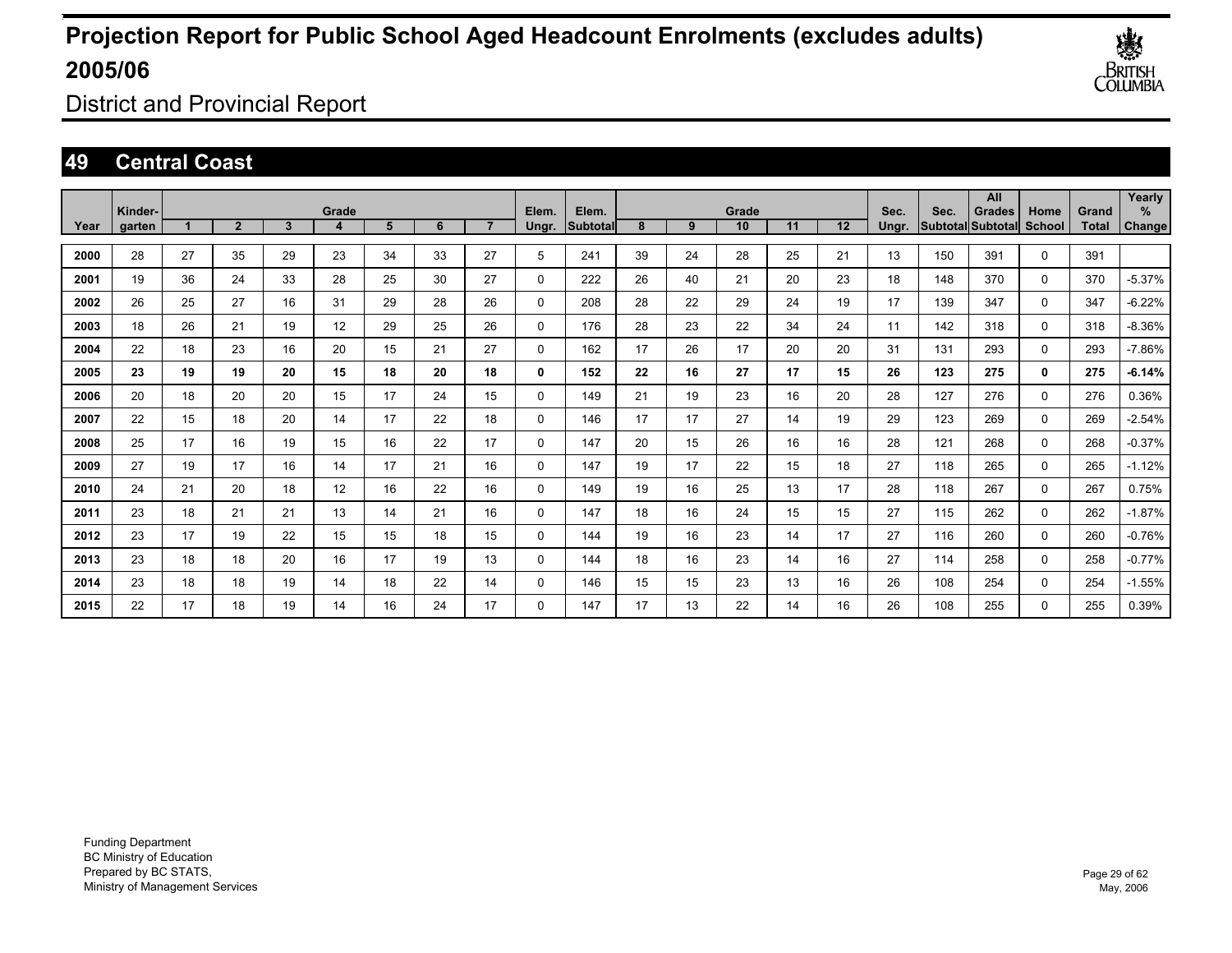

District and Provincial Report

### **50 Haida Qwaii/Queen Charlotte**

|      | Kinder- |    |                |    | Grade |    |    |                | Elem.    | Elem.    |    |    | Grade |    |    | Sec.           | Sec. | All<br><b>Grades</b> | Home           | Grand | Yearly<br>% |
|------|---------|----|----------------|----|-------|----|----|----------------|----------|----------|----|----|-------|----|----|----------------|------|----------------------|----------------|-------|-------------|
| Year | garten  |    | $\overline{2}$ | 3  | 4     | 5  | 6  | $\overline{7}$ | Ungr.    | Subtotal | 8  | 9  | 10    | 11 | 12 | Ungr.          |      | Subtotal Subtotal    | School         | Total | Change      |
| 2000 | 58      | 60 | 67             | 65 | 81    | 53 | 82 | 87             | $\Omega$ | 553      | 90 | 58 | 93    | 52 | 63 | $\overline{7}$ | 363  | 916                  | $\overline{2}$ | 918   |             |
| 2001 | 70      | 56 | 62             | 64 | 74    | 73 | 54 | 74             | $\Omega$ | 527      | 85 | 81 | 59    | 78 | 55 | 20             | 378  | 905                  | 6              | 911   | $-0.76%$    |
| 2002 | 53      | 71 | 53             | 66 | 66    | 75 | 74 | 55             | $\Omega$ | 513      | 86 | 79 | 78    | 63 | 63 | 9              | 378  | 891                  | 2              | 893   | $-1.98%$    |
| 2003 | 58      | 47 | 70             | 45 | 56    | 63 | 76 | 79             | $\Omega$ | 494      | 74 | 84 | 76    | 64 | 57 | $\overline{2}$ | 357  | 851                  | 4              | 855   | $-4.26%$    |
| 2004 | 46      | 53 | 39             | 59 | 47    | 65 | 61 | 70             | $\Omega$ | 440      | 89 | 73 | 81    | 63 | 60 | $\overline{2}$ | 368  | 808                  | 1              | 809   | $-5.38%$    |
| 2005 | 53      | 42 | 52             | 45 | 58    | 55 | 60 | 60             | 0        | 425      | 78 | 74 | 74    | 63 | 51 | $\overline{2}$ | 342  | 767                  | 1              | 768   | $-5.07%$    |
| 2006 | 52      | 42 | 52             | 46 | 63    | 46 | 60 | 64             | $\Omega$ | 425      | 67 | 84 | 82    | 60 | 51 | 2              | 346  | 771                  | $\mathbf 1$    | 772   | 0.52%       |
| 2007 | 45      | 41 | 52             | 46 | 64    | 51 | 51 | 65             | $\Omega$ | 415      | 71 | 74 | 94    | 66 | 48 | $\overline{2}$ | 355  | 770                  | $\mathbf 1$    | 771   | $-0.13%$    |
| 2008 | 44      | 35 | 51             | 46 | 65    | 52 | 56 | 55             | 0        | 404      | 73 | 78 | 83    | 76 | 54 | $\overline{2}$ | 366  | 770                  | $\mathbf 1$    | 771   | $0.00\%$    |
| 2009 | 49      | 35 | 44             | 45 | 65    | 52 | 57 | 60             | 0        | 407      | 62 | 80 | 88    | 68 | 62 | 2              | 362  | 769                  | 1              | 770   | $-0.13%$    |
| 2010 | 44      | 39 | 43             | 39 | 63    | 52 | 58 | 62             | 0        | 400      | 68 | 68 | 90    | 72 | 56 | 2              | 356  | 756                  | 1              | 757   | $-1.69%$    |
| 2011 | 46      | 35 | 48             | 38 | 55    | 51 | 58 | 62             | $\Omega$ | 393      | 69 | 74 | 77    | 73 | 58 | 2              | 353  | 746                  | $\mathbf 1$    | 747   | $-1.32%$    |
| 2012 | 45      | 37 | 43             | 42 | 54    | 44 | 57 | 62             | $\Omega$ | 384      | 70 | 76 | 84    | 64 | 59 | $\overline{2}$ | 355  | 739                  | $\mathbf 1$    | 740   | $-0.94%$    |
| 2013 | 44      | 36 | 45             | 38 | 60    | 43 | 49 | 61             | $\Omega$ | 376      | 70 | 77 | 86    | 68 | 52 | $\overline{2}$ | 355  | 731                  | $\mathbf 1$    | 732   | $-1.08%$    |
| 2014 | 43      | 35 | 45             | 40 | 54    | 48 | 48 | 53             | 0        | 366      | 68 | 77 | 86    | 70 | 55 | 2              | 358  | 724                  | $\mathbf 1$    | 725   | $-0.96%$    |
| 2015 | 43      | 35 | 43             | 39 | 57    | 43 | 53 | 51             | $\Omega$ | 364      | 59 | 75 | 87    | 71 | 57 | $\overline{2}$ | 351  | 715                  | 1              | 716   | $-1.24%$    |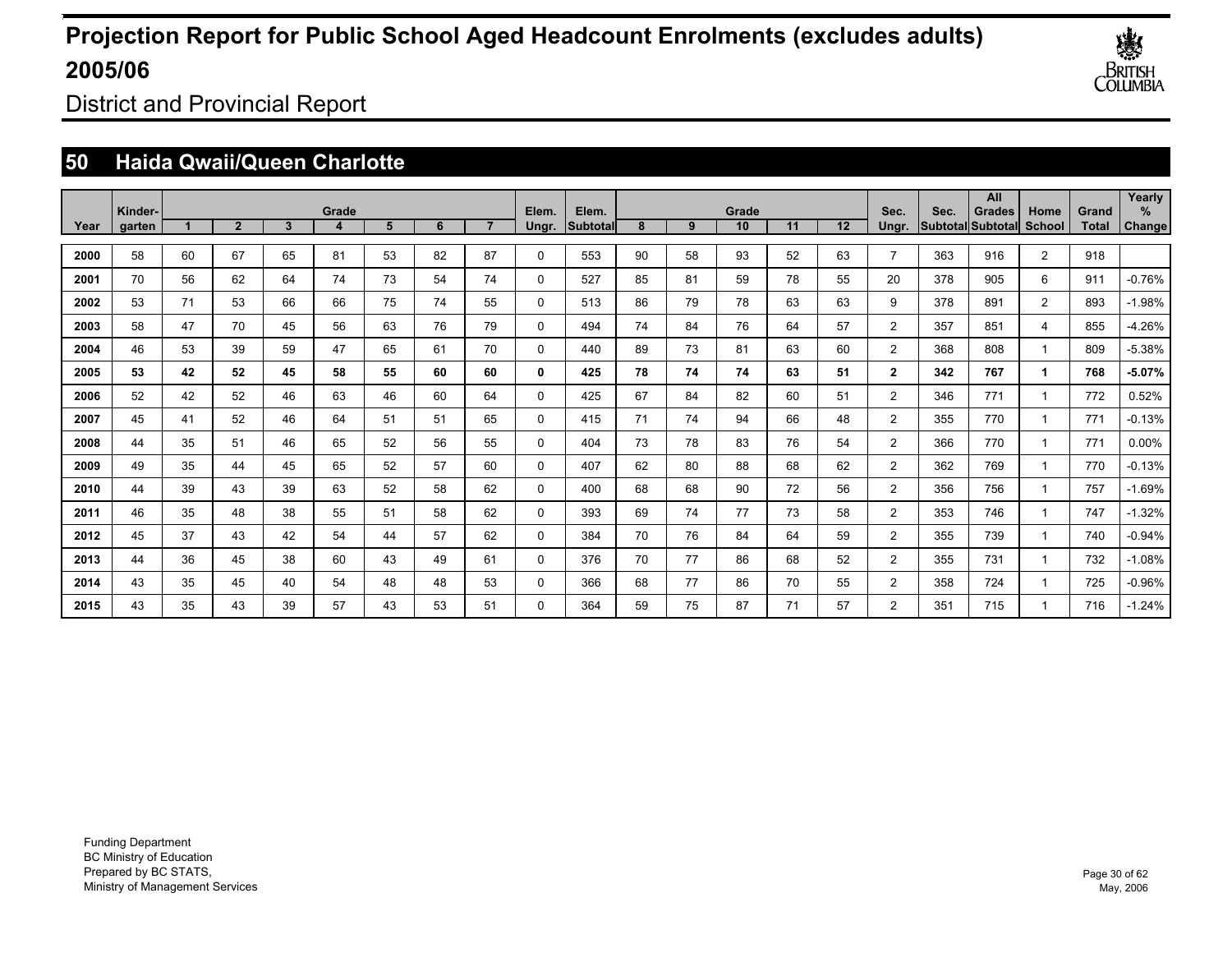

District and Provincial Report

### **51 Boundary**

|      |                   |     |                |     |       |     |     |                |                |                   |     |     |             |     |                   |               |                                  | All           |                       |                       | Yearly         |
|------|-------------------|-----|----------------|-----|-------|-----|-----|----------------|----------------|-------------------|-----|-----|-------------|-----|-------------------|---------------|----------------------------------|---------------|-----------------------|-----------------------|----------------|
| Year | Kinder-<br>garten |     | $\overline{2}$ | 3   | Grade | 5   | 6   | $\overline{7}$ | Elem.<br>Ungr. | Elem.<br>Subtotal | 8   | 9   | Grade<br>10 | 11  | $12 \overline{ }$ | Sec.<br>Ungr. | Sec.<br><b>Subtotal</b> Subtotal | <b>Grades</b> | Home<br><b>School</b> | Grand<br><b>Total</b> | $\%$<br>Change |
| 2000 | 132               | 121 | 155            | 158 | 178   | 180 | 173 | 153            | 1              | 1.251             | 160 | 183 | 177         | 197 | 166               | 23            | 906                              | 2.157         | 0                     | 2.157                 |                |
|      |                   |     |                |     |       |     |     |                |                |                   |     |     |             |     |                   |               |                                  |               |                       |                       |                |
| 2001 | 108               | 130 | 122            | 151 | 151   | 175 | 175 | 175            | 1              | 1,188             | 156 | 158 | 173         | 179 | 174               | 22            | 862                              | 2,050         | 4                     | 2,054                 | $-4.78%$       |
| 2002 | 97                | 113 | 117            | 116 | 135   | 143 | 161 | 165            | $\overline{2}$ | 1.049             | 165 | 161 | 166         | 158 | 161               | 18            | 829                              | 1.878         | 4                     | 1.882                 | $-8.37%$       |
| 2003 | 108               | 103 | 120            | 129 | 128   | 145 | 149 | 166            |                | 1.049             | 169 | 176 | 169         | 157 | 147               | 18            | 836                              | 1.885         | $\mathbf 0$           | 1.885                 | 0.16%          |
| 2004 | 108               | 106 | 107            | 123 | 121   | 139 | 149 | 147            | 0              | 1.000             | 174 | 181 | 182         | 159 | 149               | 3             | 848                              | 1.848         | $\mathbf 0$           | 1.848                 | $-1.96%$       |
| 2005 | 98                | 117 | 106            | 103 | 124   | 133 | 135 | 151            | 0              | 967               | 155 | 175 | 170         | 161 | 147               | 5             | 813                              | 1.780         | 0                     | 1,780                 | $-3.68%$       |
| 2006 | 101               | 115 | 103            | 99  | 126   | 130 | 112 | 146            | $\mathbf{0}$   | 932               | 153 | 160 | 162         | 160 | 158               | 5             | 798                              | 1.730         | $\mathbf 0$           | 1,730                 | $-2.81%$       |
| 2007 | 101               | 119 | 102            | 97  | 124   | 133 | 110 | 122            | 0              | 908               | 150 | 159 | 149         | 152 | 157               | 5             | 772                              | 1.680         | 0                     | 1.680                 | $-2.89%$       |
| 2008 | 98                | 118 | 105            | 96  | 121   | 130 | 113 | 120            | 0              | 901               | 126 | 156 | 146         | 140 | 150               | 5             | 723                              | 1.624         | 0                     | 1.624                 | $-3.33%$       |
| 2009 | 110               | 115 | 105            | 99  | 120   | 127 | 110 | 123            | 0              | 909               | 124 | 133 | 144         | 138 | 138               | 4             | 681                              | 1,590         | $\mathbf 0$           | 1,590                 | $-2.09%$       |
| 2010 | 110               | 129 | 102            | 99  | 124   | 127 | 108 | 120            | 0              | 919               | 126 | 130 | 124         | 136 | 135               | 4             | 655                              | 1,574         | $\mathbf 0$           | 1,574                 | $-1.01%$       |
| 2011 | 112               | 128 | 113            | 96  | 123   | 129 | 107 | 118            | 0              | 926               | 124 | 131 | 120         | 117 | 133               | 4             | 629                              | 1,555         | 0                     | 1,555                 | $-1.21%$       |
| 2012 | 111               | 130 | 113            | 107 | 119   | 129 | 109 | 116            | 0              | 934               | 121 | 129 | 121         | 114 | 115               | 4             | 604                              | 1.538         | 0                     | 1,538                 | $-1.09%$       |
| 2013 | 114               | 129 | 115            | 106 | 132   | 125 | 108 | 119            | 0              | 948               | 119 | 127 | 119         | 114 | 111               | 4             | 594                              | 1,542         | 0                     | 1,542                 | 0.26%          |
| 2014 | 120               | 133 | 114            | 108 | 131   | 138 | 105 | 118            | 0              | 967               | 122 | 124 | 117         | 112 | 112               | 4             | 591                              | 1,558         | $\mathbf 0$           | 1,558                 | 1.04%          |
| 2015 | 124               | 140 | 117            | 107 | 133   | 137 | 116 | 115            | $\mathbf{0}$   | 989               | 121 | 126 | 115         | 110 | 110               | 4             | 586                              | 1.575         | 0                     | 1.575                 | 1.09%          |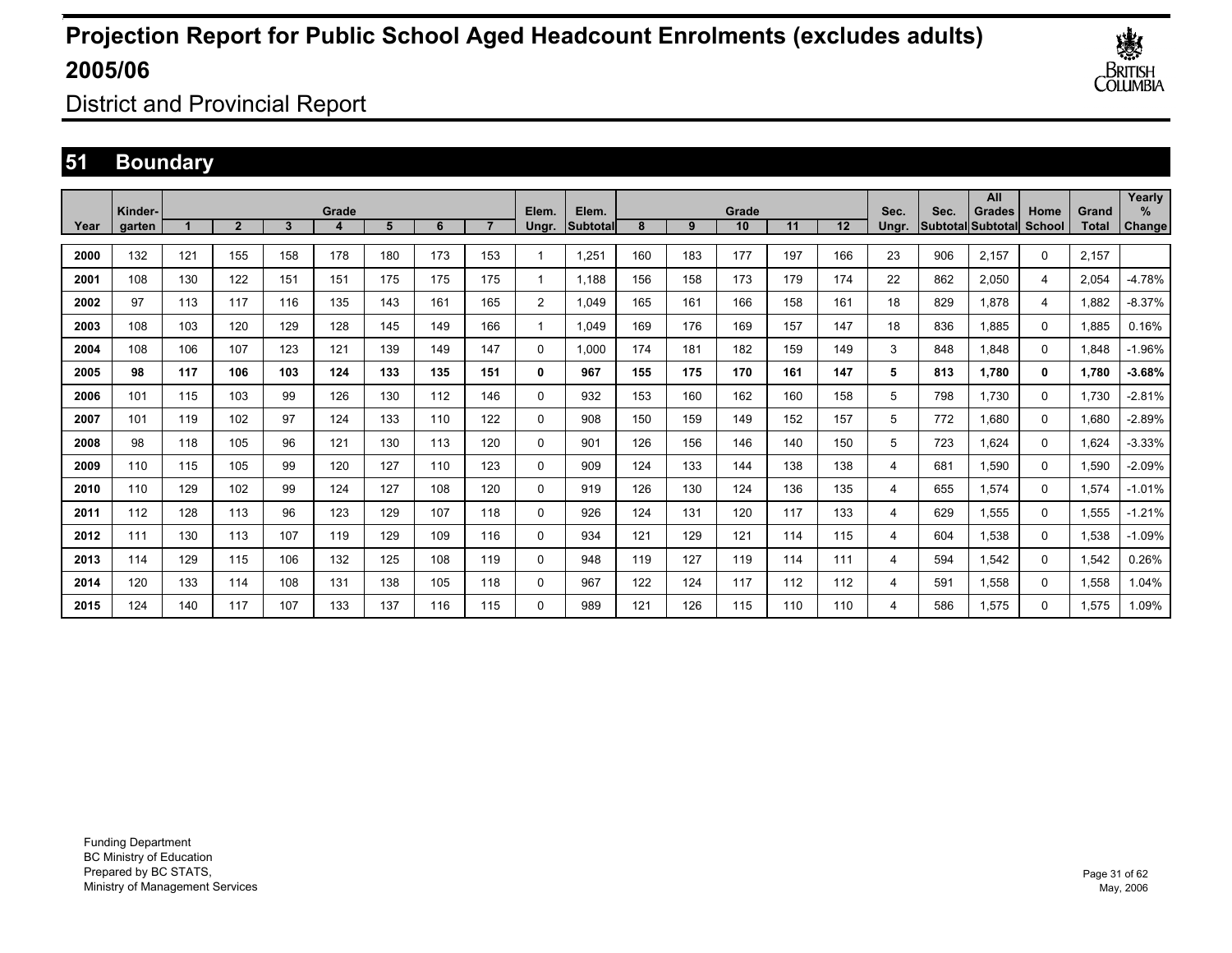

District and Provincial Report

### **52 Prince Rupert**

|      | Kinder- |     |                |     | Grade |     |     |     | Elem.       | Elem.     |     |     | Grade |     |     | Sec.  | Sec.  | All<br><b>Grades</b> | Home     | Grand        | Yearly<br>% |
|------|---------|-----|----------------|-----|-------|-----|-----|-----|-------------|-----------|-----|-----|-------|-----|-----|-------|-------|----------------------|----------|--------------|-------------|
| Year | garten  |     | $\overline{2}$ | 3   |       | 5   | 6   |     | Ungr.       | Subtotall | 8   | 9   | 10    | 11  | 12  | Ungr. |       | Subtotal Subtotal    | School   | <b>Total</b> | Change      |
| 2000 | 216     | 258 | 249            | 226 | 241   | 255 | 258 | 258 | 0           | 1,961     | 336 | 245 | 307   | 243 | 222 | 52    | 1,405 | 3,366                | $\Omega$ | 3,366        |             |
| 2001 | 192     | 215 | 238            | 239 | 223   | 238 | 261 | 260 | 0           | 1.866     | 298 | 309 | 267   | 260 | 199 | 51    | 1,384 | 3,250                | 0        | 3,250        | $-3.45%$    |
| 2002 | 208     | 179 | 195            | 208 | 222   | 208 | 211 | 242 | 0           | 1.673     | 272 | 283 | 279   | 219 | 246 | 36    | 1,335 | 3,008                | 0        | 3,008        | $-7.45%$    |
| 2003 | 183     | 189 | 174            | 183 | 207   | 218 | 200 | 211 | 0           | 1,565     | 253 | 251 | 302   | 257 | 210 | 35    | 1,308 | 2,873                | 0        | 2,873        | $-4.49%$    |
| 2004 | 157     | 183 | 181            | 166 | 170   | 202 | 206 | 199 | 0           | 1.464     | 237 | 240 | 297   | 275 | 236 | 29    | 1,314 | 2,778                | 0        | 2,778        | $-3.31%$    |
| 2005 | 157     | 157 | 185            | 185 | 166   | 174 | 197 | 208 | 0           | 1.429     | 227 | 235 | 289   | 244 | 260 | 39    | 1,294 | 2,723                | 0        | 2,723        | -1.98%      |
| 2006 | 166     | 163 | 172            | 167 | 163   | 160 | 195 | 217 | 0           | 1.403     | 232 | 225 | 287   | 245 | 266 | 39    | 1,294 | 2,697                | $\Omega$ | 2,697        | $-0.95%$    |
| 2007 | 159     | 174 | 180            | 156 | 148   | 157 | 180 | 215 | 0           | 1,369     | 243 | 230 | 276   | 243 | 267 | 39    | 1,298 | 2,667                | $\Omega$ | 2,667        | $-1.11%$    |
| 2008 | 141     | 166 | 191            | 162 | 137   | 142 | 176 | 198 | 0           | 1,313     | 241 | 240 | 281   | 234 | 266 | 39    | 1,301 | 2,614                | $\Omega$ | 2,614        | $-1.99%$    |
| 2009 | 124     | 148 | 183            | 172 | 142   | 132 | 159 | 194 | 0           | 1,254     | 222 | 238 | 293   | 238 | 256 | 39    | 1,286 | 2,540                | $\Omega$ | 2,540        | $-2.83%$    |
| 2010 | 135     | 130 | 164            | 166 | 151   | 137 | 148 | 176 | $\mathbf 0$ | 1,207     | 217 | 220 | 291   | 247 | 260 | 39    | 1,274 | 2,481                | $\Omega$ | 2,481        | $-2.32%$    |
| 2011 | 161     | 141 | 144            | 149 | 146   | 146 | 154 | 163 | $\mathbf 0$ | 1,204     | 197 | 215 | 270   | 246 | 270 | 39    | 1,237 | 2,441                | 0        | 2,441        | $-1.61%$    |
| 2012 | 165     | 168 | 156            | 131 | 131   | 141 | 163 | 169 | 0           | 1,224     | 183 | 195 | 263   | 229 | 268 | 38    | 1,176 | 2,400                | 0        | 2,400        | $-1.68%$    |
| 2013 | 166     | 173 | 185            | 141 | 115   | 126 | 157 | 179 | 0           | 1,242     | 189 | 181 | 240   | 223 | 249 | 36    | 1,118 | 2,360                | 0        | 2,360        | $-1.67%$    |
| 2014 | 168     | 174 | 190            | 167 | 124   | 111 | 141 | 173 | 0           | 1,248     | 200 | 187 | 223   | 204 | 242 | 34    | 1,090 | 2,338                | 0        | 2,338        | $-0.93%$    |
| 2015 | 167     | 174 | 191            | 171 | 146   | 119 | 124 | 155 | 0           | 1.247     | 193 | 198 | 228   | 189 | 222 | 33    | 1.063 | 2,310                | $\Omega$ | 2.310        | $-1.20%$    |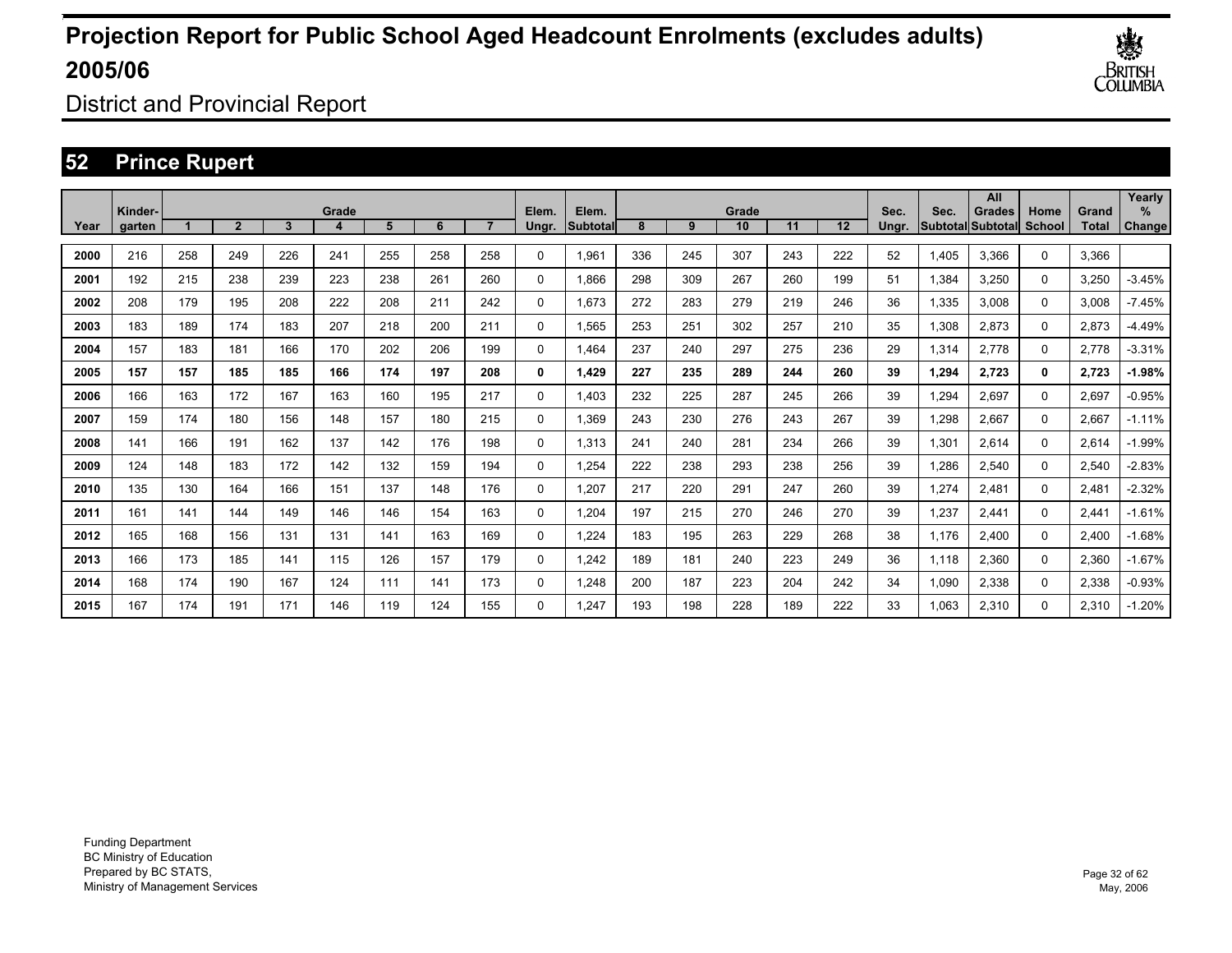

District and Provincial Report

### **53 Okanagan Similkameen**

|      | Kinder- |     |                |     | Grade |     |     |     | Elem.    | Elem.     |     |     | Grade |     |     | Sec.  | Sec.  | All<br><b>Grades</b>      | Home           | Grand | Yearly<br>$\%$ |
|------|---------|-----|----------------|-----|-------|-----|-----|-----|----------|-----------|-----|-----|-------|-----|-----|-------|-------|---------------------------|----------------|-------|----------------|
| Year | garten  |     | $\overline{2}$ | 3   |       | 5   | 6   |     | Ungr.    | lSubtotal | 8   | 9   | 10    | 11  | 12  | Unar. |       | <b>SubtotallSubtotall</b> | School         | Total | Change         |
| 2000 | 207     | 202 | 200            | 236 | 223   | 233 | 245 | 236 | 0        | 1.782     | 212 | 280 | 260   | 288 | 283 | 6     | 1,329 | 3.111                     | $\overline{2}$ | 3,113 |                |
| 2001 | 177     | 199 | 194            | 205 | 226   | 218 | 243 | 254 | 0        | 1.716     | 245 | 225 | 288   | 276 | 271 | 3     | 1,308 | 3,024                     | 0              | 3,024 | $-2.86%$       |
| 2002 | 200     | 187 | 192            | 203 | 212   | 235 | 224 | 245 | 0        | 1,698     | 260 | 240 | 228   | 292 | 244 | 11    | 1,275 | 2,973                     |                | 2,974 | $-1.65%$       |
| 2003 | 190     | 196 | 195            | 207 | 200   | 205 | 227 | 227 | 0        | 1,647     | 256 | 253 | 238   | 232 | 279 | -1    | 1,259 | 2,906                     | 0              | 2,906 | $-2.29%$       |
| 2004 | 171     | 184 | 193            | 202 | 217   | 204 | 205 | 227 | 0        | 1.603     | 241 | 256 | 252   | 262 | 204 | 3     | 1,218 | 2,821                     |                | 2,822 | $-2.89%$       |
| 2005 | 178     | 179 | 194            | 199 | 199   | 216 | 206 | 213 | 0        | 1,584     | 247 | 244 | 255   | 251 | 231 | 4     | 1,232 | 2,816                     | 0              | 2,816 | $-0.21%$       |
| 2006 | 163     | 172 | 198            | 199 | 193   | 226 | 200 | 202 | 0        | 1,553     | 246 | 249 | 235   | 245 | 223 | 4     | 1,202 | 2,755                     | 0              | 2,755 | $-2.17%$       |
| 2007 | 157     | 158 | 190            | 203 | 193   | 220 | 210 | 197 | 0        | 1.528     | 235 | 249 | 239   | 227 | 217 | 4     | 1.171 | 2,699                     | 0              | 2,699 | $-2.03%$       |
| 2008 | 146     | 153 | 175            | 196 | 197   | 220 | 204 | 206 | 0        | 1,497     | 229 | 237 | 239   | 230 | 201 | 4     | 1.140 | 2,637                     | 0              | 2,637 | $-2.30%$       |
| 2009 | 147     | 142 | 169            | 180 | 190   | 225 | 205 | 202 | 0        | 1,460     | 240 | 231 | 229   | 231 | 204 | 4     | 1.139 | 2,599                     | 0              | 2,599 | $-1.44%$       |
| 2010 | 154     | 143 | 158            | 175 | 176   | 218 | 209 | 202 | 0        | 1,435     | 235 | 241 | 223   | 221 | 206 | 4     | 1,130 | 2,565                     | 0              | 2,565 | $-1.31%$       |
| 2011 | 187     | 150 | 159            | 163 | 171   | 201 | 203 | 206 | 0        | 1,440     | 234 | 236 | 232   | 215 | 197 | 4     | 1.118 | 2,558                     | 0              | 2,558 | $-0.27%$       |
| 2012 | 195     | 181 | 167            | 164 | 158   | 195 | 187 | 199 | 0        | 1,446     | 239 | 235 | 226   | 223 | 191 | 4     | 1.118 | 2,564                     | 0              | 2,564 | 0.23%          |
| 2013 | 198     | 189 | 200            | 171 | 159   | 181 | 181 | 184 | 0        | 1,463     | 230 | 238 | 224   | 216 | 197 | 3     | 1.108 | 2,571                     | 0              | 2,571 | 0.27%          |
| 2014 | 202     | 193 | 210            | 205 | 167   | 182 | 168 | 178 | 0        | 1,505     | 213 | 231 | 228   | 215 | 192 | 3     | 1.082 | 2,587                     | 0              | 2,587 | 0.62%          |
| 2015 | 208     | 197 | 214            | 215 | 199   | 191 | 170 | 167 | $\Omega$ | 1.561     | 208 | 214 | 221   | 218 | 191 | 3     | 1.055 | 2,616                     | $\Omega$       | 2.616 | 1.12%          |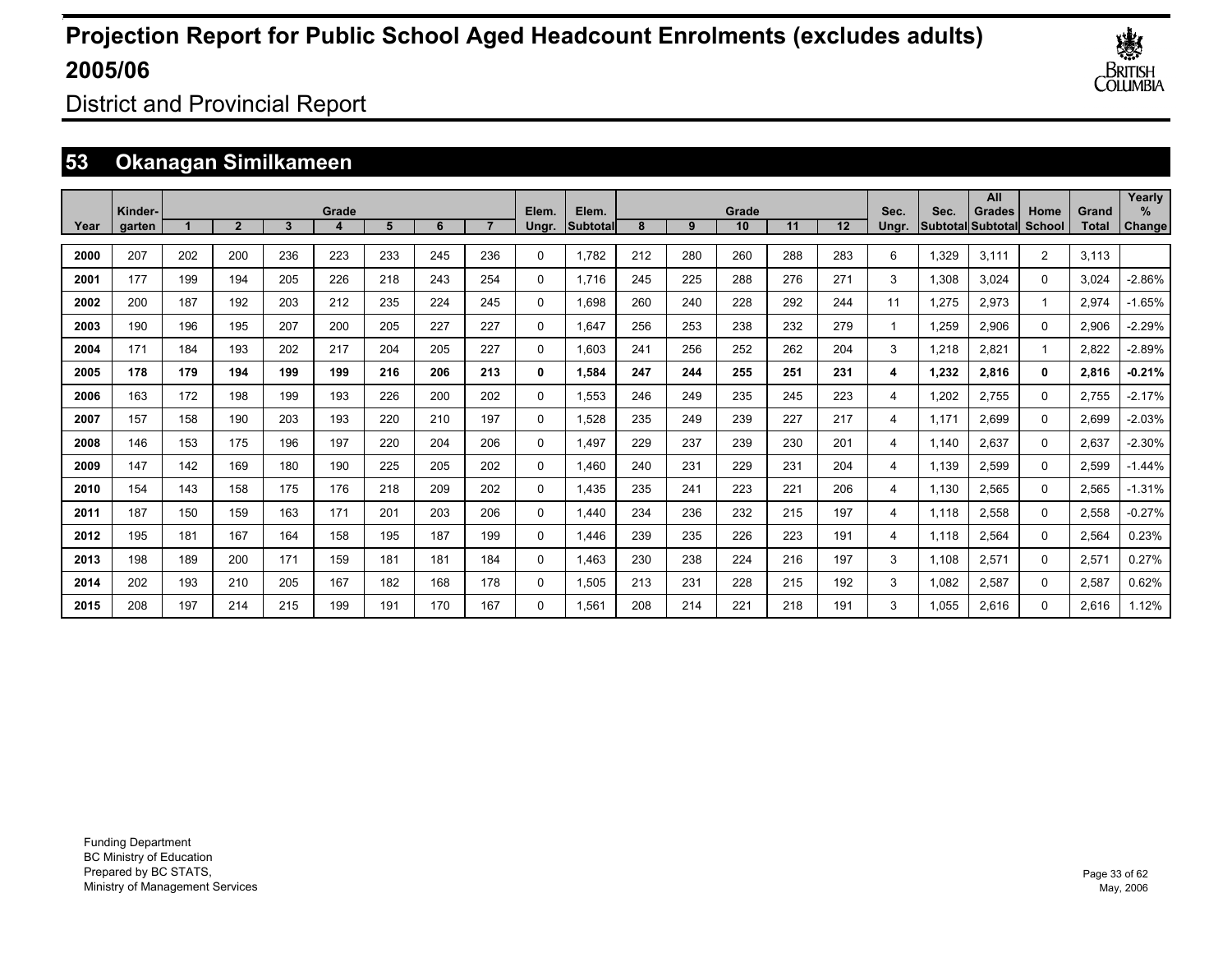

District and Provincial Report

### **54 Bulkley Valley**

|      |                   |     |                |              |       |     |     |     |                |                   |     |     |             |     |     |                |       | All                                 |                         |                | Yearly             |
|------|-------------------|-----|----------------|--------------|-------|-----|-----|-----|----------------|-------------------|-----|-----|-------------|-----|-----|----------------|-------|-------------------------------------|-------------------------|----------------|--------------------|
| Year | Kinder-<br>garten |     | $\overline{2}$ | $\mathbf{3}$ | Grade | 5   | 6   |     | Elem.<br>Ungr. | Elem.<br>Subtotal | 8   | 9   | Grade<br>10 | 11  | 12  | Sec.<br>Unar.  | Sec.  | <b>Grades</b><br> Subtotal Subtotal | Home<br>School          | Grand<br>Total | ℅<br><b>Change</b> |
|      |                   |     |                |              |       |     |     |     |                |                   |     |     |             |     |     |                |       |                                     |                         |                |                    |
| 2000 | 191               | 172 | 201            | 210          | 222   | 224 | 244 | 206 | $\Omega$       | 1,670             | 229 | 263 | 288         | 260 | 279 | 8              | 1,327 | 2,997                               | $\overline{\mathbf{1}}$ | 2,998          |                    |
| 2001 | 180               | 193 | 162            | 202          | 207   | 208 | 226 | 247 | $\Omega$       | 1,625             | 230 | 256 | 254         | 287 | 247 | 5              | 1,279 | 2,904                               | $\mathbf 1$             | 2,905          | $-3.10%$           |
| 2002 | 204               | 173 | 189            | 168          | 189   | 209 | 199 | 239 | 0              | 1.570             | 255 | 247 | 247         | 272 | 221 | 9              | 1,251 | 2.821                               | -1                      | 2,822          | $-2.86%$           |
| 2003 | 139               | 200 | 169            | 194          | 165   | 189 | 206 | 217 | 0              | 1.479             | 242 | 272 | 247         | 271 | 239 | $\overline{7}$ | 1,278 | 2.757                               | $\mathbf 1$             | 2.758          | $-2.27%$           |
| 2004 | 179               | 131 | 190            | 161          | 179   | 167 | 174 | 198 | 0              | 1,379             | 224 | 266 | 261         | 251 | 229 | 20             | 1,251 | 2,630                               | 0                       | 2,630          | $-4.64%$           |
| 2005 | 167               | 178 | 134            | 183          | 159   | 182 | 162 | 185 | 0              | 1,350             | 247 | 230 | 270         | 266 | 220 | 46             | 1,279 | 2,629                               | 0                       | 2,629          | $-0.04%$           |
| 2006 | 151               | 182 | 134            | 169          | 158   | 195 | 168 | 163 | 0              | 1,320             | 254 | 228 | 260         | 263 | 233 | 46             | 1,284 | 2,604                               | 0                       | 2,604          | $-0.95%$           |
| 2007 | 143               | 165 | 137            | 169          | 146   | 193 | 180 | 169 | 0              | 1,302             | 224 | 235 | 257         | 254 | 230 | 46             | 1,246 | 2,548                               | 0                       | 2,548          | $-2.15%$           |
| 2008 | 150               | 157 | 124            | 173          | 146   | 179 | 179 | 181 | 0              | 1,289             | 232 | 207 | 264         | 251 | 222 | 45             | 1,221 | 2,510                               | 0                       | 2,510          | $-1.49%$           |
| 2009 | 149               | 164 | 118            | 156          | 149   | 179 | 165 | 180 | 0              | 1,260             | 247 | 214 | 235         | 256 | 219 | 44             | 1,215 | 2,475                               | $\Omega$                | 2,475          | $-1.39%$           |
| 2010 | 145               | 162 | 123            | 149          | 135   | 183 | 165 | 166 | 0              | 1,228             | 246 | 228 | 240         | 230 | 223 | 44             | 1,211 | 2,439                               | $\Omega$                | 2,439          | $-1.45%$           |
| 2011 | 153               | 158 | 122            | 155          | 129   | 165 | 169 | 166 | 0              | 1,217             | 228 | 227 | 255         | 234 | 201 | 44             | 1,189 | 2,406                               | 0                       | 2,406          | $-1.35%$           |
| 2012 | 153               | 167 | 119            | 154          | 134   | 157 | 153 | 170 | 0              | 1,207             | 228 | 211 | 255         | 247 | 204 | 43             | 1,188 | 2,395                               | $\Omega$                | 2,395          | $-0.46%$           |
| 2013 | 153               | 166 | 125            | 150          | 133   | 164 | 145 | 154 | 0              | 1,190             | 233 | 210 | 237         | 247 | 216 | 43             | 1,186 | 2,376                               | $\Omega$                | 2,376          | $-0.79%$           |
| 2014 | 154               | 166 | 125            | 158          | 129   | 162 | 151 | 146 | 0              | 1.191             | 211 | 215 | 237         | 232 | 216 | 43             | 1,154 | 2,345                               | $\Omega$                | 2,345          | $-1.30%$           |
| 2015 | 155               | 167 | 125            | 158          | 137   | 158 | 150 | 152 | 0              | 1.202             | 200 | 194 | 241         | 231 | 202 | 42             | 1.110 | 2,312                               | $\Omega$                | 2.312          | $-1.41%$           |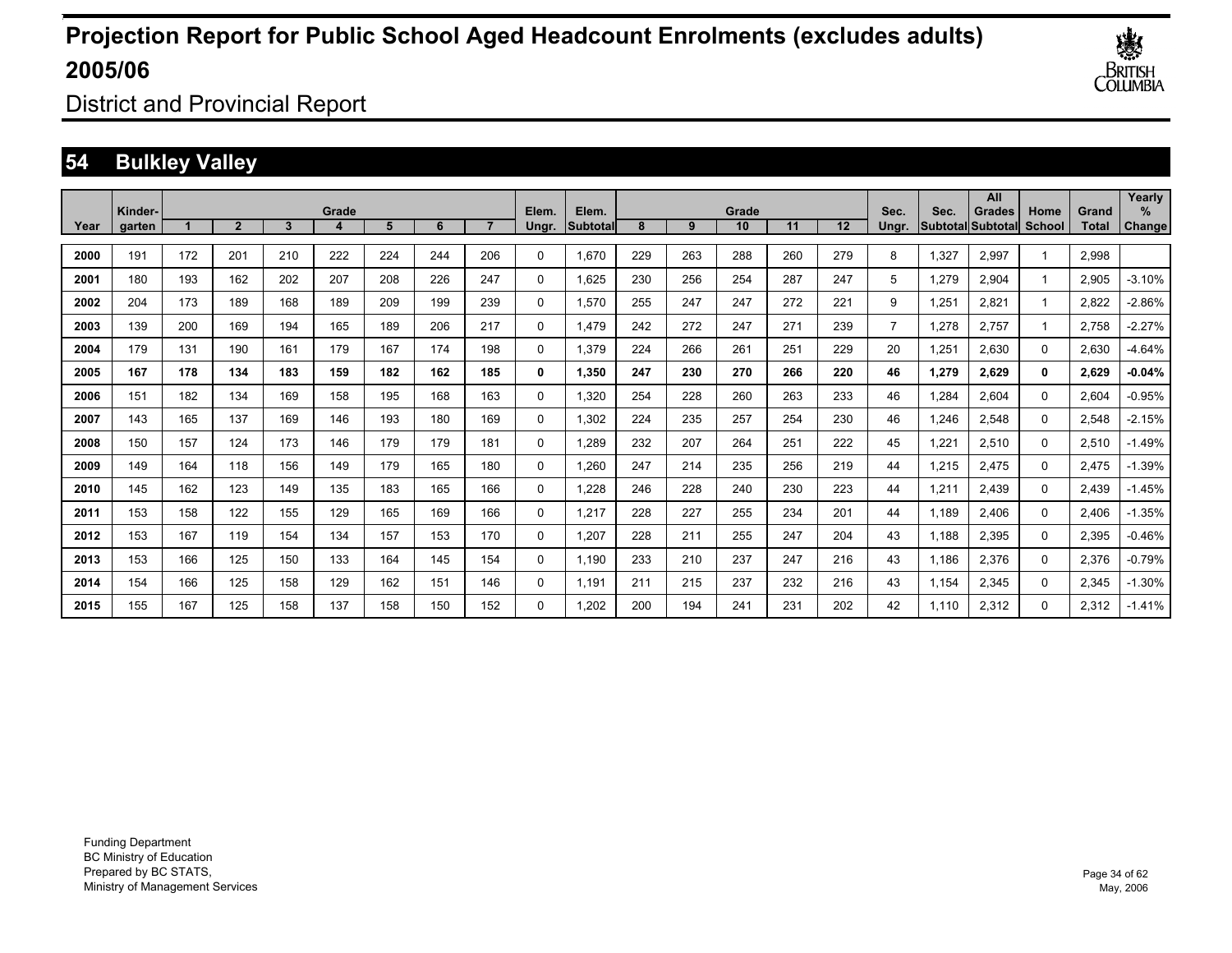

District and Provincial Report

### **57 Prince George**

|      | Kinder- |       |       |       | Grade |       |       |       | Elem. | Elem.    |       |       | Grade |       |       | Sec.  | Sec.  | All<br><b>Grades</b> | Home           | Grand  | Yearly<br>$\%$ |
|------|---------|-------|-------|-------|-------|-------|-------|-------|-------|----------|-------|-------|-------|-------|-------|-------|-------|----------------------|----------------|--------|----------------|
| Year | garten  |       | 2     | 3     |       | 5     | 6     |       | Ungr. | Subtotal | 8     | 9     | 10    | 11    | 12    | Unar. |       | Subtotal Subtotal    | School         | Total  | Change         |
| 2000 | 1167    | .265  | 1.319 | 1.275 | 1,365 | .423  | 1,376 | 1,295 | 0     | 10.485   | .486  | 1,358 | 1,519 | l.851 | 1,233 | 358   | 7,805 | 18.290               | 12             | 18.302 |                |
| 2001 | 1116    | 1.168 | 1.217 | 1,306 | 1,244 | 324   | 1.413 | 1,321 | 0     | 10.109   | .365  | 1,436 | 1,353 | l.859 | 1,402 | 297   | 7.712 | 17,821               | 5              | 17,826 | $-2.60%$       |
| 2002 | 1062    | 1,084 | 1.132 | 1.180 | 1,282 | 1.178 | 1.289 | 1.394 | 0     | 9.601    | 1,355 | 1,303 | 1,359 | 1,571 | 1,311 | 465   | 7,364 | 16,965               | 9              | 16,974 | $-4.78%$       |
| 2003 | 1018    | 1,049 | 1.073 | 1.071 | 1.169 | ,255  | 1.162 | 1,278 | 0     | 9.075    | 1.430 | 1,331 | 1.248 | 1,579 | 1.181 | 442   | 7,211 | 16,286               | 10             | 16,296 | $-3.99%$       |
| 2004 | 953     | 1,022 | 1.052 | 1.085 | 1.075 | .190  | 1.249 | 1.152 | 0     | 8.778    | 1,333 | 1,388 | 1,329 | .423  | 1,255 | 398   | 7,126 | 15,904               | 6              | 15,910 | $-2.37%$       |
| 2005 | 922     | 987   | 994   | 1.061 | 1.087 | 1.102 | 1.185 | 1.248 | 0     | 8.586    | 1.244 | 1,371 | 1.358 | l.457 | 1.166 | 390   | 6,986 | 15,572               | $\mathbf{2}$   | 15,574 | $-2.11%$       |
| 2006 | 915     | 951   | 970   | 1.031 | 1,040 | .060  | 1.165 | 1,211 | 0     | 8.343    | .228  | 1,318 | 1.328 | 1,501 | 1.167 | 391   | 6,933 | 15.276               | $\overline{2}$ | 15,278 | $-1.90%$       |
| 2007 | 934     | 944   | 936   | 1,007 | 1,011 | 1.015 | 1,121 | 1,191 | 0     | 8.159    | 1,192 | 1,301 | 1,278 | ,470  | 1,200 | 387   | 6,828 | 14,987               | $\overline{2}$ | 14,989 | $-1.89%$       |
| 2008 | 949     | 963   | 929   | 971   | 987   | 985   | 1,072 | 1.145 | 0     | 8,001    | 1.170 | 1,261 | 1,260 | .418  | 1.176 | 383   | 6,668 | 14,669               | $\overline{2}$ | 14,671 | $-2.12%$       |
| 2009 | 939     | 975   | 944   | 962   | 950   | 960   | 1,039 | 1,093 | 0     | 7,862    | 1.124 | 1,237 | 1,220 | 1,393 | 1,130 | 372   | 6,476 | 14,338               | $\overline{2}$ | 14,340 | $-2.26%$       |
| 2010 | 946     | 964   | 955   | 975   | 940   | 923   | 1,011 | 1,058 | 0     | 7,772    | 1,073 | 1.188 | 1,195 | ,349  | 1,109 | 361   | 6,275 | 14,047               | $\overline{2}$ | 14,049 | $-2.03%$       |
| 2011 | 943     | 968   | 942   | 984   | 951   | 912   | 971   | 1,029 | 0     | 7.700    | 1,037 | 1,133 | 1,148 | ,320  | 1,073 | 350   | 6,061 | 13,761               | $\overline{2}$ | 13,763 | $-2.04%$       |
| 2012 | 948     | 964   | 944   | 971   | 960   | 922   | 959   | 988   | 0     | 7,656    | 1,007 | 1,094 | 1,094 | .268  | 1,049 | 338   | 5,850 | 13,506               | $\overline{2}$ | 13,508 | $-1.85%$       |
| 2013 | 952     | 969   | 941   | 973   | 946   | 930   | 970   | 974   | 0     | 7,655    | 967   | 1,062 | 1,056 | ,209  | 1.008 | 326   | 5,628 | 13,283               | $\overline{2}$ | 13,285 | $-1.65%$       |
| 2014 | 977     | 974   | 946   | 970   | 948   | 917   | 978   | 985   | 0     | 7.695    | 953   | 1,019 | 1.025 | 1.167 | 961   | 314   | 5.439 | 13.134               | $\overline{2}$ | 13.136 | $-1.12%$       |
| 2015 | 989     | 999   | 950   | 975   | 945   | 920   | 965   | 994   | 0     | 7.737    | 963   | 1.004 | 983   | 1.130 | 926   | 304   | 5.310 | 13.047               | 2              | 13.049 | $-0.66%$       |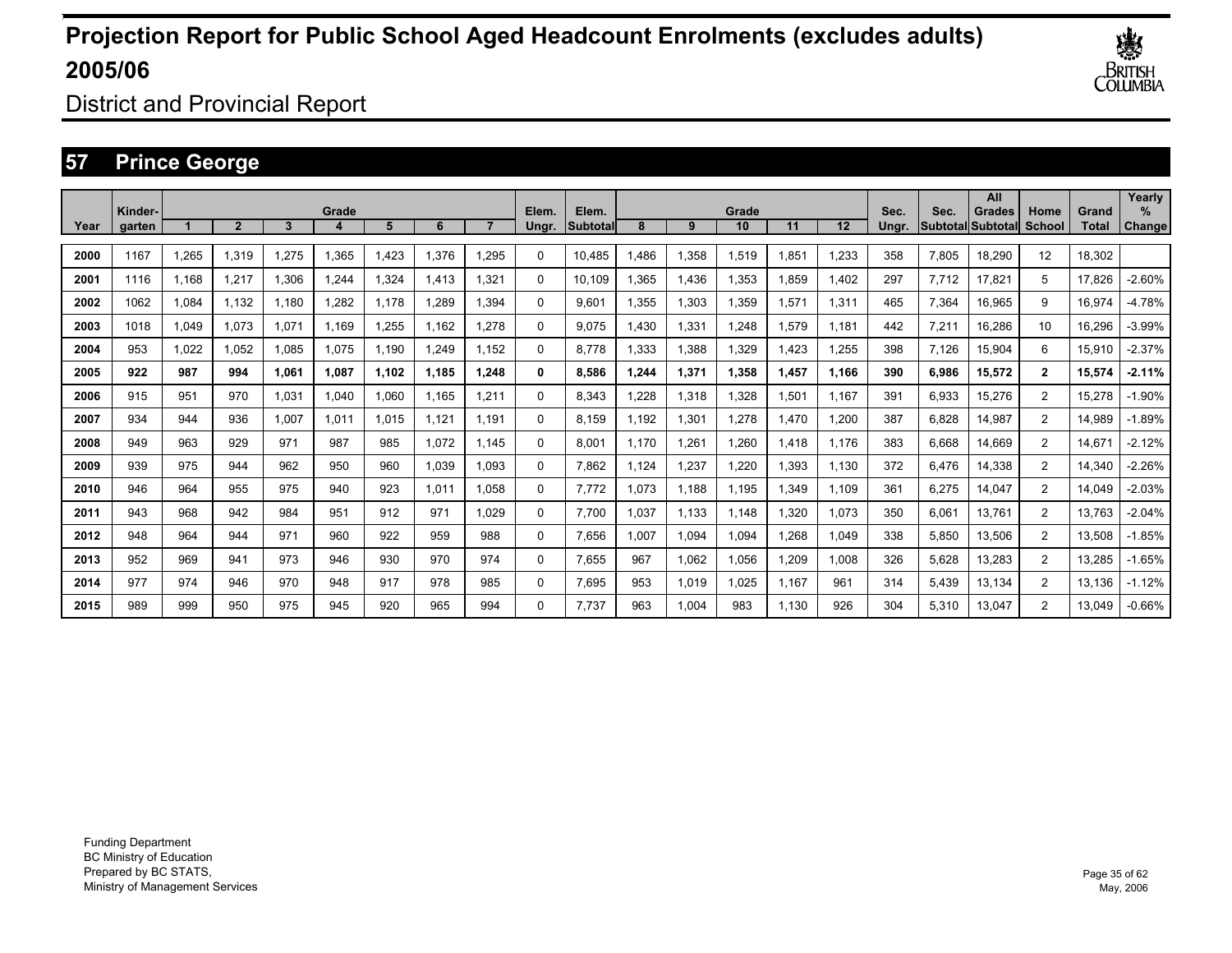

District and Provincial Report

#### **58 Nicola - Similkameen**

|      | Kinder- |     |              |     | Grade |     |     |     | Elem.    | Elem.    |     |     | Grade |     |     | Sec.  | Sec.  | All<br>Grades            | Home   | Grand        | Yearly<br>% |
|------|---------|-----|--------------|-----|-------|-----|-----|-----|----------|----------|-----|-----|-------|-----|-----|-------|-------|--------------------------|--------|--------------|-------------|
| Year | garten  |     | $\mathbf{2}$ | 3   |       | 5   | 6   |     | Ungr.    | Subtotal | 8   | 9   | 10    | 11  | 12  | Ungr. |       | <b>Subtotal</b> Subtotal | School | <b>Total</b> | Change      |
| 2000 | 176     | 196 | 236          | 248 | 221   | 244 | 232 | 240 | 0        | 1.793    | 263 | 275 | 254   | 249 | 220 | 41    | 1,302 | 3.095                    | 0      | 3,095        |             |
| 2001 | 194     | 182 | 208          | 228 | 237   | 225 | 248 | 243 | 0        | 1.765    | 243 | 240 | 247   | 246 | 205 | 80    | 1,261 | 3.026                    | 0      | 3,026        | $-2.23%$    |
| 2002 | 174     | 210 | 181          | 201 | 222   | 233 | 221 | 254 | 0        | 1.696    | 238 | 233 | 230   | 223 | 213 | 98    | 1,235 | 2,931                    | 5      | 2,936        | $-2.97%$    |
| 2003 | 162     | 164 | 200          | 185 | 204   | 228 | 226 | 232 | 0        | 1.601    | 256 | 245 | 248   | 259 | 244 | 87    | 1,339 | 2,940                    | 4      | 2,944        | 0.27%       |
| 2004 | 151     | 178 | 171          | 203 | 197   | 200 | 222 | 240 | 0        | 1,562    | 246 | 283 | 236   | 282 | 256 | 81    | 1,384 | 2,946                    |        | 2,947        | 0.10%       |
| 2005 | 135     | 155 | 169          | 173 | 200   | 185 | 203 | 230 | 0        | 1.450    | 252 | 293 | 267   | 251 | 217 | 57    | 1,337 | 2,787                    |        | 2,788        | -5.40%      |
| 2006 | 139     | 140 | 148          | 157 | 197   | 178 | 195 | 230 | 0        | 1.384    | 244 | 308 | 256   | 262 | 216 | 57    | 1,343 | 2,727                    |        | 2.728        | $-2.15%$    |
| 2007 | 134     | 144 | 133          | 137 | 179   | 175 | 187 | 221 | 0        | 1,310    | 243 | 298 | 269   | 252 | 225 | 57    | 1,344 | 2,654                    |        | 2,655        | $-2.68%$    |
| 2008 | 128     | 139 | 137          | 124 | 156   | 159 | 184 | 211 | 0        | 1,238    | 233 | 297 | 260   | 264 | 218 | 58    | 1,330 | 2,568                    |        | 2,569        | $-3.24%$    |
| 2009 | 139     | 133 | 132          | 127 | 142   | 140 | 168 | 208 | 0        | 1,189    | 224 | 286 | 259   | 257 | 227 | 57    | 1,310 | 2,499                    |        | 2,500        | $-2.69%$    |
| 2010 | 153     | 145 | 128          | 123 | 146   | 127 | 148 | 190 | 0        | 1,160    | 220 | 274 | 250   | 256 | 222 | 57    | 1,279 | 2,439                    |        | 2,440        | $-2.40%$    |
| 2011 | 153     | 159 | 140          | 121 | 143   | 132 | 135 | 168 | 0        | 1,151    | 202 | 269 | 240   | 247 | 220 | 55    | 1,233 | 2,384                    |        | 2,385        | $-2.25%$    |
| 2012 | 158     | 160 | 154          | 131 | 139   | 129 | 140 | 153 | 0        | 1,164    | 178 | 248 | 235   | 237 | 212 | 53    | 1,163 | 2,327                    |        | 2,328        | $-2.39%$    |
| 2013 | 164     | 165 | 154          | 143 | 151   | 126 | 138 | 159 | 0        | 1,200    | 163 | 219 | 217   | 232 | 204 | 50    | 1,085 | 2,285                    |        | 2,286        | $-1.80%$    |
| 2014 | 166     | 171 | 158          | 144 | 165   | 136 | 134 | 157 | 0        | 1,231    | 169 | 200 | 192   | 215 | 199 | 47    | 1,022 | 2,253                    |        | 2,254        | $-1.40%$    |
| 2015 | 168     | 173 | 164          | 148 | 166   | 149 | 144 | 152 | $\Omega$ | 1.264    | 166 | 207 | 175   | 191 | 184 | 45    | 968   | 2.232                    |        | 2.233        | $-0.93%$    |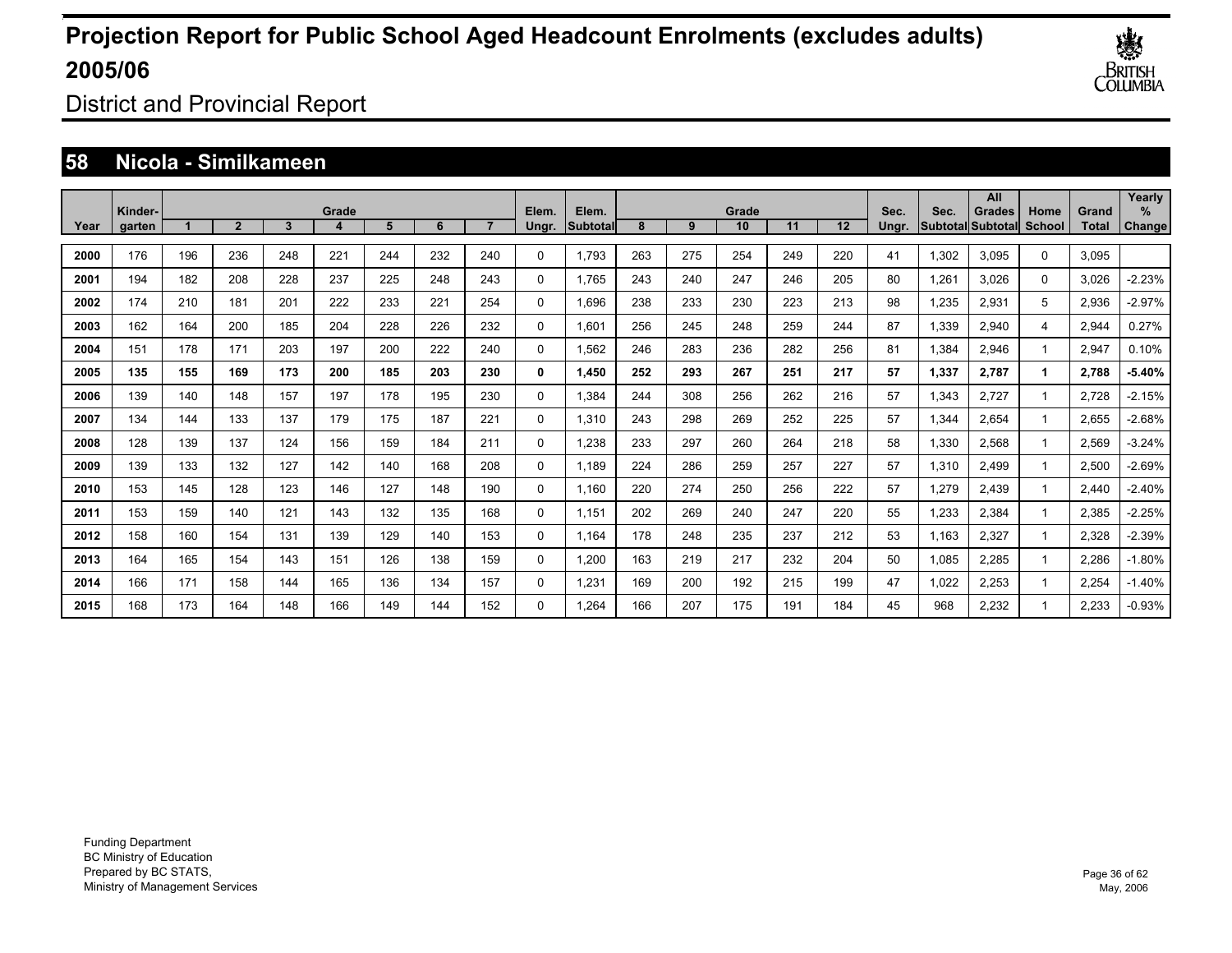

District and Provincial Report

### **59 Peace River South**

|      | Kinder- |     |              |     | Grade |     |     |     | Elem.    | Elem.    |     |     | Grade |     |                   | Sec.           | Sec.  | All<br><b>Grades</b>      | Home           | Grand | Yearly<br>$\%$ |
|------|---------|-----|--------------|-----|-------|-----|-----|-----|----------|----------|-----|-----|-------|-----|-------------------|----------------|-------|---------------------------|----------------|-------|----------------|
| Year | garten  |     | $\mathbf{2}$ | 3   |       | 5   | 6   |     | Ungr.    | Subtotal | 8   | 9   | 10    | 11  | $12 \overline{ }$ | Unar.          |       | <b>SubtotallSubtotall</b> | School         | Total | Change         |
| 2000 | 349     | 333 | 382          | 370 | 391   | 402 | 385 | 399 | 4        | 3.015    | 400 | 390 | 486   | 369 | 375               | 28             | 2,048 | 5.063                     | 20             | 5,083 |                |
| 2001 | 329     | 354 | 330          | 374 | 373   | 393 | 413 | 398 | 3        | 2.967    | 415 | 384 | 397   | 469 | 311               | 20             | 1,996 | 4,963                     | 10             | 4,973 | $-2.16%$       |
| 2002 | 318     | 327 | 355          | 350 | 361   | 377 | 394 | 422 | 3        | 2,907    | 410 | 401 | 403   | 422 | 426               | 8              | 2,070 | 4,977                     | 10             | 4,987 | 0.28%          |
| 2003 | 272     | 320 | 333          | 334 | 352   | 358 | 379 | 396 | 1        | 2.745    | 411 | 401 | 413   | 398 | 377               | 8              | 2,008 | 4.753                     | 10             | 4.763 | $-4.49%$       |
| 2004 | 291     | 284 | 321          | 326 | 352   | 344 | 353 | 399 | 0        | 2.670    | 406 | 400 | 402   | 445 | 363               | 10             | 2,026 | 4.696                     | 5              | 4.701 | $-1.30%$       |
| 2005 | 258     | 298 | 290          | 333 | 330   | 357 | 323 | 368 | 0        | 2,557    | 402 | 384 | 407   | 410 | 390               | 3              | 1,996 | 4.553                     | $\overline{7}$ | 4,560 | $-3.00%$       |
| 2006 | 231     | 273 | 280          | 304 | 307   | 343 | 300 | 376 | 0        | 2.414    | 429 | 374 | 408   | 414 | 418               | 3              | 2,046 | 4.460                     | $\overline{7}$ | 4.467 | $-2.04%$       |
| 2007 | 229     | 245 | 257          | 294 | 281   | 319 | 288 | 349 | 0        | 2,262    | 439 | 399 | 398   | 415 | 422               | 3              | 2,076 | 4,338                     | 6              | 4,344 | $-2.75%$       |
| 2008 | 230     | 243 | 230          | 270 | 271   | 292 | 268 | 336 | $\Omega$ | 2.140    | 408 | 408 | 422   | 405 | 421               | 3              | 2,067 | 4,207                     | 6              | 4,213 | $-3.02%$       |
| 2009 | 217     | 244 | 229          | 242 | 249   | 281 | 245 | 312 | 0        | 2,019    | 392 | 380 | 432   | 428 | 411               | 3              | 2,046 | 4,065                     | 6              | 4,071 | $-3.37%$       |
| 2010 | 216     | 230 | 230          | 241 | 224   | 259 | 236 | 285 | 0        | 1,921    | 365 | 364 | 404   | 437 | 433               | 3              | 2,006 | 3,927                     | 6              | 3,933 | $-3.39%$       |
| 2011 | 246     | 229 | 216          | 241 | 221   | 232 | 217 | 274 | 0        | 1,876    | 333 | 339 | 387   | 411 | 443               | 3              | 1,916 | 3,792                     | 5              | 3,797 | $-3.46%$       |
| 2012 | 249     | 260 | 215          | 226 | 222   | 229 | 194 | 252 | 0        | 1,847    | 320 | 310 | 361   | 393 | 416               | 3              | 1,803 | 3,650                     | 5              | 3,655 | $-3.74%$       |
| 2013 | 254     | 264 | 244          | 225 | 208   | 230 | 192 | 226 | 0        | 1.843    | 294 | 297 | 330   | 367 | 398               | 3              | 1,689 | 3,532                     | 5              | 3,537 | $-3.23%$       |
| 2014 | 260     | 269 | 247          | 255 | 207   | 216 | 192 | 224 | 0        | 1.870    | 265 | 273 | 316   | 337 | 371               | 3              | 1,565 | 3,435                     | 5              | 3,440 | $-2.74%$       |
| 2015 | 264     | 276 | 252          | 259 | 234   | 215 | 181 | 224 | $\Omega$ | 1.905    | 262 | 246 | 291   | 321 | 340               | $\overline{2}$ | 1.462 | 3.367                     | 5              | 3.372 | $-1.98%$       |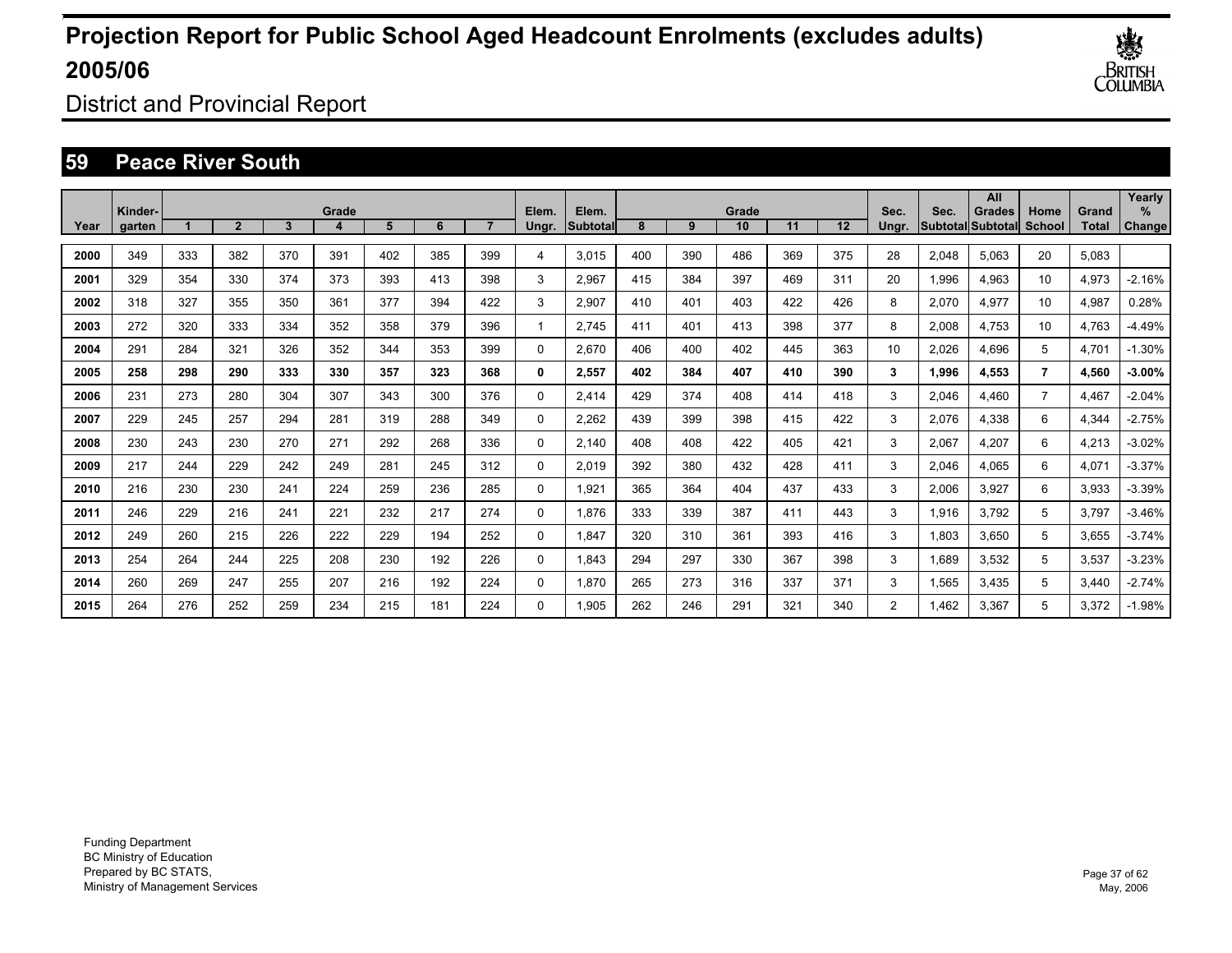

District and Provincial Report

### **60 Peace River North**

|      | Kinder- |     |              |     | Grade |     |     |     | Elem.       | Elem.     |     |     | Grade |     |     | Sec.  | Sec.  | All<br>Grades     | Home           | Grand | Yearly<br>$\frac{9}{6}$ |
|------|---------|-----|--------------|-----|-------|-----|-----|-----|-------------|-----------|-----|-----|-------|-----|-----|-------|-------|-------------------|----------------|-------|-------------------------|
| Year | garten  |     | $\mathbf{2}$ | 3   |       | 5   | 6   |     | Ungr.       | Subtotall | 8   | 9   | 10    | 11  | 12  | Ungr. |       | Subtotal Subtotal | School         | Total | Change                  |
| 2000 | 427     | 471 | 464          | 478 | 483   | 471 | 437 | 473 | $\Omega$    | 3.704     | 464 | 452 | 456   | 467 | 359 | 43    | 2,241 | 5,945             | 31             | 5,976 |                         |
| 2001 | 447     | 429 | 475          | 461 | 485   | 484 | 481 | 430 | 1           | 3.693     | 485 | 475 | 439   | 457 | 379 | 55    | 2,290 | 5,983             | $\overline{7}$ | 5,990 | 0.23%                   |
| 2002 | 422     | 446 | 419          | 481 | 448   | 471 | 462 | 460 | 1           | 3.610     | 449 | 505 | 412   | 440 | 399 | 64    | 2,269 | 5.879             | 40             | 5,919 | $-1.19%$                |
| 2003 | 418     | 431 | 427          | 421 | 471   | 448 | 462 | 459 | 0           | 3,537     | 506 | 453 | 461   | 424 | 383 | 46    | 2,273 | 5.810             | 36             | 5.846 | $-1.23%$                |
| 2004 | 388     | 421 | 425          | 455 | 429   | 457 | 449 | 452 | 0           | 3.476     | 495 | 499 | 425   | 502 | 379 | 47    | 2,347 | 5.823             | 40             | 5,863 | 0.29%                   |
| 2005 | 487     | 400 | 431          | 419 | 457   | 445 | 451 | 469 | 0           | 3,559     | 499 | 504 | 482   | 400 | 417 | 69    | 2,371 | 5,930             | 14             | 5,944 | 1.38%                   |
| 2006 | 502     | 417 | 440          | 449 | 446   | 449 | 455 | 466 | $\Omega$    | 3.624     | 499 | 512 | 483   | 397 | 422 | 69    | 2,382 | 6.006             | 14             | 6.020 | .28%                    |
| 2007 | 504     | 424 | 451          | 451 | 469   | 431 | 452 | 465 | $\Omega$    | 3,647     | 487 | 513 | 490   | 397 | 418 | 69    | 2,374 | 6,021             | 14             | 6,035 | 0.25%                   |
| 2008 | 543     | 427 | 459          | 462 | 472   | 454 | 435 | 462 | $\Omega$    | 3,714     | 477 | 501 | 490   | 402 | 418 | 69    | 2,357 | 6,071             | 14             | 6,085 | 0.83%                   |
| 2009 | 547     | 455 | 455          | 463 | 476   | 451 | 450 | 439 | $\Omega$    | 3.736     | 466 | 490 | 479   | 402 | 423 | 69    | 2,329 | 6.065             | 14             | 6,079 | $-0.10%$                |
| 2010 | 552     | 458 | 484          | 460 | 478   | 455 | 447 | 455 | 0           | 3.789     | 441 | 478 | 468   | 393 | 423 | 68    | 2,271 | 6,060             | 14             | 6,074 | $-0.08%$                |
| 2011 | 535     | 463 | 487          | 489 | 474   | 457 | 452 | 452 | $\mathbf 0$ | 3,809     | 457 | 452 | 456   | 385 | 413 | 67    | 2,230 | 6,039             | 14             | 6,053 | $-0.35%$                |
| 2012 | 542     | 448 | 492          | 492 | 504   | 453 | 453 | 456 | 0           | 3,840     | 454 | 468 | 432   | 375 | 404 | 65    | 2,198 | 6,038             | 14             | 6,052 | $-0.02%$                |
| 2013 | 557     | 453 | 476          | 497 | 507   | 482 | 449 | 457 | 0           | 3.878     | 458 | 465 | 446   | 356 | 394 | 64    | 2,183 | 6,061             | 14             | 6,075 | 0.38%                   |
| 2014 | 557     | 466 | 482          | 481 | 513   | 485 | 478 | 454 | 0           | 3,916     | 459 | 468 | 444   | 366 | 374 | 64    | 2,175 | 6,091             | 14             | 6,105 | 0.49%                   |
| 2015 | 553     | 466 | 495          | 487 | 496   | 490 | 482 | 483 | $\Omega$    | 3.952     | 456 | 470 | 447   | 364 | 383 | 63    | 2.183 | 6.135             | 14             | 6.149 | 0.72%                   |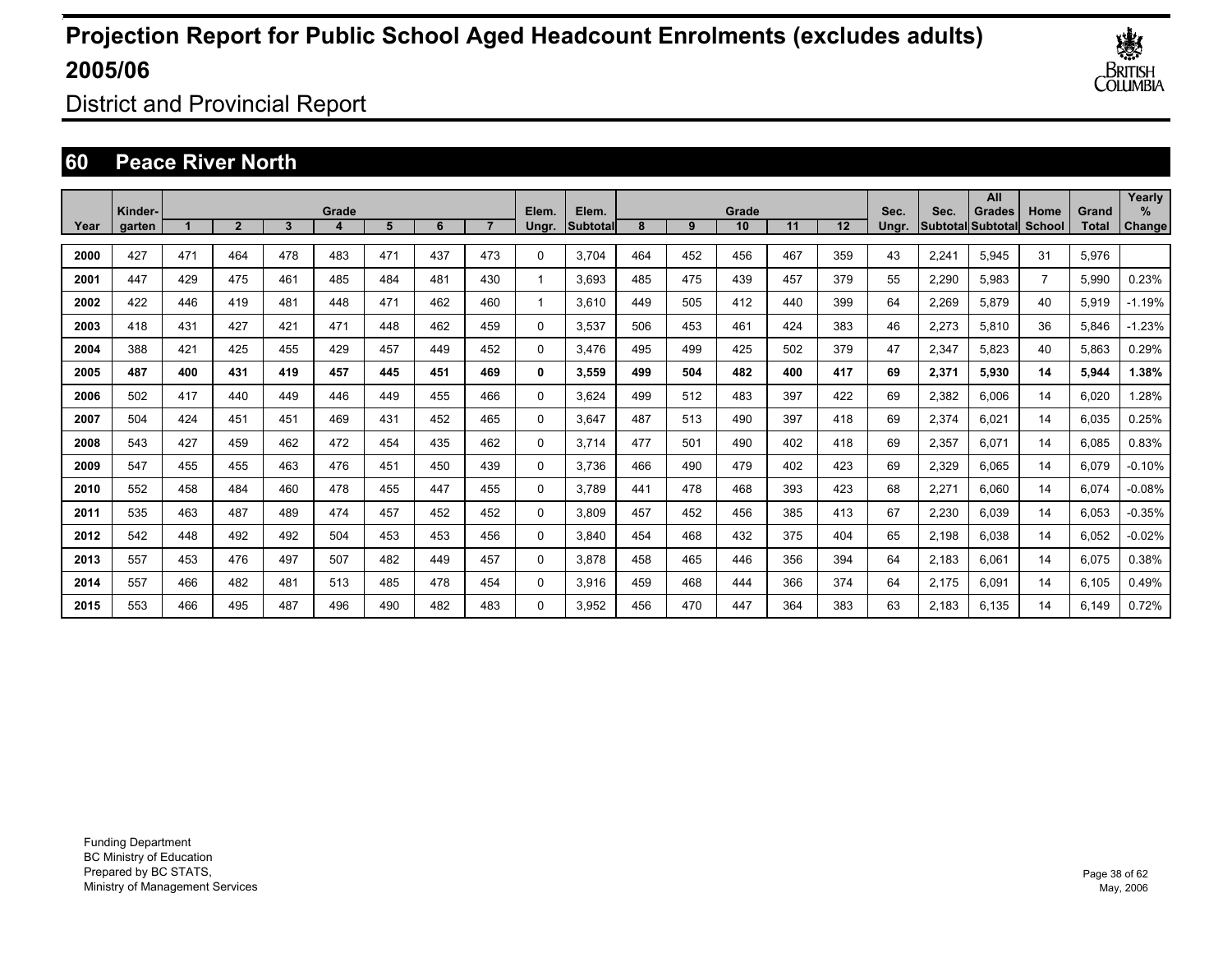

District and Provincial Report

### **61 Greater Victoria**

|      | Kinder- |       |             |       | Grade |        |       |       | Elem. | Elem.    |       |       | Grade |       |                   | Sec.     | Sec.  | All<br>Grades     | Home           | Grand  | Yearly<br>$\%$ |
|------|---------|-------|-------------|-------|-------|--------|-------|-------|-------|----------|-------|-------|-------|-------|-------------------|----------|-------|-------------------|----------------|--------|----------------|
| Year | garten  |       | $\mathbf 2$ | 3     |       | 5      | 6     |       | Ungr. | Subtotal | 8     | 9     | 10    | 11    | $12 \overline{ }$ | Unar.    |       | Subtotal Subtotal | School         | Total  | Change         |
| 2000 | 1437    | 1.639 | 1.554       | 1.654 | 1,611 | .601   | 1.555 | 1.706 | 0     | 12,757   | 1.738 | 1,645 | 1,918 | 2,180 | 2,044             | 0        | 9,525 | 22.282            | 18             | 22,300 |                |
| 2001 | 1306    | 1,520 | 1.632       | 1.559 | 1.634 | .600   | 1.577 | 1.539 | 0     | 12.367   | 1.782 | 1.738 | 1.598 | 2.207 | 1.964             | 0        | 9.289 | 21.656            | 17             | 21.673 | $-2.81%$       |
| 2002 | 1332    | 1,384 | 1.483       | 1.602 | 1,540 | .592   | 1,575 | 1,540 | 0     | 12,048   | 1,627 | 1,789 | 1,820 | 1,834 | 2,039             | 0        | 9.109 | 21.157            | 10             | 21,167 | $-2.33%$       |
| 2003 | 1264    | 1,395 | 1,381       | 1.486 | 1,603 | .532   | 1,533 | 1.544 | 0     | 11.738   | 1,647 | 1,731 | 1.787 | .898  | 1.706             | 0        | 8.769 | 20,507            | 13             | 20,520 | $-3.06%$       |
| 2004 | 1277    | 1,345 | 1,390       | 1,391 | 1,490 | .605   | 1,530 | 1,545 | 0     | 11,573   | 1,651 | 1.735 | 1,697 | 1.981 | 1.720             | 0        | 8.784 | 20,357            | 11             | 20,368 | $-0.74%$       |
| 2005 | 1.248   | 1,340 | 1,347       | 1.388 | 1,395 | 495, ا | 1,590 | 1,539 | 0     | 11,342   | 1,582 | 1,777 | 1,781 | 1.721 | 1,800             | 0        | 8,661 | 20,003            | 8              | 20,011 | $-1.75%$       |
| 2006 | 1.198   | 1,316 | 1.304       | 1,347 | 1,354 | ,434   | 1,530 | 1.549 | 0     | 11,032   | .544  | 1.724 | 1.774 | .685  | 1.767             | 0        | 8.494 | 19,526            | 8              | 19,534 | $-2.38%$       |
| 2007 | 1.230   | 1,269 | 1.287       | 1.311 | 1.320 | .397   | 1.473 | 1.497 | 0     | 10.784   | .561  | 1,693 | 1.736 | .690  | 1.746             | 0        | 8.426 | 19,210            | 8              | 19.218 | $-1.62%$       |
| 2008 | 1,277   | 1,304 | 1,244       | 1,297 | 1,287 | .364   | 1,437 | 1.442 | 0     | 10,652   | 1,512 | 1,713 | 1,708 | 1,659 | 1.754             | 0        | 8,346 | 18,998            | 8              | 19,006 | $-1.10%$       |
| 2009 | 1,272   | 1,352 | 1,277       | 1,252 | 1,271 | 328    | 1,401 | 1.406 | 0     | 10,559   | A56.  | 1,657 | 1,722 | 1,630 | 1.718             | 0        | 8.183 | 18.742            | $\overline{7}$ | 18.749 | $-1.35%$       |
| 2010 | 1,216   | 1,345 | 1.319       | 1.280 | 1.225 | .309   | 1,361 | 1.367 | 0     | 10,422   | 1.413 | 1,590 | 1,660 | 1.629 | 1.676             | 0        | 7,968 | 18,390            | $\overline{7}$ | 18,397 | $-1.88%$       |
| 2011 | 1.130   | 1.291 | 1.320       | 1.330 | 1.259 | .269   | 1.348 | 1.335 | 0     | 10,282   | .385  | 1,558 | 1.612 | 1.592 | 1.697             | 0        | 7.844 | 18.126            | $\overline{7}$ | 18.133 | $-1.44%$       |
| 2012 | 1.124   | 1.203 | 1.270       | 1.334 | 1.310 | .304   | 1.309 | 1.323 | 0     | 10.177   | .354  | 1.528 | 1.582 | 1.551 | 1.664             | $\Omega$ | 7,679 | 17.856            | $\overline{7}$ | 17.863 | $-1.49%$       |
| 2013 | 1.122   | 1.196 | 1.184       | 1.283 | 1.312 | .355   | 1.344 | 1.285 | 0     | 10.081   | 1.340 | 1.492 | 1.548 | .518  | 1.615             | $\Omega$ | 7,513 | 17.594            | $\overline{7}$ | 17.601 | $-1.47%$       |
| 2014 | 1.118   | 1,190 | 1.173       | 1,193 | 1,259 | ,354   | 1,392 | 1,314 | 0     | 9,993    | 1,296 | 1,468 | 1,501 | 1,475 | 1,569             | 0        | 7,309 | 17,302            | $\overline{7}$ | 17,309 | $-1.66%$       |
| 2015 | 1.107   | 1.193 | 1.176       | 1.192 | 1.182 | .309   | 1,399 | 1,370 | 0     | 9.928    | 1.335 | 1,438 | 1,498 | .454  | 1,551             | 0        | 7.276 | 17,204            | $\overline{7}$ | 17.21' | $-0.57%$       |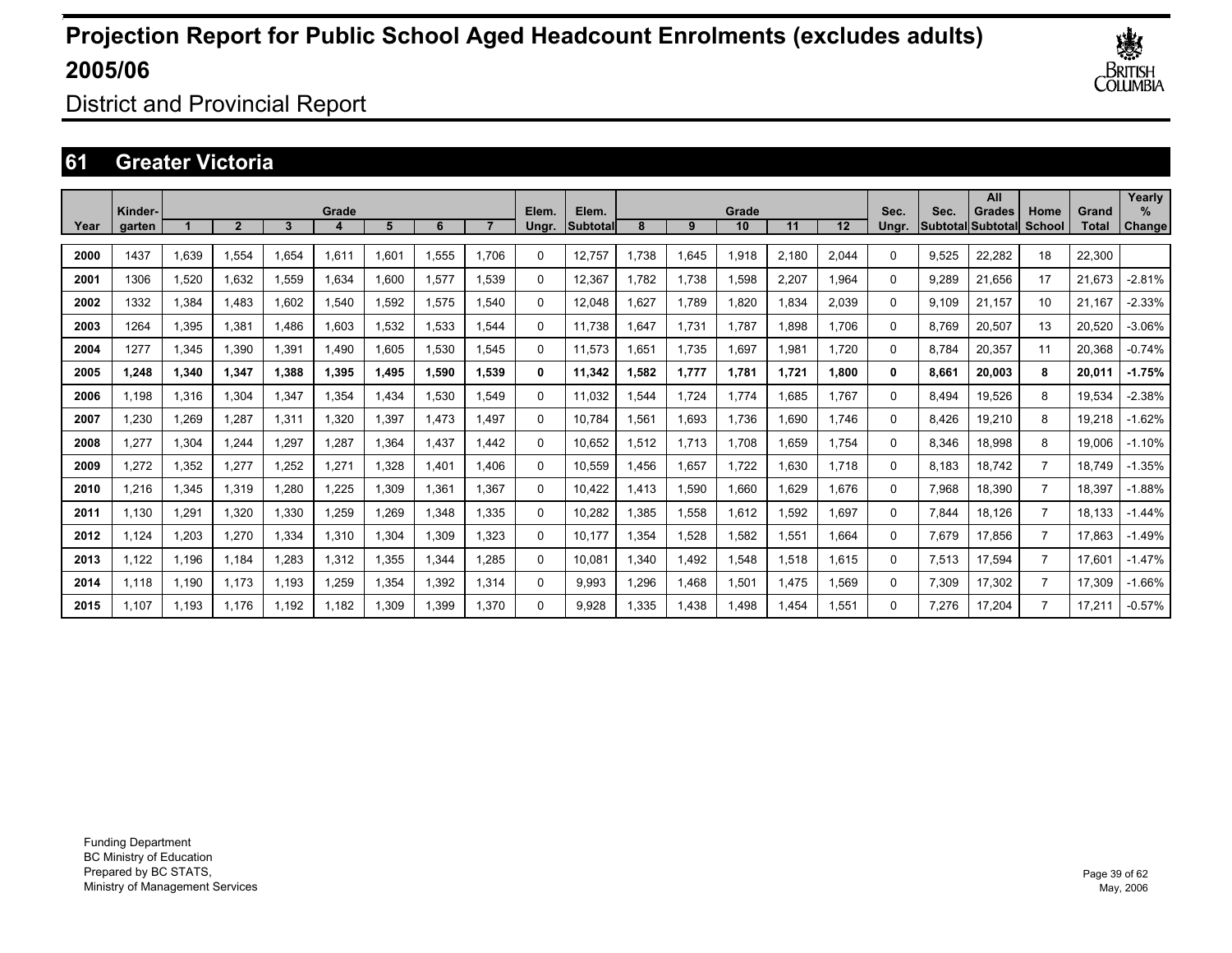

District and Provincial Report

### **62 Sooke**

|      | Kinder- |     |                |     | Grade |     |     |                | Elem.       | Elem.     |     |     | Grade |     |     | Sec.  | Sec.  | All<br><b>Grades</b>     | Home         | Grand | Yearly<br>$\%$ |
|------|---------|-----|----------------|-----|-------|-----|-----|----------------|-------------|-----------|-----|-----|-------|-----|-----|-------|-------|--------------------------|--------------|-------|----------------|
| Year | aarten  |     | $\overline{2}$ | 3   | 4     | 5   | 6   | $\overline{7}$ | Unar.       | Subtotall | 8   | 9   | 10    | 11  | 12  | Unar. |       | <b>Subtotal Subtotal</b> | School       | Total | Change         |
| 2000 | 628     | 665 | 681            | 740 | 703   | 749 | 691 | 741            | $\Omega$    | 5,598     | 645 | 653 | 688   | 857 | 540 | 12    | 3,395 | 8.993                    | 4            | 8.997 |                |
| 2001 | 596     | 640 | 675            | 684 | 736   | 727 | 734 | 706            | 0           | 5.498     | 751 | 661 | 608   | 822 | 643 | 20    | 3,505 | 9.003                    | 0            | 9.003 | 0.07%          |
| 2002 | 593     | 625 | 639            | 673 | 687   | 728 | 705 | 744            | 0           | 5,394     | 716 | 741 | 687   | 724 | 671 | 39    | 3,578 | 8,972                    | 1            | 8,973 | $-0.33%$       |
| 2003 | 564     | 612 | 632            | 644 | 694   | 690 | 731 | 722            | $\mathbf 0$ | 5.289     | 755 | 723 | 767   | 773 | 611 | 37    | 3.666 | 8.955                    |              | 8,956 | $-0.19%$       |
| 2004 | 553     | 583 | 621            | 646 | 651   | 700 | 700 | 747            | 0           | 5.201     | 719 | 738 | 717   | 869 | 641 | 30    | 3.714 | 8.915                    | 1            | 8.916 | $-0.45%$       |
| 2005 | 558     | 560 | 599            | 627 | 657   | 652 | 704 | 694            | 0           | 5.051     | 742 | 722 | 733   | 816 | 713 | 13    | 3,739 | 8,790                    | $\mathbf{0}$ | 8,790 | $-1.41%$       |
| 2006 | 568     | 581 | 617            | 595 | 619   | 638 | 702 | 648            | 0           | 4.968     | 743 | 744 | 705   | 814 | 731 | 13    | 3.750 | 8.718                    | 0            | 8.718 | $-0.82%$       |
| 2007 | 576     | 591 | 640            | 612 | 588   | 601 | 687 | 645            | 0           | 4,940     | 694 | 746 | 726   | 787 | 731 | 13    | 3,697 | 8.637                    | 0            | 8,637 | $-0.93%$       |
| 2008 | 566     | 598 | 649            | 634 | 604   | 571 | 648 | 633            | 0           | 4.903     | 693 | 700 | 731   | 812 | 709 | 13    | 3.658 | 8.561                    | 0            | 8,561 | $-0.88%$       |
| 2009 | 580     | 589 | 658            | 643 | 625   | 586 | 614 | 595            | $\mathbf 0$ | 4,890     | 676 | 695 | 684   | 810 | 724 | 13    | 3,602 | 8,492                    | $\mathbf 0$  | 8,492 | $-0.81%$       |
| 2010 | 612     | 603 | 648            | 651 | 633   | 605 | 629 | 563            | $\mathbf 0$ | 4,944     | 637 | 678 | 678   | 762 | 725 | 13    | 3,493 | 8.437                    | $\mathbf 0$  | 8,437 | $-0.65%$       |
| 2011 | 607     | 634 | 662            | 641 | 641   | 613 | 649 | 577            | 0           | 5.024     | 603 | 638 | 662   | 754 | 681 | 12    | 3,350 | 8.374                    | 0            | 8,374 | $-0.75%$       |
| 2012 | 618     | 630 | 697            | 655 | 631   | 621 | 657 | 595            | 0           | 5,104     | 615 | 604 | 624   | 734 | 671 | 12    | 3,260 | 8,364                    | $\Omega$     | 8,364 | $-0.12%$       |
| 2013 | 632     | 640 | 691            | 688 | 645   | 612 | 667 | 603            | 0           | 5.178     | 635 | 616 | 590   | 695 | 657 | 11    | 3,204 | 8.382                    | 0            | 8,382 | 0.22%          |
| 2014 | 650     | 654 | 702            | 683 | 677   | 625 | 658 | 613            | 0           | 5,262     | 646 | 638 | 603   | 662 | 625 | 11    | 3,185 | 8,447                    | $\Omega$     | 8,447 | 0.78%          |
| 2015 | 661     | 674 | 718            | 694 | 672   | 655 | 671 | 603            | 0           | 5.348     | 653 | 645 | 619   | 668 | 588 | 11    | 3.184 | 8.532                    | 0            | 8.532 | 1.01%          |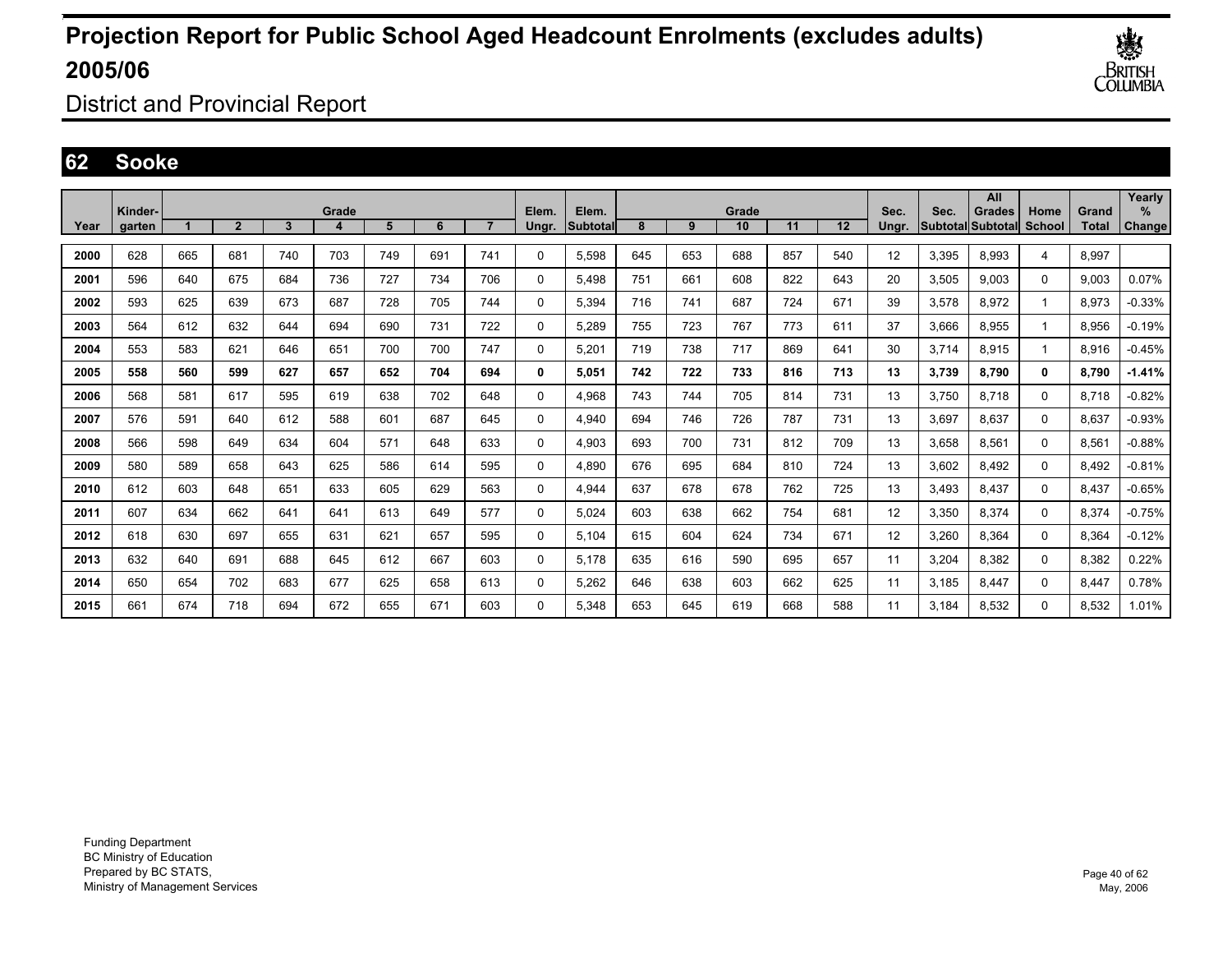

District and Provincial Report

### **63 Saanich**

|      | Kinder- |     |                |     | Grade |     |     |     |                | Elem.    |     |     | Grade |       |     | Sec.           | Sec.  | All<br><b>Grades</b>     |                       | Grand        | Yearly<br>$\frac{9}{6}$ |
|------|---------|-----|----------------|-----|-------|-----|-----|-----|----------------|----------|-----|-----|-------|-------|-----|----------------|-------|--------------------------|-----------------------|--------------|-------------------------|
| Year | garten  |     | $\overline{2}$ | 3   | 4     | 5   | 6   |     | Elem.<br>Ungr. | Subtotal | 8   | 9   | 10    | 11    | 12  | Unar.          |       | <b>Subtotal Subtotal</b> | Home<br><b>School</b> | <b>Total</b> | <b>Change</b>           |
| 2000 | 512     | 562 | 572            | 592 | 665   | 669 | 723 | 673 | 0              | 4.968    | 774 | 734 | 838   | 829   | 764 | 0              | 3.939 | 8.907                    | 5                     | 8,912        |                         |
| 2001 | 455     | 536 | 587            | 589 | 622   | 691 | 703 | 776 | 0              | 4.959    | 719 | 818 | 759   | 882   | 789 | 0              | 3.967 | 8.926                    | 6                     | 8.932        | 0.22%                   |
| 2002 | 440     | 503 | 557            | 598 | 590   | 643 | 718 | 729 | 1              | 4,779    | 781 | 796 | 927   | 811   | 950 | $\Omega$       | 4,265 | 9.044                    | 9                     | 9,053        | .35%                    |
| 2003 | 420     | 490 | 510            | 561 | 592   | 600 | 690 | 738 | 0              | 4,601    | 766 | 851 | 907   | 1.064 | 748 | $\Omega$       | 4,336 | 8,937                    | 8                     | 8,945        | $-1.19%$                |
| 2004 | 408     | 466 | 491            | 520 | 554   | 610 | 631 | 707 | $\Omega$       | 4,387    | 778 | 842 | 940   | 992   | 893 | $\overline{7}$ | 4,452 | 8.839                    | 4                     | 8,843        | $-1.14%$                |
| 2005 | 380     | 443 | 484            | 492 | 531   | 550 | 630 | 649 | 0              | 4,159    | 723 | 800 | 912   | 981   | 875 | 0              | 4,291 | 8.450                    | 5                     | 8,455        | $-4.39%$                |
| 2006 | 393     | 438 | 444            | 474 | 525   | 507 | 596 | 635 | $\Omega$       | 4.012    | 675 | 740 | 919   | 967   | 866 | 0              | 4,167 | 8.179                    | 5                     | 8,184        | $-3.21%$                |
| 2007 | 392     | 453 | 440            | 437 | 507   | 501 | 550 | 601 | 0              | 3,881    | 660 | 692 | 854   | 972   | 854 | 0              | 4,032 | 7,913                    | 5                     | 7,918        | $-3.25%$                |
| 2008 | 420     | 453 | 455            | 433 | 468   | 485 | 545 | 556 | 0              | 3.815    | 626 | 676 | 798   | 906   | 858 | 0              | 3.864 | 7,679                    | 5                     | 7,684        | $-2.96%$                |
| 2009 | 400     | 485 | 455            | 447 | 465   | 449 | 527 | 550 | 0              | 3.778    | 581 | 642 | 778   | 849   | 800 | $\Omega$       | 3.650 | 7,428                    | 4                     | 7,432        | $-3.28%$                |
| 2010 | 410     | 462 | 488            | 449 | 481   | 446 | 490 | 533 | 0              | 3.759    | 574 | 596 | 741   | 826   | 748 | $\Omega$       | 3.485 | 7.244                    | 4                     | 7.248        | $-2.48%$                |
| 2011 | 433     | 476 | 467            | 482 | 484   | 462 | 487 | 497 | 0              | 3.788    | 557 | 589 | 690   | 787   | 728 | $\Omega$       | 3.351 | 7.139                    | 4                     | 7,143        | $-1.45%$                |
| 2012 | 448     | 503 | 481            | 462 | 519   | 466 | 506 | 495 | 0              | 3.880    | 522 | 573 | 681   | 736   | 695 | 0              | 3.207 | 7.087                    | 4                     | 7.091        | $-0.73%$                |
| 2013 | 467     | 522 | 509            | 477 | 500   | 500 | 510 | 514 | 0              | 3.999    | 520 | 538 | 663   | 724   | 649 | 0              | 3.094 | 7.093                    | 4                     | 7.097        | 0.08%                   |
| 2014 | 487     | 544 | 529            | 505 | 517   | 483 | 549 | 521 | $\Omega$       | 4,135    | 540 | 537 | 626   | 707   | 640 | 0              | 3,050 | 7,185                    | 5                     | 7,190        | 1.31%                   |
| 2015 | 505     | 567 | 551            | 526 | 548   | 500 | 531 | 559 | 0              | 4.287    | 547 | 557 | 623   | 670   | 627 | 0              | 3.024 | 7,311                    | 5                     | 7,316        | 1.75%                   |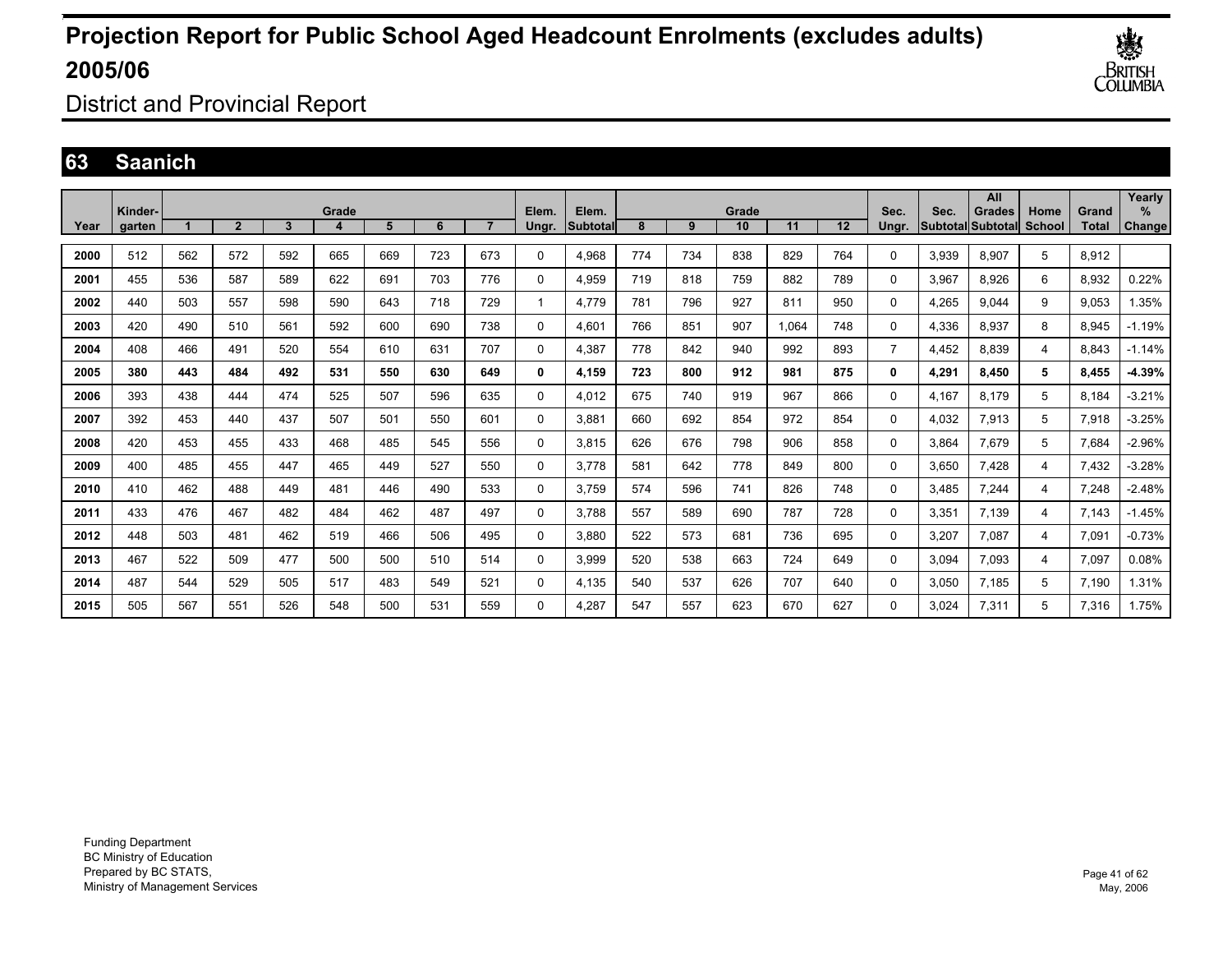

District and Provincial Report

### **64 Gulf Islands**

|      |                   |     |                |     |       |     |     |                |                |                    |     |     |             |     |     |               |      | All                         |                       |                | Yearly      |
|------|-------------------|-----|----------------|-----|-------|-----|-----|----------------|----------------|--------------------|-----|-----|-------------|-----|-----|---------------|------|-----------------------------|-----------------------|----------------|-------------|
| Year | Kinder-<br>garten |     | $\overline{2}$ | 3   | Grade | 5   | 6   | $\overline{ }$ | Elem.<br>Ungr. | Elem.<br>lSubtotal | 8   | 9   | Grade<br>10 | 11  | 12  | Sec.<br>Ungr. | Sec. | Grades<br>Subtotal Subtotal | Home<br><b>School</b> | Grand<br>Total | %<br>Change |
|      |                   |     |                |     |       |     |     |                |                |                    |     |     |             |     |     |               |      |                             |                       |                |             |
| 2000 | 99                | 96  | 119            | 129 | 120   | 138 | 121 | 132            | 0              | 954                | 146 | 142 | 155         | 168 | 151 |               | 763  | 1.717                       | 1                     | 1.718          |             |
| 2001 | 106               | 111 | 102            | 128 | 135   | 133 | 130 | 120            | 0              | 965                | 136 | 146 | 158         | 161 | 136 | 7             | 744  | 1.709                       | 0                     | 1.709          | $-0.52%$    |
| 2002 | 95                | 107 | 115            | 99  | 134   | 128 | 140 | 133            | 0              | 951                | 121 | 136 | 148         | 166 | 136 | 10            | 717  | 866.1                       | $\overline{7}$        | 1.675          | $-1.99%$    |
| 2003 | 102               | 106 | 111            | 117 | 96    | 129 | 143 | 135            | 0              | 939                | 132 | 132 | 129         | 160 | 139 | 6             | 698  | 1.637                       | -1                    | 1,638          | $-2.21%$    |
| 2004 | 85                | 106 | 108            | 125 | 121   | 105 | 139 | 145            | 0              | 934                | 131 | 133 | 137         | 143 | 144 | 6             | 694  | .628                        | $\mathbf 0$           | 1,628          | $-0.61%$    |
| 2005 | 100               | 93  | 108            | 120 | 124   | 125 | 102 | 134            | 0              | 906                | 146 | 125 | 132         | 137 | 140 | 11            | 691  | 1.597                       | 1                     | 1,598          | $-1.84%$    |
| 2006 | 103               | 92  | 114            | 121 | 107   | 127 | 101 | 130            | 0              | 895                | 148 | 123 | 127         | 126 | 134 | 11            | 669  | .564                        | 1                     | 1,565          | $-2.07%$    |
| 2007 | 91                | 95  | 112            | 128 | 108   | 110 | 103 | 129            | 0              | 876                | 144 | 124 | 125         | 122 | 124 | 10            | 649  | 1.525                       | 1                     | 1.526          | $-2.49%$    |
| 2008 | 89                | 84  | 116            | 126 | 114   | 111 | 89  | 131            | 0              | 860                | 143 | 121 | 126         | 119 | 119 | 10            | 638  | .498                        | 1                     | 1.499          | $-1.77%$    |
| 2009 | 91                | 82  | 105            | 131 | 112   | 117 | 90  | 114            | 0              | 842                | 145 | 121 | 123         | 120 | 117 | 10            | 636  | .478                        | 1                     | 1,479          | $-1.33%$    |
| 2010 | 100               | 85  | 103            | 119 | 118   | 116 | 95  | 115            | 0              | 851                | 127 | 123 | 123         | 118 | 118 | 10            | 619  | .470                        | 1                     | 1,471          | $-0.54%$    |
| 2011 | 122               | 93  | 106            | 118 | 107   | 121 | 94  | 121            | 0              | 882                | 128 | 108 | 126         | 118 | 116 | 9             | 605  | .487                        | -1                    | 1,488          | 1.16%       |
| 2012 | 126               | 112 | 115            | 120 | 106   | 111 | 99  | 120            | 0              | 909                | 134 | 109 | 112         | 120 | 116 | 9             | 600  | .509                        | 1                     | 1,510          | 1.48%       |
| 2013 | 129               | 116 | 138            | 131 | 109   | 110 | 91  | 126            | 0              | 950                | 133 | 114 | 112         | 107 | 118 | 9             | 593  | .543                        | 1                     | 1,544          | 2.25%       |
| 2014 | 133               | 119 | 143            | 157 | 118   | 113 | 90  | 116            | 0              | 989                | 140 | 113 | 116         | 108 | 106 | 9             | 592  | 1.581                       | 1                     | 1.582          | 2.46%       |
| 2015 | 137               | 123 | 146            | 162 | 140   | 121 | 92  | 115            | $\Omega$       | 1.036              | 129 | 118 | 116         | 111 | 106 | 9             | 589  | 1.625                       | 1                     | 1.626          | 2.78%       |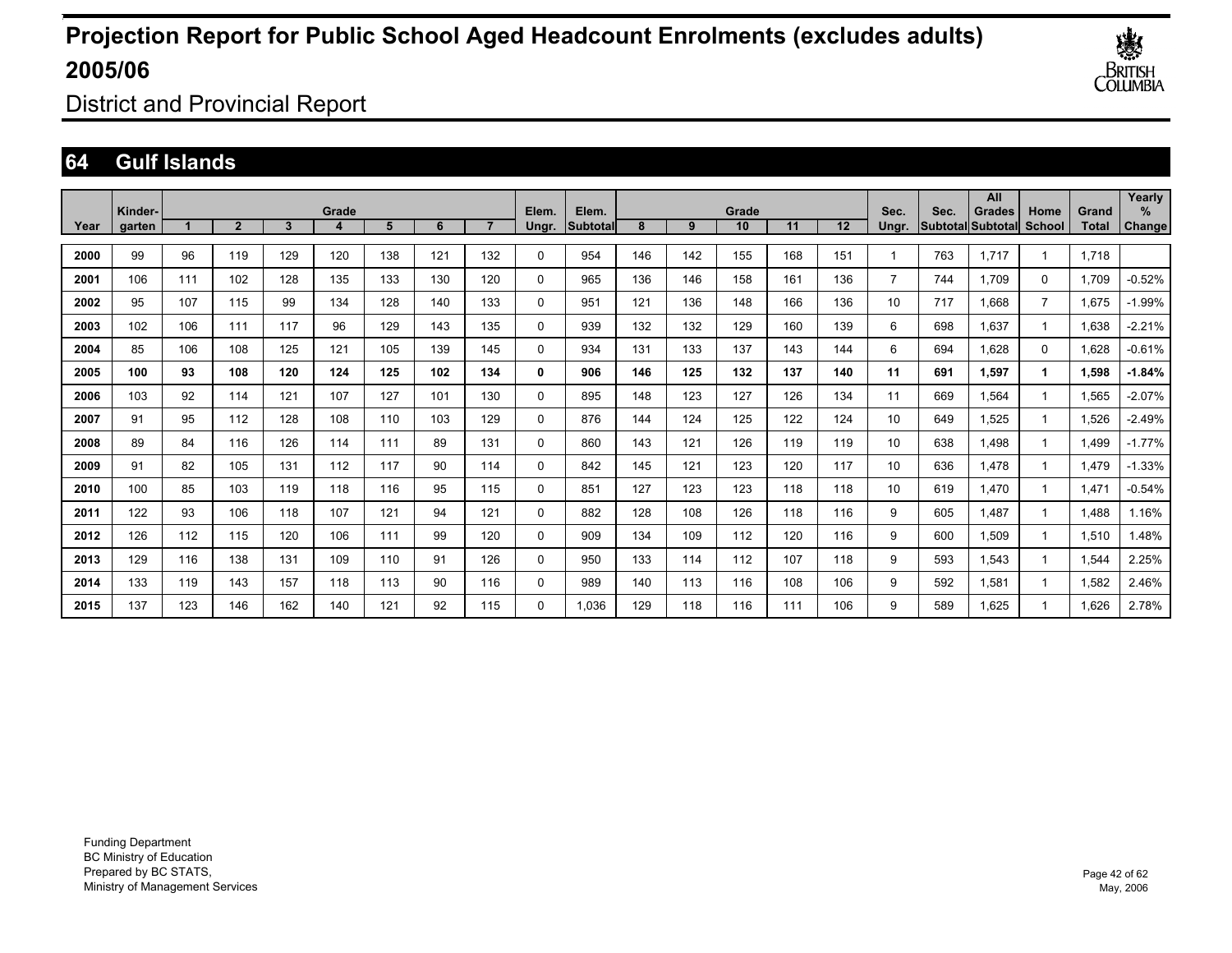

District and Provincial Report

### **67 Okanagan Skaha**

|      | Kinder- |     |              |     | Grade |     |     |     | Elem.    | Elem.    |     |     | Grade |     |                   | Sec.  | Sec.  | All<br>Grades             | Home           | Grand        | Yearly<br>$\%$ |
|------|---------|-----|--------------|-----|-------|-----|-----|-----|----------|----------|-----|-----|-------|-----|-------------------|-------|-------|---------------------------|----------------|--------------|----------------|
| Year | garten  |     | $\mathbf{2}$ | 3   |       | 5   | 6   |     | Ungr.    | Subtotal | 8   | 9   | 10    | 11  | $12 \overline{ }$ | Unar. |       | <b>SubtotallSubtotall</b> | <b>School</b>  | <b>Total</b> | Change         |
| 2000 | 474     | 465 | 476          | 521 | 563   | 581 | 559 | 628 | 0        | 4,267    | 606 | 617 | 707   | 847 | 613               | 34    | 3.424 | 7.691                     | 6              | 7,697        |                |
| 2001 | 427     | 473 | 462          | 496 | 538   | 577 | 598 | 570 | 0        | 4.141    | 668 | 629 | 635   | 850 | 646               | 61    | 3.489 | 7.630                     | 4              | 7,634        | $-0.82%$       |
| 2002 | 427     | 442 | 486          | 484 | 512   | 554 | 598 | 614 | 0        | 4,117    | 614 | 698 | 619   | 792 | 623               | 85    | 3.431 | 7,548                     | $\overline{2}$ | 7,550        | $-1.10%$       |
| 2003 | 376     | 444 | 445          | 498 | 496   | 538 | 590 | 606 | 0        | 3.993    | 647 | 636 | 682   | 728 | 582               | 46    | 3,321 | 7,314                     |                | 7,315        | $-3.11%$       |
| 2004 | 407     | 381 | 449          | 477 | 498   | 515 | 564 | 597 | 0        | 3.888    | 641 | 667 | 636   | 823 | 566               | 70    | 3.403 | 7,291                     |                | 7,292        | $-0.31%$       |
| 2005 | 380     | 411 | 379          | 445 | 486   | 512 | 543 | 575 | 0        | 3,731    | 606 | 664 | 696   | 759 | 621               | 59    | 3,405 | 7,136                     | 1              | 7,137        | $-2.13%$       |
| 2006 | 360     | 392 | 383          | 428 | 460   | 493 | 545 | 571 | 0        | 3.632    | 583 | 645 | 679   | 746 | 614               | 58    | 3,325 | 6.957                     |                | 6,958        | $-2.51%$       |
| 2007 | 349     | 372 | 366          | 433 | 443   | 467 | 525 | 573 | 0        | 3,528    | 579 | 621 | 659   | 728 | 603               | 57    | 3,247 | 6,775                     |                | 6,776        | $-2.62%$       |
| 2008 | 359     | 362 | 349          | 415 | 448   | 450 | 499 | 552 | 0        | 3,434    | 581 | 616 | 636   | 708 | 589               | 56    | 3,186 | 6.620                     |                | 6,621        | $-2.29%$       |
| 2009 | 357     | 372 | 340          | 397 | 431   | 456 | 482 | 526 | $\Omega$ | 3,361    | 561 | 618 | 631   | 684 | 573               | 55    | 3,122 | 6,483                     |                | 6,484        | $-2.07%$       |
| 2010 | 383     | 371 | 350          | 387 | 413   | 439 | 489 | 509 | 0        | 3,341    | 536 | 598 | 633   | 678 | 554               | 53    | 3,052 | 6,393                     |                | 6,394        | $-1.39%$       |
| 2011 | 403     | 398 | 349          | 398 | 404   | 422 | 472 | 517 | 0        | 3,363    | 520 | 573 | 614   | 679 | 549               | 52    | 2,987 | 6,350                     |                | 6,351        | $-0.67%$       |
| 2012 | 424     | 418 | 375          | 397 | 416   | 414 | 455 | 500 | 0        | 3,399    | 527 | 556 | 590   | 662 | 550               | 51    | 2,936 | 6,335                     |                | 6,336        | $-0.24%$       |
| 2013 | 443     | 440 | 393          | 426 | 415   | 425 | 446 | 482 | 0        | 3.470    | 511 | 564 | 571   | 636 | 536               | 50    | 2,868 | 6,338                     |                | 6,339        | 0.05%          |
| 2014 | 464     | 459 | 413          | 446 | 444   | 425 | 458 | 473 | 0        | 3.582    | 493 | 546 | 578   | 617 | 515               | 49    | 2,798 | 6,380                     |                | 6,381        | 0.66%          |
| 2015 | 484     | 480 | 430          | 467 | 464   | 453 | 457 | 486 | $\Omega$ | 3.721    | 483 | 527 | 561   | 621 | 499               | 48    | 2.739 | 6,460                     |                | 6.461        | 1.25%          |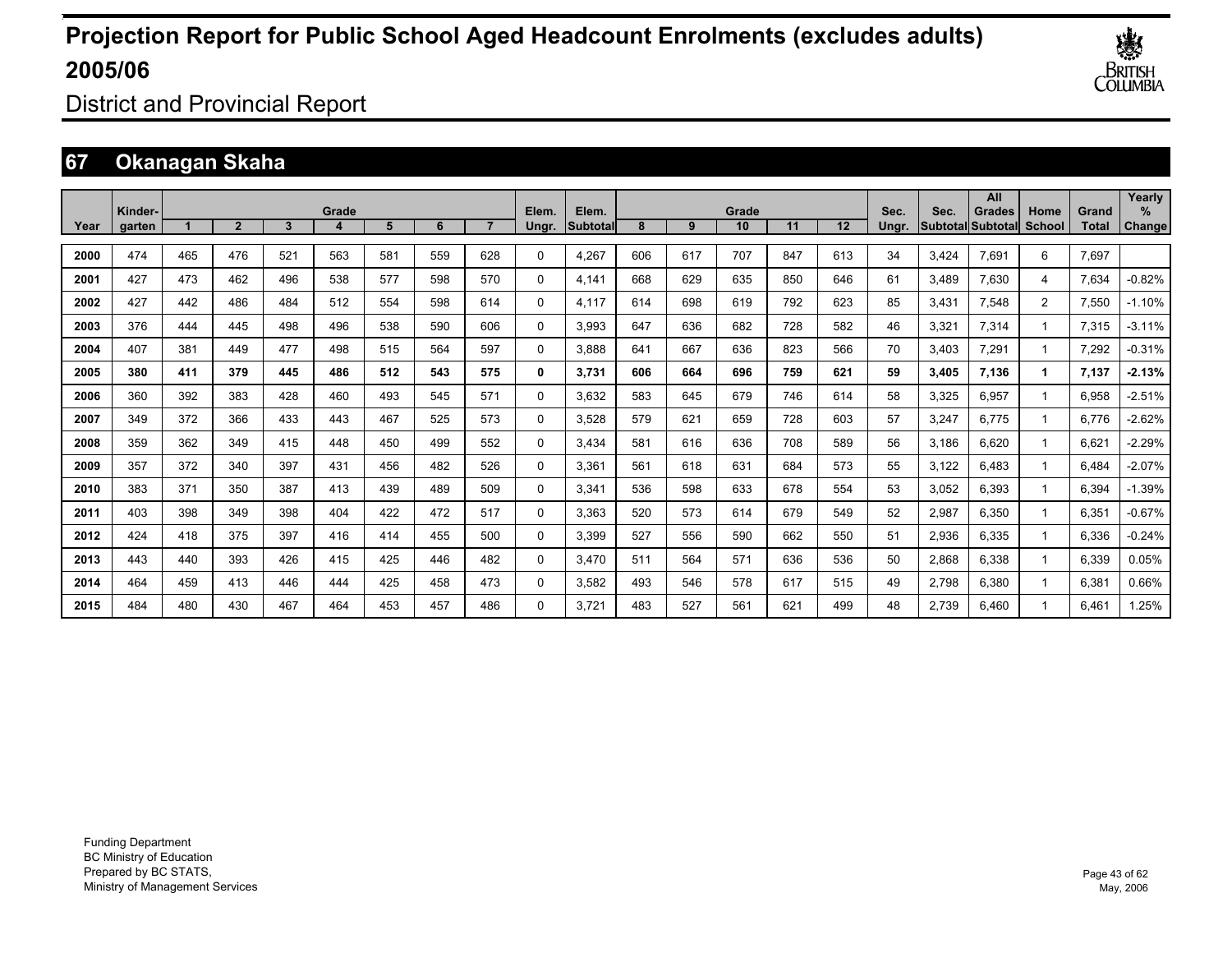

District and Provincial Report

### **68 Nanaimo-Ladysmith**

|      | Kinder- |       |              |       | Grade |       |       |       | Elem. | Elem.    |       |       | Grade |       |       | Sec.  | Sec.  | All<br>Grades     | Home           | Grand  | Yearly<br>% |
|------|---------|-------|--------------|-------|-------|-------|-------|-------|-------|----------|-------|-------|-------|-------|-------|-------|-------|-------------------|----------------|--------|-------------|
| Year | garten  |       | $\mathbf{2}$ | 3     |       | 5     | 6     |       | Ungr. | Subtotal | 8     | 9     | 10    | 11    | 12    | Ungr. |       | Subtotal Subtotal | School         | Total  | Change      |
| 2000 | 1078    | 1,125 | 1.197        | .222  | ,289  | 1,214 | 1.278 | 1,318 | 15    | 9.736    | .311  | 1,276 | 1,451 | 1.443 | 1,258 | 253   | 6,992 | 16,728            | 9              | 16.737 |             |
| 2001 | 1122    | 1.115 | 1.134        | 1,181 | .244  | 1,299 | 1.240 | 1,297 | 17    | 9,649    | .365  | 1,341 | 1.411 | 1,314 | 1,390 | 219   | 7,040 | 16,689            | $\overline{7}$ | 16,696 | $-0.24%$    |
| 2002 | 1018    | 1,131 | 1,094        | 1,121 | 1.189 | 1,235 | 1,296 | 1.247 | 15    | 9,346    | .351  | 1,325 | 1,394 | ,297  | 1,278 | 272   | 6,917 | 16,263            | 11             | 16,274 | $-2.53%$    |
| 2003 | 914     | 1,034 | 1.145        | 1.106 | 1.121 | 1.184 | 1,251 | 1.307 | 16    | 9.078    | .282  | 1,351 | 1,371 | 1.315 | 1,297 | 310   | 6,926 | 16.004            | $\overline{7}$ | 16.011 | $-1.62%$    |
| 2004 | 971     | 957   | 1,055        | 1,136 | 1,107 | 1,131 | 1,193 | 1.244 | 14    | 8,808    | .343  | 1,263 | 1,337 | 1,316 | 1,390 | 264   | 6,913 | 15,721            | 11             | 15,732 | $-1.74%$    |
| 2005 | 882     | 992   | 977          | 1.068 | 1,128 | 1,127 | 1.140 | 1.231 | 12    | 8,557    | 1.265 | 1,336 | 1,286 | 1.289 | 1,405 | 292   | 6,873 | 15,430            | 5              | 15,435 | $-1.89%$    |
| 2006 | 872     | 959   | 948          | 1.031 | 1.079 | 1.102 | 1.093 | 1.200 | 12    | 8.296    | .221  | 1,330 | 1,277 | ,295  | 1,401 | 291   | 6,815 | 15,111            | 5              | 15,116 | $-2.07%$    |
| 2007 | 889     | 952   | 919          | 1.003 | 1.044 | 1.055 | 1.070 | 1.152 | 11    | 8.095    | .192  | 1,287 | 1.273 | .288  | 1,408 | 289   | 6.737 | 14.832            | 5              | 14,837 | $-1.85%$    |
| 2008 | 897     | 971   | 914          | 974   | 1,017 | 1,023 | 1,026 | 1,129 | 11    | 7,962    | 1,146 | 1,258 | 1,235 | ,284  | 1,403 | 287   | 6,613 | 14,575            | 5              | 14,580 | $-1.73%$    |
| 2009 | 883     | 980   | 932          | 970   | 990   | 999   | 997   | 1.085 | 11    | 7,847    | .124  | 1,211 | 1,208 | ,248  | 1,398 | 282   | 6,471 | 14,318            | 5              | 14,323 | $-1.76%$    |
| 2010 | 930     | 967   | 944          | 992   | 987   | 973   | 974   | 1.055 | 11    | 7.833    | .082  | 1,188 | 1,165 | 1,222 | 1.360 | 276   | 6,293 | 14,126            | 5              | 14,131 | $-1.34%$    |
| 2011 | 1.003   | 1.018 | 931          | 1.004 | 1.009 | 971   | 950   | 1.032 | 10    | 7.928    | .052  | 1,145 | 1.142 | 1.181 | 1.330 | 268   | 6.118 | 14.046            | 5              | 14,051 | $-0.57%$    |
| 2012 | 1,033   | 1,095 | 980          | 991   | 1,022 | 994   | 949   | 1,008 | 11    | 8,083    | 030   | 1,115 | 1,102 | 1,156 | 1,286 | 261   | 5,950 | 14,033            | 5              | 14,038 | $-0.09%$    |
| 2013 | 1,055   | 1,129 | 1,054        | 1,042 | 1,010 | 1,007 | 971   | 1,006 | 11    | 8,285    | 006   | 1,091 | 1,073 | 1.118 | 1,260 | 254   | 5,802 | 14,087            | 5              | 14,092 | 0.38%       |
| 2014 | 1,080   | 1,153 | 1.085        | 1,119 | 1,060 | 994   | 983   | 1.029 | 11    | 8,514    | .004  | 1,067 | 1,051 | 1,089 | 1,220 | 248   | 5,679 | 14,193            | 5              | 14,198 | 0.75%       |
| 2015 | 1.099   | 1.179 | 1.108        | 1.152 | 1.138 | 1.044 | 972   | 1.042 | 11    | 8.745    | .026  | 1,064 | 1.028 | 1.066 | 1.188 | 243   | 5,615 | 14.360            | 5              | 14.365 | 1.18%       |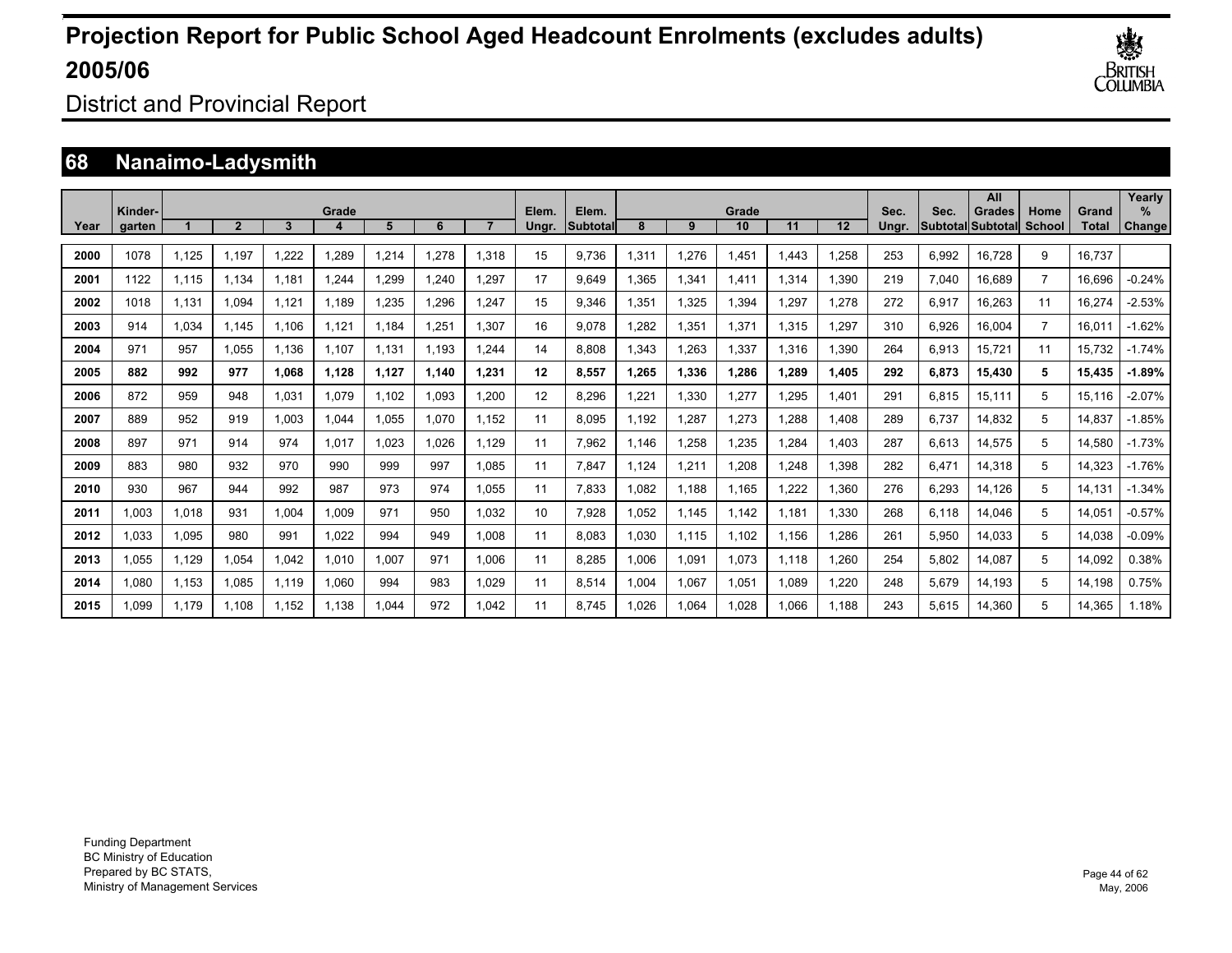

District and Provincial Report

### **69 Qualicum**

|      |                   |     |                |     |       |     |     |                |                |                    |     |     |             |     |         |               |                           | All           |                       |                       | Yearly         |
|------|-------------------|-----|----------------|-----|-------|-----|-----|----------------|----------------|--------------------|-----|-----|-------------|-----|---------|---------------|---------------------------|---------------|-----------------------|-----------------------|----------------|
| Year | Kinder-<br>garten |     | $\overline{2}$ | 3   | Grade | 5   | 6   | $\overline{ }$ | Elem.<br>Ungr. | Elem.<br>lSubtotal | 8   | 9   | Grade<br>10 | 11  | $12 \,$ | Sec.<br>Unar. | Sec.<br>Subtotal Subtotal | <b>Grades</b> | Home<br><b>School</b> | Grand<br><b>Total</b> | $\%$<br>Change |
| 2000 | 340               | 325 | 395            | 411 | 425   | 411 | 454 | 418            |                | 3.179              | 434 | 409 | 466         | 540 | 406     |               | 2.256                     | 5.435         | $\overline{7}$        | 5.442                 |                |
|      |                   |     |                |     |       |     |     |                | 0              |                    |     |     |             |     |         |               |                           |               |                       |                       |                |
| 2001 | 284               | 342 | 331            | 406 | 421   | 428 | 414 | 458            | 0              | 3.084              | 409 | 459 | 418         | 472 | 453     | 0             | 2,211                     | 5,295         | 3                     | 5,298                 | $-2.65%$       |
| 2002 | 293               | 305 | 353            | 338 | 430   | 428 | 431 | 436            | $\Omega$       | 3.014              | 471 | 459 | 467         | 443 | 422     | $\Omega$      | 2,262                     | 5,276         | 4                     | 5,280                 | $-0.34%$       |
| 2003 | 301               | 315 | 320            | 345 | 367   | 425 | 434 | 437            | 0              | 2.944              | 451 | 509 | 442         | 460 | 379     | 0             | 2,241                     | 5.185         | $\overline{7}$        | 5.192                 | $-1.67%$       |
| 2004 | 294               | 324 | 328            | 334 | 366   | 394 | 438 | 452            | 0              | 2.930              | 455 | 491 | 501         | 447 | 424     | 0             | 2.318                     | 5.248         | $\overline{7}$        | 5.255                 | .21%           |
| 2005 | 259               | 288 | 333            | 331 | 330   | 365 | 393 | 428            | 0              | 2,727              | 477 | 466 | 472         | 497 | 409     | 0             | 2,321                     | 5,048         | 6                     | 5,054                 | $-3.82%$       |
| 2006 | 257               | 278 | 320            | 337 | 318   | 354 | 380 | 402            | $\Omega$       | 2.646              | 464 | 463 | 461         | 507 | 424     | $\Omega$      | 2,319                     | 4,965         | 6                     | 4,971                 | $-1.64%$       |
| 2007 | 257               | 277 | 310            | 325 | 325   | 341 | 368 | 389            | 0              | 2.592              | 437 | 451 | 457         | 497 | 433     | $\Omega$      | 2,275                     | 4.867         | 6                     | 4,873                 | $-1.97%$       |
| 2008 | 259               | 278 | 309            | 316 | 314   | 350 | 357 | 377            | 0              | 2.560              | 423 | 426 | 447         | 494 | 424     | 0             | 2.214                     | 4.774         | 6                     | 4.780                 | $-1.91%$       |
| 2009 | 268               | 280 | 312            | 317 | 306   | 339 | 365 | 366            | 0              | 2,553              | 411 | 413 | 423         | 482 | 420     | 0             | 2,149                     | 4,702         | 6                     | 4,708                 | $-1.51%$       |
| 2010 | 272               | 289 | 313            | 319 | 306   | 330 | 354 | 374            | 0              | 2,557              | 399 | 401 | 410         | 458 | 411     | 0             | 2,079                     | 4,636         | 6                     | 4,642                 | $-1.40%$       |
| 2011 | 291               | 293 | 322            | 320 | 308   | 330 | 346 | 363            | 0              | 2,573              | 407 | 389 | 399         | 444 | 391     | 0             | 2,030                     | 4.603         | 5                     | 4,608                 | $-0.73%$       |
| 2012 | 309               | 311 | 325            | 327 | 308   | 330 | 344 | 354            | 0              | 2,608              | 396 | 397 | 387         | 433 | 380     | 0             | 1,993                     | 4.601         | 6                     | 4,607                 | $-0.02%$       |
| 2013 | 321               | 332 | 347            | 331 | 316   | 332 | 346 | 354            | 0              | 2,679              | 386 | 386 | 393         | 419 | 369     | 0             | 1,953                     | 4,632         | 6                     | 4,638                 | 0.67%          |
| 2014 | 335               | 343 | 368            | 353 | 320   | 340 | 347 | 355            | 0              | 2,761              | 385 | 377 | 383         | 425 | 358     | $\Omega$      | 1,928                     | 4.689         | 6                     | 4,695                 | 1.23%          |
| 2015 | 343               | 356 | 379            | 372 | 338   | 343 | 354 | 356            | $\Omega$       | 2.841              | 386 | 376 | 375         | 416 | 363     | 0             | 1.916                     | 4.757         | 6                     | 4.763                 | 1.45%          |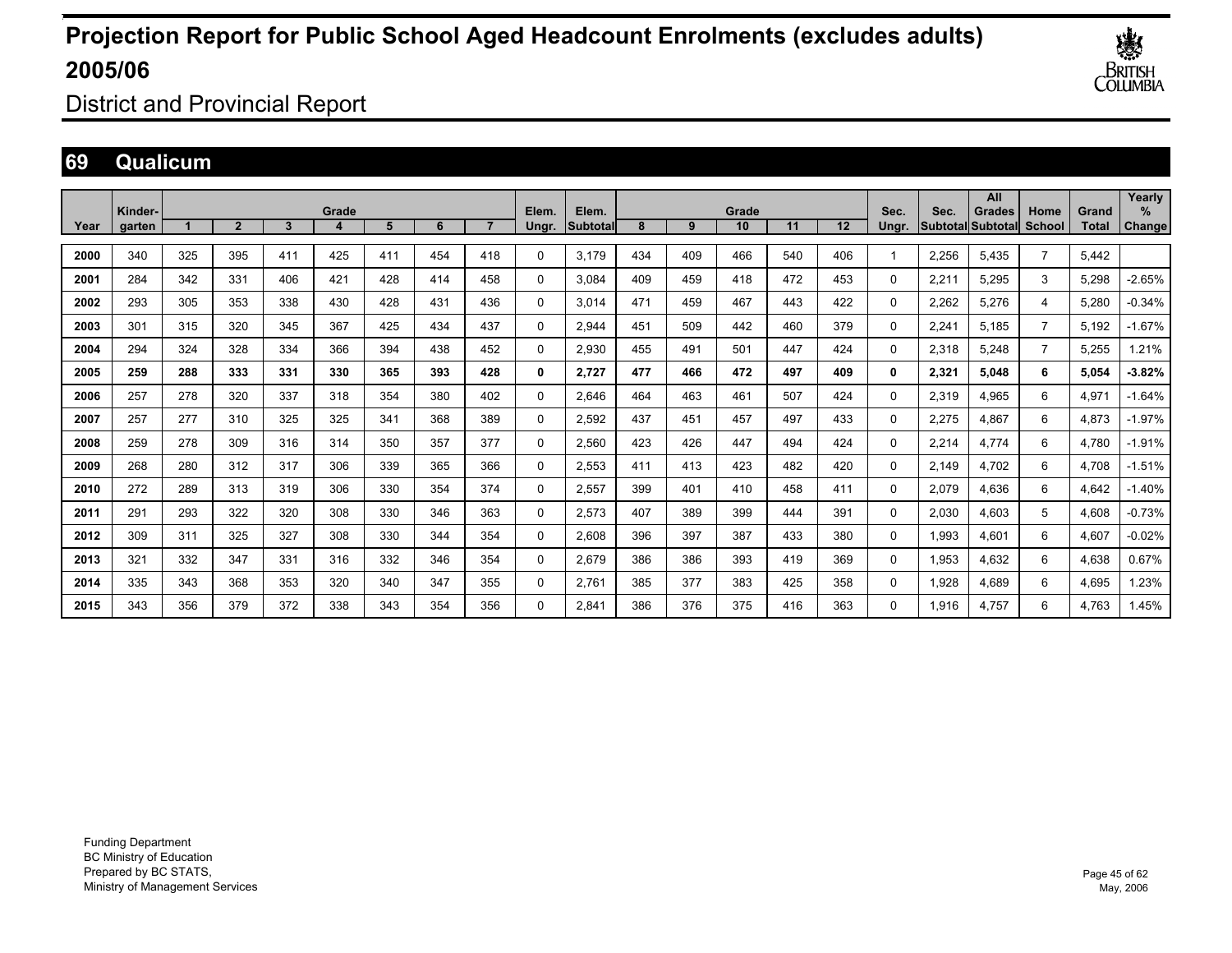

District and Provincial Report

### **70 Alberni**

|      |                   |     |                |     |       |     |     |                |                |                   |     |              |             |     |     |               |                                 | All           |                |                       | Yearly                |
|------|-------------------|-----|----------------|-----|-------|-----|-----|----------------|----------------|-------------------|-----|--------------|-------------|-----|-----|---------------|---------------------------------|---------------|----------------|-----------------------|-----------------------|
| Year | Kinder-<br>garten |     | $\overline{2}$ | 3   | Grade | 5   | 6   | $\overline{ }$ | Elem.<br>Unar. | Elem.<br>Subtotal | 8   | $\mathbf{Q}$ | Grade<br>10 | 11  | 12  | Sec.<br>Unar. | Sec.<br><b>Subtotal</b> Subtota | <b>Grades</b> | Home<br>School | Grand<br><b>Total</b> | $\%$<br><b>Change</b> |
| 2000 | 321               | 362 | 334            | 354 | 364   | 376 | 420 | 411            | 0              | 2.942             | 428 | 430          | 464         | 553 | 446 | 18            | 2,339                           | 5,281         | 6              | 5,287                 |                       |
|      |                   |     |                |     |       |     |     |                |                |                   |     |              |             |     |     |               |                                 |               |                |                       |                       |
| 2001 | 320               | 310 | 365            | 333 | 364   | 365 | 371 | 442            | $\overline{2}$ | 2.872             | 414 | 425          | 456         | 475 | 480 | 25            | 2,275                           | 5.147         | 5              | 5.152                 | $-2.55%$              |
| 2002 | 309               | 322 | 318            | 357 | 343   | 347 | 366 | 396            | 0              | 2.758             | 465 | 380          | 436         | 465 | 443 | 44            | 2,233                           | 4,991         | 3              | 4,994                 | $-3.07%$              |
| 2003 | 236               | 295 | 327            | 326 | 349   | 330 | 359 | 380            | 0              | 2.602             | 414 | 461          | 417         | 446 | 411 | 23            | 2.172                           | 4,774         | 3              | 4,777                 | $-4.35%$              |
| 2004 | 278               | 262 | 312            | 339 | 339   | 369 | 333 | 381            | 0              | 2.613             | 410 | 410          | 440         | 455 | 405 | 12            | 2.132                           | 4.745         | 3              | 4.748                 | $-0.61%$              |
| 2005 | 251               | 284 | 265            | 313 | 341   | 348 | 368 | 356            | 0              | 2,526             | 400 | 398          | 408         | 470 | 391 | 13            | 2,080                           | 4.606         | $\mathbf{0}$   | 4,606                 | $-2.99%$              |
| 2006 | 237               | 282 | 250            | 286 | 314   | 331 | 362 | 342            | 0              | 2.404             | 385 | 413          | 390         | 459 | 392 | 13            | 2,052                           | 4,456         | 0              | 4,456                 | $-3.26%$              |
| 2007 | 237               | 266 | 249            | 270 | 287   | 305 | 345 | 336            | 0              | 2.295             | 370 | 399          | 404         | 441 | 384 | 13            | 2,011                           | 4.306         | 0              | 4,306                 | $-3.37%$              |
| 2008 | 226               | 266 | 234            | 268 | 271   | 279 | 318 | 320            | 0              | 2,182             | 364 | 383          | 390         | 454 | 368 | 13            | 1,972                           | 4,154         | $\mathbf 0$    | 4,154                 | $-3.53%$              |
| 2009 | 232               | 254 | 235            | 253 | 269   | 263 | 290 | 295            | 0              | 2,091             | 347 | 376          | 375         | 440 | 379 | 12            | 1,929                           | 4,020         | 0              | 4,020                 | $-3.23%$              |
| 2010 | 245               | 261 | 224            | 253 | 254   | 261 | 274 | 269            | 0              | 2,041             | 320 | 358          | 368         | 424 | 368 | 12            | 1.850                           | 3.891         | 0              | 3,891                 | $-3.21%$              |
| 2011 | 236               | 276 | 230            | 242 | 254   | 247 | 272 | 254            | $\Omega$       | 2,011             | 292 | 331          | 351         | 415 | 353 | 11            | 1,753                           | 3,764         | 0              | 3,764                 | $-3.26%$              |
| 2012 | 245               | 266 | 243            | 248 | 243   | 247 | 257 | 252            | 0              | 2,001             | 275 | 302          | 324         | 396 | 345 | 11            | 1,653                           | 3.654         | 0              | 3,654                 | $-2.92%$              |
| 2013 | 248               | 276 | 234            | 262 | 249   | 236 | 257 | 238            | 0              | 2.000             | 272 | 284          | 296         | 366 | 329 | 10            | 1,557                           | 3.557         | 0              | 3,557                 | $-2.65%$              |
| 2014 | 252               | 279 | 243            | 253 | 263   | 242 | 246 | 238            | $\Omega$       | 2,016             | 257 | 281          | 278         | 335 | 304 | 10            | 1,465                           | 3,481         | $\Omega$       | 3,481                 | $-2.14%$              |
| 2015 | 254               | 284 | 246            | 262 | 253   | 255 | 252 | 228            | $\Omega$       | 2.034             | 257 | 265          | 274         | 314 | 278 | 9             | 1.397                           | 3.431         | $\Omega$       | 3.431                 | $-1.44%$              |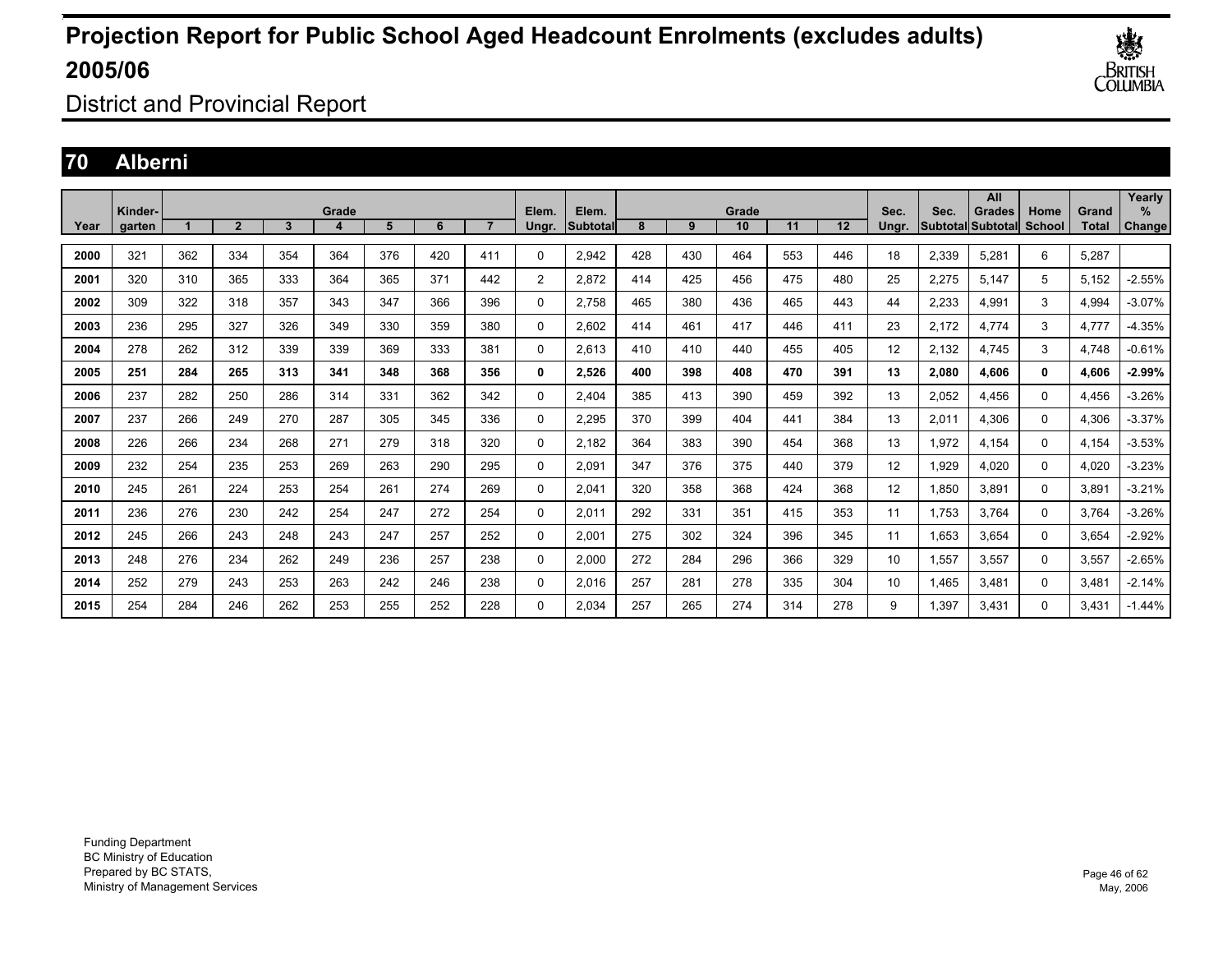

District and Provincial Report

### **71 Comox Valley**

|      | Kinder- |     |                |     | Grade |     |     |                | Elem.       | Elem.    |     |     | Grade |     |     | Sec.     | Sec.  | All<br>Grades             | Home   | Grand        | Yearly<br>% |
|------|---------|-----|----------------|-----|-------|-----|-----|----------------|-------------|----------|-----|-----|-------|-----|-----|----------|-------|---------------------------|--------|--------------|-------------|
| Year | aarten  |     | $\overline{2}$ | 3   | 4     | 5   | 6   | $\overline{ }$ | Ungr.       | Subtotal | 8   | 9   | 10    | 11  | 12  | Ungr.    |       | <b>Subtotal Subtotall</b> | School | <b>Total</b> | Change      |
| 2000 | 581     | 683 | 672            | 659 | 768   | 792 | 752 | 825            | $\mathbf 0$ | 5,732    | 829 | 789 | 917   | 809 | 864 | $\Omega$ | 4,208 | 9,940                     | 10     | 9,950        |             |
| 2001 | 631     | 603 | 676            | 684 | 664   | 764 | 778 | 793            | $\mathbf 0$ | 5,593    | 818 | 833 | 860   | 817 | 845 | $\Omega$ | 4,173 | 9.766                     | 5      | 9,771        | $-1.80%$    |
| 2002 | 545     | 650 | 616            | 687 | 684   | 676 | 776 | 822            | 0           | 5.456    | 832 | 826 | 970   | 863 | 843 | 0        | 4,334 | 9.790                     | 38     | 9,828        | 0.58%       |
| 2003 | 551     | 594 | 678            | 623 | 694   | 696 | 680 | 795            | 0           | 5,311    | 838 | 842 | 897   | 943 | 793 | 0        | 4,313 | 9.624                     | 19     | 9,643        | $-1.88%$    |
| 2004 | 544     | 562 | 596            | 686 | 621   | 700 | 724 | 729            | 0           | 5.162    | 864 | 852 | 910   | 930 | 898 | $\Omega$ | 4,454 | 9.616                     | 16     | 9.632        | $-0.11%$    |
| 2005 | 499     | 554 | 574            | 594 | 701   | 632 | 711 | 762            | 0           | 5,027    | 741 | 865 | 943   | 916 | 837 | 0        | 4,302 | 9,329                     | 15     | 9,344        | $-2.99%$    |
| 2006 | 484     | 525 | 562            | 577 | 679   | 592 | 706 | 760            | $\mathbf 0$ | 4,885    | 701 | 820 | 922   | 947 | 825 | $\Omega$ | 4,215 | 9,100                     | 15     | 9,115        | $-2.45%$    |
| 2007 | 484     | 509 | 532            | 565 | 661   | 574 | 663 | 755            | $\mathbf 0$ | 4.743    | 699 | 776 | 876   | 927 | 852 | $\Omega$ | 4,130 | 8,873                     | 14     | 8,887        | $-2.50%$    |
| 2008 | 507     | 510 | 517            | 536 | 647   | 558 | 642 | 709            | 0           | 4.626    | 693 | 773 | 830   | 883 | 835 | 0        | 4,014 | 8.640                     | 14     | 8,654        | $-2.62%$    |
| 2009 | 485     | 533 | 517            | 521 | 614   | 546 | 625 | 687            | 0           | 4,528    | 652 | 767 | 824   | 838 | 794 | 0        | 3,875 | 8.403                     | 13     | 8,416        | $-2.75%$    |
| 2010 | 508     | 511 | 541            | 521 | 597   | 520 | 611 | 668            | 0           | 4.477    | 632 | 722 | 817   | 830 | 752 | 0        | 3,753 | 8,230                     | 13     | 8,243        | $-2.06%$    |
| 2011 | 528     | 535 | 519            | 545 | 598   | 506 | 583 | 655            | 0           | 4,469    | 615 | 700 | 772   | 822 | 745 | $\Omega$ | 3,654 | 8,123                     | 13     | 8,136        | $-1.30%$    |
| 2012 | 548     | 557 | 544            | 526 | 626   | 508 | 568 | 626            | $\Omega$    | 4,503    | 604 | 682 | 749   | 780 | 739 | $\Omega$ | 3,554 | 8,057                     | 13     | 8,070        | $-0.81%$    |
| 2013 | 570     | 577 | 566            | 550 | 604   | 531 | 571 | 610            | $\Omega$    | 4,579    | 577 | 669 | 729   | 755 | 702 | $\Omega$ | 3,432 | 8.011                     | 13     | 8,024        | $-0.57%$    |
| 2014 | 593     | 600 | 586            | 571 | 632   | 513 | 597 | 613            | 0           | 4.705    | 563 | 641 | 715   | 735 | 679 | 0        | 3,333 | 8.038                     | 13     | 8,051        | 0.34%       |
| 2015 | 614     | 624 | 609            | 591 | 655   | 536 | 577 | 640            | $\Omega$    | 4.846    | 565 | 624 | 685   | 720 | 660 | $\Omega$ | 3.254 | 8.100                     | 13     | 8.113        | 0.77%       |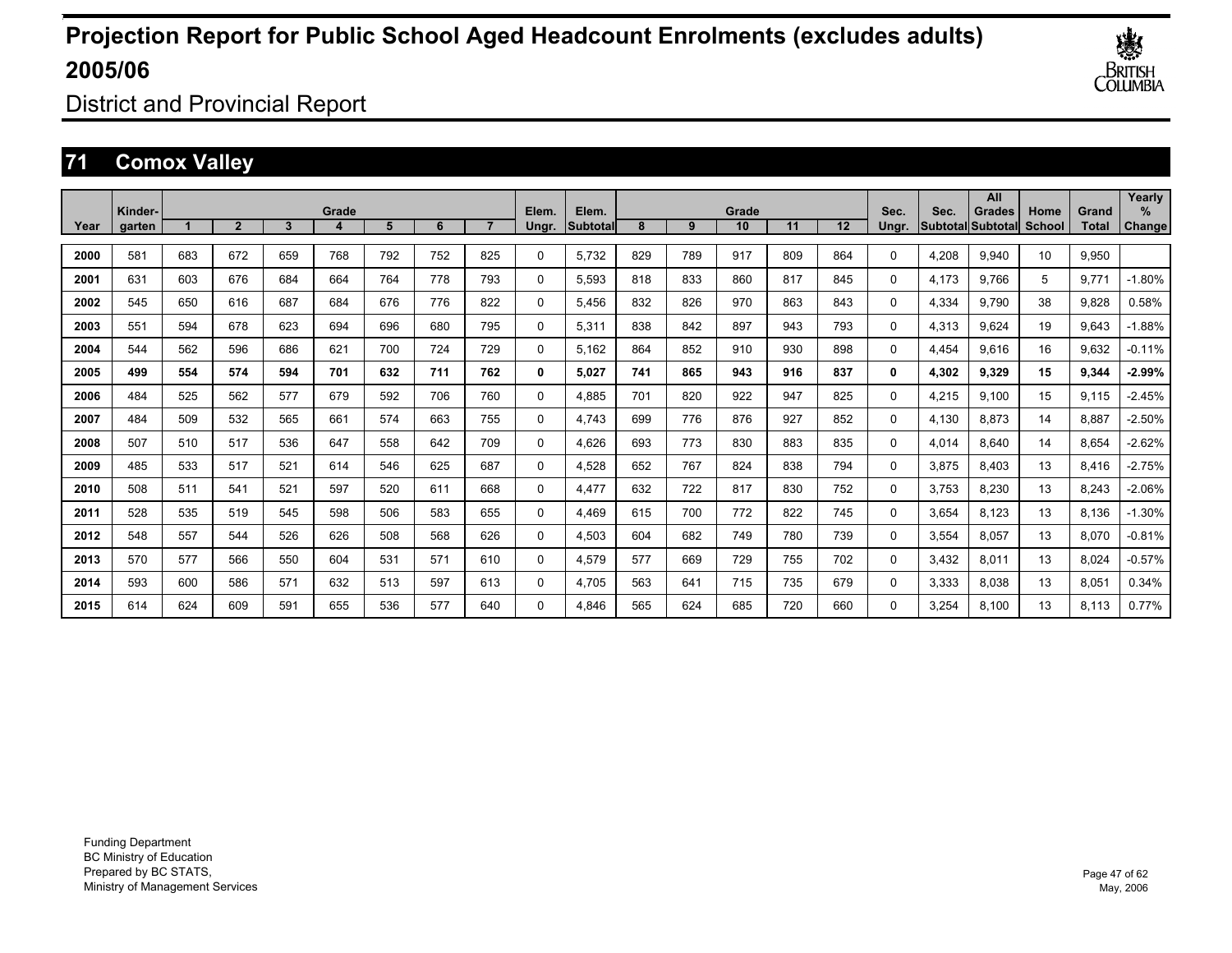

District and Provincial Report

### **72 Campbell River**

|      | Kinder- |     |                |     | Grade |     |     |     | Elem.    | Elem.     |     |     | Grade |     |     | Sec.           | Sec.  | All<br><b>Grades</b>      | Home           | Grand | Yearly<br>$\%$ |
|------|---------|-----|----------------|-----|-------|-----|-----|-----|----------|-----------|-----|-----|-------|-----|-----|----------------|-------|---------------------------|----------------|-------|----------------|
| Year | garten  |     | $\overline{2}$ | 3   |       | 5   | 6   |     | Ungr.    | lSubtotal | 8   | 9   | 10    | 11  | 12  | Unar.          |       | <b>SubtotallSubtotall</b> | School         | Total | Change         |
| 2000 | 443     | 446 | 446            | 498 | 539   | 569 | 580 | 537 | $\Omega$ | 4,058     | 508 | 613 | 655   | 640 | 700 | 22             | 3.138 | 7.196                     |                | 7,197 |                |
| 2001 | 424     | 450 | 453            | 437 | 491   | 540 | 556 | 573 | 0        | 3,924     | 557 | 507 | 652   | 677 | 671 | 19             | 3,083 | 7,007                     | $\overline{4}$ | 7,011 | $-2.58%$       |
| 2002 | 414     | 427 | 449            | 443 | 436   | 485 | 530 | 557 | 0        | 3.741     | 560 | 537 | 541   | 665 | 619 | 22             | 2,944 | 6.685                     | 3              | 6,688 | $-4.61%$       |
| 2003 | 399     | 402 | 433            | 431 | 456   | 449 | 478 | 526 | 0        | 3,574     | 553 | 559 | 567   | 577 | 633 | 0              | 2,889 | 6,463                     | 6              | 6,469 | $-3.27%$       |
| 2004 | 393     | 404 | 413            | 440 | 444   | 471 | 451 | 486 | 0        | 3,502     | 533 | 554 | 577   | 630 | 520 | $\overline{2}$ | 2,816 | 6,318                     | 3              | 6,321 | $-2.29%$       |
| 2005 | 369     | 382 | 414            | 427 | 448   | 449 | 457 | 453 | 0        | 3,399     | 496 | 526 | 601   | 597 | 573 | 0              | 2,793 | 6,192                     | 3              | 6,195 | $-1.99%$       |
| 2006 | 359     | 333 | 402            | 412 | 415   | 449 | 462 | 444 | 0        | 3,276     | 469 | 520 | 585   | 574 | 574 | 0              | 2.722 | 5,998                     | 3              | 6,001 | $-3.13%$       |
| 2007 | 369     | 325 | 351            | 401 | 401   | 416 | 461 | 448 | 0        | 3.172     | 459 | 492 | 578   | 559 | 553 | 0              | 2,641 | 5,813                     | 3              | 5,816 | $-3.08%$       |
| 2008 | 364     | 334 | 343            | 351 | 390   | 402 | 428 | 448 | 0        | 3.060     | 463 | 482 | 548   | 551 | 538 | 0              | 2,582 | 5,642                     | 3              | 5,645 | $-2.94%$       |
| 2009 | 348     | 330 | 353            | 343 | 342   | 391 | 414 | 416 | 0        | 2,937     | 463 | 486 | 536   | 524 | 531 | 0              | 2,540 | 5,477                     | 3              | 5,480 | $-2.92%$       |
| 2010 | 358     | 316 | 350            | 354 | 335   | 344 | 403 | 403 | 0        | 2,863     | 431 | 486 | 540   | 513 | 506 | 0              | 2,476 | 5,339                     | 3              | 5,342 | $-2.52%$       |
| 2011 | 382     | 326 | 335            | 351 | 346   | 338 | 356 | 393 | 0        | 2,827     | 418 | 454 | 541   | 515 | 493 | 0              | 2,421 | 5,248                     | 3              | 5,251 | $-1.70%$       |
| 2012 | 403     | 348 | 346            | 337 | 343   | 349 | 350 | 348 | 0        | 2.824     | 408 | 440 | 506   | 515 | 497 | 0              | 2,366 | 5,190                     | $\overline{2}$ | 5,192 | $-1.12%$       |
| 2013 | 415     | 366 | 369            | 347 | 330   | 346 | 361 | 342 | 0        | 2.876     | 362 | 429 | 490   | 485 | 497 | 0              | 2,263 | 5,139                     | $\overline{2}$ | 5,141 | $-0.98%$       |
| 2014 | 428     | 377 | 389            | 370 | 339   | 332 | 357 | 352 | 0        | 2,944     | 355 | 382 | 479   | 469 | 468 | $\Omega$       | 2.153 | 5,097                     | $\overline{2}$ | 5,099 | $-0.82%$       |
| 2015 | 438     | 389 | 399            | 389 | 362   | 342 | 344 | 349 | 0        | 3.012     | 365 | 374 | 427   | 456 | 450 | 0              | 2.072 | 5.084                     | $\overline{2}$ | 5.086 | $-0.25%$       |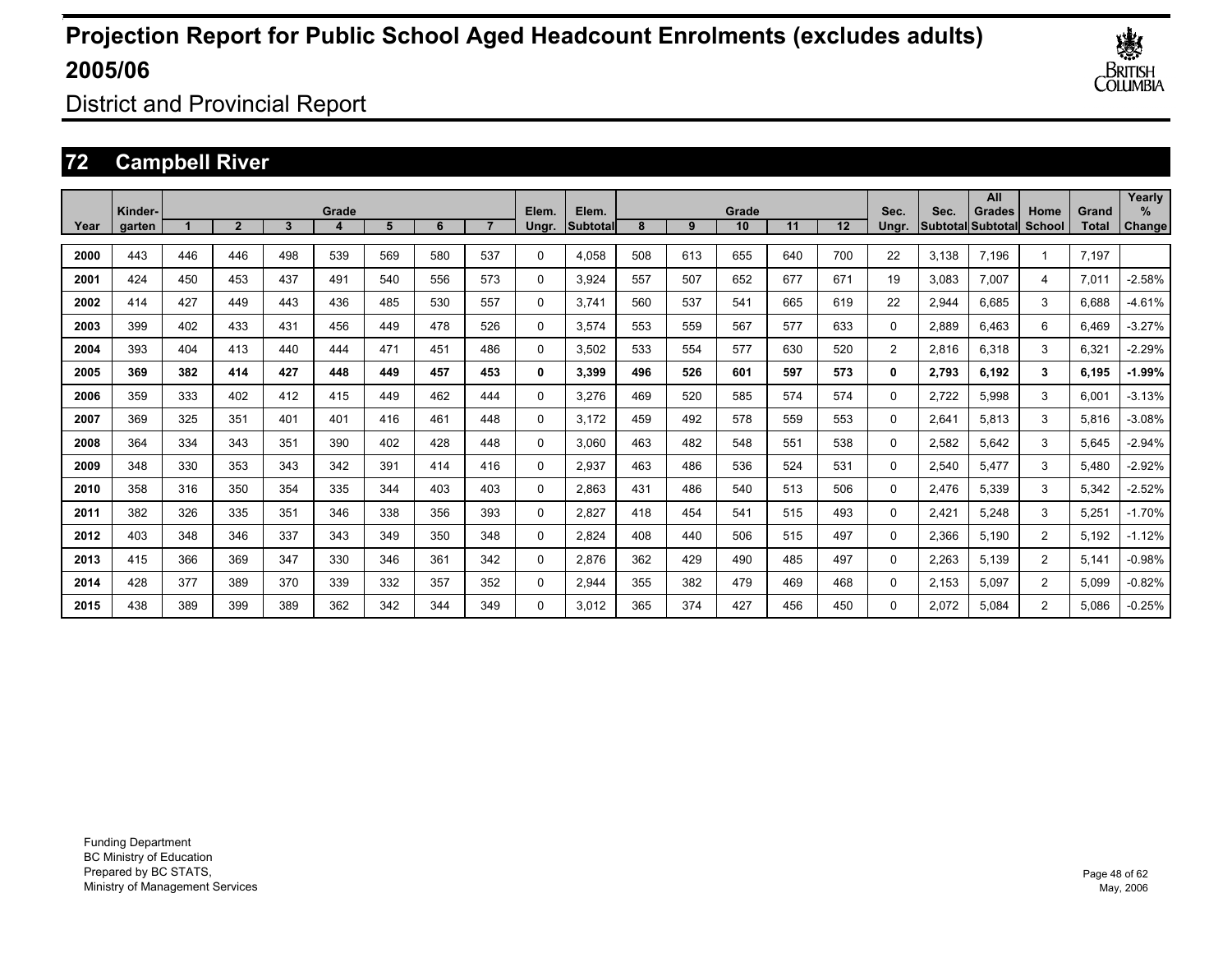

District and Provincial Report

### **73 Kamloops/Thompson**

|      | Kinder- |       |                |       | Grade |       |       |       | Elem. | Elem.           |       |       | Grade |       |       | Sec.  | Sec.  | All<br><b>Grades</b>     | Home           | Grand  | Yearly<br>$\%$ |
|------|---------|-------|----------------|-------|-------|-------|-------|-------|-------|-----------------|-------|-------|-------|-------|-------|-------|-------|--------------------------|----------------|--------|----------------|
| Year | garten  |       | $\overline{2}$ | 3     | -4.   | 5     | 6     |       | Unar. | <b>Subtotal</b> | 8     | 9     | 10    | 11    | 12    | Unar. |       | <b>Subtotal Subtotal</b> | School         | Total  | Change         |
| 2000 | 1122    | 1,151 | 1,187          | 1.166 | 1,273 | .323  | 1,326 | 1,293 | 58    | 9,899           | 1,408 | 1,442 | 1,556 | 1,535 | 1,301 | 88    | 7,330 | 17,229                   | 8              | 17,237 |                |
| 2001 | 1075    | 1,144 | 1,130          | 1,199 | 1,200 | ,269  | 1,312 | 1,333 | 73    | 9,735           | 1,375 | 1,444 | 1,455 | 1,501 | 1,320 | 74    | 7,169 | 16,904                   | 8              | 16,912 | $-1.89%$       |
| 2002 | 1015    | 1,065 | 1,125          | 1,136 | 1,188 | ,210  | 1,253 | 1,302 | 66    | 9,360           | 1,387 | 1,390 | 1,443 | .413  | 1,288 | 70    | 6,991 | 16,351                   | $\overline{2}$ | 16,353 | $-3.31%$       |
| 2003 | 938     | 1,036 | 1,069          | 1.099 | 1,136 | .180  | 1.193 | 1,248 | 54    | 8,953           | 1.407 | 1,366 | 1,438 | .412  | 1.193 | 58    | 6,874 | 15,827                   | 4              | 15,831 | $-3.19%$       |
| 2004 | 892     | 1,001 | 1.017          | 1.095 | 1.109 | 1.140 | 1.181 | 1.190 | 54    | 8,679           | 1.403 | 1.426 | 1,394 | 1.439 | 1,202 | 74    | 6,938 | 15,617                   | 3              | 15,620 | $-1.33%$       |
| 2005 | 843     | 944   | 1.019          | 1.044 | 1,109 | 1,124 | 1.154 | 1.207 | 54    | 8,498           | 1.312 | 1,411 | 1,451 | 1,338 | 1,250 | 61    | 6,823 | 15,321                   | $\mathbf{2}$   | 15,323 | $-1.90%$       |
| 2006 | 822     | 895   | 987            | 1.015 | 1,060 | 1.070 | 1.140 | 1,214 | 53    | 8.256           | .268  | 1,350 | 1,451 | 1,304 | 1,219 | 60    | 6,652 | 14,908                   | $\overline{2}$ | 14,910 | $-2.70%$       |
| 2007 | 836     | 873   | 937            | 984   | 1.031 | .023  | 1,085 | 1.198 | 51    | 8.018           | 1.273 | 1,305 | 1,391 | 1,301 | 1.187 | 59    | 6,516 | 14,534                   | $\overline{2}$ | 14,536 | $-2.51%$       |
| 2008 | 854     | 888   | 916            | 935   | 999   | 995   | 1,039 | 1.141 | 49    | 7.816           | 1.258 | 1,309 | 1,345 | ,249  | 1.183 | 57    | 6.401 | 14,217                   | $\overline{2}$ | 14,219 | $-2.18%$       |
| 2009 | 868     | 906   | 930            | 913   | 950   | 965   | 1.009 | 1.091 | 48    | 7.680           | 1.199 | 1,292 | 1,345 | ,208  | 1.136 | 56    | 6,236 | 13,916                   | $\overline{2}$ | 13,918 | $-2.12%$       |
| 2010 | 894     | 921   | 949            | 927   | 928   | 917   | 979   | 1.061 | 46    | 7.622           | 1.146 | 1.232 | 1.328 | ,206  | 1.098 | 55    | 6.065 | 13.687                   | $\overline{2}$ | 13.689 | $-1.65%$       |
| 2011 | 927     | 950   | 964            | 946   | 942   | 896   | 932   | 1,030 | 46    | 7,633           | 1,114 | 1,179 | 1,270 | 1,190 | 1,096 | 53    | 5,902 | 13,535                   | $\overline{2}$ | 13,537 | $-1.11%$       |
| 2012 | 945     | 985   | 994            | 962   | 962   | 910   | 911   | 981   | 45    | 7,695           | 1.083 | 1,147 | 1,217 | 1,142 | 1,084 | 52    | 5,725 | 13,420                   | $\overline{2}$ | 13,422 | $-0.85%$       |
| 2013 | 957     | 1,002 | 1,031          | 991   | 978   | 930   | 926   | 960   | 46    | 7,821           | 1.032 | 1,115 | 1,183 | 1,095 | 1,040 | 51    | 5,516 | 13,337                   | $\overline{2}$ | 13,339 | $-0.62%$       |
| 2014 | 967     | 1,014 | 1.049          | 1.027 | 1,007 | 945   | 945   | 975   | 47    | 7,976           | 1,009 | 1,064 | 1,150 | 1,064 | 996   | 49    | 5,332 | 13,308                   | $\overline{2}$ | 13,310 | $-0.22%$       |
| 2015 | 970     | 1,026 | 1.061          | 1.044 | 1.043 | 972   | 959   | 994   | 48    | 8.117           | 1.023 | 1,040 | 1,098 | 1,033 | 967   | 47    | 5,208 | 13,325                   | $\overline{2}$ | 13,327 | 0.13%          |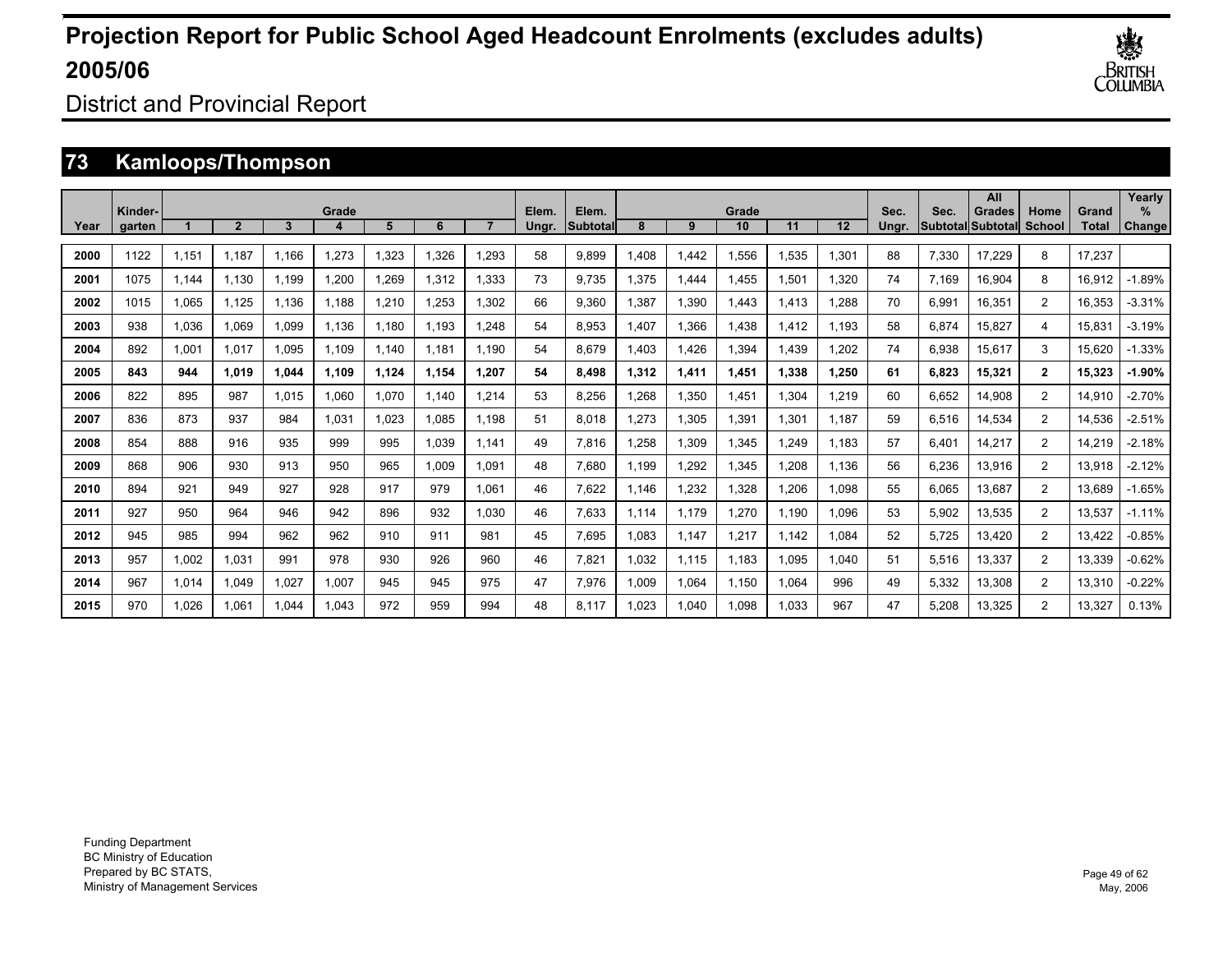

District and Provincial Report

### **74 Gold Trail**

|      | Kinder- |     |                |     | Grade |     |     |     | Elem.    | Elem.    |     |     | Grade |     |     | Sec.           | Sec. | All<br><b>Grades</b>     | Home           | Grand | Yearly<br>$\%$ |
|------|---------|-----|----------------|-----|-------|-----|-----|-----|----------|----------|-----|-----|-------|-----|-----|----------------|------|--------------------------|----------------|-------|----------------|
| Year | garten  |     | $\overline{2}$ | 3   | 4     | 5   | 6   |     | Ungr.    | Subtotal | 8   | 9   | 10    | 11  | 12  | Unar.          |      | <b>Subtotal Subtotal</b> | <b>School</b>  | Total | Change         |
| 2000 | 141     | 175 | 140            | 171 | 169   | 186 | 213 | 173 | 0        | 1,368    | 192 | 178 | 190   | 223 | 150 | $\overline{2}$ | 935  | 2,303                    | $\mathbf 0$    | 2,303 |                |
| 2001 | 181     | 203 | 201            | 187 | 206   | 227 | 233 | 228 | 0        | 1,666    | 218 | 209 | 182   | 190 | 170 | 22             | 991  | 2,657                    | $\overline{2}$ | 2,659 | 15.46%         |
| 2002 | 162     | 152 | 157            | 173 | 164   | 163 | 184 | 176 | 0        | 1,331    | 220 | 187 | 157   | 163 | 131 | 28             | 886  | 2,217                    | 0              | 2,217 | 16.62%         |
| 2003 | 126     | 151 | 128            | 145 | 156   | 130 | 140 | 161 | 0        | 1.137    | 182 | 202 | 180   | 147 | 108 | 28             | 847  | 1.984                    | $\mathbf 0$    | 1,984 | $-10.51%$      |
| 2004 | 107     | 121 | 126            | 119 | 128   | 147 | 121 | 142 | 0        | 1.011    | 155 | 177 | 189   | 164 | 116 | 28             | 829  | 1.840                    | $\mathbf 0$    | 1,840 | $-7.26%$       |
| 2005 | 93      | 105 | 113            | 126 | 120   | 126 | 142 | 116 | 0        | 941      | 157 | 169 | 191   | 190 | 124 | 32             | 863  | 1,804                    | 0              | 1,804 | $-1.96%$       |
| 2006 | 92      | 101 | 105            | 121 | 120   | 122 | 148 | 116 | $\Omega$ | 925      | 157 | 158 | 175   | 198 | 127 | 32             | 847  | 1.772                    | $\mathbf 0$    | 1,772 | $-1.77%$       |
| 2007 | 87      | 100 | 102            | 113 | 116   | 121 | 143 | 121 | $\Omega$ | 903      | 157 | 157 | 163   | 183 | 132 | 31             | 823  | 1.726                    | $\mathbf 0$    | 1,726 | $-2.60%$       |
| 2008 | 94      | 95  | 100            | 109 | 108   | 117 | 143 | 117 | 0        | 883      | 163 | 157 | 162   | 171 | 122 | 30             | 805  | 1.688                    | 0              | 1,688 | $-2.20%$       |
| 2009 | 95      | 102 | 94             | 107 | 104   | 109 | 138 | 116 | 0        | 865      | 157 | 163 | 161   | 168 | 114 | 29             | 792  | 1,657                    | 0              | 1,657 | $-1.84%$       |
| 2010 | 99      | 102 | 101            | 100 | 101   | 104 | 128 | 112 | 0        | 847      | 156 | 157 | 167   | 168 | 112 | 29             | 789  | 1.636                    | 0              | 1,636 | $-1.27%$       |
| 2011 | 106     | 106 | 101            | 107 | 94    | 102 | 122 | 104 | 0        | 842      | 150 | 156 | 161   | 173 | 111 | 29             | 780  | 1,622                    | $\mathbf 0$    | 1,622 | $-0.86%$       |
| 2012 | 109     | 114 | 105            | 107 | 100   | 94  | 119 | 99  | 0        | 847      | 140 | 150 | 160   | 168 | 115 | 28             | 761  | 1,608                    | $\mathbf 0$    | 1,608 | $-0.86%$       |
| 2013 | 112     | 116 | 112            | 111 | 101   | 101 | 110 | 97  | $\Omega$ | 860      | 133 | 139 | 155   | 167 | 112 | 28             | 734  | 1,594                    | $\mathbf 0$    | 1,594 | $-0.87%$       |
| 2014 | 116     | 120 | 115            | 119 | 105   | 101 | 118 | 90  | 0        | 884      | 130 | 133 | 144   | 161 | 111 | 27             | 706  | 1,590                    | 0              | 1,590 | $-0.25%$       |
| 2015 | 121     | 124 | 118            | 122 | 112   | 105 | 119 | 96  | $\Omega$ | 917      | 121 | 130 | 137   | 150 | 107 | 26             | 671  | 1.588                    | 0              | 1.588 | $-0.13%$       |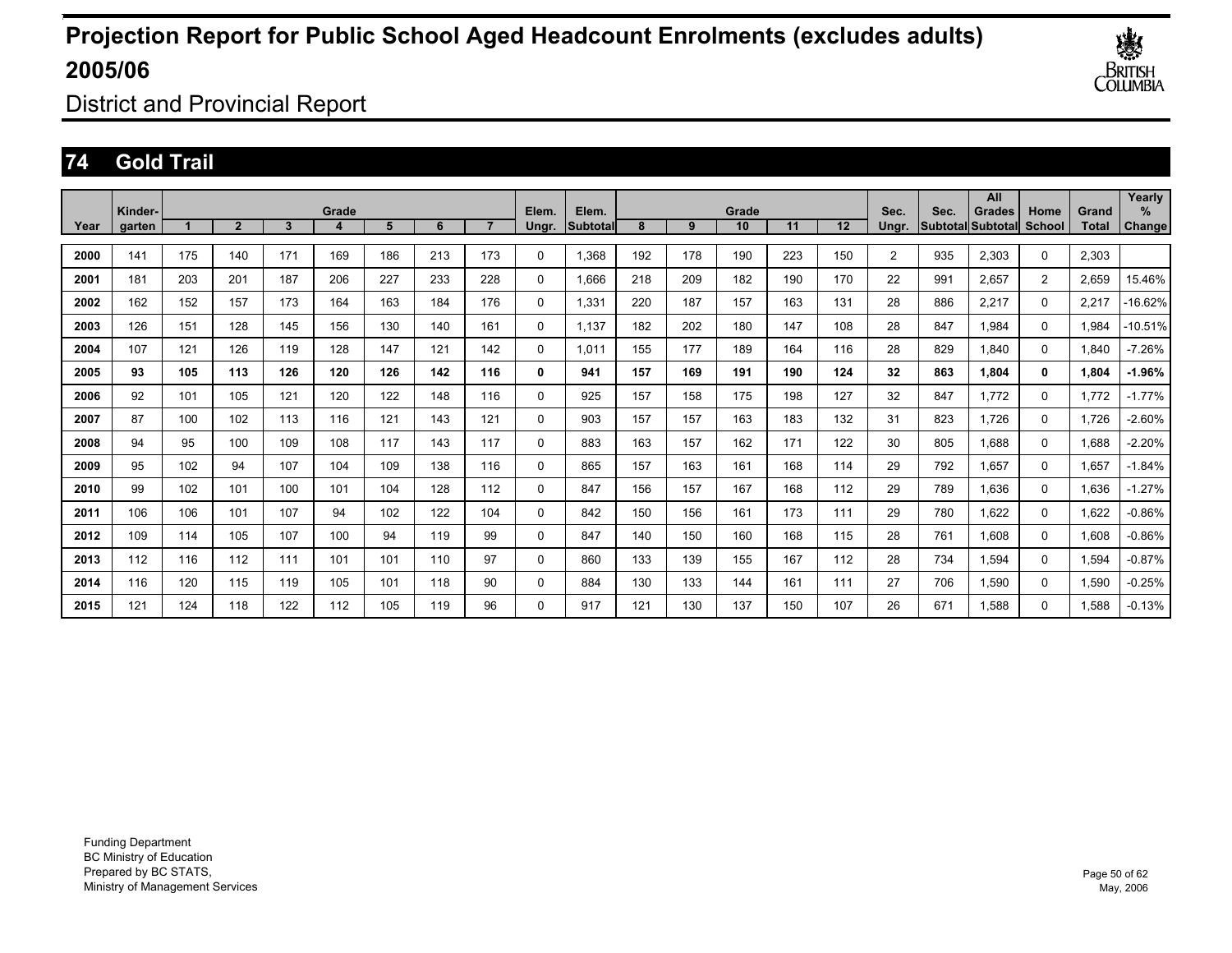

District and Provincial Report

### **75 Mission**

|      |                   |     |                |     |       |     |     |                |                |                    |     |     |             |     |         |                |                                  | All           |                       |                       | Yearly         |
|------|-------------------|-----|----------------|-----|-------|-----|-----|----------------|----------------|--------------------|-----|-----|-------------|-----|---------|----------------|----------------------------------|---------------|-----------------------|-----------------------|----------------|
| Year | Kinder-<br>garten |     | $\overline{2}$ | 3   | Grade | 5   | 6   | $\overline{ }$ | Elem.<br>Ungr. | Elem.<br>lSubtotal | 8   | 9   | Grade<br>10 | 11  | $12 \,$ | Sec.<br>Ungr.  | Sec.<br><b>SubtotallSubtotal</b> | <b>Grades</b> | Home<br><b>School</b> | Grand<br><b>Total</b> | $\%$<br>Change |
|      |                   |     |                |     |       |     |     |                |                |                    |     |     |             |     |         |                |                                  |               |                       |                       |                |
| 2000 | 482               | 517 | 530            | 597 | 599   | 589 | 575 | 594            | 0              | 4.483              | 603 | 642 | 589         | 557 | 393     | 10             | 2.794                            | 7.277         | 6                     | 7,283                 |                |
| 2001 | 504               | 502 | 510            | 545 | 620   | 594 | 576 | 582            | 0              | 4,433              | 616 | 620 | 627         | 549 | 412     | 5              | 2,829                            | 7,262         | $\overline{7}$        | 7,269                 | $-0.19%$       |
| 2002 | 458               | 533 | 517            | 530 | 555   | 631 | 607 | 598            | 0              | 4,429              | 605 | 595 | 607         | 636 | 441     | 10             | 2.894                            | 7,323         | 6                     | 7,329                 | 0.83%          |
| 2003 | 450               | 496 | 540            | 509 | 539   | 554 | 621 | 629            | 0              | 4.338              | 643 | 617 | 585         | 596 | 600     | $\overline{2}$ | 3.043                            | 7,381         | 5                     | 7,386                 | 0.78%          |
| 2004 | 492               | 472 | 502            | 530 | 512   | 546 | 532 | 613            | 0              | 4.199              | 630 | 628 | 585         | 587 | 514     | $\overline{7}$ | 2.951                            | 7.150         | $\overline{7}$        | 7.157                 | $-3.10%$       |
| 2005 | 420               | 518 | 497            | 530 | 525   | 536 | 551 | 531            | 0              | 4,108              | 638 | 647 | 637         | 566 | 524     | 5              | 3,017                            | 7,125         | 4                     | 7,129                 | $-0.39%$       |
| 2006 | 408               | 489 | 515            | 555 | 482   | 523 | 546 | 500            | $\Omega$       | 4.018              | 629 | 640 | 623         | 574 | 519     | 5              | 2,990                            | 7,008         | 4                     | 7,012                 | $-1.64%$       |
| 2007 | 430               | 477 | 489            | 577 | 506   | 483 | 534 | 496            | 0              | 3.992              | 594 | 633 | 616         | 562 | 526     | 5              | 2,936                            | 6.928         | 4                     | 6,932                 | $-1.14%$       |
| 2008 | 460               | 504 | 479            | 549 | 526   | 507 | 494 | 485            | 0              | 4.004              | 589 | 598 | 609         | 556 | 516     | 5              | 2,873                            | 6.877         | 4                     | 6.881                 | $-0.74%$       |
| 2009 | 464               | 539 | 505            | 538 | 502   | 527 | 517 | 450            | 0              | 4,042              | 577 | 593 | 578         | 550 | 510     | 5              | 2,813                            | 6,855         | 4                     | 6,859                 | $-0.32%$       |
| 2010 | 491               | 541 | 537            | 566 | 491   | 503 | 537 | 471            | 0              | 4,137              | 538 | 583 | 574         | 525 | 507     | 5              | 2,732                            | 6.869         | 4                     | 6,873                 | 0.20%          |
| 2011 | 507               | 572 | 540            | 601 | 516   | 493 | 514 | 489            | 0              | 4,232              | 562 | 545 | 566         | 522 | 486     | 5              | 2,686                            | 6,918         | 4                     | 6,922                 | 0.71%          |
| 2012 | 523               | 588 | 567            | 601 | 546   | 515 | 503 | 469            | 0              | 4,312              | 583 | 568 | 532         | 516 | 485     | 5              | 2,689                            | 7,001         | 4                     | 7,005                 | .20%           |
| 2013 | 538               | 605 | 582            | 631 | 546   | 545 | 526 | 459            | $\Omega$       | 4,432              | 560 | 590 | 553         | 488 | 480     | 4              | 2,675                            | 7,107         | 4                     | 7,111                 | 1.51%          |
| 2014 | 551               | 623 | 599            | 648 | 573   | 545 | 555 | 479            | 0              | 4,573              | 548 | 568 | 573         | 504 | 454     | 4              | 2,651                            | 7,224         | 4                     | 7,228                 | 1.65%          |
| 2015 | 561               | 637 | 617            | 666 | 588   | 571 | 555 | 505            | $\Omega$       | 4.700              | 571 | 555 | 553         | 521 | 468     | 4              | 2.672                            | 7.372         | 4                     | 7.376                 | 2.05%          |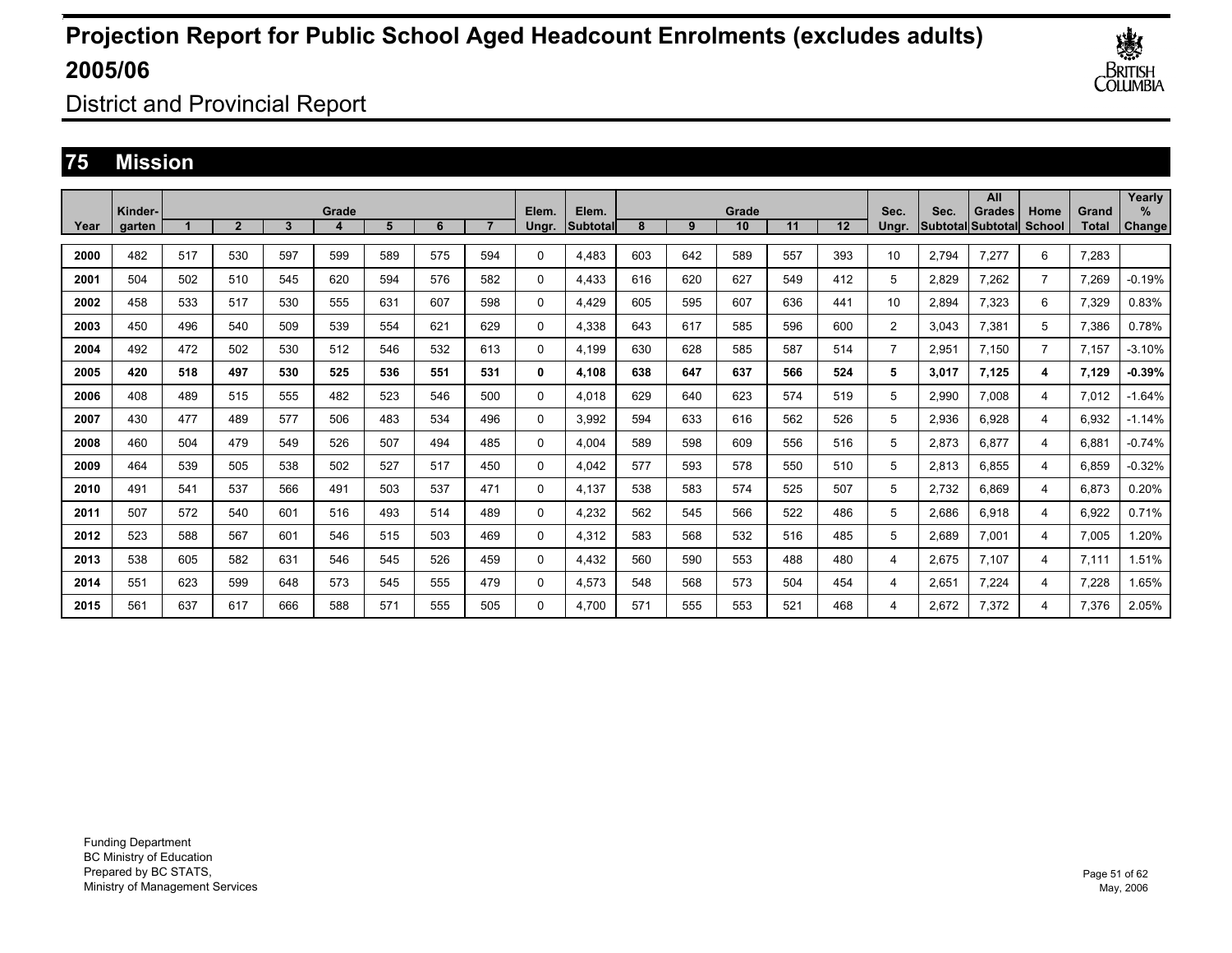

District and Provincial Report

### **78 Fraser - Cascade**

|      | Kinder- |     |              |     | Grade |     |     |     | Elem.        | Elem.    |     |     | Grade |     |         | Sec.  | Sec. | All<br><b>Grades</b>     | Home        | Grand        | Yearly<br>$\%$ |
|------|---------|-----|--------------|-----|-------|-----|-----|-----|--------------|----------|-----|-----|-------|-----|---------|-------|------|--------------------------|-------------|--------------|----------------|
| Year | garten  |     | $\mathbf{2}$ | 3   |       | 5   | 6   |     | Ungr.        | Subtotal | 8   | 9   | 10    | 11  | $12 \,$ | Unar. |      | <b>SubtotallSubtotal</b> | School      | <b>Total</b> | Change         |
| 2000 | 149     | 163 | 164          | 195 | 160   | 208 | 166 | 200 | 0            | 1,405    | 184 | 189 | 229   | 216 | 167     | 13    | 998  | 2,403                    | 6           | 2,409        |                |
| 2001 | 139     | 150 | 163          | 158 | 196   | 164 | 216 | 182 | 0            | 1,368    | 221 | 195 | 172   | 211 | 190     | 0     | 989  | 2,357                    |             | 2,358        | $-2.12%$       |
| 2002 | 119     | 155 | 152          | 159 | 158   | 207 | 169 | 225 | 0            | 1,344    | 204 | 208 | 180   | 183 | 184     | 0     | 959  | 2,303                    |             | 2,304        | $-2.29%$       |
| 2003 | 122     | 144 | 162          | 172 | 171   | 170 | 210 | 186 | 0            | 1,337    | 229 | 202 | 201   | 180 | 141     | 0     | 953  | 2,290                    | 0           | 2,290        | $-0.61%$       |
| 2004 | 114     | 161 | 146          | 167 | 171   | 171 | 167 | 209 | 0            | 1,306    | 213 | 233 | 172   | 223 | 129     | 0     | 970  | 2.276                    | 0           | 2,276        | $-0.61%$       |
| 2005 | 119     | 124 | 166          | 140 | 172   | 175 | 165 | 180 | 0            | 1.241    | 222 | 198 | 212   | 193 | 160     | 0     | 985  | 2,226                    | 0           | 2,226        | $-2.20%$       |
| 2006 | 118     | 122 | 167          | 139 | 167   | 169 | 166 | 166 | 0            | 1.214    | 216 | 191 | 230   | 192 | 156     | 0     | 985  | 2.199                    | 0           | 2,199        | $-1.21%$       |
| 2007 | 115     | 121 | 165          | 140 | 165   | 164 | 160 | 167 | 0            | 1,197    | 201 | 187 | 224   | 207 | 156     | 0     | 975  | 2,172                    | 0           | 2,172        | $-1.23%$       |
| 2008 | 122     | 118 | 164          | 139 | 167   | 163 | 156 | 162 | 0            | 1,191    | 201 | 173 | 219   | 203 | 167     | 0     | 963  | 2,154                    | $\mathbf 0$ | 2,154        | $-0.83%$       |
| 2009 | 126     | 125 | 160          | 138 | 165   | 164 | 154 | 157 | 0            | 1,189    | 194 | 173 | 203   | 198 | 165     | 0     | 933  | 2,122                    | $\mathbf 0$ | 2,122        | $-1.49%$       |
| 2010 | 122     | 129 | 170          | 135 | 164   | 162 | 154 | 155 | 0            | 1,191    | 188 | 167 | 202   | 184 | 160     | 0     | 901  | 2,092                    | $\mathbf 0$ | 2,092        | $-1.41%$       |
| 2011 | 121     | 125 | 175          | 143 | 161   | 162 | 153 | 156 | 0            | 1,196    | 186 | 163 | 196   | 182 | 148     | 0     | 875  | 2,071                    | $\mathbf 0$ | 2,071        | $-1.00%$       |
| 2012 | 123     | 124 | 170          | 147 | 170   | 159 | 153 | 155 | 0            | 1,201    | 186 | 160 | 190   | 177 | 146     | 0     | 859  | 2,060                    | 0           | 2,060        | $-0.53%$       |
| 2013 | 124     | 126 | 169          | 143 | 176   | 167 | 150 | 155 | 0            | 1.210    | 185 | 160 | 187   | 172 | 143     | 0     | 847  | 2,057                    | 0           | 2,057        | $-0.15%$       |
| 2014 | 126     | 127 | 171          | 143 | 171   | 173 | 158 | 152 | 0            | 1,221    | 185 | 159 | 187   | 170 | 139     | 0     | 840  | 2,061                    | 0           | 2,061        | 0.19%          |
| 2015 | 128     | 129 | 172          | 144 | 170   | 168 | 163 | 160 | $\mathbf{0}$ | 1.234    | 182 | 159 | 185   | 168 | 136     | 0     | 830  | 2.064                    | 0           | 2.064        | 0.15%          |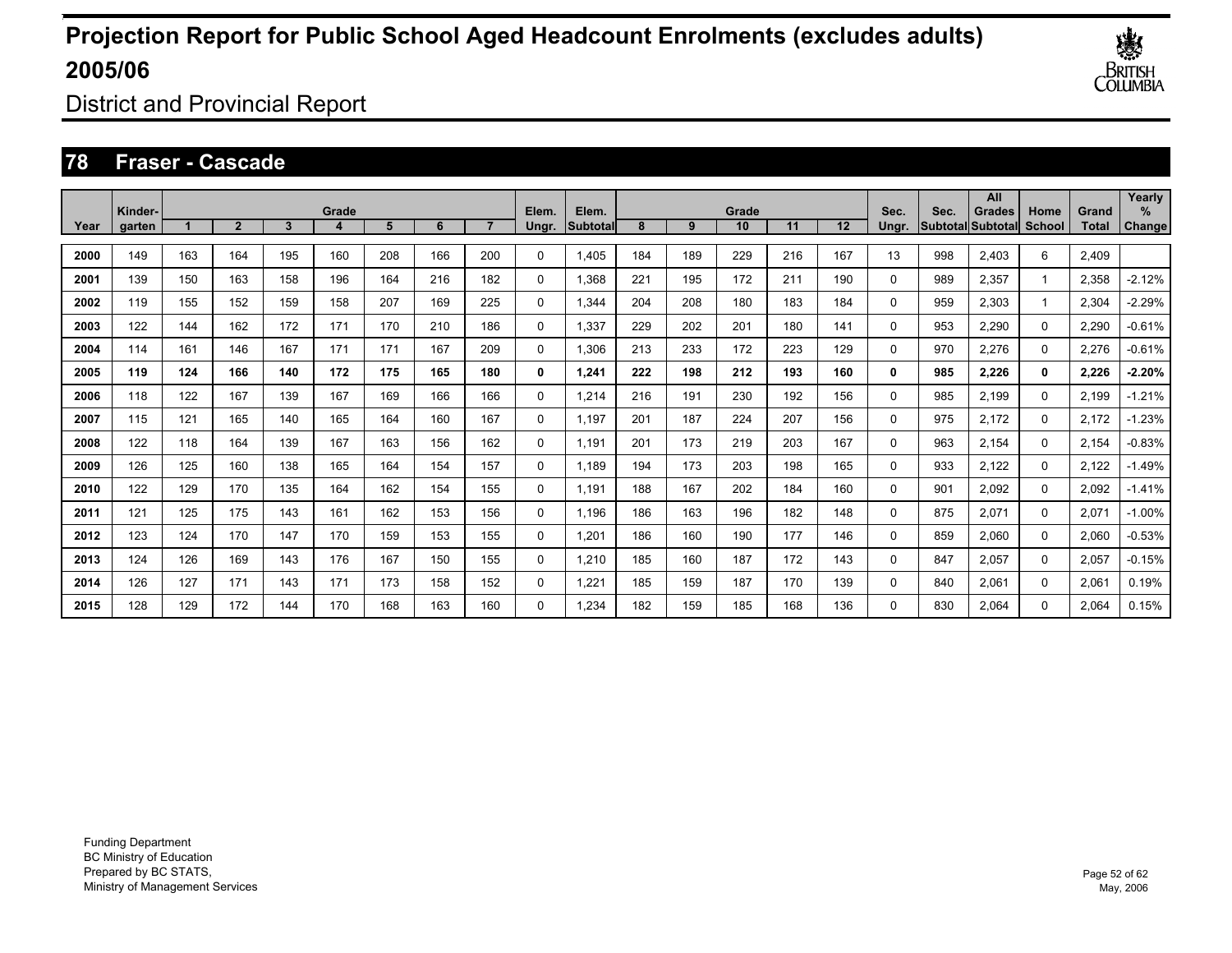

District and Provincial Report

### **79 Cowichan Valley**

|      | Kinder- |     |                |     | Grade |     |     |     | Elem.          | Elem.     |     |     | Grade |     |     | Sec.  | Sec.  | All<br><b>Grades</b> | Home           | Grand        | Yearly<br>% |
|------|---------|-----|----------------|-----|-------|-----|-----|-----|----------------|-----------|-----|-----|-------|-----|-----|-------|-------|----------------------|----------------|--------------|-------------|
| Year | garten  |     | $\overline{2}$ | 3   |       | 5   | 6   |     | Ungr.          | Subtotall | 8   | 9   | 10    | 11  | 12  | Ungr. |       | Subtotal Subtotal    | School         | <b>Total</b> | Change      |
| 2000 | 608     | 644 | 694            | 713 | 793   | 848 | 814 | 829 | 18             | 5,961     | 813 | 866 | 883   | 912 | 656 | 129   | 4,259 | 10,220               | 5              | 10.225       |             |
| 2001 | 550     | 660 | 654            | 719 | 709   | 817 | 862 | 840 | 6              | 5.817     | 853 | 858 | 888   | 806 | 635 | 144   | 4,184 | 10.001               | 9              | 10,010       | $-2.10%$    |
| 2002 | 563     | 588 | 660            | 670 | 718   | 711 | 816 | 868 | 3              | 5,597     | 851 | 871 | 887   | 855 | 600 | 109   | 4,173 | 9.770                | $\overline{7}$ | 9.777        | $-2.33%$    |
| 2003 | 553     | 598 | 614            | 675 | 695   | 743 | 718 | 835 | $\overline{2}$ | 5.433     | 889 | 940 | 1.003 | 802 | 640 | 11    | 4,285 | 9.718                |                | 9.719        | $-0.59%$    |
| 2004 | 525     | 589 | 615            | 628 | 672   | 718 | 755 | 730 | 5              | 5,237     | 858 | 933 | 864   | 980 | 604 | 124   | 4,363 | 9.600                | $\overline{2}$ | 9,602        | $-1.20%$    |
| 2005 | 539     | 550 | 603            | 636 | 645   | 689 | 736 | 762 | 8              | 5.168     | 741 | 843 | 956   | 907 | 735 | 112   | 4,294 | 9.462                |                | 9,463        | $-1.45%$    |
| 2006 | 516     | 539 | 591            | 619 | 628   | 650 | 723 | 754 | 8              | 5.028     | 729 | 799 | 902   | 900 | 758 | 111   | 4,199 | 9.227                |                | 9,228        | $-2.48%$    |
| 2007 | 502     | 517 | 580            | 607 | 612   | 634 | 684 | 743 | 8              | 4,887     | 721 | 784 | 855   | 853 | 753 | 109   | 4,075 | 8,962                |                | 8,963        | $-2.87%$    |
| 2008 | 505     | 505 | 558            | 597 | 601   | 618 | 668 | 703 | $\overline{7}$ | 4.762     | 711 | 777 | 838   | 809 | 712 | 106   | 3,953 | 8,715                |                | 8.716        | $-2.76%$    |
| 2009 | 519     | 508 | 546            | 575 | 592   | 609 | 652 | 687 | $\overline{7}$ | 4,695     | 675 | 765 | 829   | 791 | 674 | 102   | 3,836 | 8,531                |                | 8,532        | $-2.11%$    |
| 2010 | 544     | 523 | 549            | 563 | 571   | 600 | 642 | 671 | $\overline{7}$ | 4,670     | 659 | 727 | 818   | 782 | 660 | 99    | 3,745 | 8,415                |                | 8,416        | $-1.36%$    |
| 2011 | 572     | 548 | 566            | 568 | 561   | 580 | 634 | 660 | $\overline{7}$ | 4,696     | 644 | 711 | 779   | 771 | 652 | 97    | 3,654 | 8,350                |                | 8,351        | $-0.77%$    |
| 2012 | 589     | 576 | 592            | 585 | 565   | 570 | 614 | 651 | 7              | 4.749     | 633 | 695 | 761   | 737 | 644 | 95    | 3,565 | 8,314                |                | 8,315        | $-0.43%$    |
| 2013 | 607     | 592 | 622            | 612 | 582   | 574 | 603 | 631 | 7              | 4,830     | 625 | 683 | 744   | 719 | 615 | 92    | 3,478 | 8.308                |                | 8,309        | $-0.07%$    |
| 2014 | 625     | 610 | 640            | 642 | 608   | 591 | 607 | 621 | 7              | 4,951     | 606 | 674 | 731   | 702 | 599 | 90    | 3,402 | 8,353                |                | 8,354        | 0.54%       |
| 2015 | 640     | 628 | 659            | 659 | 637   | 617 | 626 | 625 | 7              | 5.098     | 596 | 654 | 721   | 690 | 585 | 88    | 3,334 | 8.432                |                | 8.433        | 0.95%       |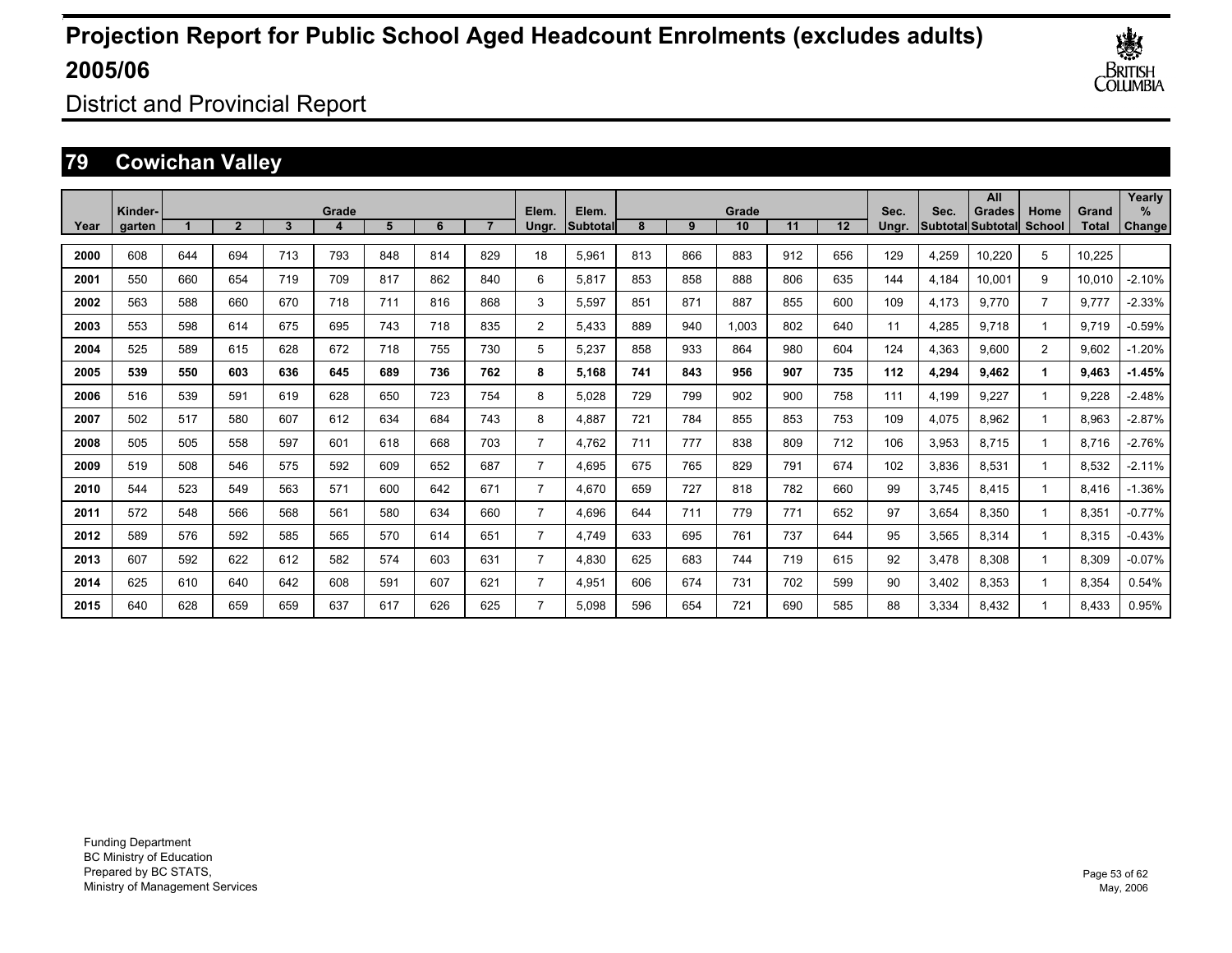

District and Provincial Report

### **81 Fort Nelson**

|      | Kinder- |     |                |     | Grade |     |     |     | Elem.        | Elem.           |     |     | Grade |     |    | Sec.  | Sec. | All<br><b>Grades</b> | Home           | Grand | Yearly<br>$\%$ |
|------|---------|-----|----------------|-----|-------|-----|-----|-----|--------------|-----------------|-----|-----|-------|-----|----|-------|------|----------------------|----------------|-------|----------------|
| Year | garten  |     | $\overline{2}$ | 3   |       | 5   | 6   |     | Ungr.        | <b>Subtotal</b> | 8   | 9   | 10    | 11  | 12 | Ungr. |      | Subtotal Subtotal    | <b>School</b>  | Total | Change         |
| 2000 | 94      | 100 | 90             | 109 | 76    | 87  | 103 | 78  | 0            | 737             | 102 | 100 | 105   | 98  | 86 | 18    | 509  | 1.246                | 9              | 1,255 |                |
| 2001 | 78      | 91  | 108            | 92  | 113   | 77  | 89  | 103 | 0            | 751             | 96  | 101 | 92    | 95  | 91 | 19    | 494  | 1.245                | 5              | 1,250 | $-0.40%$       |
| 2002 | 87      | 68  | 90             | 103 | 86    | 105 | 78  | 86  | 0            | 703             | 109 | 93  | 98    | 99  | 78 | 19    | 496  | 1.199                | $\overline{7}$ | 1,206 | $-3.52%$       |
| 2003 | 74      | 82  | 74             | 90  | 110   | 85  | 104 | 77  | 0            | 696             | 101 | 113 | 86    | 114 | 78 | 21    | 513  | 1.209                | 6              | 1,215 | 0.75%          |
| 2004 | 78      | 82  | 82             | 78  | 89    | 109 | 89  | 99  | 0            | 706             | 79  | 87  | 103   | 94  | 79 | 6     | 448  | 1.154                | 6              | 1.160 | $-4.53%$       |
| 2005 | 88      | 75  | 79             | 86  | 79    | 94  | 99  | 91  | 0            | 691             | 88  | 70  | 79    | 95  | 72 | 1     | 405  | 1.096                | 5              | 1,101 | $-5.09%$       |
| 2006 | 85      | 75  | 73             | 79  | 71    | 93  | 98  | 102 | 0            | 676             | 102 | 72  | 73    | 91  | 76 | 1     | 415  | 1.091                | 5              | 1.096 | $-0.45%$       |
| 2007 | 99      | 72  | 73             | 73  | 65    | 84  | 97  | 101 | 0            | 664             | 114 | 83  | 75    | 85  | 73 | 1     | 431  | 1,095                | 5              | 1,100 | 0.36%          |
| 2008 | 110     | 84  | 70             | 73  | 60    | 77  | 87  | 100 | 0            | 661             | 113 | 93  | 86    | 87  | 68 | 1     | 448  | 1,109                | 5              | 1,114 | .27%           |
| 2009 | 115     | 94  | 82             | 70  | 60    | 71  | 80  | 90  | 0            | 662             | 112 | 93  | 97    | 99  | 70 | 1     | 472  | 1,134                | 5              | 1,139 | 2.24%          |
| 2010 | 109     | 97  | 91             | 82  | 58    | 71  | 74  | 83  | 0            | 665             | 101 | 92  | 97    | 111 | 80 | 1     | 482  | 1,147                | 5              | 1,152 | 1.14%          |
| 2011 | 103     | 92  | 94             | 91  | 67    | 68  | 74  | 77  | 0            | 666             | 93  | 83  | 96    | 112 | 90 | 1     | 475  | 1,141                | 5              | 1,146 | $-0.52%$       |
| 2012 | 101     | 86  | 90             | 94  | 75    | 79  | 71  | 76  | 0            | 672             | 86  | 77  | 87    | 111 | 90 | 1     | 452  | 1,124                | 5              | 1,129 | $-1.48%$       |
| 2013 | 99      | 85  | 84             | 90  | 78    | 88  | 83  | 74  | 0            | 681             | 85  | 71  | 80    | 101 | 89 | 1     | 427  | 1.108                | 5              | 1,113 | $-1.42%$       |
| 2014 | 98      | 84  | 83             | 84  | 74    | 92  | 92  | 85  | 0            | 692             | 82  | 70  | 74    | 93  | 81 | 1     | 401  | 1,093                | 5              | 1,098 | $-1.35%$       |
| 2015 | 97      | 83  | 82             | 83  | 70    | 87  | 96  | 95  | $\mathbf{0}$ | 693             | 95  | 68  | 74    | 86  | 74 | 1     | 398  | 1.091                | 5              | 1.096 | $-0.18%$       |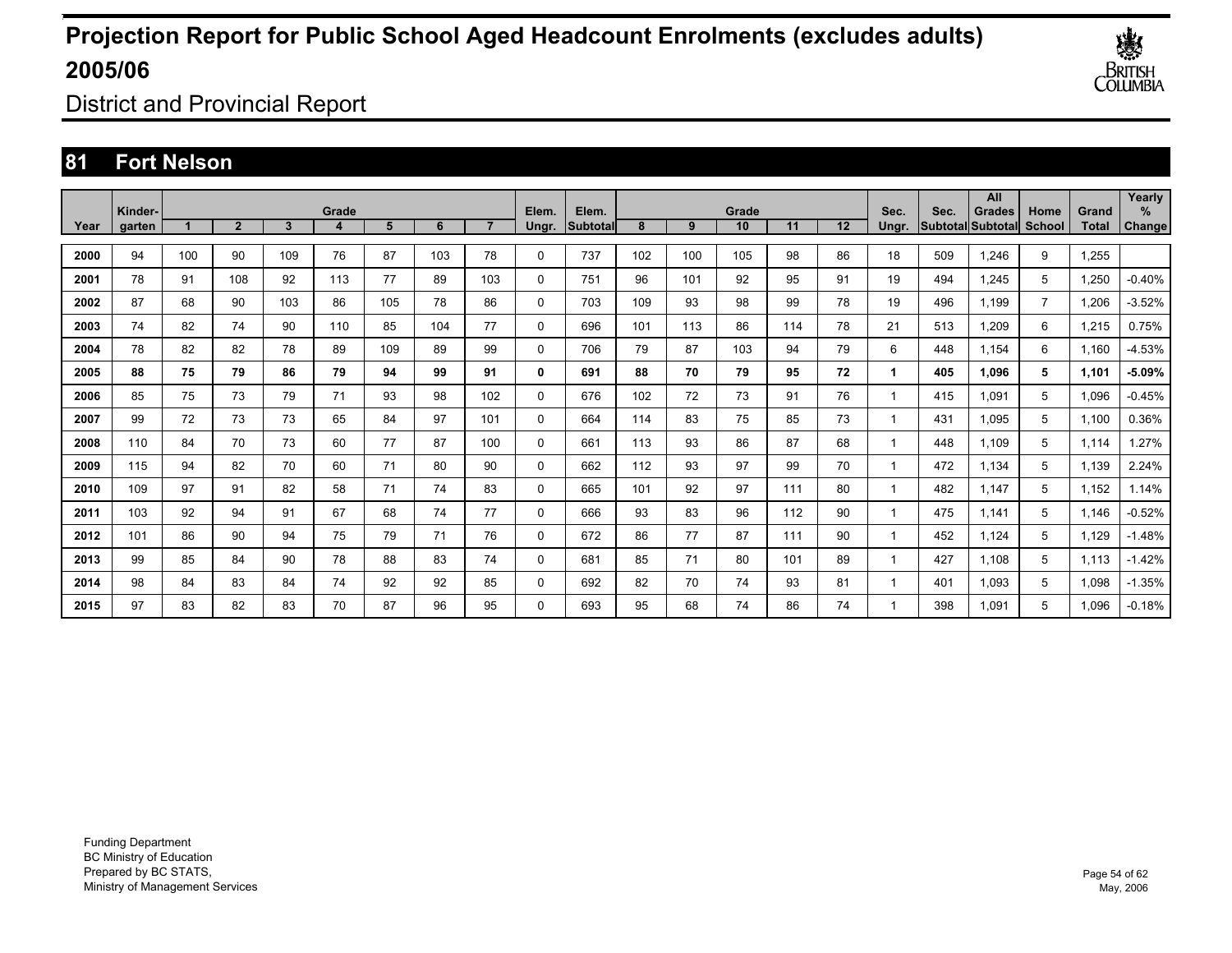

District and Provincial Report

### **82 Coast Mountains**

|      | Kinder- |     |              |     | Grade |     |     |     | Elem.    | Elem.    |     |     | Grade |     |                   | Sec.  | Sec.  | All<br>Grades             | Home           | Grand | Yearly<br>$\%$ |
|------|---------|-----|--------------|-----|-------|-----|-----|-----|----------|----------|-----|-----|-------|-----|-------------------|-------|-------|---------------------------|----------------|-------|----------------|
| Year | garten  |     | $\mathbf{2}$ | 3   |       | 5   | 6   |     | Ungr.    | Subtotal | 8   | 9   | 10    | 11  | $12 \overline{ }$ | Unar. |       | <b>SubtotallSubtotall</b> | <b>School</b>  | Total | Change         |
| 2000 | 432     | 507 | 464          | 518 | 560   | 512 | 549 | 506 | 0        | 4,048    | 613 | 624 | 643   | 639 | 664               | 100   | 3,283 | 7,331                     | $\overline{7}$ | 7,338 |                |
| 2001 | 442     | 439 | 492          | 454 | 487   | 554 | 499 | 562 | 0        | 3.929    | 590 | 599 | 590   | 618 | 636               | 106   | 3.139 | 7.068                     | 4              | 7,072 | $-3.62%$       |
| 2002 | 390     | 441 | 416          | 468 | 438   | 472 | 510 | 479 | 0        | 3.614    | 619 | 557 | 561   | 589 | 634               | 131   | 3,091 | 6.705                     | 9              | 6,714 | $-5.06%$       |
| 2003 | 346     | 371 | 425          | 396 | 461   | 428 | 459 | 505 | 0        | 3,391    | 591 | 633 | 595   | 526 | 583               | 36    | 2,964 | 6,355                     | 4              | 6,359 | $-5.29%$       |
| 2004 | 329     | 357 | 362          | 407 | 389   | 445 | 421 | 447 | 0        | 3.157    | 585 | 578 | 600   | 550 | 538               | 29    | 2,880 | 6.037                     | 4              | 6,041 | $-5.00%$       |
| 2005 | 315     | 325 | 362          | 349 | 418   | 377 | 459 | 422 | 0        | 3.027    | 522 | 588 | 604   | 531 | 512               | 80    | 2,837 | 5.864                     | $\overline{2}$ | 5,866 | $-2.90%$       |
| 2006 | 296     | 314 | 348          | 342 | 377   | 366 | 463 | 430 | 0        | 2.936    | 486 | 565 | 608   | 554 | 540               | 80    | 2,833 | 5.769                     | $\overline{2}$ | 5.771 | $-1.62%$       |
| 2007 | 289     | 296 | 337          | 328 | 369   | 331 | 451 | 434 | 0        | 2,835    | 494 | 527 | 586   | 558 | 564               | 81    | 2,810 | 5,645                     | $\overline{2}$ | 5,647 | $-2.15%$       |
| 2008 | 272     | 288 | 317          | 318 | 355   | 324 | 406 | 421 | 0        | 2,701    | 499 | 535 | 548   | 539 | 569               | 81    | 2,771 | 5,472                     | $\overline{2}$ | 5,474 | $-3.06%$       |
| 2009 | 255     | 272 | 309          | 300 | 344   | 311 | 398 | 381 | $\Omega$ | 2,570    | 485 | 540 | 553   | 505 | 548               | 79    | 2,710 | 5,280                     | $\overline{2}$ | 5,282 | $-3.51%$       |
| 2010 | 282     | 255 | 291          | 292 | 324   | 301 | 383 | 373 | 0        | 2,501    | 439 | 525 | 558   | 508 | 512               | 77    | 2,619 | 5,120                     | $\overline{2}$ | 5,122 | $-3.03%$       |
| 2011 | 296     | 281 | 273          | 275 | 315   | 284 | 370 | 358 | 0        | 2,452    | 429 | 475 | 543   | 512 | 515               | 75    | 2,549 | 5,001                     | $\overline{2}$ | 5,003 | $-2.32%$       |
| 2012 | 300     | 296 | 300          | 257 | 297   | 277 | 349 | 346 | 0        | 2,422    | 412 | 465 | 493   | 499 | 520               | 73    | 2,462 | 4,884                     | $\overline{2}$ | 4,886 | $-2.34%$       |
| 2013 | 304     | 299 | 316          | 283 | 278   | 261 | 340 | 327 | 0        | 2,408    | 399 | 446 | 481   | 456 | 507               | 71    | 2,360 | 4.768                     | $\overline{2}$ | 4,770 | $-2.37%$       |
| 2014 | 310     | 304 | 320          | 298 | 305   | 244 | 320 | 318 | 0        | 2.419    | 376 | 431 | 461   | 442 | 462               | 67    | 2,239 | 4,658                     | $\overline{2}$ | 4,660 | $-2.31%$       |
| 2015 | 315     | 309 | 324          | 302 | 321   | 268 | 299 | 299 | $\Omega$ | 2.437    | 367 | 407 | 446   | 424 | 448               | 64    | 2.156 | 4.593                     | $\overline{2}$ | 4.595 | $-1.39%$       |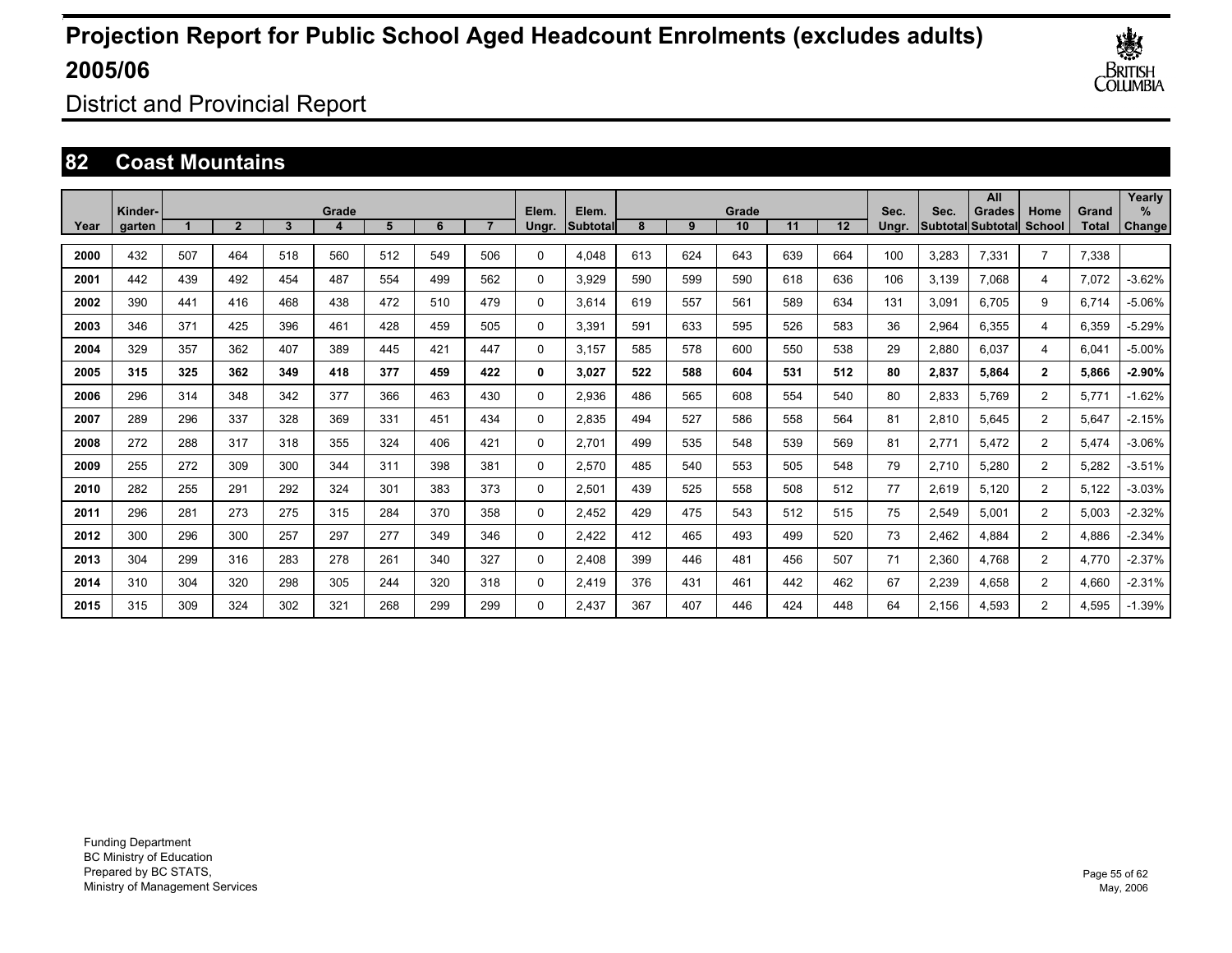

District and Provincial Report

### **83 Okanagan - Shuswap**

|      |                   |     |                |     |       |     |     |     |                |                   |     |     |             |     |     |                |       | All                                |                |                       | Yearly         |
|------|-------------------|-----|----------------|-----|-------|-----|-----|-----|----------------|-------------------|-----|-----|-------------|-----|-----|----------------|-------|------------------------------------|----------------|-----------------------|----------------|
| Year | Kinder-<br>garten |     | $\overline{2}$ | 3   | Grade | 5   | 6   |     | Elem.<br>Ungr. | Elem.<br>Subtotal | 8   | 9   | Grade<br>10 | 11  | 12  | Sec.<br>Unar.  | Sec.  | Grades<br><b>Subtotal Subtotal</b> | Home<br>School | Grand<br><b>Total</b> | $\%$<br>Change |
|      |                   |     |                |     |       |     |     |     |                |                   |     |     |             |     |     |                |       |                                    |                |                       |                |
| 2000 | 498               | 558 | 556            | 604 | 660   | 655 | 655 | 670 | $\Omega$       | 4.856             | 670 | 688 | 799         | 782 | 712 | 1              | 3,652 | 8.508                              | $\overline{ }$ | 8,509                 |                |
| 2001 | 467               | 514 | 551            | 577 | 600   | 672 | 664 | 668 | 0              | 4.713             | 688 | 681 | 716         | 787 | 735 | 46             | 3,653 | 8,366                              | $\overline{2}$ | 8,368                 | $-1.66%$       |
| 2002 | 438               | 466 | 525            | 565 | 598   | 605 | 675 | 677 | 0              | 4,549             | 680 | 708 | 709         | 692 | 753 | 46             | 3,588 | 8,137                              | 5              | 8,142                 | $-2.70%$       |
| 2003 | 447               | 465 | 491            | 533 | 590   | 582 | 615 | 705 | 0              | 4,428             | 693 | 671 | 722         | 716 | 700 | 5              | 3,507 | 7,935                              | 5              | 7,940                 | $-2.48%$       |
| 2004 | 414               | 450 | 466            | 514 | 545   | 616 | 603 | 614 | 0              | 4,222             | 707 | 697 | 693         | 743 | 682 | $\overline{2}$ | 3,524 | 7.746                              | 4              | 7,750                 | $-2.39%$       |
| 2005 | 424               | 440 | 454            | 479 | 517   | 547 | 623 | 593 | 0              | 4.077             | 645 | 704 | 718         | 662 | 782 | $\mathbf{2}$   | 3,513 | 7,590                              | 0              | 7,590                 | -2.06%         |
| 2006 | 419               | 424 | 447            | 453 | 502   | 538 | 590 | 569 | 0              | 3,942             | 627 | 703 | 700         | 661 | 789 | $\overline{2}$ | 3,482 | 7.424                              | $\Omega$       | 7,424                 | $-2.19%$       |
| 2007 | 408               | 420 | 431            | 445 | 476   | 523 | 581 | 541 | 0              | 3.825             | 603 | 684 | 699         | 646 | 788 | $\overline{2}$ | 3,422 | 7.247                              | 0              | 7,247                 | $-2.38%$       |
| 2008 | 422               | 409 | 426            | 430 | 470   | 498 | 566 | 533 | 0              | 3.754             | 573 | 658 | 682         | 643 | 769 | $\overline{2}$ | 3,327 | 7.081                              | 0              | 7,081                 | $-2.29%$       |
| 2009 | 435               | 422 | 416            | 426 | 454   | 489 | 538 | 519 | 0              | 3.699             | 563 | 625 | 656         | 627 | 765 | $\overline{2}$ | 3,238 | 6,937                              | 0              | 6,937                 | $-2.03%$       |
| 2010 | 448               | 435 | 429            | 416 | 449   | 472 | 528 | 493 | 0              | 3.670             | 548 | 614 | 623         | 604 | 747 | $\overline{2}$ | 3,138 | 6,808                              | 0              | 6,808                 | $-1.86%$       |
| 2011 | 491               | 447 | 441            | 428 | 438   | 468 | 511 | 484 | 0              | 3.708             | 522 | 599 | 612         | 577 | 721 | $\overline{2}$ | 3,033 | 6,741                              | 0              | 6.741                 | $-0.98%$       |
| 2012 | 511               | 490 | 454            | 440 | 451   | 457 | 506 | 469 | 0              | 3.778             | 513 | 571 | 596         | 565 | 686 | $\overline{2}$ | 2,933 | 6,711                              | 0              | 6.711                 | $-0.45%$       |
| 2013 | 532               | 509 | 496            | 453 | 462   | 469 | 495 | 464 | 0              | 3.880             | 498 | 561 | 569         | 549 | 671 | $\overline{2}$ | 2,850 | 6.730                              | 0              | 6,730                 | 0.28%          |
| 2014 | 546               | 530 | 515            | 493 | 476   | 481 | 507 | 453 | 0              | 4.001             | 492 | 544 | 559         | 527 | 655 | $\overline{2}$ | 2,779 | 6.780                              | $\Omega$       | 6.780                 | 0.74%          |
| 2015 | 558               | 543 | 535            | 513 | 517   | 496 | 522 | 465 | $\Omega$       | 4.149             | 481 | 538 | 543         | 516 | 628 | $\overline{2}$ | 2.708 | 6.857                              | $\Omega$       | 6.857                 | 1.14%          |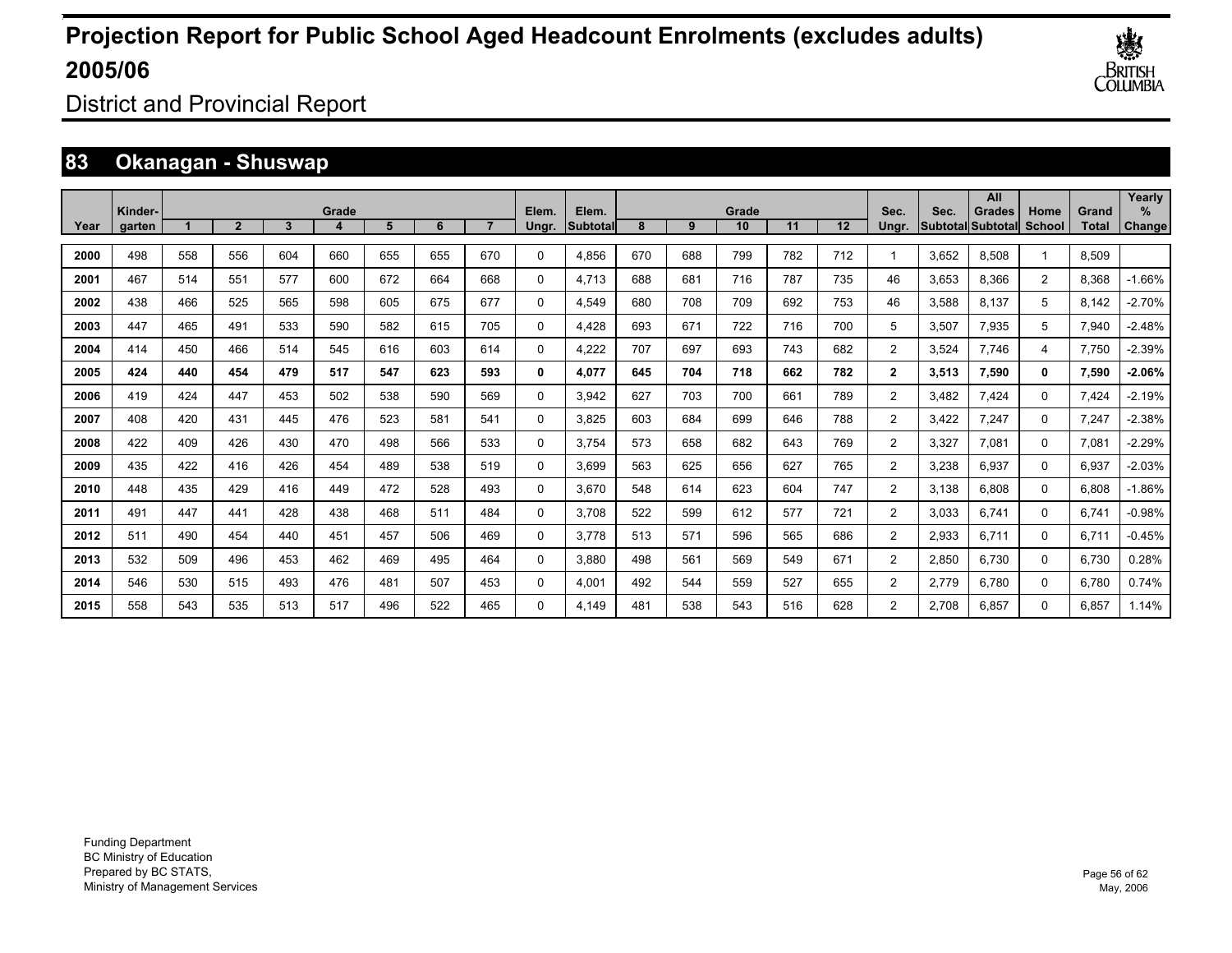

District and Provincial Report

### **84 Vancouver Island West**

| Year | Kinder-<br>garten |    | $\overline{2}$ | 3  | Grade | 5  | 6  |    | Elem.       | Elem.<br>Subtotal | 8  | 9  | Grade<br>10 | 11 | 12 | Sec.<br>Ungr. | Sec. | All<br><b>Grades</b><br>Subtotal Subtotal | Home<br><b>School</b> | Grand<br>Total | Yearly<br>$\%$ |
|------|-------------------|----|----------------|----|-------|----|----|----|-------------|-------------------|----|----|-------------|----|----|---------------|------|-------------------------------------------|-----------------------|----------------|----------------|
|      |                   |    |                |    | 4     |    |    |    | Ungr.       |                   |    |    |             |    |    |               |      |                                           |                       |                | Change         |
| 2000 | 36                | 38 | 31             | 53 | 58    | 69 | 52 | 50 | 0           | 387               | 58 | 42 | 60          | 48 | 36 | 0             | 244  | 631                                       |                       | 632            |                |
| 2001 | 26                | 37 | 35             | 31 | 45    | 49 | 60 | 48 | 0           | 331               | 43 | 51 | 43          | 52 | 39 | 0             | 228  | 559                                       | $\mathbf 0$           | 559            | $-11.55%$      |
| 2002 | 32                | 29 | 41             | 37 | 33    | 47 | 48 | 57 | 0           | 324               | 45 | 46 | 51          | 32 | 33 | 0             | 207  | 531                                       |                       | 532            | $-4.83%$       |
| 2003 | 33                | 40 | 30             | 41 | 37    | 30 | 50 | 48 | 0           | 309               | 56 | 41 | 37          | 47 | 28 | 0             | 209  | 518                                       | $\mathbf 0$           | 518            | $-2.63%$       |
| 2004 | 24                | 38 | 39             | 27 | 42    | 30 | 25 | 47 | 0           | 272               | 41 | 56 | 38          | 35 | 50 | 0             | 220  | 492                                       | $\mathbf 0$           | 492            | $-5.02%$       |
| 2005 | 21                | 35 | 34             | 35 | 22    | 39 | 36 | 23 | 0           | 245               | 47 | 41 | 50          | 31 | 36 | 0             | 205  | 450                                       | 4                     | 454            | $-7.72%$       |
| 2006 | 23                | 33 | 35             | 32 | 24    | 40 | 40 | 22 | $\mathbf 0$ | 249               | 47 | 41 | 41          | 31 | 34 | 0             | 194  | 443                                       | $\overline{4}$        | 447            | $-1.54%$       |
| 2007 | 21                | 36 | 32             | 33 | 23    | 45 | 42 | 25 | $\mathbf 0$ | 257               | 45 | 41 | 41          | 26 | 35 | 0             | 188  | 445                                       | $\overline{4}$        | 449            | 0.45%          |
| 2008 | 20                | 32 | 36             | 31 | 23    | 42 | 47 | 26 | $\mathbf 0$ | 257               | 50 | 39 | 40          | 25 | 29 | 0             | 183  | 440                                       | $\overline{4}$        | 444            | $-1.11%$       |
| 2009 | 19                | 32 | 32             | 34 | 22    | 43 | 43 | 29 | $\mathbf 0$ | 254               | 52 | 43 | 38          | 24 | 28 | 0             | 185  | 439                                       | $\overline{4}$        | 443            | $-0.23%$       |
| 2010 | 18                | 29 | 31             | 30 | 24    | 40 | 44 | 27 | $\mathbf 0$ | 243               | 58 | 45 | 42          | 23 | 27 | 0             | 195  | 438                                       | $\overline{4}$        | 442            | $-0.23%$       |
| 2011 | 19                | 27 | 29             | 30 | 21    | 44 | 41 | 27 | $\mathbf 0$ | 238               | 54 | 49 | 44          | 26 | 25 | 0             | 198  | 436                                       | $\overline{4}$        | 440            | $-0.45%$       |
| 2012 | 20                | 30 | 27             | 27 | 21    | 38 | 45 | 25 | 0           | 233               | 56 | 47 | 49          | 27 | 29 | 0             | 208  | 441                                       | $\overline{4}$        | 445            | 1.14%          |
| 2013 | 20                | 31 | 29             | 26 | 19    | 38 | 40 | 28 | 0           | 231               | 51 | 48 | 47          | 30 | 30 | 0             | 206  | 437                                       | $\overline{4}$        | 441            | $-0.90%$       |
| 2014 | 19                | 31 | 30             | 28 | 18    | 35 | 40 | 24 | 0           | 225               | 56 | 45 | 48          | 29 | 33 | 0             | 211  | 436                                       | $\overline{4}$        | 440            | $-0.23%$       |
| 2015 | 19                | 29 | 31             | 29 | 20    | 33 | 37 | 24 | 0           | 222               | 49 | 49 | 44          | 29 | 31 | 0             | 202  | 424                                       | 4                     | 428            | $-2.73%$       |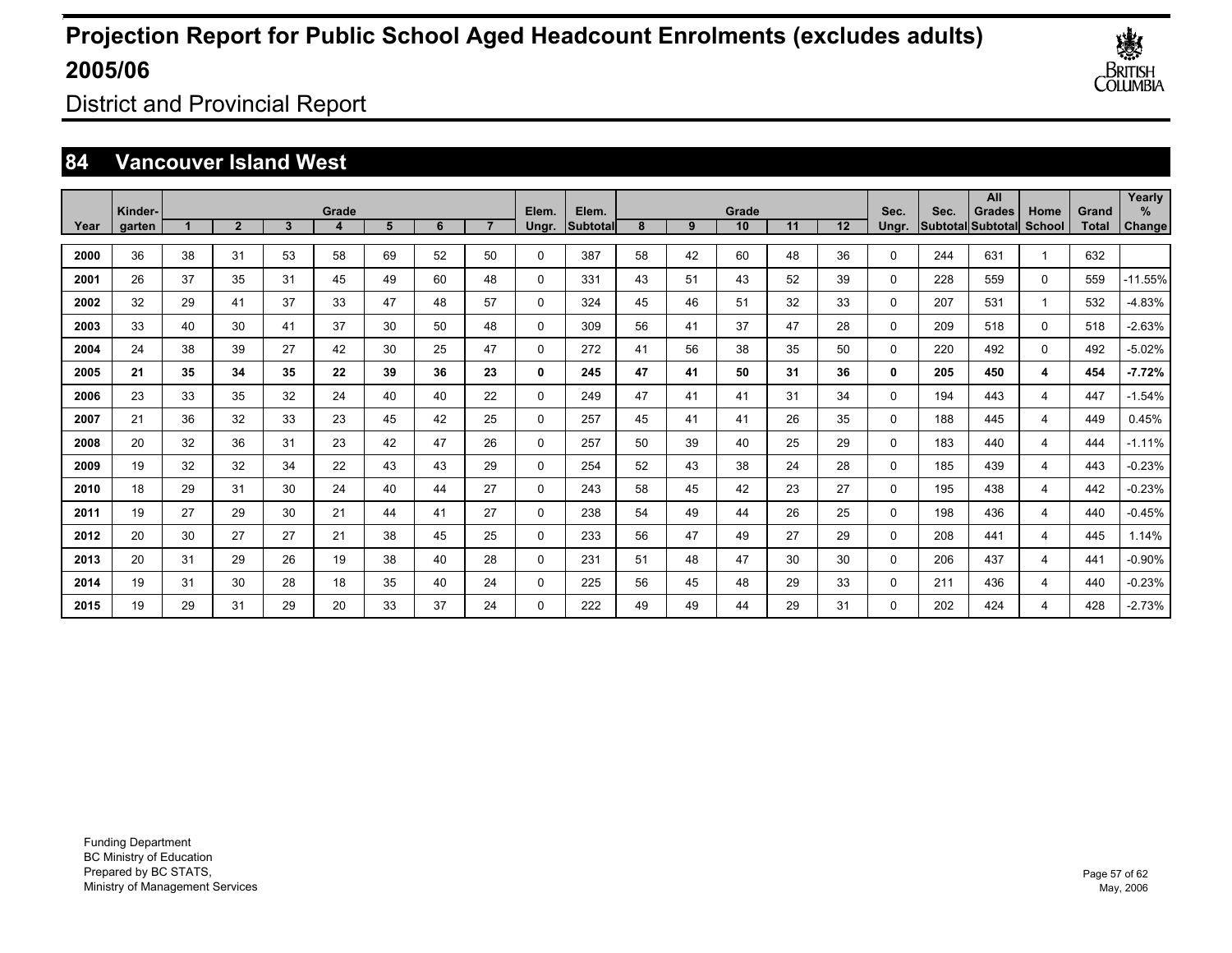

District and Provincial Report

### **85 Vancouver Island North**

|      |                   |     |                |     |       |     |     |     |                |                   |     |     |             |     |     |                |       | All                                       |                |                       | Yearly      |
|------|-------------------|-----|----------------|-----|-------|-----|-----|-----|----------------|-------------------|-----|-----|-------------|-----|-----|----------------|-------|-------------------------------------------|----------------|-----------------------|-------------|
| Year | Kinder-<br>garten |     | $\overline{2}$ | 3   | Grade | 5   | 6   |     | Elem.<br>Ungr. | Elem.<br>Subtotal | 8   | 9   | Grade<br>10 | 11  | 12  | Sec.<br>Ungr.  | Sec.  | <b>Grades</b><br><b>Subtotal Subtotal</b> | Home<br>School | Grand<br><b>Total</b> | %<br>Change |
| 2000 | 127               | 153 | 174            | 173 | 177   | 207 | 184 | 188 | 0              | 1,383             | 212 | 252 | 220         | 214 | 182 | 3              | 1,083 | 2.466                                     | 1              | 2,467                 |             |
| 2001 | 151               | 141 | 161            | 174 | 168   | 178 | 201 | 169 | 0              | 1,343             | 198 | 217 | 227         | 216 | 159 | $\overline{2}$ | 1,019 | 2,362                                     | 0              | 2,362                 | -4.26%      |
| 2002 | 114               | 151 | 124            | 145 | 166   | 156 | 161 | 188 | 0              | 1,205             | 184 | 203 | 195         | 215 | 177 | 0              | 974   | 2,179                                     | $\overline{2}$ | 2,181                 | $-7.66%$    |
| 2003 | 96                | 107 | 140            | 130 | 121   | 151 | 151 | 149 | 0              | 1.045             | 192 | 168 | 183         | 188 | 184 | 0              | 915   | 1,960                                     | 3              | 1,963                 | $-10.00\%$  |
| 2004 | 107               | 100 | 105            | 130 | 120   | 121 | 148 | 143 | 0              | 974               | 165 | 197 | 169         | 184 | 172 | $\Omega$       | 887   | 1.861                                     | $\overline{2}$ | 1,863                 | -5.09%      |
| 2005 | 95                | 111 | 101            | 110 | 126   | 120 | 118 | 143 | 0              | 924               | 157 | 181 | 206         | 158 | 154 | $\mathbf{0}$   | 856   | 1,780                                     | $\mathbf{2}$   | 1.782                 | -4.35%      |
| 2006 | 94                | 112 | 98             | 109 | 121   | 128 | 122 | 134 | 0              | 918               | 157 | 169 | 204         | 154 | 152 | $\Omega$       | 836   | 1.754                                     | $\overline{2}$ | 1,756                 | $-1.46%$    |
| 2007 | 82                | 111 | 99             | 105 | 120   | 123 | 130 | 139 | 0              | 909               | 147 | 170 | 191         | 152 | 148 | 0              | 808   | 1.717                                     | $\overline{2}$ | 1.719                 | $-2.11%$    |
| 2008 | 75                | 97  | 98             | 106 | 116   | 122 | 126 | 148 | 0              | 888               | 153 | 159 | 191         | 143 | 146 | 0              | 792   | 1.680                                     | $\overline{2}$ | 1,682                 | $-2.15%$    |
| 2009 | 76                | 89  | 86             | 105 | 117   | 117 | 124 | 143 | 0              | 857               | 163 | 164 | 179         | 143 | 137 | 0              | 786   | 1,643                                     | $\overline{2}$ | 1,645                 | $-2.20%$    |
| 2010 | 79                | 90  | 78             | 92  | 116   | 118 | 119 | 140 | 0              | 832               | 157 | 175 | 184         | 134 | 135 | 0              | 785   | 1,617                                     | $\overline{2}$ | 1,619                 | $-1.58%$    |
| 2011 | 87                | 93  | 79             | 84  | 102   | 117 | 120 | 135 | 0              | 817               | 154 | 168 | 194         | 136 | 127 | 0              | 779   | 1,596                                     | $\overline{2}$ | 1,598                 | $-1.30%$    |
| 2012 | 86                | 102 | 82             | 85  | 93    | 103 | 119 | 136 | 0              | 806               | 148 | 165 | 187         | 143 | 130 | 0              | 773   | 1,579                                     | $\overline{2}$ | 1,581                 | $-1.06%$    |
| 2013 | 85                | 101 | 90             | 88  | 94    | 94  | 104 | 135 | 0              | 791               | 148 | 158 | 184         | 139 | 136 | 0              | 765   | 1,556                                     | $\overline{2}$ | 1,558                 | -1.45%      |
| 2014 | 85                | 100 | 89             | 97  | 97    | 94  | 95  | 117 | 0              | 774               | 147 | 158 | 176         | 136 | 132 | 0              | 749   | 1,523                                     | $\overline{2}$ | 1,525                 | $-2.12%$    |
| 2015 | 84                | 100 | 88             | 96  | 107   | 98  | 96  | 107 | $\Omega$       | 776               | 128 | 157 | 176         | 131 | 129 | $\Omega$       | 721   | 1.497                                     | $\overline{2}$ | 1.499                 | $-1.70%$    |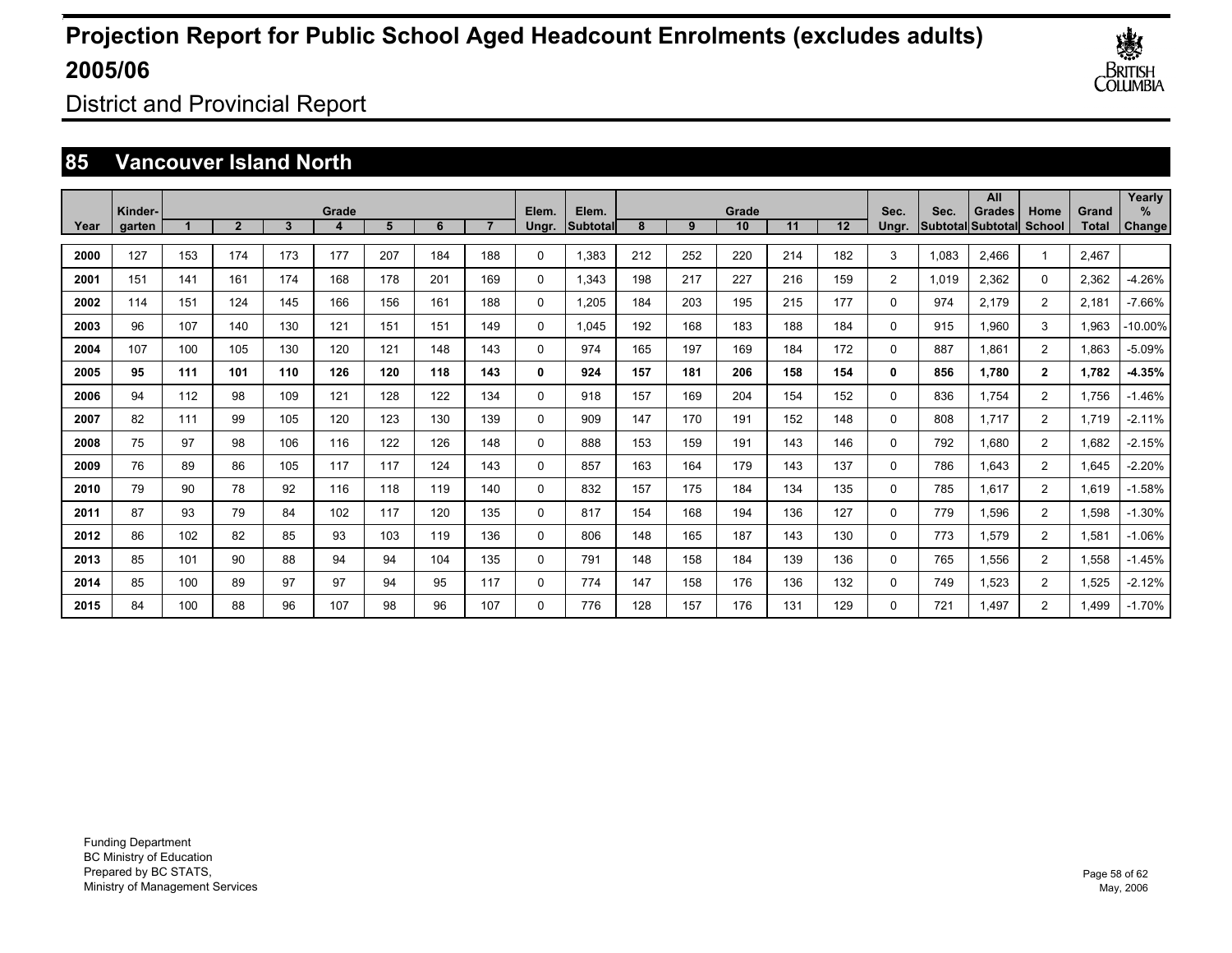

District and Provincial Report

### **87 Stikine**

|      |                   |    |                |              |            |    |                |                |                |                          |    |    |             |    |    |                |      | All                                |                       |                | Yearly         |
|------|-------------------|----|----------------|--------------|------------|----|----------------|----------------|----------------|--------------------------|----|----|-------------|----|----|----------------|------|------------------------------------|-----------------------|----------------|----------------|
| Year | Kinder-<br>garten |    | $\overline{2}$ | $\mathbf{3}$ | Grade<br>4 | 5  | 6              | $\overline{ }$ | Elem.<br>Ungr. | Elem.<br><b>Subtotal</b> | 8  | 9  | Grade<br>10 | 11 | 12 | Sec.<br>Ungr.  | Sec. | <b>Grades</b><br>Subtotal Subtotal | Home<br><b>School</b> | Grand<br>Total | $\%$<br>Change |
|      |                   |    |                |              |            |    |                |                |                |                          |    |    |             |    |    |                |      |                                    |                       |                |                |
| 2000 | 30                | 24 | 19             | 24           | 24         | 30 | 34             | 27             | $\overline{2}$ | 214                      | 25 | 27 | 38          | 26 | 20 | 0              | 136  | 350                                | $\Omega$              | 350            |                |
| 2001 | 18                | 29 | 26             | 23           | 23         | 25 | 30             | 35             | 2              | 211                      | 29 | 25 | 22          | 23 | 21 | 0              | 120  | 331                                | $\mathbf{0}$          | 331            | $-5.43%$       |
| 2002 | 31                | 15 | 32             | 21           | 25         | 21 | 22             | 29             | $\overline{2}$ | 198                      | 35 | 25 | 21          | 19 | 24 | 0              | 124  | 322                                | 0                     | 322            | $-2.72%$       |
| 2003 | 21                | 23 | 16             | 32           | 19         | 20 | 24             | 20             | $\overline{2}$ | 177                      | 24 | 41 | 19          | 18 | 13 |                | 116  | 293                                | 0                     | 293            | $-9.01%$       |
| 2004 | 19                | 19 | 24             | 16           | 29         | 17 | 18             | 21             | 2              | 165                      | 30 | 17 | 27          | 13 | 13 | $\overline{2}$ | 102  | 267                                | 0                     | 267            | $-8.87%$       |
| 2005 | 30                | 20 | 26             | 22           | 16         | 30 | 19             | 18             | 1              | 182                      | 22 | 19 | 25          | 16 | 12 |                | 95   | 277                                | 0                     | 277            | 3.75%          |
| 2006 | 29                | 20 | 23             | 24           | 15         | 25 | 14             | 21             | 1              | 172                      | 23 | 18 | 28          | 16 | 12 |                | 98   | 270                                | $\mathbf 0$           | 270            | $-2.53%$       |
| 2007 | 22                | 19 | 23             | 21           | 16         | 24 | 12             | 16             |                | 154                      | 26 | 19 | 27          | 18 | 12 |                | 103  | 257                                | $\mathbf 0$           | 257            | $-4.81%$       |
| 2008 | 19                | 15 | 23             | 21           | 15         | 26 | 11             | 13             | 1              | 144                      | 21 | 22 | 28          | 17 | 13 |                | 102  | 246                                | $\mathbf 0$           | 246            | $-4.28%$       |
| 2009 | 22                | 13 | 17             | 21           | 14         | 23 | 12             | 13             | 1              | 136                      | 17 | 17 | 32          | 18 | 13 |                | 98   | 234                                | $\mathbf 0$           | 234            | -4.88%         |
| 2010 | 24                | 14 | 15             | 16           | 14         | 23 | 11             | 13             | 1              | 131                      | 16 | 15 | 26          | 20 | 13 |                | 91   | 222                                | $\mathbf 0$           | 222            | $-5.13%$       |
| 2011 | 31                | 16 | 17             | 13           | 11         | 23 | 11             | 12             | 1              | 135                      | 17 | 14 | 22          | 17 | 15 |                | 86   | 221                                | $\mathbf 0$           | 221            | $-0.45%$       |
| 2012 | 36                | 21 | 18             | 15           | 9          | 17 | 11             | 12             | 1              | 140                      | 15 | 15 | 21          | 14 | 13 |                | 79   | 219                                | $\mathbf 0$           | 219            | $-0.90\%$      |
| 2013 | 38                | 24 | 24             | 16           | 10         | 14 | 8              | 11             | 1              | 146                      | 15 | 13 | 22          | 13 | 11 |                | 75   | 221                                | $\mathbf 0$           | 221            | 0.91%          |
| 2014 | 40                | 26 | 27             | 22           | 11         | 16 | $\overline{7}$ | 9              |                | 159                      | 15 | 13 | 19          | 14 | 10 |                | 72   | 231                                | 0                     | 231            | 4.52%          |
| 2015 | 38                | 26 | 30             | 25           | 15         | 18 | 8              |                |                | 168                      | 11 | 13 | 19          | 13 | 11 |                | 68   | 236                                | 0                     | 236            | 2.16%          |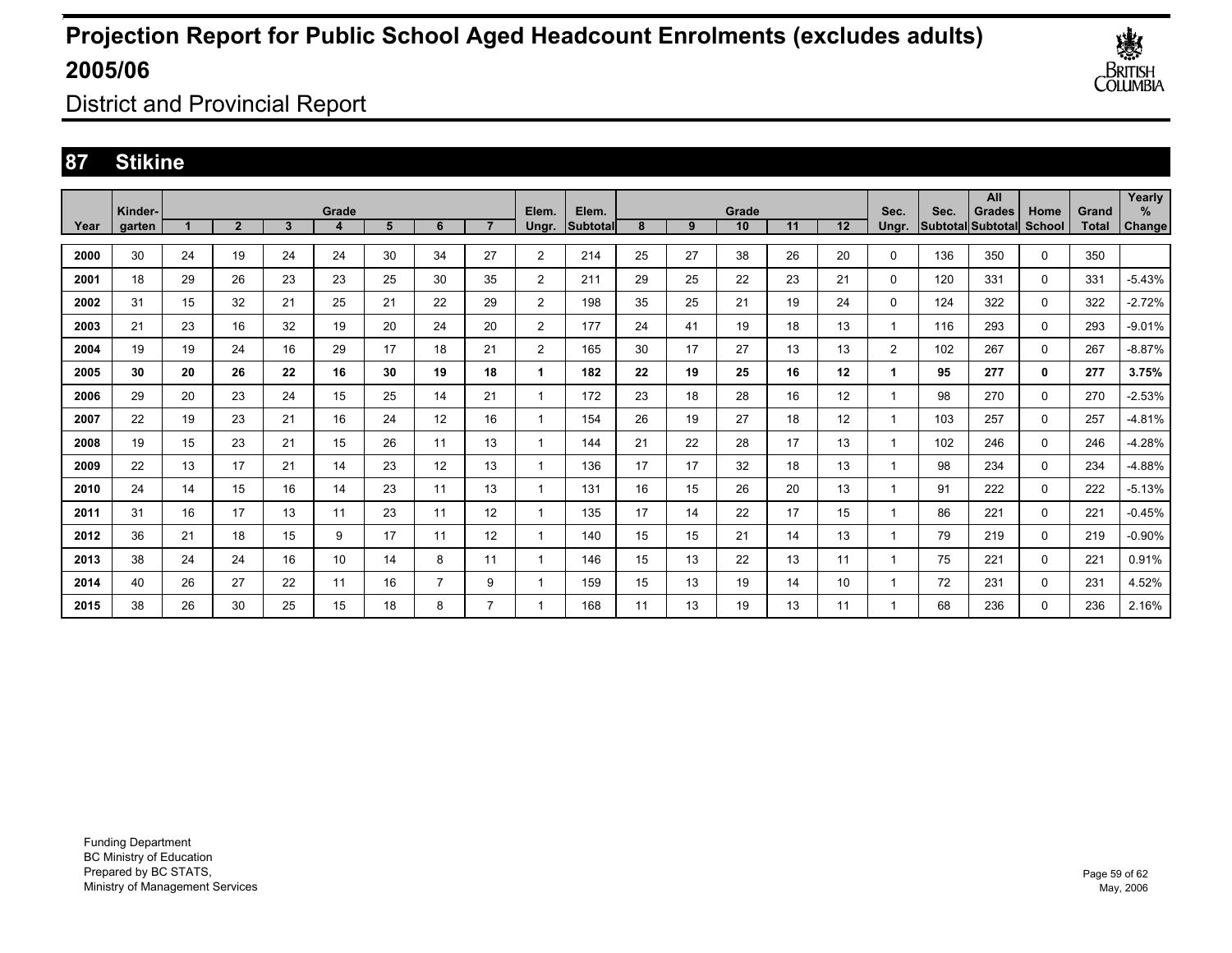

District and Provincial Report

### **91 Nechako Lakes**

|      | Kinder- |     |                |     | Grade |     |     |     | Elem.    | Elem.     | Grade |     |     |     |     |               | Sec.  | All<br><b>Grades</b>      | Home     | Grand | Yearly<br>$\%$ |
|------|---------|-----|----------------|-----|-------|-----|-----|-----|----------|-----------|-------|-----|-----|-----|-----|---------------|-------|---------------------------|----------|-------|----------------|
| Year | garten  |     | $\overline{2}$ | 3   |       | 5   | 6   |     | Ungr.    | lSubtotal | 8     | 9   | 10  | 11  | 12  | Sec.<br>Unar. |       | <b>SubtotallSubtotall</b> | School   | Total | Change         |
| 2000 | 344     | 416 | 396            | 466 | 363   | 439 | 403 | 392 | 8        | 3,227     | 419   | 395 | 387 | 463 | 433 | 0             | 2,097 | 5,324                     | 0        | 5,324 |                |
| 2001 | 351     | 376 | 421            | 390 | 447   | 374 | 424 | 402 | 0        | 3,185     | 398   | 389 | 383 | 408 | 435 | 3             | 2,016 | 5,201                     | 0        | 5,201 | $-2.31%$       |
| 2002 | 367     | 393 | 342            | 393 | 379   | 394 | 371 | 399 | 0        | 3,038     | 422   | 411 | 400 | 391 | 378 | 14            | 2,016 | 5,054                     | 0        | 5,054 | $-2.83%$       |
| 2003 | 336     | 398 | 424            | 376 | 422   | 402 | 426 | 365 | 0        | 3.149     | 469   | 433 | 421 | 445 | 353 | 0             | 2,121 | 5,270                     | 0        | 5,270 | 4.27%          |
| 2004 | 333     | 384 | 410            | 429 | 386   | 417 | 410 | 411 | 0        | 3.180     | 417   | 468 | 438 | 457 | 398 | 0             | 2,178 | 5,358                     | 0        | 5,358 | 1.67%          |
| 2005 | 310     | 329 | 370            | 393 | 438   | 360 | 397 | 393 | 0        | 2,990     | 445   | 426 | 445 | 439 | 392 | 0             | 2,147 | 5,137                     | 0        | 5,137 | $-4.12%$       |
| 2006 | 312     | 307 | 344            | 377 | 432   | 366 | 397 | 392 | 0        | 2,927     | 454   | 417 | 459 | 452 | 394 | 0             | 2.176 | 5.103                     | 0        | 5,103 | $-0.66%$       |
| 2007 | 296     | 308 | 321            | 351 | 415   | 362 | 404 | 393 | 0        | 2.850     | 453   | 425 | 451 | 465 | 406 | 0             | 2,200 | 5.050                     | 0        | 5,050 | $-1.04%$       |
| 2008 | 302     | 293 | 323            | 327 | 386   | 347 | 399 | 400 | 0        | 2,777     | 453   | 424 | 458 | 458 | 419 | 0             | 2,212 | 4,989                     | 0        | 4,989 | $-1.21%$       |
| 2009 | 295     | 299 | 307            | 328 | 360   | 323 | 383 | 394 | 0        | 2,689     | 461   | 424 | 456 | 465 | 412 | 0             | 2,218 | 4,907                     | 0        | 4,907 | $-1.64%$       |
| 2010 | 291     | 291 | 312            | 312 | 361   | 301 | 357 | 378 | 0        | 2,603     | 455   | 431 | 457 | 464 | 418 | 0             | 2,225 | 4,828                     | 0        | 4,828 | $-1.61%$       |
| 2011 | 316     | 287 | 304            | 318 | 343   | 302 | 332 | 352 | 0        | 2,554     | 436   | 426 | 464 | 464 | 418 | 0             | 2,208 | 4.762                     | 0        | 4,762 | $-1.37%$       |
| 2012 | 327     | 312 | 300            | 309 | 350   | 287 | 333 | 328 | 0        | 2,546     | 406   | 408 | 459 | 471 | 417 | 0             | 2.161 | 4.707                     | 0        | 4,707 | $-1.15%$       |
| 2013 | 327     | 322 | 326            | 305 | 340   | 292 | 317 | 329 | 0        | 2,558     | 379   | 381 | 441 | 466 | 422 | $\Omega$      | 2,089 | 4.647                     | 0        | 4,647 | $-1.27%$       |
| 2014 | 326     | 321 | 336            | 331 | 336   | 285 | 323 | 313 | 0        | 2,571     | 380   | 355 | 412 | 448 | 419 | $\Omega$      | 2,014 | 4,585                     | 0        | 4,585 | $-1.33%$       |
| 2015 | 327     | 321 | 335            | 341 | 364   | 281 | 314 | 319 | $\Omega$ | 2.602     | 362   | 356 | 384 | 418 | 402 | 0             | 1.922 | 4.524                     | $\Omega$ | 4.524 | $-1.33%$       |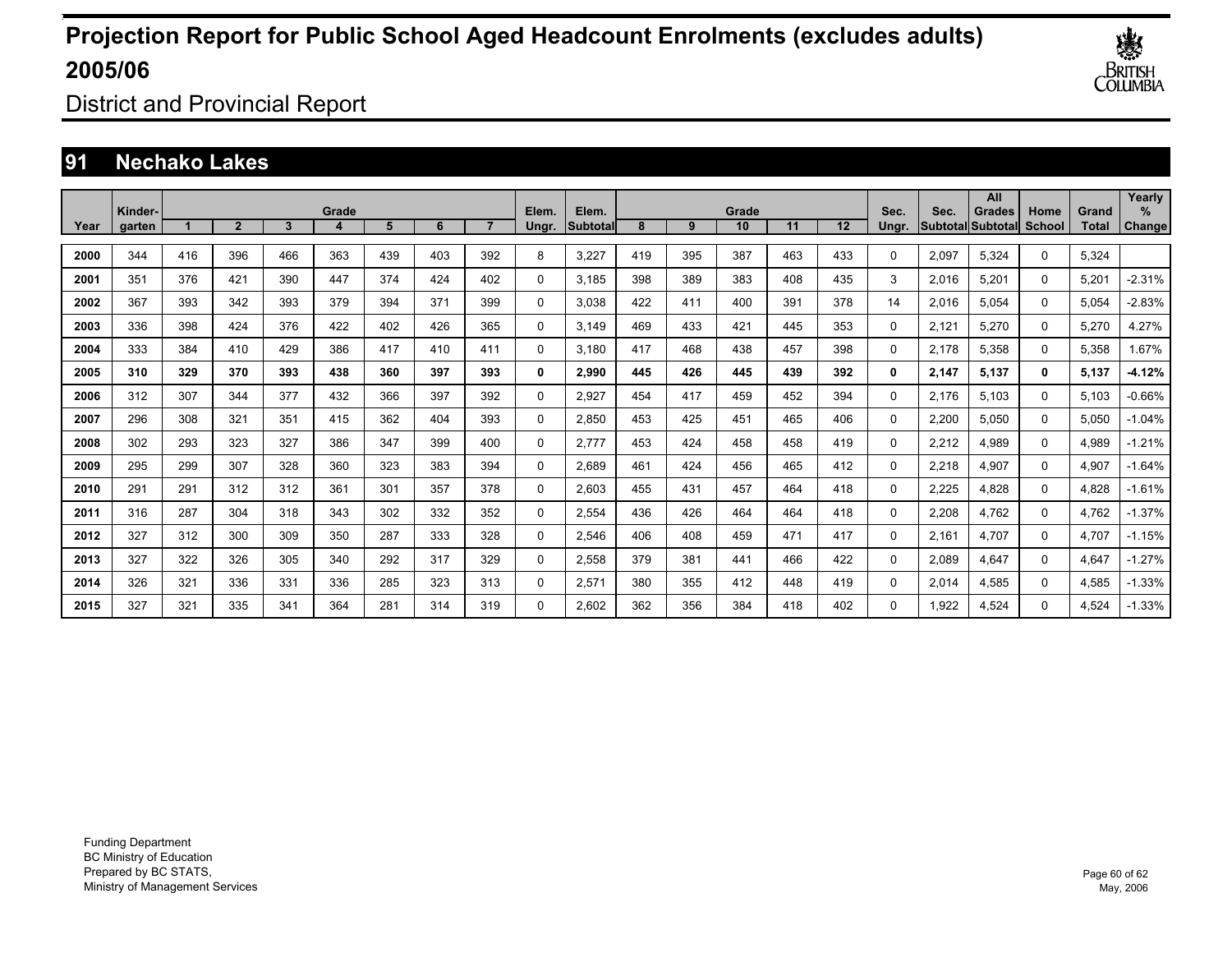

District and Provincial Report

### **92 Nisga'a**

|      | Kinder- |    |                |    | Grade |    |    |    | Elem.       | Elem.    |    |    | Grade |    |    | Sec.  | Sec.                     | All<br><b>Grades</b> | Home          | Grand        | Yearly<br>$\%$ |
|------|---------|----|----------------|----|-------|----|----|----|-------------|----------|----|----|-------|----|----|-------|--------------------------|----------------------|---------------|--------------|----------------|
| Year | aarten  |    | $\overline{2}$ | 3  | 4     | 5  | 6  |    | Ungr.       | Subtotal | 8  | 9  | 10    | 11 | 12 | Unar. | <b>Subtotal Subtotal</b> |                      | <b>School</b> | <b>Total</b> | Change         |
| 2000 | 32      | 41 | 38             | 53 | 41    | 40 | 42 | 47 | $\mathbf 0$ | 334      | 47 | 30 | 42    | 53 | 28 | 0     | 200                      | 534                  | 0             | 534          |                |
| 2001 | 31      | 31 | 33             | 41 | 43    | 39 | 41 | 36 | 1           | 296      | 40 | 40 | 35    | 32 | 43 | 11    | 201                      | 497                  | 0             | 497          | $-6.93%$       |
| 2002 | 34      | 29 | 36             | 29 | 36    | 40 | 43 | 40 | 9           | 296      | 33 | 40 | 36    | 29 | 19 | 24    | 181                      | 477                  | 0             | 477          | $-4.02%$       |
| 2003 | 27      | 34 | 28             | 34 | 41    | 38 | 40 | 37 | -1          | 280      | 39 | 32 | 46    | 43 | 25 | 20    | 205                      | 485                  | $\mathbf 0$   | 485          | 1.68%          |
| 2004 | 25      | 26 | 31             | 29 | 32    | 44 | 38 | 48 | 0           | 273      | 37 | 43 | 34    | 43 | 39 | 15    | 211                      | 484                  | 0             | 484          | $-0.21%$       |
| 2005 | 28      | 21 | 19             | 33 | 27    | 33 | 36 | 33 | 0           | 230      | 43 | 47 | 40    | 39 | 60 | 0     | 229                      | 459                  | 1             | 460          | -4.96%         |
| 2006 | 29      | 26 | 16             | 30 | 27    | 37 | 37 | 28 | $\mathbf 0$ | 230      | 40 | 47 | 47    | 39 | 56 | 0     | 229                      | 459                  |               | 460          | 0.00%          |
| 2007 | 26      | 26 | 19             | 25 | 25    | 38 | 42 | 29 | 0           | 230      | 33 | 44 | 47    | 44 | 55 | 0     | 223                      | 453                  | 1             | 454          | $-1.30%$       |
| 2008 | 23      | 24 | 19             | 30 | 21    | 35 | 43 | 33 | 0           | 228      | 35 | 37 | 44    | 45 | 64 | 0     | 225                      | 453                  | 1             | 454          | 0.00%          |
| 2009 | 24      | 21 | 18             | 31 | 25    | 29 | 40 | 33 | $\mathbf 0$ | 221      | 39 | 38 | 37    | 42 | 65 | 0     | 221                      | 442                  | 1             | 443          | $-2.42%$       |
| 2010 | 26      | 22 | 15             | 28 | 26    | 35 | 32 | 30 | 0           | 214      | 39 | 43 | 38    | 36 | 61 | 0     | 217                      | 431                  | 1             | 432          | $-2.48%$       |
| 2011 | 25      | 23 | 16             | 25 | 23    | 35 | 39 | 25 | 0           | 211      | 37 | 43 | 43    | 37 | 52 | 0     | 212                      | 423                  | 1             | 424          | $-1.85%$       |
| 2012 | 26      | 23 | 17             | 26 | 20    | 32 | 40 | 30 | $\mathbf 0$ | 214      | 30 | 40 | 43    | 41 | 52 | 0     | 206                      | 420                  | -1            | 421          | $-0.71%$       |
| 2013 | 26      | 24 | 17             | 28 | 21    | 28 | 37 | 31 | 0           | 212      | 36 | 33 | 41    | 42 | 58 | 0     | 210                      | 422                  | 1             | 423          | 0.48%          |
| 2014 | 27      | 24 | 18             | 27 | 23    | 29 | 32 | 28 | 0           | 208      | 37 | 40 | 34    | 39 | 60 | 0     | 210                      | 418                  | 1             | 419          | $-0.95%$       |
| 2015 | 29      | 25 | 18             | 28 | 22    | 32 | 33 | 25 | 0           | 212      | 34 | 41 | 40    | 33 | 56 | 0     | 204                      | 416                  |               | 417          | $-0.48%$       |